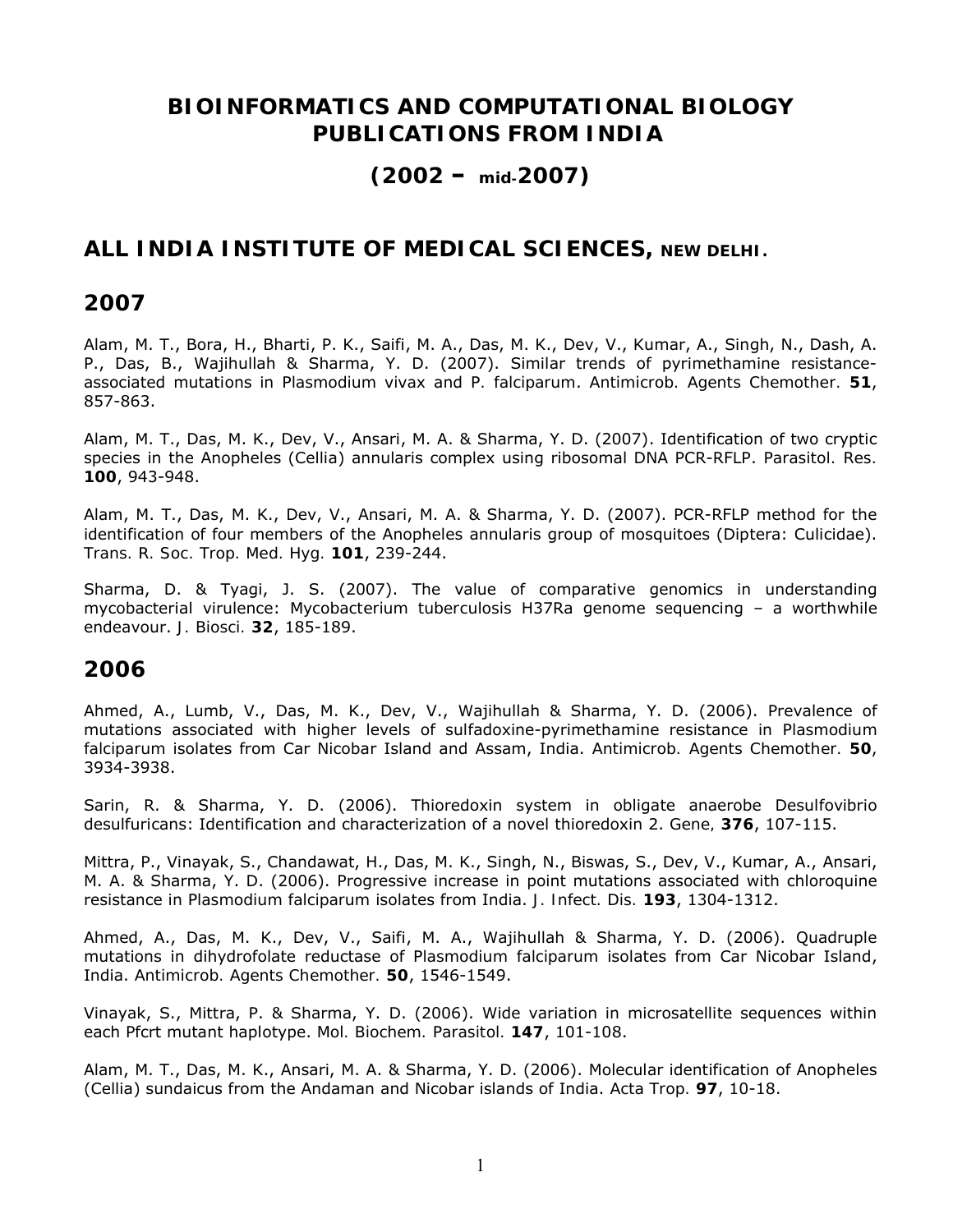Rawat, D. S., Sharma, I., Jalah, R., Lomash, S., Kothekar, V., Pasha, S. T. & Sharma, Y. D. (2004). Identification, expression, modeled structure and serological characterization of *Plasmodium vivax* histone 2B. *Gene,* **337**, 25-35.

Ahmed, A., Bararia, D., Vinayak, S., Yameen, M., Biswas, S., Dev, V., Kumar, A., Ansari, M. A. & Sharma, Y. D. (2004). *Plasmodium falciparum* isolates in India exhibit a progressive increase in mutations associated with sulfadoxine-pyrimethamine resistance. *Antimicrob. Agents Chemother.* **48**, 879-889.

Tyagi, J. S. & Sharma, D. (2004). Signal transduction systems of mycobacteria with special reference to *M. tuberculosis. Curr. Sci.* **86**, 93-102.

Tyagi, J. S. & Saini, D. K. (2004). Did the loss of two-component systems initiate pseudogene accumulation in *M. leprae*? *Microbiology*, **150**, 4-7.

**\*** Sharma, D., Issac, B., Raghava, G. P. & Ramaswamy, R. (2004). Spectral repeat finder (SRF): identification of repetitive sequences using Fourier transformation. *Bioinformatics*, **20**, 1405-1412.

#### **2002**

Tyagi, J. S. & Sharma, D. (2002). Genomic study of *Mycobacterium tuberculosis* and its clinical applications. *Ind. J. Pediatr*. **69**, S29-S38.

Tyagi, J. S. & Sharma, D. (2002). *M. smegmatis* and tuberculosis. *Trends Microbiol*. **10**, 68-69.

### **ANNA UNIVERSITY, CHENNAI.**

#### **2007**

Richard, T., Krishnan, R., Sharmila, A. & Gautam, P. ( 2007 ). *In silico* identification of putative metal binding motifs. *Bioinformatics,* **23**, 267-272.

### **2006**

Yuan, X., Hu, Z. Z., Wu, H. T., Torii, M., Narayanaswamy, M., Ravikumar, K. E., Vijay-Shanker, K. & Wu, C. H. (2006). An online literature mining tool for protein phosphorylation. *Bioinformatics,* **22,** 1668-1669.

Madan, B. M., Leena, P. M., Tamil, S. A., Martin, M., Julian, G, Aravind, L. & Sankaran, K. (2006). A Database of Bacterial Lipoproteins (DOLOP) with Functional Assignments to Predicted Lipoproteins. *J. Bacteriol.* **188,** 2761-2773.

Sharmila, A., Ramesh, A. & Gautam, P. (2006). Understanding mutations and protein stability through tripeptides. *FEBS Lett.* **580**, 2071-2082.

Aswin, S. N. S., Krishnan, R., Karthikeyan, S. & Gautam, P. (2006). Role of Hydrophobic Interactions and Salt-Bridges in beta Hairpin Folding. *J. Mol. Mod.* **12**, 197-205.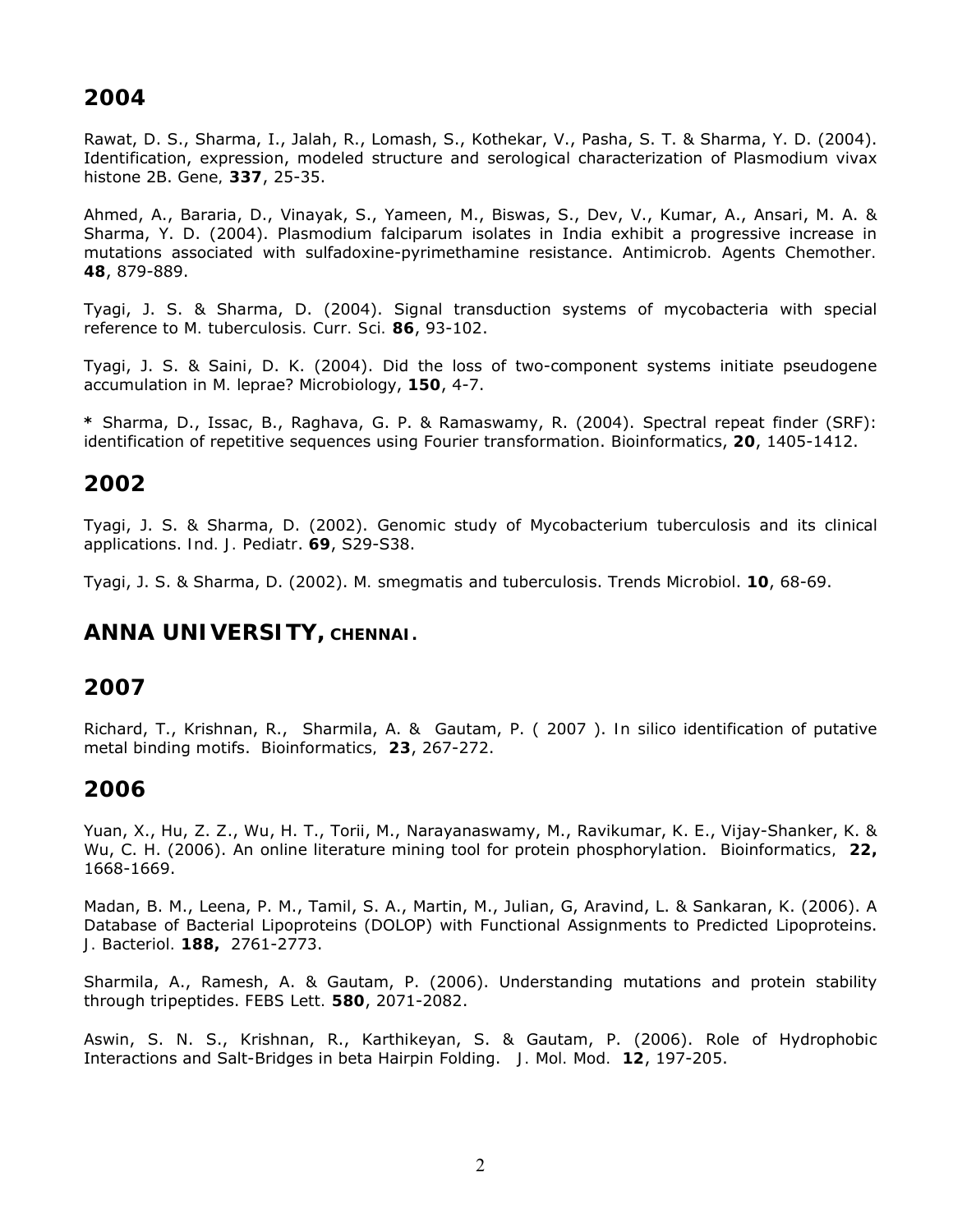Hu, Z. Z., Narayanaswamy, M., Ravikumar, K. E., Vijay-Shanker, K. & Wu, C. H. ( 2005 ). Literature mining and database annotation of protein phosphorylation using a rule-based system. *Bioinformatics,* **21**, 2759-2765.

Sharmila, A., Mridula, P. & Pennathur, G. (2005). Potential Drug Targets in *Mycobacterium tuberculosis* through Metabolic Pathway Analysis. *Comput. Biol. Chem.* **29**, 368-379 .

Subbulakshmi, L. C., Aswin, S. N. S., Krishnan, R., Sharmila, A. & Gautam, P. (2005). Evidence of a Double-Lid Movement in *Pseudomonas aeruginosa* Lipase: Insights from Molecular Dynamics Simulations. *PLoS Comput. Biol.* **1**, e28.

Karthikeyan, S., Aswin, S. N. S., Krishnakumar, S., Geetha, M. & Gautam, P. (2005). Promoter Addresses: Revelations from Oligonucleotide Profiling Applied to the *Escherichia coli* genome. *Theor. Biol. Med. Model.* **2**, 20.

### **2004**

Anuradha, V., Sharmila, A. & Gautam, P. (2004). Functionally Specified Protein Signatures for Individual Blue Copper Proteins and for a Combination of Blue and Green and Blue and Purple Copper Proteins. *BMC Bioinformatics,* **5**, 127.

### **2003**

Jayasunder, J. J., Baddireddy, S. L., Venkateshamoorthy, R., Madhuranthagam, J. A., Pandjassarame, K. & Gautam, P. (2003). Insights from Molecular Dynamics Simulation into pH Dependent Enantio-Selective Hydrolysis of Esters by Candida rugosa Lipase. *Protein Eng.* **16**, 1017-1024.

### **2002**

Babu, M. M., Kamalakkannan, S., Subrahmanyam, Y. & Krishnan, S. K. (2002). Shigella apyrase a novel variant of bacterial acid phosphatases. *FEBS Lett.* **512**, 8-12.

Babu, M. M. & Sankaran, K. (2002). DOLOP—database of bacterial lipoproteins. *Bioinformatics*, **18**, 641-643.

Sharmila, A., Pennathur, G. & Ramesh, A. (2002). Tripeptide Analysis of Protein Structures. *BMC Struct. Biol.* **2**, 9.

**BANASTHALI VIDYAPITH, BANASTHALI.**

### **2007**

Shanker, A., Bhargava, A., Bajpai, R., Singh, S., Srivastava, S. & Sharma, V. (2007). Bioinformatically mined simple sequence repeats in unigene of *Citrus sinensis. Sci. Horti.* (In press).

Shanker, A., Kumar, A., Sangwan, C., Chowdhary, N., Gupta, S., Sonica & Sharma V. (2007). Orthologous and Essential Genes Identification in *Cryptococcus neoformans* and *Neurospora crassa* in Joint Indo Korean Symposium On Biochemical Engineering & Biotechnology,  $22^{nd}$  –  $24^{th}$  February, New Delhi, India.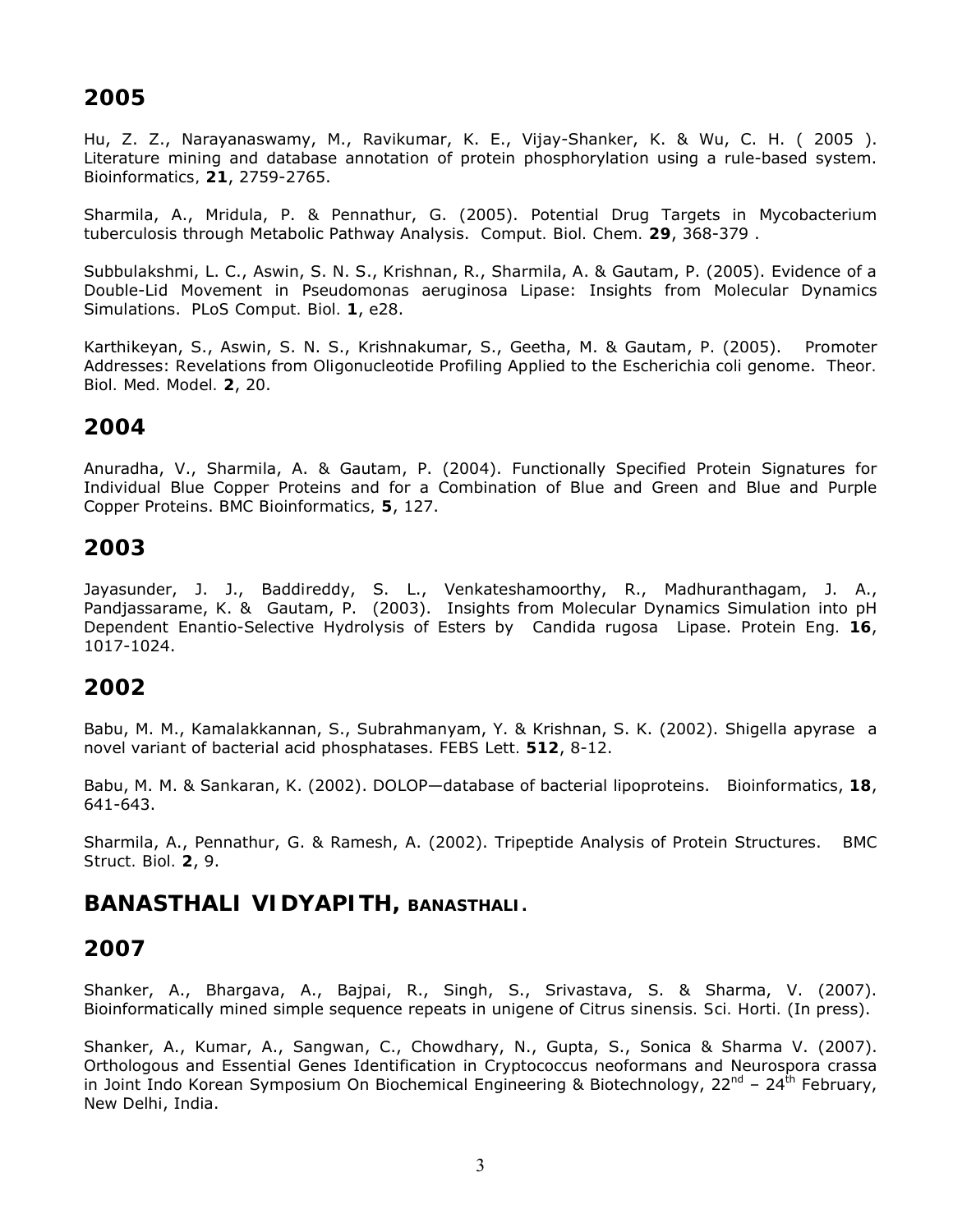Shanker, A., Singh, A. & Sharma, V. (2006). *In silico* mining in expressed sequences of *Neurospora crassa* for identification and abundance of microsatellites. *Microbiol. Res.* (In press).

Shanker, A., Tripathi, D., Khandelwal, G., Sharma, G., Agrawal, S., Singh, A. & Sharma, V. (2006). Data mining and database development for simple sequence repeats of *Takifugu rubripes* (Japanese Pufferfish). *Biochem. Cell. Arch.* **6**, 1-12.

## **BHARATHIDASAN UNIVERSITY, TRICHY.**

## **2006**

Premanandh, J., Priya, B., Teneva, I., Dzhambazov, B., Prabaharan D. & Uma L. (2006). Molecular Characterization of Marine Cyanobacteria from the Indian Subcontinent Deduced from Sequence Analysis of the Phycocyanin Operon (cpcB-IGS-cpcA) and 16S-23S ITS Region. *J. Microbiol.* **44**, 607-616.

### **BOSE INSTITUTE, KOLKATA**

## **2007**

Mukhopadhyay, P., Basak, S. & Ghosh, T. C. (2007). Synonymous codon usage in different protein secondary structural classes of human genes: Implication for increased non-randomness of GC3 rich genes towards protein stability. *J. Biosci.* (In press).

Kahali, B., Basak, S. & Ghosh, T. C.(2007). Reinvestigating the codon and amino acid usage of *S. cerevisiae* genome: A new insight from protein secondary structure analysis. *Biochem. Biophys. Res. Commun.* **354**, 693-699.

Sau, K., Gupta, S.K., Sau, S., Mandal, S.C. & Ghosh, T.C. (2007). Studies on synonymous codon and amino acid usage biases in the broad-host range bacteriophage KVP40. *J. Microbiol.* **45**, 58-63.

Guharoy, M. & Chakrabarti, P. (2007). Secondary structure based analysis and classification of biological interfaces: identification of binding motifs in protein-protein interactions. *Bioinformatics* (In press).

Chakrabarti, P. & Bhattacharyya, R. (2007). Geometry of nonbonded interactions involving planar groups in proteins. *Prog. Biophys. Mol. Biol.* (In press).

**\*** Vidyasagar, M. *et al*. (The NMITLI-BioSuite Team). (2007). BioSuite: a comprehensive bioinformatics software package (A unique industry-academia collaboration). *Curr. Sci*. **92**, 29-38.

Janin, J., Rodier, F., Chakrabarti, P. & Bahadur, R. (2007). Macromolecular recognition in the Protein Data Bank. *Acta Cryst.* **D63**, 1-8.

Pal, A., Chakrabarti, P., Bahadur, R., Rodier, F. & Janin, J. (2007). Peptide segments in proteinprotein interfaces. *J. Biosci*. **32**, 101-111.

Saha, R. P., Bhattacharyya, R. & Chakrabarti, P. (2007). Interaction geometry involving planar groups in protein-protein interfaces. *Proteins*, **67**, 84-97.

Roy, D. & Sengupta, S. (2007). Structural Features of a cold-adapted Alaskan bacterial Lipase. *J. Biomol. Struct. Dyn.* **24**, 463-470.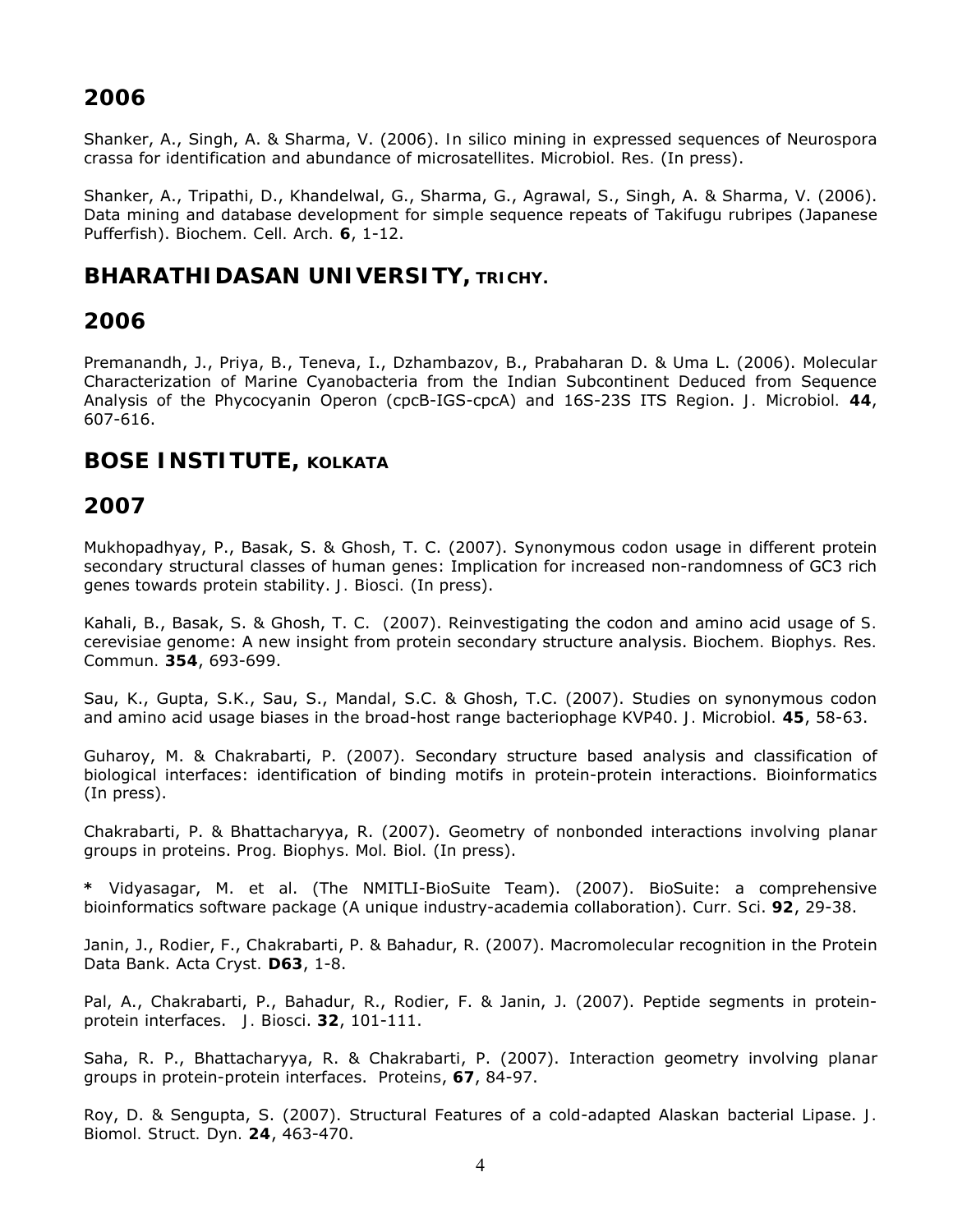Karmakar, R. & Bose, I. (2007). Positive feedback, stochasticity and genetic competence. *Phys. Biol.* **4**, 29-37.

## **2006**

Bagchi, A & Ghosh, T.C. (2006). Structural and functional characterization of SoxW – a thioredoxin involved in the transport of reductants during sulfur oxidation by the global sulfur oxidation reaction cycle. *Res. J. Microbiol.* **1**, 392-400.

Basak, S. & Ghosh, T.C. (2006). Temperature adaptation of synonymous codon usage in different functional categories of genes: a comparative study between *Methanococcus jannaschii* and *Methanococcus maripaludis* homologous genes. *FEBS Lett.* **580**, 3895-3899.

**\*** Bagchi, A. & Ghosh, T.C. (2006). Structural study of two proteins SigE and ORF1 to predict their roles in the biochemical oxidation of sulfur anions via the global sulfur oxidation operon (sox). *Comput. Biol. Chem.* **30**, 227-232.

Joy, F., Basak, S., Gupta, S. K., Das, P. J., Ghosh, S. K. & Ghosh. T.C. (2006). Compositional correlations in canine genome reflects similarity with human genes. *Res. J. Microbiol.* **1**, 172-182.

Ghosh, T. C. (2006). Structural identification of the interactions of SoxA and SoxX during the oxidation of sulfur anions via the novel global sulfur oxidizing (Sox) operon. *J. Biochem. Mol. Biol.* **39**, 240-246.

Sau, K., Gupta, S. K., Sau, S., Mandal, S. C., & Ghosh, T. C. (2006). Factors influencing synonymous codon and amino acid usage biases in Mimivirus. *BioSystems,* **85**, 107-113.

Banerjee, T. & Ghosh, T.C. (2006). Gene expression level shapes the amino acid usages in *Prochlorococcus marinus* MED4. *J. Biomol. Struct. Dyn.* **23**, 547-554.

Saha, R.P. & Chakrabarti, P. (2006). Molecular modeling and characterization of Vibrio cholerae transcription regulator HlyU. *BMC Struct. Biol.* **6**, 24.

Saha, R.P., Bahadur, R., Pal, A., Mandal, S & Chakrabarti, P. (2006). ProFace: a server for the analysis of the physicochemical features of protein-protein interfaces. *BMC Struct. Biol.* **6**, 11.

Raichaudhuri, A., Bhattacharyya, R., Chaudhuri, S., Chakrabarti, P. &. DasGupta, M. (2006). Domain analysis of a groundnut calcium-dependent protein kinase: nuclear localization sequence in the junction domain is coupled with nonconsensus calcium binding domains. *J. Biol. Chem*. **281**, 10399- 10409.

Saha, R.P. & Chakrabarti, P. (2006). Parity in the number of atoms in residue composition in proteins and contact preferences. *Curr. Sci.* **90**, 558-561.

Bhattacharyya, R., Bhattacharya, S. & Choudhuri, S. (2006). Conservation and documentation of the medicinal plant resources of India. *Biodiv. Conserv.* **15**, 2705-2717.

Chattopadhyay, S., Sinha, N.K., Banerjee, S., Roy, D., Chattopadhyay, D. & Roy, S. (2006). Small cationic protein from a marine turtle has beta-defensin-like fold and antibacterial and antiviral activity. *Proteins,* **64**, 524-531.

Ghosh Dastidar, K., Maitra, S., Goswami, L., Roy, D., Das, K.P. & Majumder, A.L. (2006). An insight into the molecular basis of salt tolerance of L-myo-inositol 1-P synthase (PcINO1) from Porteresia coarctata (Roxb) Tateoka, a halophytic wild rice. *Plant Physiol.* **140**, 1279-1296.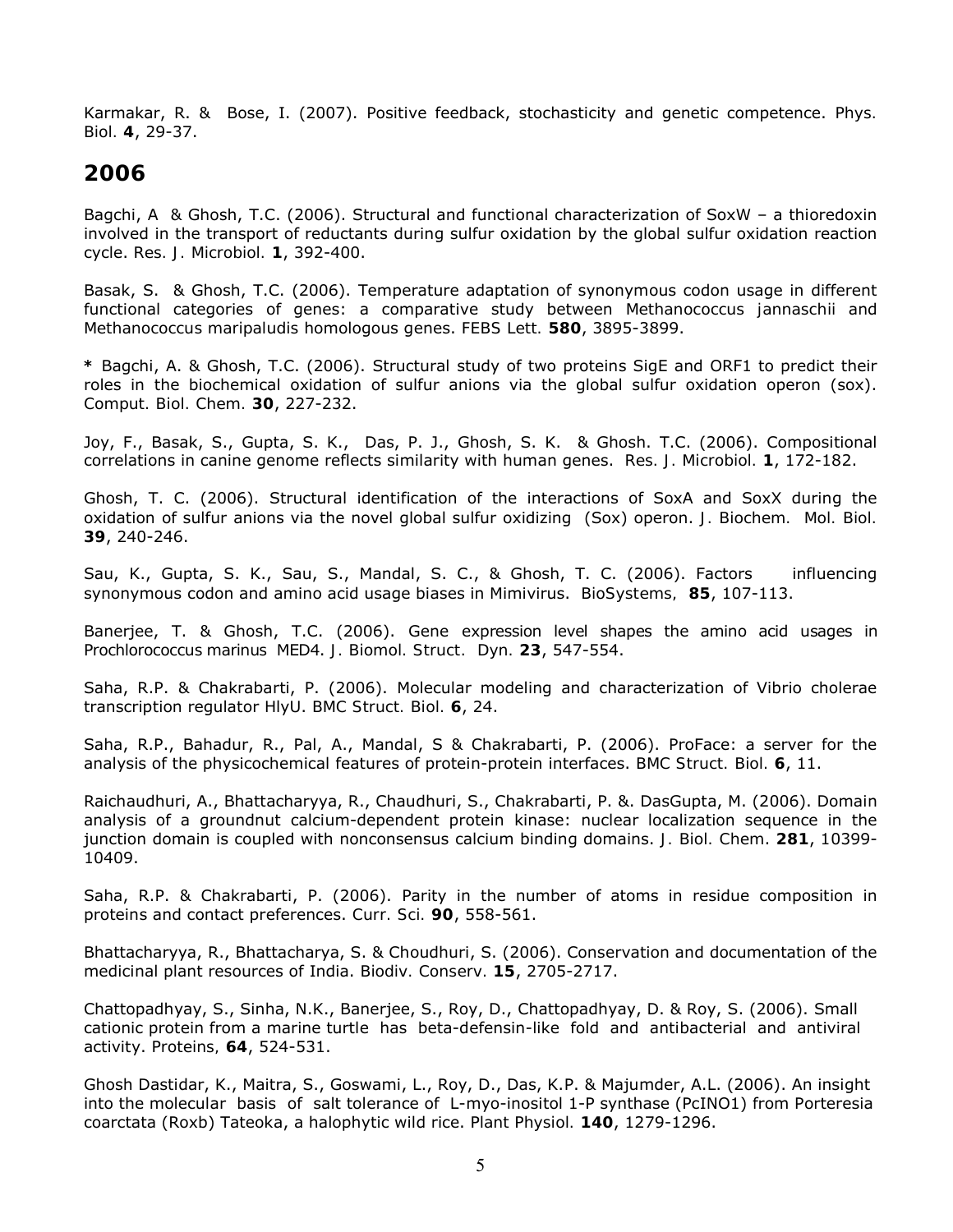Ghosh, B. & Bose, I. (2006). Gene copy number and cell cycle arrest. *Phys. Biol.* **3**, 29-36.

Karmakar, R. & Bose, I. (2006). Stochastic model of transcription factor-regulated gene expression. *Phys. Biol.* **3**, 200-208.

### **2005**

Bagchi, A. & Ghosh, T.C. (2005). Structural insight into the interactions of SoxV, SoxW and SoxS in the process of transport of reductants during sulfur oxidation by the novel global sulfur oxidation reaction cycle. *Biophys. Chem.* **119**, 7-13.

Bagchi, A. & Ghosh T.C. (2005). Structural identification of a novel thioredoxin SoxS: prediction of the function in the process of transport of reductants during sulfur oxidation by the novel global sulfur oxidation reaction cycle. *J. Mol. Struct. Theochem.* **758**, 113-118.

Banerjee, T., Gupta, S.K. & Ghosh, T.C. (2005). Compositional transitions between *Oryza sativa* and *Arabidopsis thaliana* genes are linked to the functional change of encoded proteins. *Plant Sci.* **170**, 267-273.

**\*** Bagchi, A. & Ghosh, T.C. (2005). A structural study towards the understanding of the interactions of SoxY, SoxZ and SoxB leading to the oxidation of sulfur anions via the novel global sulfur oxidizing (sox) operon *Biochem. Biophys. Res. Commun.* **335**, 609-615.

Sahu, K., Sau, S., Mandal, S. C. & Ghosh, T.C. (2005). Factors influencing the synonymous codon and amino acid usage bias in an AT-rich *P. aeruginosa* phage PhiKZ. *Acta Biochim. Biophys. Sin.* **37**, 625-633.

Gupta, S.K., Banerjee, T., Basak, S., Sahu, K., Sau, S., & Ghosh, T.C. (2005). Studies on codon usage in *Thermoplasma acidophilum* and its possible implications on the occurrences of lateral gene transfer. *J. Basic Microbiol.* **45**, 344-354.

Sahu, K., Gupta, S. K., Sau, S. & Ghosh, T. C. (2005). Synonymous codon usage bias in 16 *Staphylococcus aureus* phages: Implication in phage therapy. *Virus Res.* **113**, 123-131.

Sahu, K., Gupta, S.K., Sau, S. & Ghosh, T. C. (2005). Comparative analysis of the base composition and codon usages in fourteen mycobacteriophage genomes. *J. Biomol. Struct. Dyn.* **23**, 63-72.

Banerjee, T., Gupta, S.K. & Ghosh, T.C. (2005). Role of mutational bias and natural selection on genome-wide nucleotide bias in prokaryotic organisms. *BioSystems,* **81**, 11-18.

Basak, S. & Ghosh, T.C. (2005). On the origin of genomic adaptation at high temperature for prokaryotic organisms**.** *Biochem. Biophys. Res. Commun.* **330**, 629-632.

Banerjee, T., Gupta, S.K. & Ghosh, T.C. (2005). Towards a resolution on the inherent methodological weakness of the "effective number of codons used by a gene". *Biochem. Biophys. Res. Commun.* **330**, 1015-1018.

D'Onofrio, G. & Ghosh, T.C. (2005).The compositional transition of vertebrate genomes: an analysis of the secondary structure of the proteins encoded by human genes. *Gene*, **345**, 27-33.

Basak, S., Mandal, S. & Ghosh, T. C. (2005). Correlations between genomic GC levels and optimal growth temperatures: some comments. *Biochem. Biophys. Res. Commun.* **327**, 969-970.

Guharoy, M. & Chakrabarti, P. (2005). Conservation and relative importance of residues across protein-protein interfaces. *Proc. Natl. Acad. Sci. USA*, **102**, 15447-15452.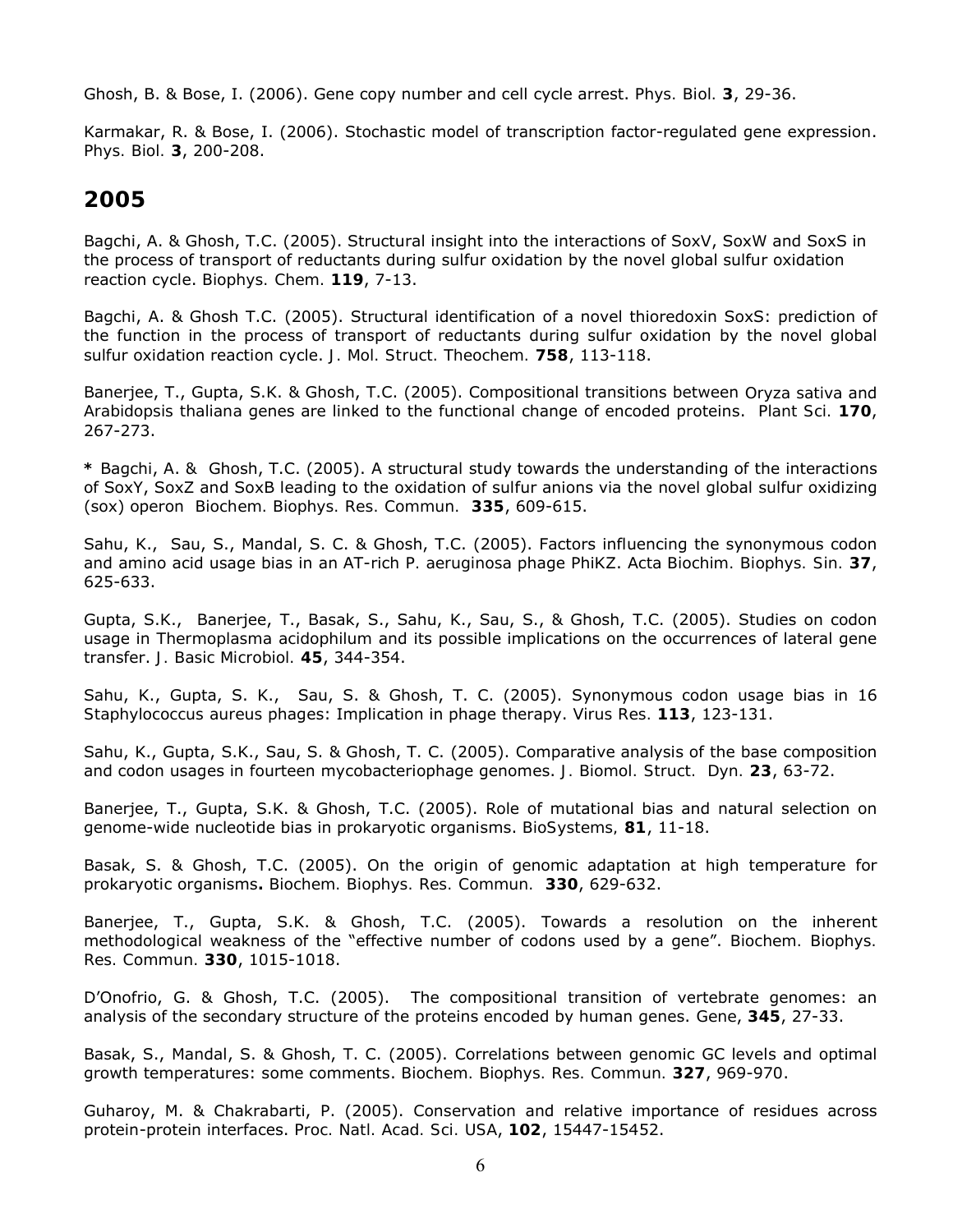Saha, R.P., Bahadur, R.P. & Chakrabarti, P. (2005). Interresidue contacts in proteins and proteinprotein interfaces and their use in characterizing the homodimeric interface. *J. Proteome Res*. **4**, 1600-1609

Rodier, F., Bahadur, R.P., Chakrabarti, P. &. Janin, J. (2005). Hydration of protein-protein interfaces. *Proteins*, **60**, 36-45.

Pal, L., Dasgupta, B. & Chakrabarti, P. (2005).  $3_{10}$ -helix adjoining  $\alpha$  -helix and  $\beta$  -strand: sequence, structural features and their conservation. *Biopolymers*, **78**, 147-162.

Gupta, S., Banerjee, M., Poddar, A., Banerjee, A., Basu, G., Roy, D. & Bhattacharya, B. (2005). The biphasic kinetics of Colchicine-Tubulin interaction: Role of amino acids surrounding the A-ring of bound colchicine molecule. *Biochemistry,* **44**, 10181-10188.

**\*** Bagchi, A., Roy, D. & Roy, P. (2005). Homology modeling of a transcriptional regulator SoxR of the lithotrophic sulfur oxidation (Sox) operon in α-Proteobacteria. *J. Biomol. Struct. Dyn.* **22**, 571- 577.

Ghosh, B., Karmakar, R. & Bose, I. (2005). Noise Characteristics of Feed Forward Loops. *Phys. Biol.* **2**, 36-45.

#### **2004**

Basak, S., Banerjee, T., Gupta, S.K. & Ghosh, T.C. (2004). Investigation on the Causes of Codon and Amino Acid Usages Variation between Thermophilic *Aquifex aeolicus* and Mesophilic *Bacillus subtilis. J. Biomol. Struct. Dyn.* **22**, 205-214.

Banerjee, T., Basak, S., Gupta, S.K. & Ghosh, T.C. (2004). Evolutionary forces in shaping the codon and amino acid usages in *Blochmannia floridanus. J. Biomol. Struct. Dyn.* **22**, 13-24.

Sau, K., Gupta, S. K., Ghosh, T. C. & Sau, S. (2004). Synonymous codon usage analysis of mycobacteriophage Bxz1 and its plating bacteria *M. smegmatis*: identification of highly and lowly expressed genes of Bxz1 and the possible function of its tRNA species. *J. Biochem. Mol. Biol.* **37**, 487-492.

Subramaniyam, V., Gupta, S. K. & Ghosh, T. C. (2004). Shannon's uncertainty principle and gene expression levels. *Curr. Sci.* **86**, 1142-1147.

Gupta, S. K., Bhattacharyya, T. K. & Ghosh, T. C. (2004). Synonymous codon usage in *Lactococcus lactis:* Mutational Bias Versus Translational Selection. *J. Biomol. Struct. Dyn.* **21**, 527-535.

**\*** Bhattacharyya, R., Pal, D. & Chakrabarti, P. (2004). Disulfide bonds, their stereospecific environment and conservation in protein structures. *Protein Eng. Design Selection*, **17**, 795-808.

Bahadur, R.P., Chakrabarti, P., Rodier, F. & Janin, J. (2004). A dissection of specific and non-specific protein-protein interfaces. *J. Mol. Biol*. **336**, 943-955.

Dasgupta, B., Pal, L., Basu, G. & Chakrabarti, P. (2004). Expanded turn conformations: characterization and sequence-structure correspondence in  $\alpha$ -turns with implications in helix folding. *Proteins,* **55**, 305-315*.*

Roy, D. & Lohia, A. (2004). Sequence divergence of *Entamoeba histolytica* tubulin is responsible for its altered tertiary structure. *Biochem. Biophys. Res. Commun.* **319**, 1010-1016.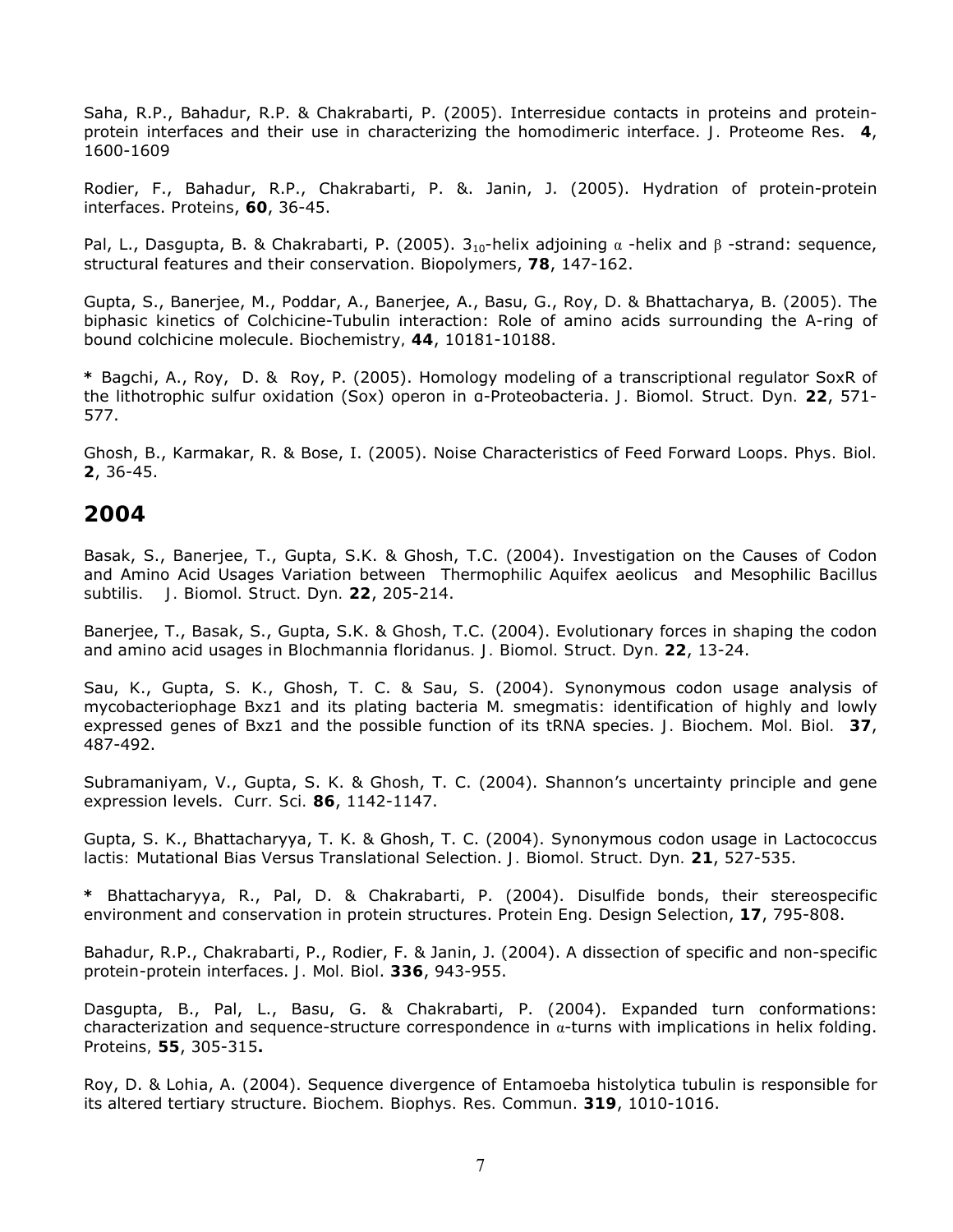Banerjee, S., Hess, D., Majumder, P., Roy, D. & Das, S. (2004). The interactions of allium sativum leaf agglutinin with a chaperonin group of unique receptor protein Isolated from a bacterial endosymbiont of the mustard aphid. *J. Biol. Chem.* **279**, 23782-23789.

Karmakar, R. & Bose, I. (2004). Graded and binary responses in stochastic gene expression, *Phys. Biol.* **1**, 197-204.

### **2003**

Gupta, S.K. & Ghosh, T.C. (2003). Reinvestigation on the causes of genomic GC variation between the orthologous genes *of Mycobacterium tuberculosis and Mycobacterium leprae. Biochem. Biophys. Res. Commun.* **303**, 65-68.

Bhattacharyya, R. & Chakrabarti, P. (2003). Stereospecific interactions of proline residues in protein structures and complexes. *J. Mol. Biol.* **331**, 925-940.

Bahadur, R.P., Chakrabarti, P., Rodier, F. & Janin, J. (2003). Dissecting subunit interfaces in homodimeric proteins. *Proteins*, **53,** 708-719 .

Bhattacharyya, R., Saha, R., Samanta, U. & Chakrabarti, P. (2003). Geometry of interaction of histidine ring with other planar and basic residues. *J. Proteome Res*. **2**, 255-263 .

Pal, L., Chakrabarti, P. & Basu, G. (2003). Sequence and structure patterns in proteins from an analysis of the shortest helices: implications for helix nucleation. *J. Mol. Biol*. **326,** 273-291.

Roy, D., Ghosh, D. & Gupta-Bhattacharya, S. (2003). Homology modeling of allergenic cyclophilins: IgE-binding site and structural basis of cross-reactivity. *Biochem. Biophys. Res. Commun.* **307**, 422- 429.

Bose, I. & Karmakar, R. (2003). Simple models of plant learning and memory. *Phys. Scr.* **T106**, 9- 12.

### **2002**

D'Onofrio, G., Ghosh, T.C. & Bernardi, G. (2002). The base composition of the human genes is correlated with the secondary structures of the encoded proteins. *Gene,* **300**, 179-187.

Gupta, S.K., Bhattacharyya, T.K. & Ghosh, T.C. (2002). Compositional correlation and codon usage studies in *Buchnera aphidicola. Ind. J. Biochem. Biophys*. **39**, 35-48.

**\*** Bhattacharyya, R., Pal, D. & Chakrabarti, P. (2002). Secondary structures at polypeptide chaintermini and their features. *Acta Cryst.* **D56**, 1793-1802.

Samanta, U., Bahadur, R.P. & Chakrabarti, P. (2002). Quantifying the accessible surface area of protein residues in their local environment. *Protein Eng.* **15**, 659-667.

Pal, L., Basu, G & Chakrabarti, P. (2002). Variants of 310-helices in proteins. *Proteins,* **48**, 571-579.

Chakrabarti, P. & Janin, J. (2002). Dissecting protein-protein recognition sites. *Proteins,* **47**, 334- 343.

**\*** Pal. D & Chakrabarti, P. (2002). On residues in the disallowed region of the Ramachandran map. *Biopolymers*, **63**, 195-206.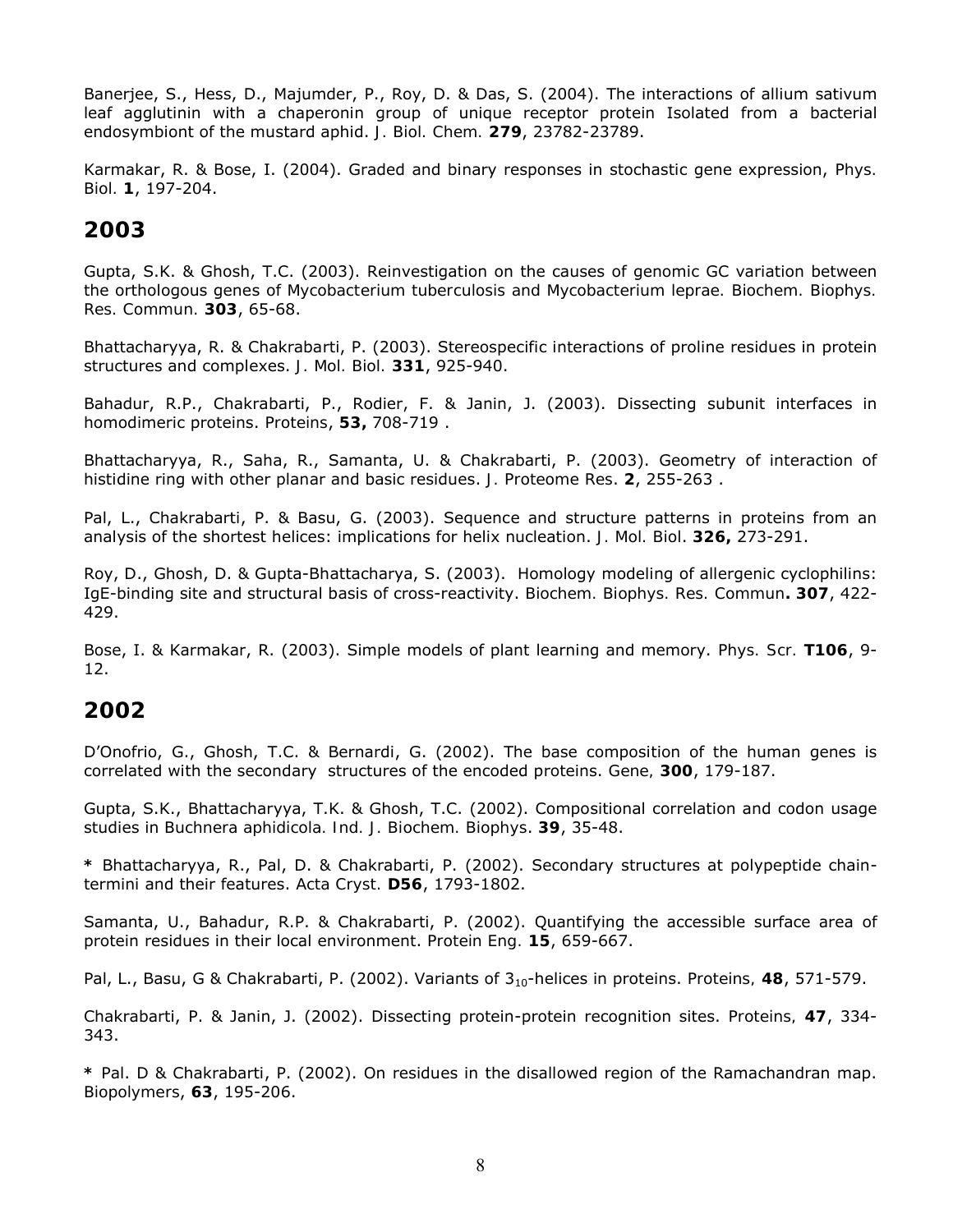Bhattacharyya, R., Samanta, U. & Chakrabarti, P. (2002). Aromatic-aromatic interactions in and around α-helices. *Protein Eng*. **15**, 91-100.

# **CENTRAL DRUG RESEARCH INSTITUTE, LUCKNOW.**

**2007**

Mishra, J.K., Garg, P., Doohare, P., Kumar, A., Siddiqi, M.I. Ray, M. & Panda,G. (2007).Amino acid based enanotiomerically pure 3-substituted benzondiazepine-ones: a new class of anti-ischemic agents. *Bioorg. Med. Chem. Lett.* **17**, 1326-1331.

Kumar, A., Saeed, U. & Siddiqi, M.I. (2007). Molecular Docking and 3-D QSAR Studies of Human Mitotic Kinesin Eg5 Inhibitors. *Med.Chem.Res.* **15**,243.

Naim,M., Bhat,S., Rankini,K.N., Dennis, S., Chowdhury, S.F., Siddiqi, M.I., Drabik, P., Sulea T., Bayly,C., Jakalian, A. & Purisima, E.O. (2007). Solvated interaction energy (SIE) for scoring proteinligand binding affinities. 1. Exploring the parameter space. *J. Chem. Info. Model.* **47**, 122-133.

Rawal, R.K., Kumar, A., Siddiqi, M.I. & Katti, S.B. (2007). Molecular Docking Studies on 4- Thiazolidinones as HIV-1 RT Inhibitors, *J. Mol. Model,* **13**, 155-161.

Shagufta, Ashutosh, K., Gautam, P. & Siddiqi, M.I. (2007). CoMFA and CoMSIA based 3D-QSAR Analysis of Diaryloxy methano phenanthrene Analogues as Anti-tuberculosis Agents. *J. Mol. Model.*  **13**, 99-109.

Srivastava, S.K., Dube, D., Vandna, K., jha, A.K., Hajela, K. & Ravishankar, R. (2007). NAD+ dependent DNA ligas(Rv3014c) from Mycobacterium tuberculosis : Novel structure-function relationship and identification of a specific inhibitor. *Proteins: Struct. Funct. Bioinfo.* **69**, 97-111.

Divya, D., Sarvind, M. T. & Ravishankar, R. (2007). Identification of inhibitors of M.tuberculosis Lysine 3-aminotransferase by Virtual screening. *Med. Chem. Res.* **15**,181.

Divya, D., Sandeep, K., Srivastava, Vanda, K., Rama, P.T. & Ravishankar R. (2007). Novel specific inhibitors of NAD+ -dependent DNA ligase (Rv3014c) identified from virtual screening. *Med. Chem. Res.* **15**, 93.

Raghu, R., EVS Kumar, A., Biswas, S., Kumar, A., Chaubey, S., Siddiqi, M.I. & Habib, S. (2007). Nuclear gyrB encodes a functional subunit of the Plasmodium falciparum gyrase that is ionvolved in apicoplast DNA replication. *Mol. Biochem. Parasit.* **154**, 30-39.

Agrawal, H., Kumar, A., Bal, N.C., Siddiqi M.I., and Arora, A. (2007). Ligand based Virtual Screeening and Biological Evalution of Inhibitors of Chorismate Mutase (Rv1885c) from Mycobacterium tuberculosis H37Rv. *Bioorg. Med. Chem. Lett.* **17**, 3053-3058.

**2006**

Lakshmi, M., Dixit, A. & Saxena, A. K. (2006). QSAR studies on cis-hexa and tetrahydrophthalaziones: A new class of PDE-4 inhibitors. *Indian J. Chem.* **45A**, 34-45.

Saxena, A. K. & Schaper, K. J. (2006). QSAR analysis of the time- and dose-dependent antiinflammatory in vivo activity of substituted imidazo[1,2-a] pyridines using artificial neural networks*. QSAR & Combinatorial Science.* **25**, 590-597.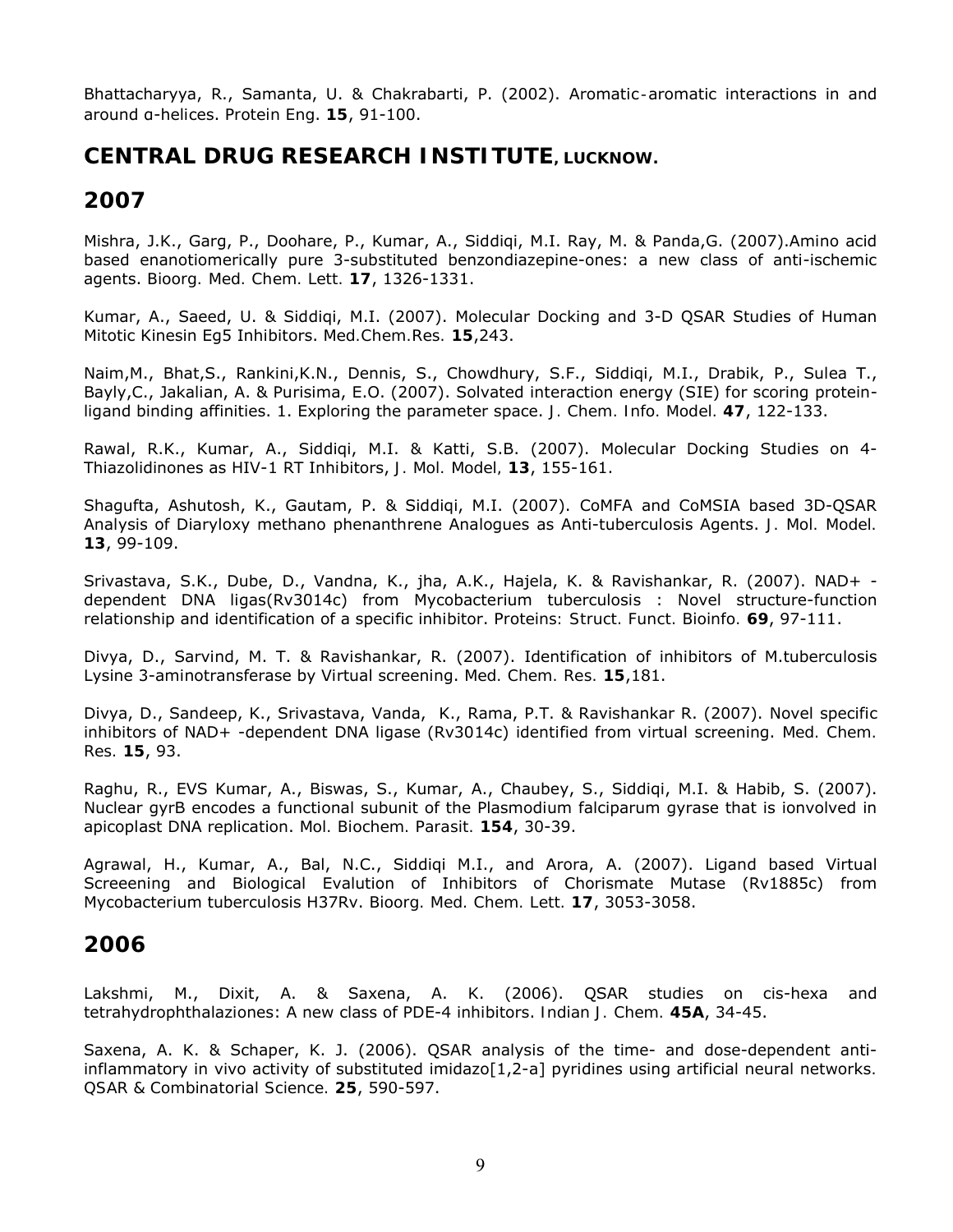Saxena, A. K. & Prathipati, P. (2006). Collection and preparation of molecular databases for virtual screening. *SAR & QSAR Environ. Res.* **17**, 371-392.

### **2005**

Rao, j., Chakraborty, R., Roy, R., Mishra, A. & Saxena, A. K. (2005). A Convenient stereospecific synthesis of substituted 1,2,3,4,6,6a,7,11b,12,12a-decahydropyrazino-[1',2':1,6]pyrido[3,4 b]indoles. *Arkivoc*, **2**, 20**-**28.

Srivastava, S.K., Dube, D., Tewari, N., Dwivedi, N., Tripath, R.P. & Ravishankar, R. (2005). Mycobacterium tuberculosis  $NAD<sup>+</sup>$  -dependent DNA ligase is selectively inhibited by glycosylamines compared with human DNA ligase 1. *Nucl. Acids Res.* **33**, 7090-7101.

Srivastava, S. K., Tripati, R. P. & Ravishankar, R. (2005). NAD<sup>+</sup>-dependent DNA ligase(rv3014c) from M.tuberculosis:Crystal structure of the adenylation domain and identification of novel inhibitors, *J. Biol. Chem.* **280**, 30273-30281.

### **2004**

Dixit, A., Kashaw, S.K., Gaur, S. & Saxena, A.K. (2004). Development of CoMFA, advance CoMFA and CoMSIA models in pyrroloquinazolines as thrombin receptor antagonist. *Bioorg. Med. Chem.* **12**, 3591-3598.

Rathi, L., Kashaw, S.K., Dixit, A., Pandey, G. & Saxena, A.K. (2004). Pharmacophore identification and 3D-QSAR studies in N-(2-benzoyl phenyl)-L- tyrosines as PPAR agonists. *Bioorg. Med. Chem.*  **12**, 63-69.

### **2003**

Saxena, A.K., Ram, S., Saxena, M., Singh, N., Prathipati, P., Jain, P.C., Singh, H.K., & Anand, N. (2003). QSAR studies in substituted 1,2,3,4,6,7,12,12a-octahydro-pyrazinop[2',1':6,1]pyrido[3,4 b]indoles- A potent class of neuroleptics. *Bioorg. Med.Chem.* **11**, 2085-2090**.**

Kashaw, S.K., Rathi, L., Mishra, P. & Saxena, A.K. (2003). Development of 3D-QSAR models in cyclic ureidobenzenesulfonamides: human beta3-adrenergic receptor agonist. *Bioorg. Med.Chem. Lett.* **13**, 2481-2484.

Saxena, A.K. & Prathipati, P. (2003). Comparison of MLR, PLS and GA-MLR in QSAR analysis. *SAR and QSAR in Environmental Research*, **14**, 433-445.

### **2002**

Babu, M.A., Shakya, N., Prathipati, P., Kaskhedikar, S.G. & Saxena, A.K. Development of 3D-QSAR models for 5-Lipoxygenase antagonists: Chalcones. *Bioorg. Med.Chem.* **10**, 4035-4041.

Gupta, N.K., Mishra, P., Prathipati, P. & Saxena, A.K. (2002). 2D- QSAR in hydroxamis acid derivatives as peptide deformylase inhibitors and antibacterial agents. *Bioorg. Med.Chem.* **10**, 3713- 3716.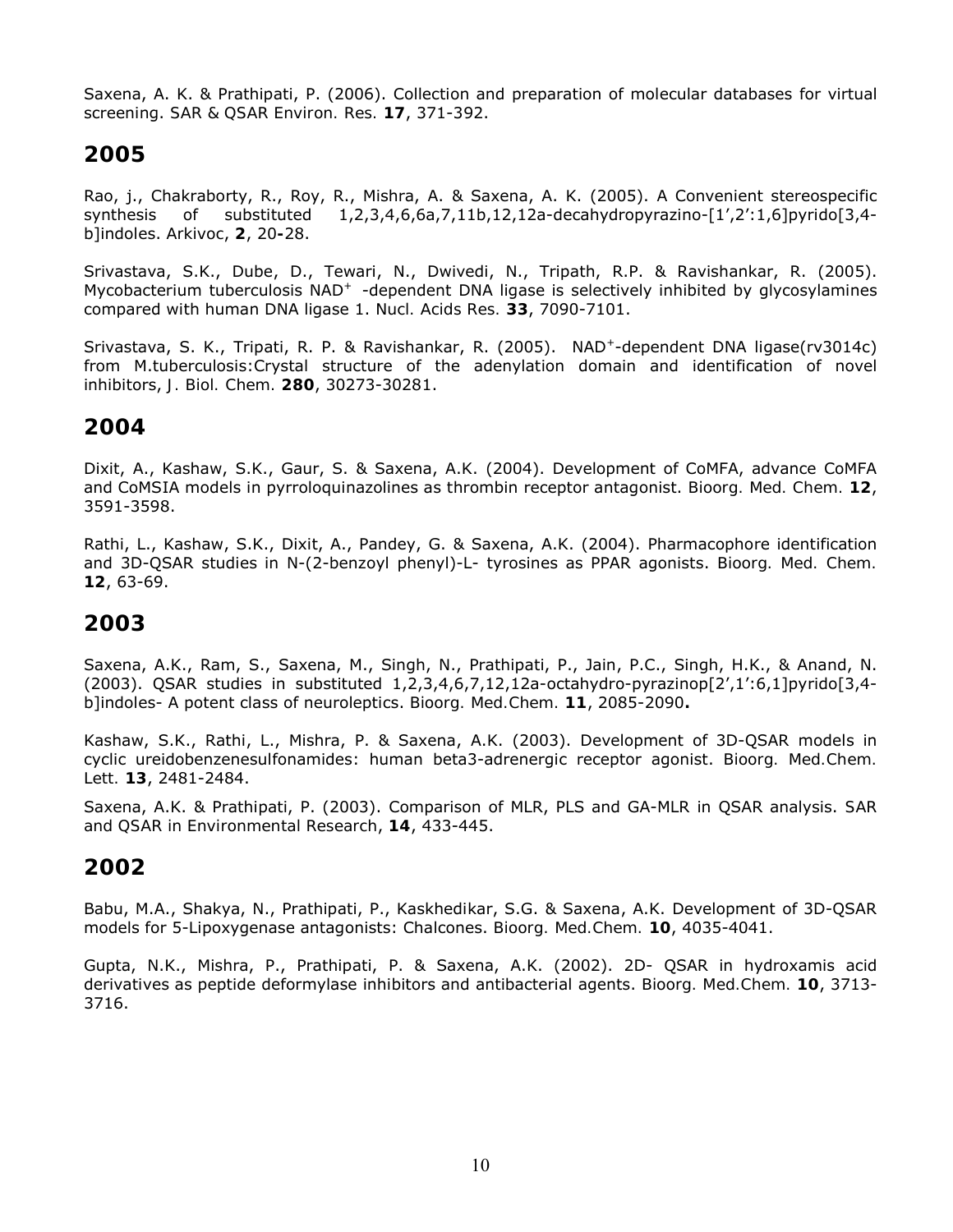# **CENTRE FOR CELLULAR & MOLECULAR BIOLOGY, HYDERABAD.**

# **2007**

Ganesh, B. & Somdatta, S. (2007). Assortative mixing in Protein Contact Networks and protein folding kinetics. *Bioinformatics*, **23**, 1760-1767.

Maithreye, R. & Somdatta, S. (2007). Propagation of extrinsic perturbation in a negatively autoregulated pathway. *Phys. Biol.*, **4**, 48-59,

Rajesh, S., Sudeshna, S. & Somdata, S. (2007). Synchronization in coupled cells with activatorinhibitor pathways. *Phys. Rev.* **E75**, 011906.

Shajahan, T.K., Sinha, S., & Pandit, R. (2007). Cardiac arrhythmias depend sensitively on inhomogeneities in ventricular tissue. *Phys.Rev.* **E75**, 011929.

#### **2006**

Sridhar, S., Babu, A. V. & Guruprasad, K. (2006). PSSARD (2.0): A database server for making flexible queries relating amino acid sequences to main-chain secondary structure conformations for proteins of known three-dimensional structure and certain useful applications. *Int. J. Biol. Macromol.*  **41**, 109-113.

Guruprasad, K., Kartik, V. J., Lavanya, T. & Guruprasad, L. (2006). Juxtaposed half-cystines as disulphide bridged partners in protein tertiary structure. *Protein Pept. Lett.* **13**, 577-579.

Jai, K., V, Lavanya, T. & Guruprasad, K. (2006). Analysis of disulphide bond connectivity patterns in protein tertiary structure. *Int. J. Biol. Macromol.* **38**, 174-179.

Jehan, Z., Vallinayagam, S., Tiwari, S., Pradhan, S., Singh, L., Suresh, A., Reddy, H. M., Ahuja, Y. R. & Jesudasan, R. A. (2006). Novel noncoding RNA from human Y distal heterochromatic block (Yq12) generates testis-specific chimeric CDC2L2. *Genome Res*. **17,** 433-440.

**\*** Amritkar, R.E. & Rangarajan, G. (2006). Spatial synchronization and extinction of species under external forcing. *Phys.Rev.Lett.* **96**, 258102.

### **2005**

Guruprasad, K., Savitha, S. & Babu, A. V. (2005). Computational tools for the analysis of heteroatom groups and their neighbours in protein tertiary structure. *Int. J. Biol. Macromol.* **37**, 35- 41.

Guruprasad, K., Srikanth, K. & Babu, A. V. (2005). PSSARD: protein sequence-structure analysis relational database. *Int. J. Biol. Macromol*. **36**, 259-262.

Kotu, A. & Guruprasad, K. (2005). The automatic detection of known beta-propeller structural motifs from protein tertiary structure. *Int. J. Biol. Macromol.* **36**, 176-183.

Bagler, G. & Sinha, S. (2005). Network properties of protein structures. *Physica A*, **346**, 27-33.

Sharadadevi, A., Sivakamasundari, C. & Nagaraj, R. (2005). Amphipathic alpha-helices in proteins: results from analysis of protein structures. *Proteins Str. Fn. Bioinf.* **59**, 791-801.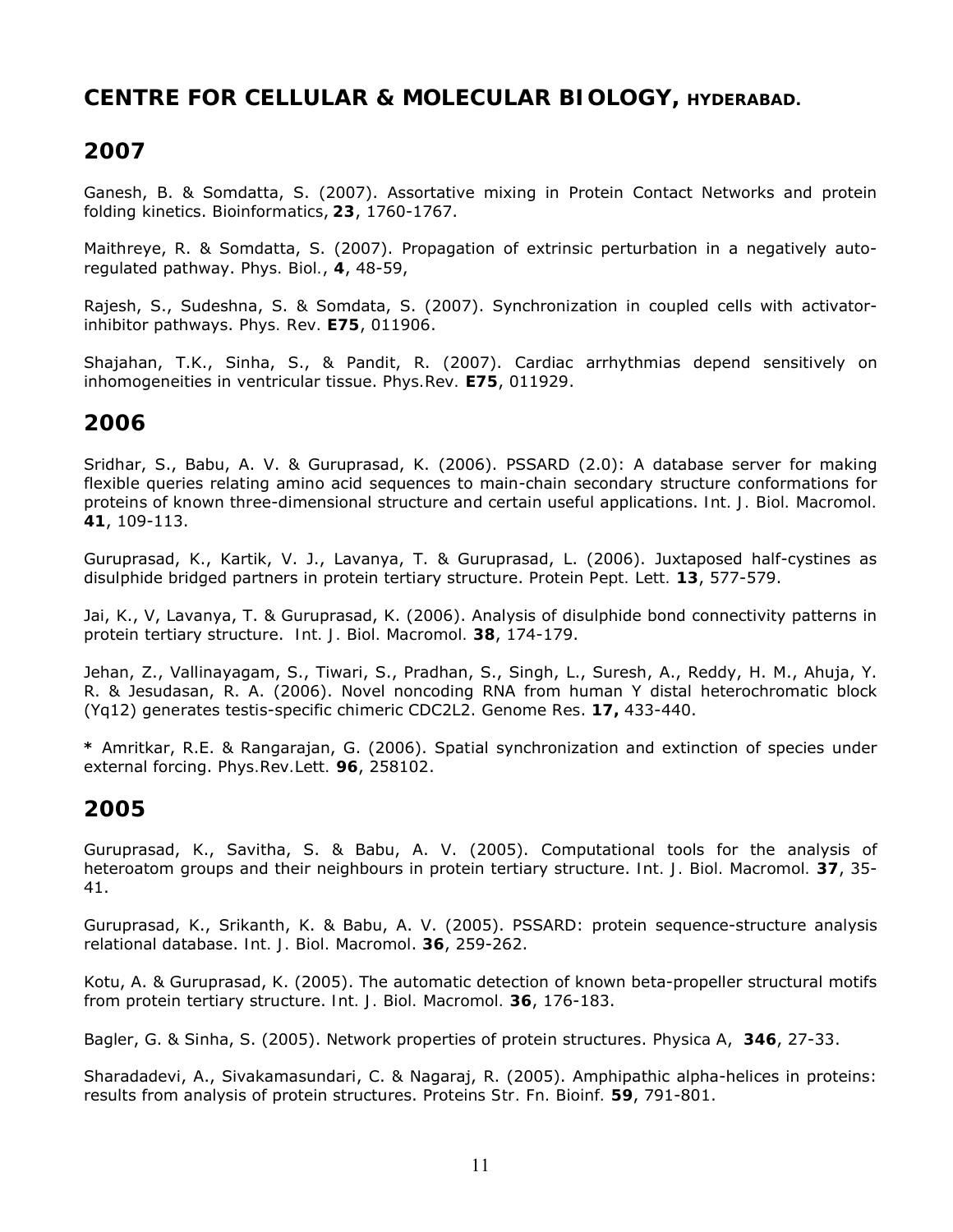Thangaraj, K., Chaubey, G., Kivisild, T., Reddy, A.G., Singh, V.K., Rasalkar, A.A. & Singh, L. (2005). Reconstructing the origin of the Andaman islanders. *Science*, **308**, 996.

Thangaraj, K., Chaubey, G., Kivisild, T., Reddy, A.G., Singh, V.K., Rasalkar, A.A. & Singh, L. (2005). Tracing modern human origins. [Response]. *Science*, **309**, 1996-1997.

Suguna, C. & Somdatta, S. (2005). Dynamics of coupled cell-systems. *Physica A***, 346**, 154—164.

#### **2004**

**\*** Adindla, S., Guruprasad, K. & Guruprasad, L. (2004). Three-dimensional models and structure analysis of corynemycolyltransferases in Corynebacterium glutamicum and Corynebacterium efficiens. *Int. J. Biol. Macromol.* **34**, 181-189.

Guruprasad, K. & Dhamayanthi, P. (2004). Structural plasticity associated with the beta-propeller architecture. *Int. J. Biol. Macromol.* **34**, 55-61.

**\*** Adindla, S., Inampudi, K. K., Guruprasad, K. & Guruprasad, L. (2004). Identification and analysis of novel tandem repeats in the cell surface proteins of Archaeal and Bacterial genomes using computational tools. *Compar. Func. Genom.* **5**, 2-16.

Basu, M. K. & Mishra, R. K. (2004). Bioinformatics and the art of sequence analysis. *Recent adv. in biotech.* 24-48.

Sabarinadh, C., Subramanian, S., Tripathi, A. & Mishra, R.K. (2004). Extreme conservation of noncoding DNA near HoxD complex of vertebrates. *BMC Genomics,* **5**, 75.

**\*** Singh, B. K., Rao, J. S., Ramaswamy, R. & Sinha, S. (2004). The role of heterogeneity on the spatiotemporal dynamics of host-parasite metapopulation. *Ecolo. Model.* **180**, 435-443.

Sinha, S. (2004). Multiplicity in non-linear systems. In: Understanding change: models, methodologies and metaphors, *Basingstoke*, 51-57.

Singh, B. K., Chattopadhyay, J. & Somdatta, S. (2004). The role of virus infection in a simple phytoplankton-zooplankton system. *J. Theor. Biol.,* **231**, 153-166.

### **2003**

Guruprasad, K. & Kumari, K. (2003). Three-dimensional models corresponding to the C-terminal domain of human alphaA and alphaB crystallins based on the crystal structure of the small heatshock protein HSP16.9 from wheat. *Int. J. Biol. Macromol.* **33**, 107-112.

**\*** Guruprasad, K., Rao, M. J., Adindla, S. & Guruprasad, L. (2003). Combinations of turns in proteins. *J. Pept. Res.* **62**, 167-174.

**\*** Guruprasad, K., Shukla, S., Adindla, S. & Guruprasad, L. (2003). Prediction of gamma-turns from amino acid sequences. *J. Pept. Res.* **61**, 243-251.

Guruprasad, K. & Shukla, S. (2003). Prediction of beta-turns from amino acid sequences using the residue-coupled model. *J. Pept. Res.* **61**, 159-162.

Guruprasad, K., Kanagavel, P., Srikanth, K., Radhika, K. & Sonal, S. (2003). Analysis of US patents granted to Indian Inventors. *J. Intellectual Property Rights (JIPR)*, **8**, 205-212.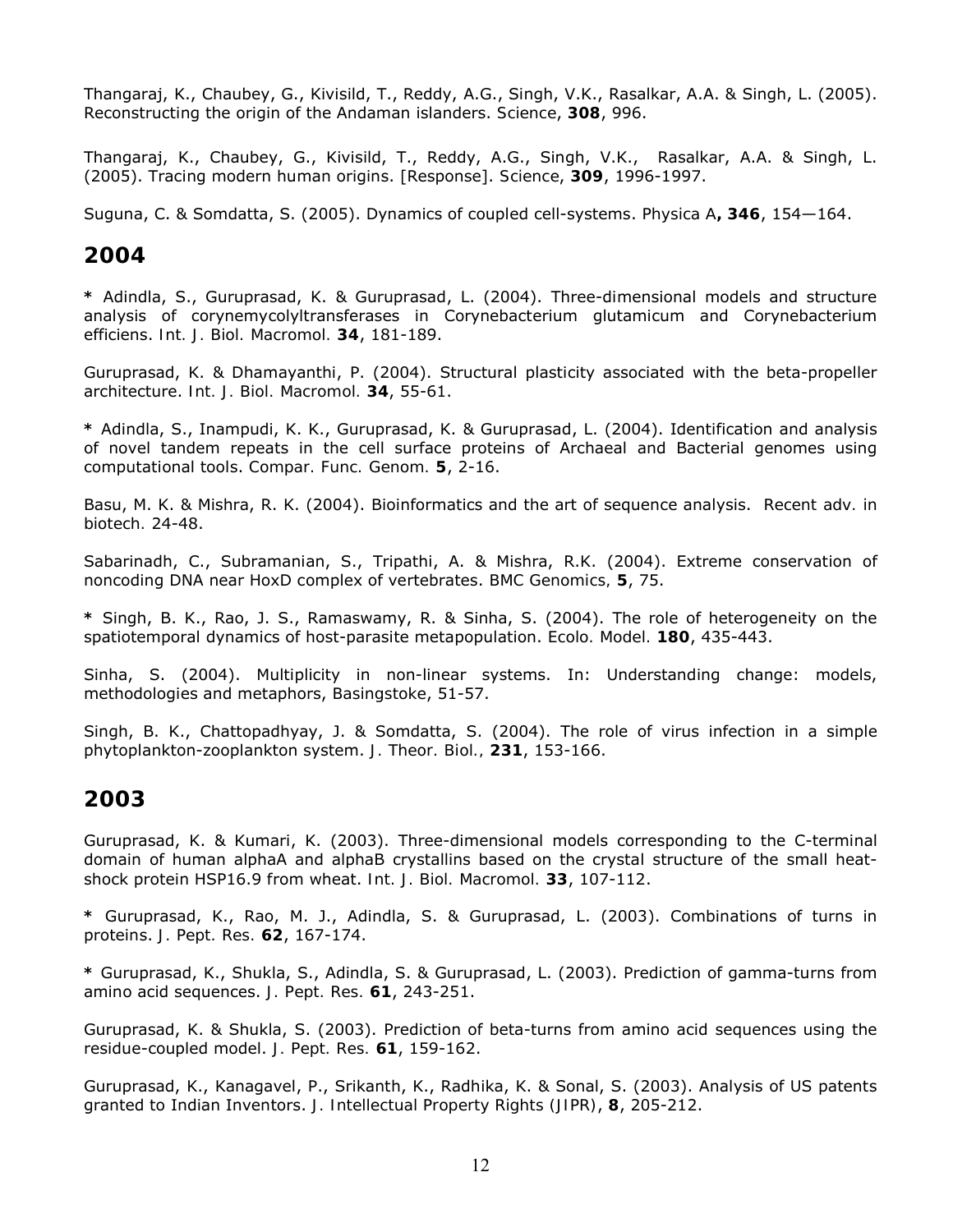Subramanian, S., Madugula, V. M., George, R., Satishkumar, Pandit, M.W. & Singh, L. (2003). SSRD: simple sequence repeat database for human genome. *Comp. Funct. Genomics*, **4**, 342-245.

Nita, P. & Somdatta, S. (2003). Controllability of Spatiotemporal Systems Using Constant Pinnings. *Physica A*, **318**, 200-212.

#### **2002**

Suguna, C. & Somdatta, S. (2002). Cellular Dynamics in Noisy Environment. *Fluct. Noise Lett.*, **2**, L313-L326.

Nita, P. & Somdatta, S. (2002). Controlling Dynamics in Spatially Extended Systems. *Phys. Rev. E*, **65**, 0362271 – 0362279.

**CENTER FOR DNA FINGERPRINTING AND DIAGNOSTICS, HYDERABAD.**

#### **2007**

Mudunuri, S. B. & Nagarajaram, H. A. (2007). IMEX: Imperfect Microsatellite Extractor. *Bioinformatics* (In Press).

**\*** Vidyasagar *et. al.,* (The NMITLI-BioSuite Team) BioSuite: A comprehensive bioinformatics software package (A unique industry academia collaboration). *Curr. Sci*. **92**, 29-38.

Sreenu, V. B., Kumar, P., Nagaraju, J. & Nagarajaram, H. A. (2007). Simple sequence repeats in mycobacterial genomes. *J. Biosci*. (An invited article in the peer-reviewed special issue on Computational Biology) **32**, 1-15.

Sailu, Y., Goyal, K. & Mande, S. C. (2007). Inferring genome-wide functional linkages in prokaryotes by combining improved genome context methods. *Genome Res.* (In Press).

Ahmed, N., Majeed, A. A., Ahmed, I., Hussain, M. A., Alvi, A., Manjulata, D. S., Rizwan, M., Ranjan, A., Sechi, L. A. & Mégraud, F. (2007). genoBASE pylori, A genotype search tool and database of the human gastric pathogen Helicobacter pylori. *Infect. Genet. Evol.* (In Press).

Meglecz, E., Anderson, S. J., Bourguet, D., Butcher, R., Caldas, A., Cassel-Lundhagen, A., d'Acier, A. C., Dawson, D. A., Faure, N., Fauvelot, C., Franck, P., Harper, G., Keyghobadi, N., Kluetsch, C., Muthulakshmi, M., Nagaraju, J., Patt, A., Petenian, F., Silvain, J. F. & Wilcock, H. R. (2007). Microsatellite flanking region similarities among different loci within insect species. *Insect Mol. Biol.* (In press).

Archak, S., Meduri, E., Sravana, K. P. & Nagaraju, J. (2007). InSatDb, A microsatellite database of fully sequenced insect genomes. *Nucl. Acids Res.* **35**, D36 - D39.

### **2006**

Sreenu, V. B., Kumar, P., Nagaraju, J. & Nagarajaram, H. A. (2006). Microsatellite polymorphism across the M. tuberculosis and M. bovis genomes, Implications on genome evolution and plasticity. *BMC Genomics,* **7**, 78.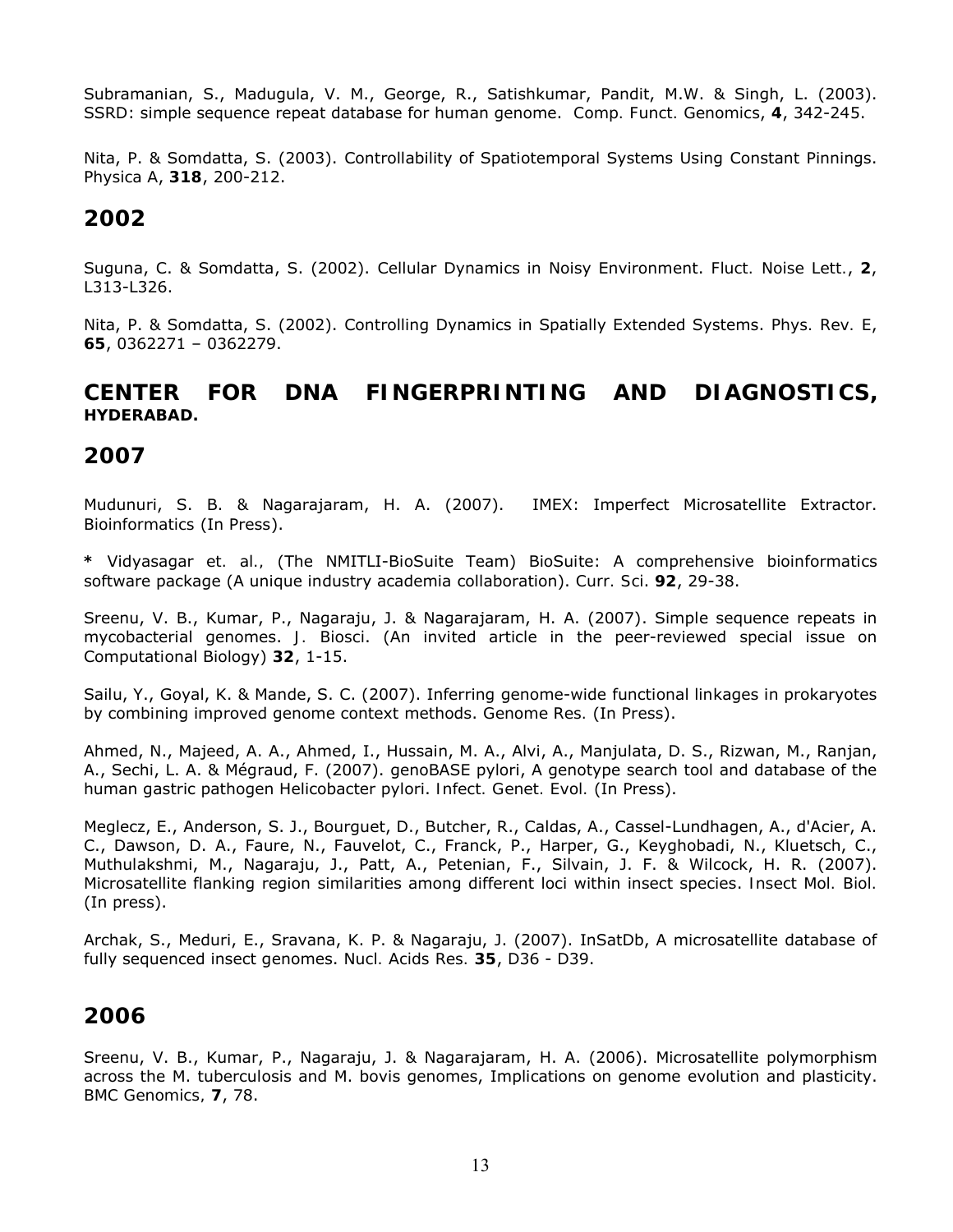Achary, M. S., Reddy, A. B., Chakrabarti, S., Panicker, S. G., Mandal, A. K., Ahmed, N., Balasubramanian, D., Hasnain, S. E. & Nagarajaram, H. A. (2006). Disease Causing Mutations in Proteins, Structural Analysis of the CYP1b1 Mutations Causing Primary Congenital Glaucoma in Humans. *Biophy. J.* **91**, 4329-4339.

Goyal, K., Qamra, R. & Mande, S. C. (2006). Multiple gene duplication and rapid evolution in the *groEL* gene, functional implications. *J. Mol. Evol.* **63**, 781-787.

Vindal, V., Ranjan, S. & Ranjan, A. (2006) In silico Analysis and Classification of *Mycobacterium tuberculosis* putative GntR transcription regulators. *Tuberculosis* (In Press).

Ranjan, S., Gundu, R. K. & Ranjan, A. (2006). MycoperonDB, A database of computationally identified operons and transcriptional units in Mycobacteria. *BMC Bioinformatics,* **7**, S5.

Ranjan, S., Seshadri, J., Vindal, V., Yellaboina, S. & Ranjan, A. (2006). iCR, A web tool to identify conserved targets of a regulatory protein across the prokaryotic species. *Nucl. Acids Res*. **34**, W584- W587.

Ranjan, S., Yellaboina, S. & Ranjan, A. (2006). IdeR in mycobacteria, From target recognition to physiological function. *Crit. Rev. Microbiol.* **32**, 69-75.

Yellaboina, S., Ranjan, S., Vindal, V. & Ranjan, A. (2006). Comparative analysis of Iron Regulated genes in mycobacteria. *FEBS Lett.* **580**, 2567-2576.

Bocxlaer, IV, Roelants, K., Biju, S. D., Nagaraju, J. & Bossuyt, F. (2006). Late cretaceous vicariance in gondwanan amphibians. *PLoS ONE,* **1**, e74.

Arunkumar, K. P. & Nagaraju, J. (2006). Unusually long palindromes are abundant in mitochondrial control regions of insects and nematodes. *PLoS ONE,* **1**, e110.

Gandhe, A. S., Arunkumar, K. P., John, S. H. & Nagaraju, J. (2006). Analysis of bacteria-challenged wild silkmoth, *Antheraea mylitta* (lepidoptera) transcriptome reveals potential immune genes. *BMC Genomics,***7**, 184.

Archak, S. & Nagaraju, J. (2006). Eicosapentapeptide repeats (EPRs), novel repeat proteins specific to flowering plants. *Bioinformatics*, **22**, 2455-2458.

Arunkumar, K. P., Metta, M. & Nagaraju, J. (2006). Molecular phylogeny of silkmoths reveals the origin of domesticated silkmoth, *Bombyx mori* from Chinese *Bombyx mandarina* and paternal inheritance of *Antheraea proylei* mitochondrial DNA. *Mol. Phylogenet. Evol.* **40**, 419-427.

### **2005**

Cheeran, A., Suganthan, R. B., Swapna, G., Bandey, I., Acharya, S., Nagarajaram, H. A. & Sen, R. (2005). E. coli RNA polymerase mutations located near the upstream edge of RNA,DNA hybrid and the beginning of the RNA exit channel are defective for transcription antitermination by N protein from lambdoid phage H-19B. *J. Mol. Biol.* **352**, 28-43.

Prasad, M. D., Muthulakshmi, M., Arunkumar, K. P., Madhu, M., Sreenu, V. B., Pavithra, V., Bose, B., Nagarajaram, H. A., Mita, K., Shimada, T. & Nagaraju, J. (2005). SilkSatDb, A microsatellite database of the silkworm, *Bombyx mori*. *Nucl. Acids Res.* **33**, D403-D406.

Prakash, P., Yellaboina, S., Ranjan, A. & Hasnain, S. E. (2005). Computational prediction and experimental verification of novel IdeR binding sites in the upstream sequences of Mycobacterium tuberculosis ORFs. *Bioinformatics*, **21**, 2161-2166.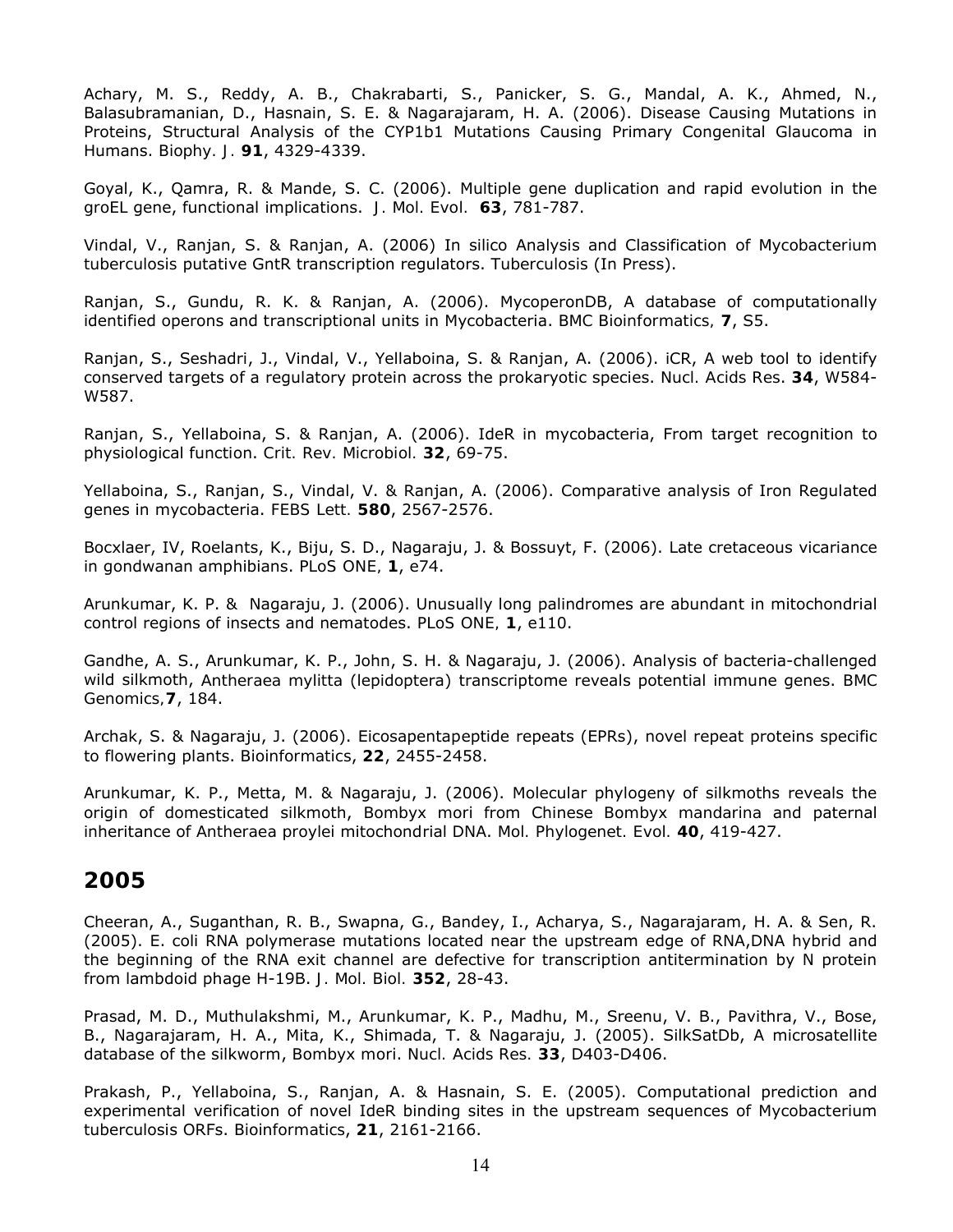Prasad, M. D., Muthulakshmi, M., Madhu, M., Archak, S., Mita, K., Nagaraju, J. (2005). Survey and analysis of microsatellites in the silkworm, *Bombyx mori*, frequency, distribution, mutations, marker potential and their conservation in heterologous species. *Genetics*, **169**, 197-214.

### **2004**

Ahmed, K., Ramesh, G., Srinivas, O., Ramulu, P., Laxman, N., Tasneem, R., Deepak, M., Achary, M. S. & Nagarajaram, H. A. (2004). Design, Synthesis, and Evaluation of Mixed Imine-Amine Pyrrolobenzodiazepine Dimers with Efficient DNA-Binding Affinity and Potent Cytotoxicity. *Bioorg. Med. Chem.* **12**, 5427-5436.

Majeed, A. A., Ahmed, N., Rao, K. R., Ghousunnissa, S., Kausar, F., Bose, B., Nagarajaram, H. A., Katoch, V. M., Cousins, D. V., Sechi, L. A., Gilman, R. H. & Hasnain, S. E. (2004). AmpliBASE MTTM, A *Mycobacterium tuberculosis* diversity knowledgebase. *Bioinformatics*, **20**,989-992.

Yellaboina, S., Ranjan, S., Chakhaiyar, P., Hasnain, S. E. & Ranjan, A. (2004). Prediction of DtxR regulon, Identification of binding sites and operons controlled by Diphtheria toxin repressor in *Corynebacterium diphtheriae*. *BMC Microbiol.* **4**, 38.

Yellaboina, S., Seshadri, J., Kumar, M. S. & Ranjan, A. (2004). Predictregulon, A webserver for the prediction of the regulatory protein binding sites and operons in prokaryote genomes *Nucl. Acids Res.* **32**, W318-W320.

### **2003**

Sreenu, V. B. Ranjitkumar, G., Swaminathan, S., Priya, S., Bose, B., Pavan, M. N., Geetha, T., Nagaraju, J. & Nagarajaram, H. A. (2003). MICAS, A fully automated web server for microsatellite extraction and analysis from prokaryote and viral genomic sequences. *Appl. Bioinformatics*, **2**, 165- 168.

Ranjit, K., Pavan, G. N., Bose, M., Swaminathan, B., Thanu, S. G., Prashanthi, P. P., Sreenu, V. B. Achary, M. S. & Nagarajaram, H. A. (2003). EMBnet India Node (EIN) at the Centre for DNA Fingerprinting and Diagnostics, Serving the Indian sub-continent in Bioinformatics. *Bioinformatics Ind.* **2**, 67-77.

Sreenu, V. B., Vishwanath, A., Nagaraju, J. & Nagarajaram, H. A. (2003). MICdb, Database of Prokaryotic Microsatellites. *Nucl. Acids Res.* **31,** 106-108.

Yellaboina, S., Chakhaiyar, P., Hasnain, S. E., & Ranjan, A. (2003). Computational prediction of DtxR regulon-A Dissection of physiological process controlled by DtxR in *Corynebacterium* species. *Proceedings of IEEE Computational System Bioinformatics Conference*, 442-443.

## **2002**

Kamal, A., Laxman, N., Ramesh, G., Ramulu, P., Srinivas, O., Neelima, K. Kondapi, A. K., Sreenu, V. B. & Nagarajaram H. A. (2002). Design, synthesis, and evaluation of new non-cross linking pyrrolobenzodiazepine dimers with efficient DNA-binding ability and potent antitumour activity *J. Med. Chem.* **45**, 4679-4688.

**\*** Narayanan, E., Nagarajaram, H. A, Ramakrishnan, C. & Srinivasan, N. (2002). Influence of solvent molecules on the stereochemical code of glycine residue. *Proteins,* **49**, 326-334.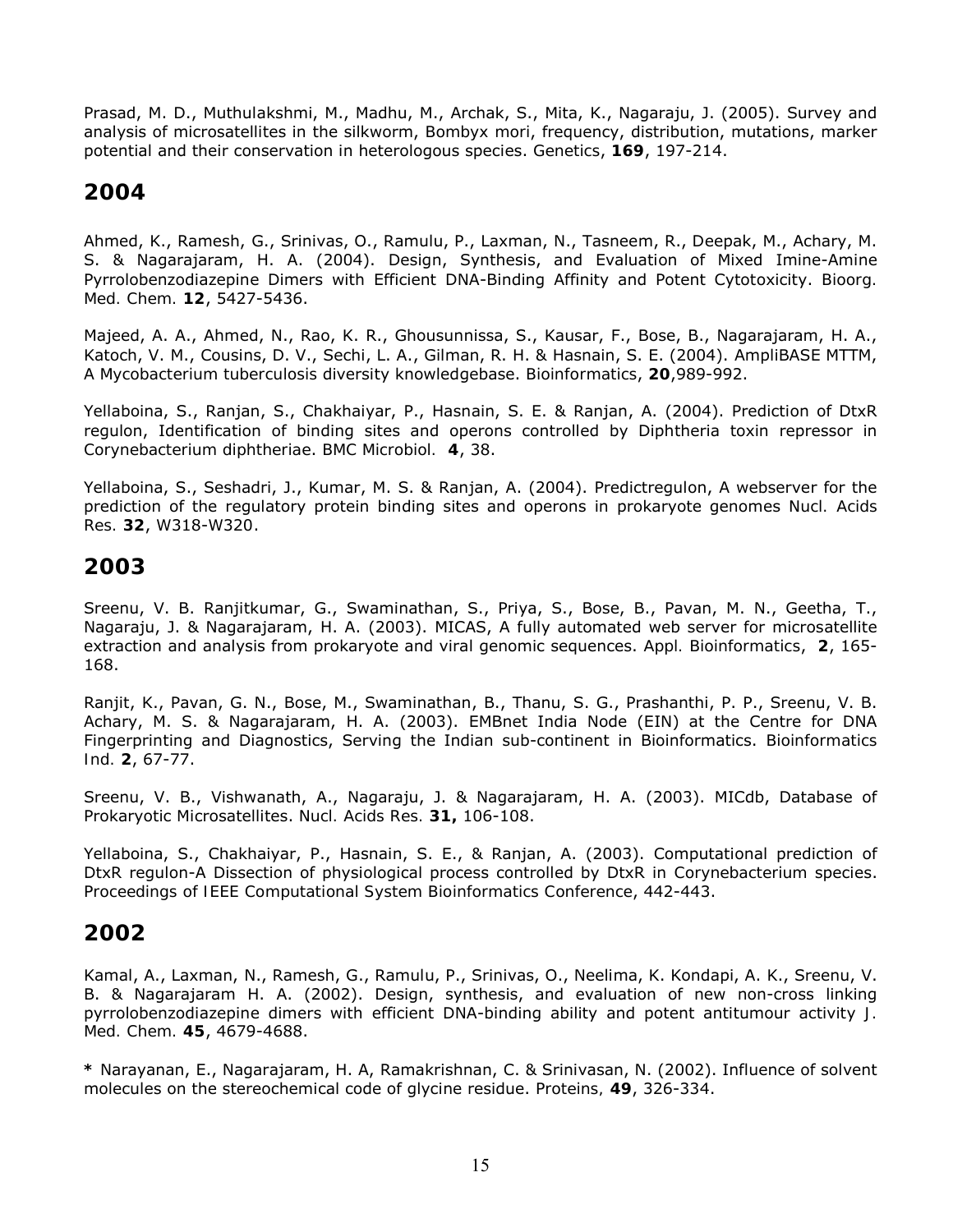Panicker, S. G., Reddy, A.B.M., Mandal, A. K., Ahmed, N., Nagarajaram, H. A., Hasnain, S. E. & Balasubramanian, D. B. (2002). Identification of novel mutations causing familial primary congenital glaucoma in Indian pedigrees. *Invest. Ophthalmol. Vis. Sci.* **43**, 1358-1366.

Qamra, R., Taneja, B. & Mande, S. C. (2002). Identification of conserved residue patterns in small ßbarrel proteins. *Prot. Eng.* **15**, 967- 977.

Prasad, M. D., Nurminsky, D. L. & Nagaraju, J. (2002). Characterization and molecular phylogenetic analysis of mariner elements from wild and domesticated species of silkmoths. *Mol. Phylogenet. Evol.* **25**, 210-217.

**CHARAN SINGH UNIVERSITY, MEERUT.**

## **2007**

Mohan, A., Goyal, A., Singh, R., Balyan, H. S. & Gupta, P. K. (2007). Physical Mapping of Wheat and Rye Expressed Sequence Tag–Simple Sequence Repeats on Wheat Chromosomes. *Crop sci.* **47**, 3- 13.

## **2005**

Singh, R., Kumar, N., Bandopadhyay, R., Rustgi, S., Sharma, S., Balyan, H. S. & Gupta, P. K. (2005). Development and use of anchored-SSRs to study DNA polymorphism in bread wheat (Triticum aestivum L). *Mol. Ecol. Notes,* **6**, 296-299.

## **2003**

Gupta, P. K., Rustgi, S., Sharma, S., Singh, R., Kumar, N. & Balyan, H. S. (2003). Transferable EST-SSR markers for the study of polymorphism and genetic diversity in bread wheat. *Mol. Genet. Genomics,* **270**, 315-323.

**DELHI UNIVERSITY, NEW DELHI.**

## **2007**

**\*** Singh, S., Samal, A., Giri, V., Krishna, S., Raghuram, N. & Jain, S. (2007). A Universal power law and proportionate change process characterizes the evolution of metabolic networks. *Euro. Phys. J. B*, **57**,75-80.

### **2006**

**\*** Samal, A., Singh, S., Giri, V., Krishna, S., Raghuram, N. & Jain, S.(2006). Low Degree metabolites explain essential reactions and enhance modularity in biological networks. *BMC Bioinformatics*, **7**, 118.

# **DIRECTORATE OF RICE RESEARCH, HYDERABAD.**

# **2007**

Rajendrakumar, P., Biswal, A.K., Balachandran, S.M., Ramesha, M.S., Viraktamath, B.C. & Sundaram, R.M. (2007). A mitochondrial repeat specific marker for distinguishing wild abortive type cytoplasmic male sterile rice lines from their cognate isogenic maintainer lines. *Crop sci.* **47**, 207-211.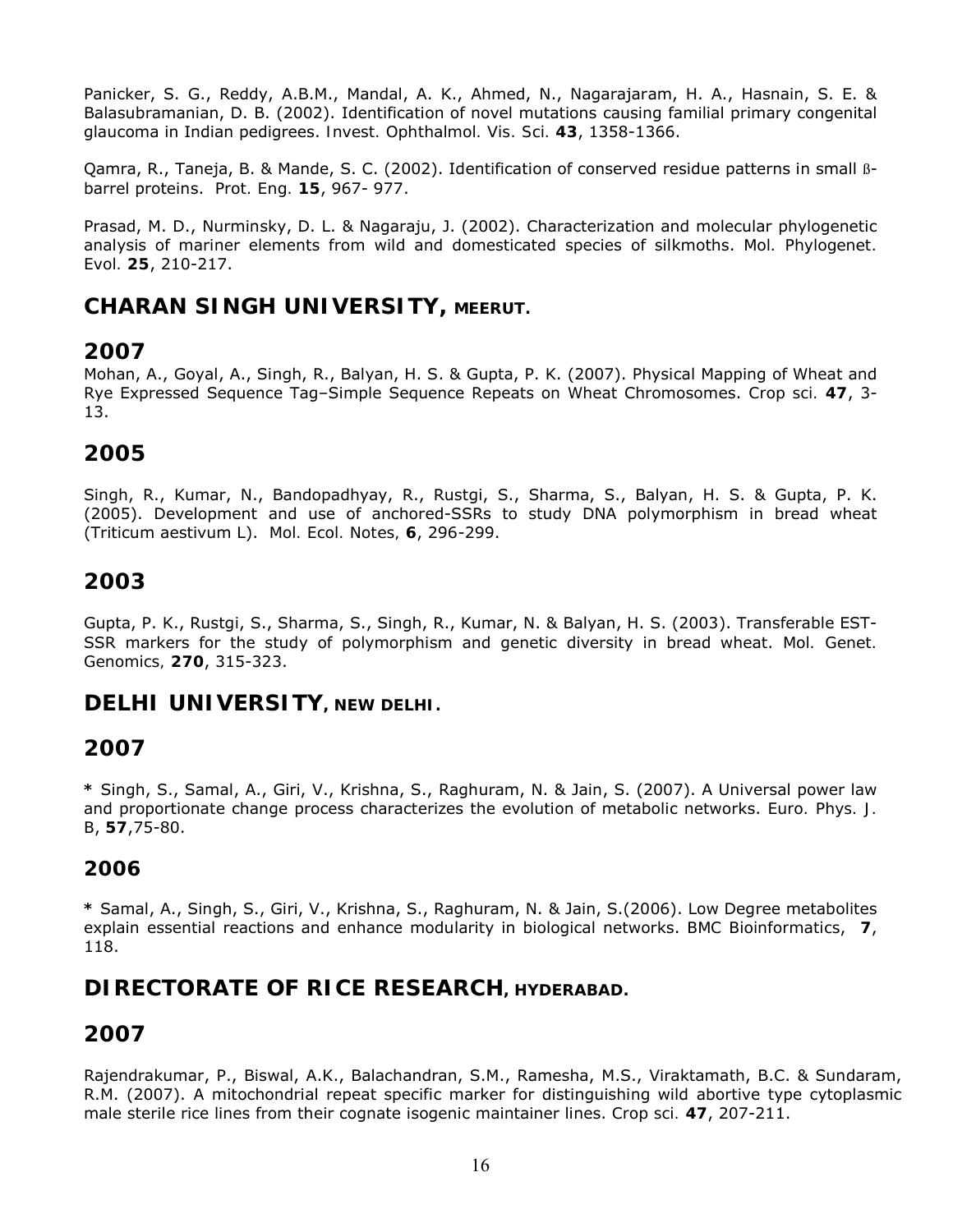Jaikishen, I., Ramesha, M. S., Rajendrakumar, P., Rao, K. S., Neeraja, C. N., Balachandran, S. M., Viraktamath, B. C., Sujatha, K. & Sundaram, R. M. (2007). Characterization of genetic diversity in hybrid rice parential lines using EST-derived and non-EST SSR markers. *Rice Genet. Newslett.* **23**, 24- 28.

### **2006**

Rajendrakumar, P., Biswal, A.K., Balachandran, S.M., Srinivasarao, K. & Sundaram, R.M. (2006). Simple sequence repeats in organellar genomes of rice: frequency and distribution in genic and intergenic regions. *Bioinformatics,* **23**, 1-4.

Singh, S.P., Sundaram, R.M., Biradar, S.K., Ahmed, M.I., Viraktamath, B.C. & Siddiq, E.A. (2006). Identification of simple sequence repeat markers for utilizing wide-compatibility genes in intersubspecific hybrids in rice. *Theor. Appl. Genet.* **113**, 509-517.

## **GOVIND BALLABH PANT UNIVERSITY, PATNAGAR.**

## **2007**

Singh, H., Marla, S. S. & Verma, D. (2007). Comparative Analysis of MMFF94x and AMBER99 force fields using Aspartic Proteases, Serine Proteases, Metallo-Proteases and Sugar-Binding Proteins as different data sets. *Online J. Bioinfo.* **8**, 45-55.

## **2006**

Soma Marla et al, (2006), Comparative Structure and function analysis of chorismate synthase genes in *Prevotella rumnicola*. *Online J. Bioinfo.* **7**, 35-45.

## **2005**

Naik, P. & Marla, S. (2005). Promoter analysis in E. coli using Positional similarity scoring matrix. *Bioinfo. J.* **3**, 59-63.

**INDIAN AGRICULTURAL RESEARCH INSTITUTE, NEW DELHI.**

# **2006**

Pathak, H., Wassmann, R., Li, C.R. & Ladha, J.K. (2006). Simulation of Nitrogen Balance in the Rice-Wheat Systems of the Indo-Gangetic Plains. *Soil Sci. Soc. Am. J.* **70**, 1612-1622.

Pathak, H., Singh, R., Bhatia, A. & Jain, N. (2006). Recycling of rice straw to improve Crop yield and soil fertility and reduce atmospheric pollution. *Paddy Water Environ*. **4**, 111-117.

Maiti, D., Das, D. K. & Pathak. H. (2006). Fertilizer requirement for irrigated wheat in eastern India using the QUEFTS simulation model. *Sci. World J.* **6**, 231–245.

Aggarwal, P. K., Kalra, N., Chander, S. & Pathak, H**.** (2006). InfoCrop: A dynamic Simulation model for the assessment of crop yields, losses due to pests, and environmental impact of agroecosystems in tropical environments. I. Model description. *Agril. Systems*. **89** , 1-25.

Aggarwal, P. K., Banerjee, B.**,** Daryaei, M. G., Bhatia, A., Bala, A., Rani, S., Chander, S.,Pathak, H. & Kalra, N. (2006). InfoCrop: A dynamic simulation model for the assessment of crop yields,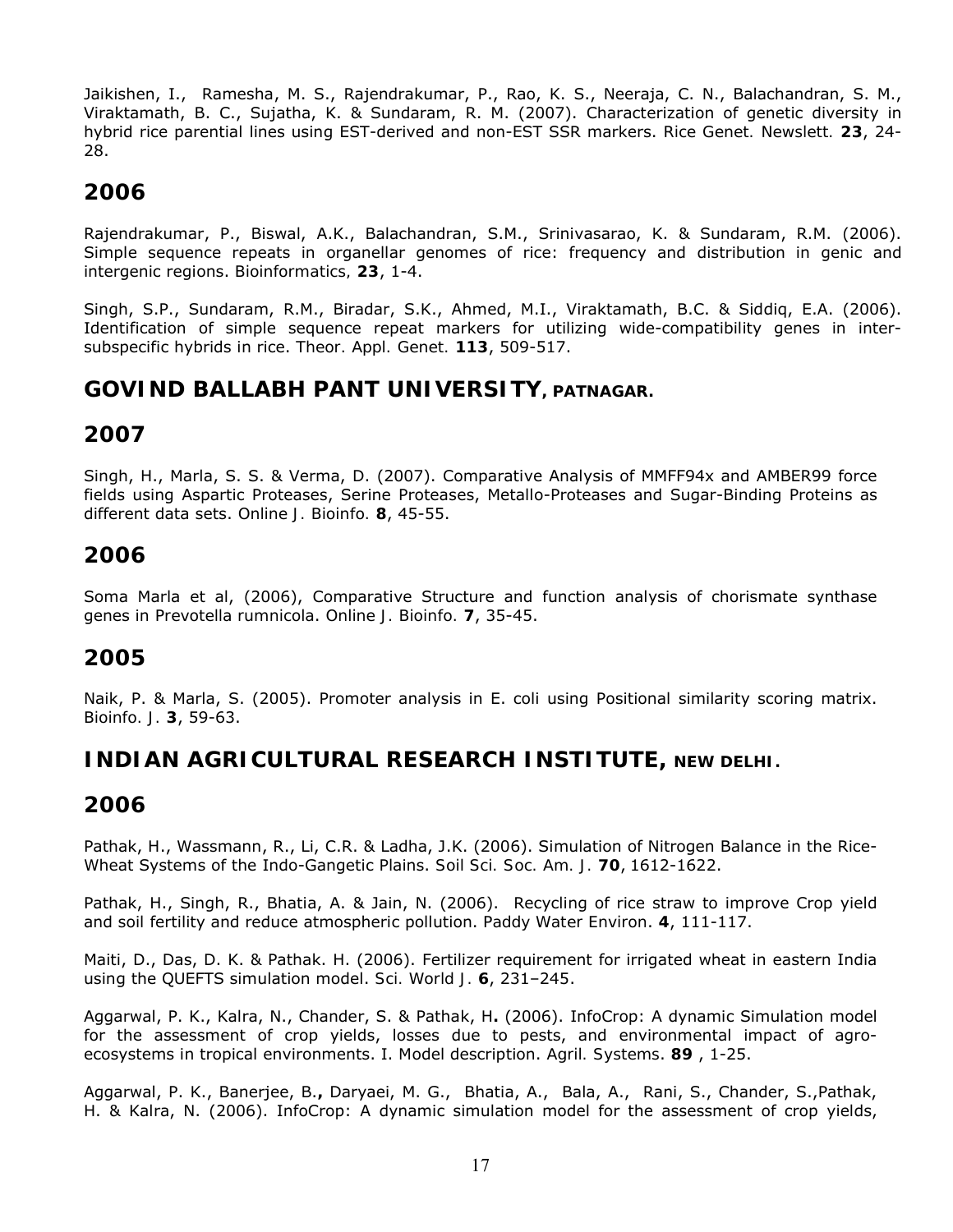losses due to pests, and environmental impact of agro-ecosystems in tropical environments. II. Performance of the model. *Agril. Systems*. **89**, 47-67.

### **INDIAN ASSOCIATION FOR THE CULTIVATION OF SCIENCE, KOLKOTA.**

### **2005**

**\*** Mallick, B., Chakrabarti,J., Satyabrata, S., Ghosh, Z.,& Smarajit, D. (2005). Identity Elements of Archaeal tRNA. *DNA Res.* **12**, 235-246.

**\*** Ghosh, Z., Chakrabarti,J., Mallick, B., Smarajit, D., Satyabrata, S. & Harmeet, S. S. (2005). tRNAisoleucine-tryptophan Composite Gene .*Biochem. Biophys. Res. Comm.* **339**, 37-40.

Mallick, B., Chakrabarti,J.,Smarajit, D. & Ghosh, Z. (2005). tRNomics: A comparative analysis of Picrophilus torridus with other archaeal thermoacidophiles. *Ind. J. biochem. biophys.* **42**, 238-242.

## **INDIAN INSTITUTE OF ADVANCED RESEARCH, GUJARAT.**

### **2007**

Vijay, S. & Deepak, D. S. (2007). Leishmania major: Genome analysis for identification of putative adhesin-like and other surface proteins. *Exp. Parasitol*. (In press).

### **INDIAN INSTITUTE OF CHEMICAL BIOLOGY, KOLKATA.**

## **2006**

Bhutoria, S., Mukherjee, P.K., Chhabra, S., Ghoshal, N. (2006). A 3D-QSAR of N- substituted 4 amino3-3-dialkyl-2 (3H)-furanone GABA<sub>A</sub> receptor modulators based on Receptor Surface Analysis. *Lett. in Drug Desig. Discov.* **3**, 625-632.

Das, S., Paul, S., Bag, S. K. & Dutta, C. (2006). Analysis of Nanoarchaeum equitans genome and proteome composition: indications for hyperthermophilic and parasitic adaptation. *BMC Genomics,* **7**, 186.

Das, S., Paul, S. & Dutta, C. (2006). Synonymous codon usage in adenoviruses: influence of mutation, selection and protein hydropathy. *Virus Res.* **117**, 227-236.

Das, S., Paul, S. & Dutta, C. (2006). Evolutionary constraints on codon and amino acid usage in two strains of human pathogenic actinobacteria Tropheryma whipplei. *J. Mol. Evol.* **62**, 645-658.

**\*** Ghosh, Z., Chakrabarti, J., Mallick, B., Das, S., Sahoo, S. & Sethi, H. S. (2006). tRNA-isoleucinetryptophan composite gene. *Biochem. Biophys. Res. Commun*. **339**, 37-40.

Majumder, S., Patra, M. & Mandal, C. (2006). Search for fucose binding domains in recently sequenced hypothetical proteins using molecular modeling techniques and structural analysis. *Glycoconj. J*. **23**, 251-257.

Patra, M., Majumder, S. & Mandal, C. (2006). Structural studies on mannose-selective glycoprotein receptors using molecular modeling techniques. *Glycoconj. J*. **23**, 241-249.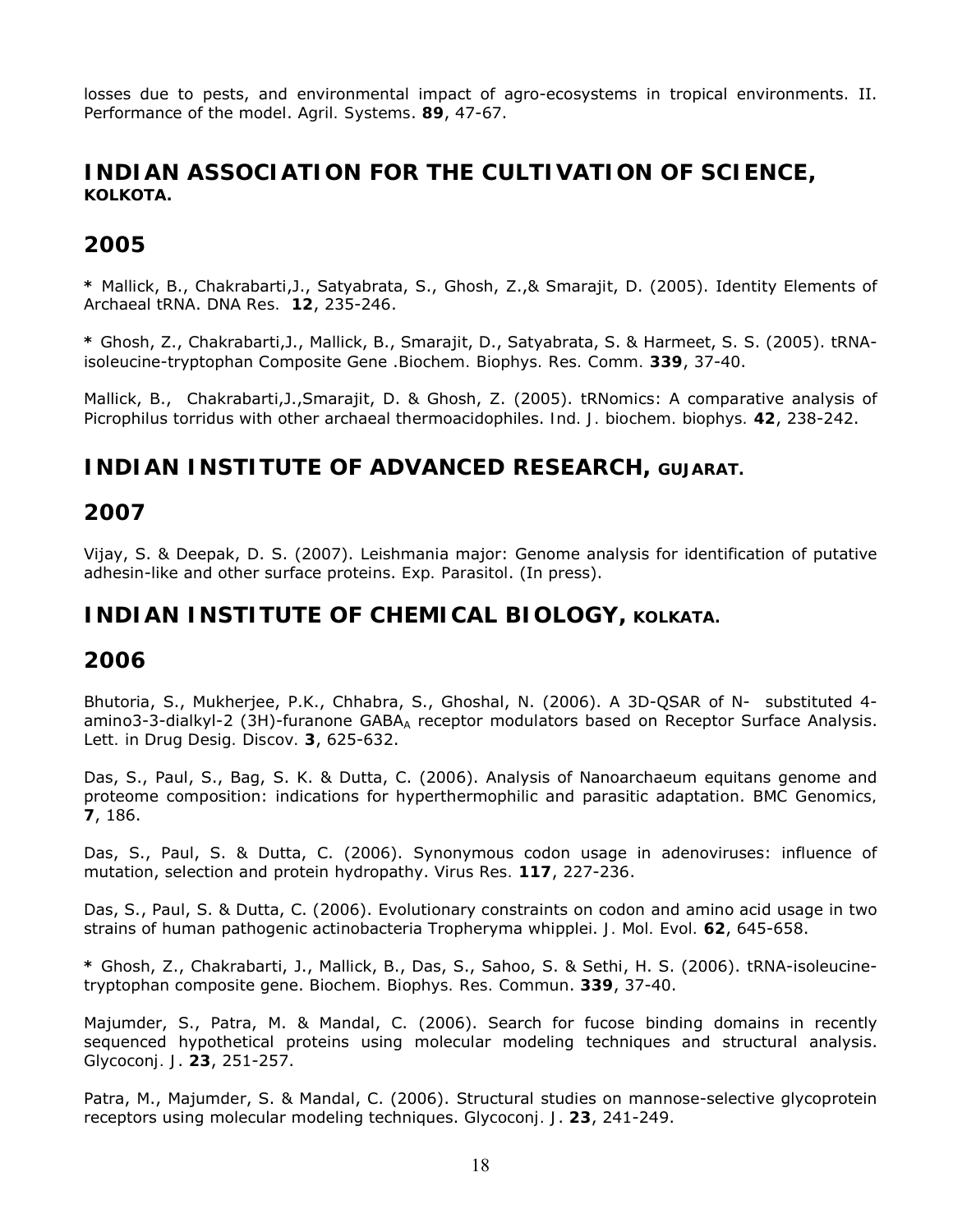Patra, M. & Mandal, C. (2006). Search for glucose/galactose-binding proteins in newly discovered protein sequences using molecular modeling techniques and structural analysis. *Glycobiology,* **16**, 959-968.

Sharma, P. & Ghoshal, N. (2006). Exploration of a binding mode of benzothiazol-2-yl acetonitrile pyrimidine core based derivatives as potent c-Jun N-terminal kinase-3 inhibitors and 3D-QSAR analyses. *J. Chem. Inf. Model.* **46**, 1763-1774.

#### **2005**

Chanda, I., Pan, A. & Dutta, C. (2005). Proteome composition in Plasmodium falciparum: higher usage of GC-rich nonsynonymous codons in highly expressed genes. *J. Mol. Evol.* **61**, 513-523.

Das, S., Ghosh, S., Pan, A. & Dutta, C. (2005). Compositional variation in bacterial genes and proteins with potential expression level. *FEBS Lett.* **579**, 5205-5210.

Das, S., Pan, A., Paul, S. & Dutta, C. (2005). Comparative analyses of codon and amino acid usage in symbiotic island and core genome in nitrogen-fixing symbiotic bacterium Bradyrhizobium japonicum. *J. Biomol. Struct. Dyn.* **23**, 221-232.

Das, S., Paul, S., Chatterjee, S. & Dutta, C. (2005). Codon and amino Acid usage in two major human pathogens of genus bartonella -- optimization between replicational-transcriptional selection, translational control and cost minimization. *DNA Res.* **12**, 91-102.

**\*** Mallick, B., Chakrabarti, J., Sahoo, S., Ghosh, Z. & Das, S. (2005). Identity Elements of Archaeal tRNA. *DNA Res.* **12**, 235-246.

#### **2004**

Ghoshal, N. & Mukherjee, P. K. (2004). 3-D-QSAR of N-substituted 4-amino-3,3-dialkyl-2(3H) furanone GABA receptor modulators using molecular field analysis and receptor surface modelling study. *Bioorg. Med. Chem. Lett.* **14**, 103-109.

Majumder, S., Roy, A. & Mandal, C. (2004). Prediction of 3-D structures of fucose-binding proteins and structural analysis of their interaction with ligands. *Glycoconj. J.* **20**, 545-550.

Mukhopadhyay, A., Talukdar, S., Bhattacharjee, A. & Ray, K. (2004). Bioinformatic approaches for identification and characterization of olfactomedin related genes with a potential role in pathogenesis of ocular disorders. *Mol. Vis.* **10**, 304-314.

### **2003**

Chattopadhyay, S. & Chakrabarti, J. (2003). Temporal changes in phosphoglycerate kinase coding sequences: a quantitative measure. *J. Comput. Biol.* **10**, 83-93.

Chattopadhyay, S., Sahoo,S., Kanner, W.A. & Chakrabarti, J. (2003). Pressures in Archaeal Protein Coding Genes:A Comparative Study. *Compar. Funct. Genom*. **4**, 56-65.

Mukherjee, S., Mukhopadhyay, A., Chaudhuri, K. & Ray, K. (2003). Analysis of haemophilia B database and strategies for identification of common point mutations in the factor IX gene. *Haemophilia,* **9**, 187-192.

Som, A., Sahoo, S., Mukhopadhyay, I., Chakrabarti, J. & Chaudhury, R. (2003). Scaling violations in coding DNA. *Europhys. Lett*. **62**, 271-277.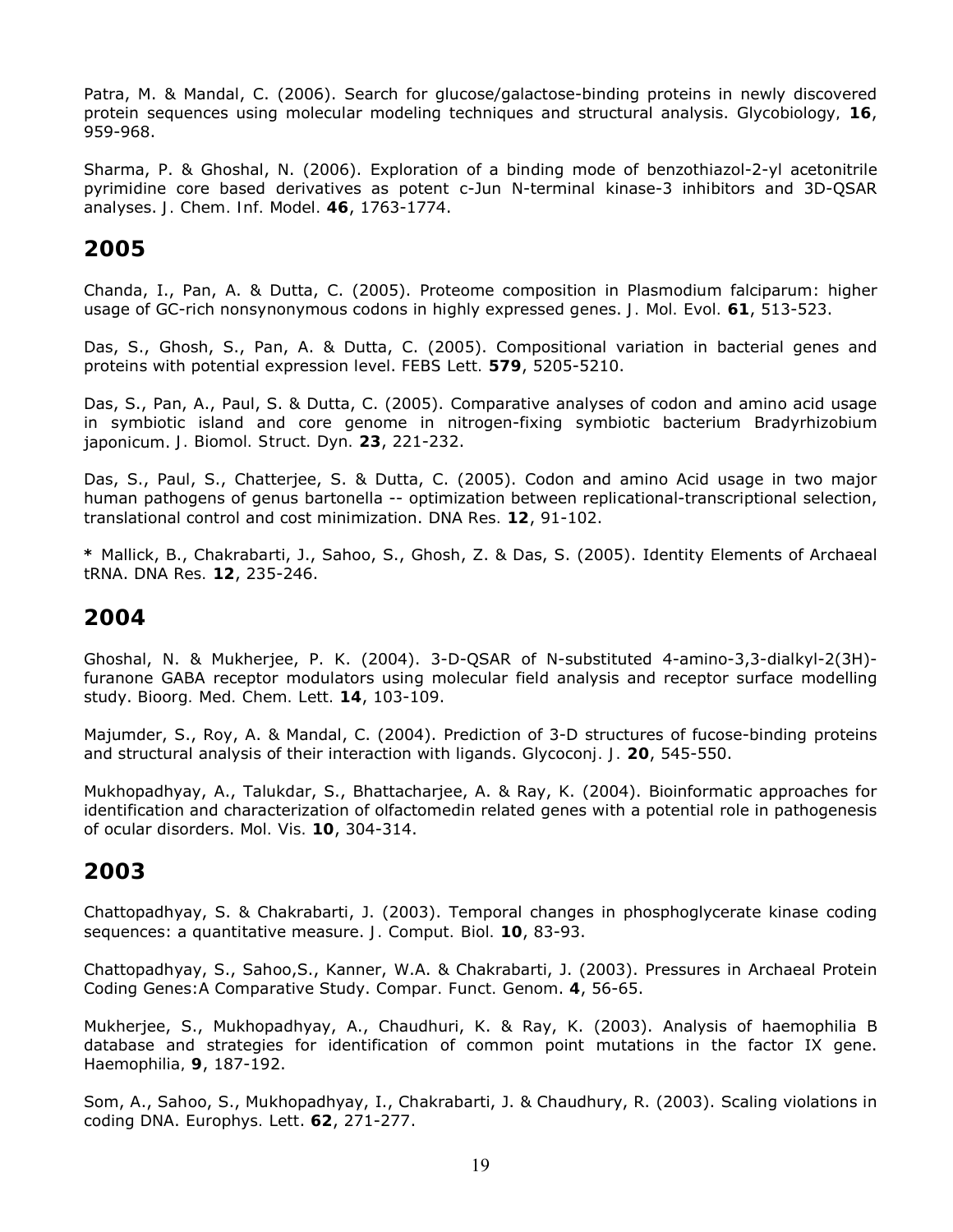Chattopadhyay, S., Kanner, W.A. & Chakrabarti, J. (2002). DNA nucleotides: A case study of evolution. *Eur. Phys. J.* **B 26**, 393-398.

Mukhopadhyay, A., Gupta, A., Mukherjee, S., Chaudhuri, K. & Ray, K. (2002). Did myocilin evolve from two different primordial proteins? *Mol. Vis.* **8**, 271-279.

# **INDIAN INSTITUTE OF CHEMICAL TECHNOLOGY, HYDERABAD.**

### **2006**

Murty, U. S. N., Rao. M. S., Neelima, A. & Krishna, A. R. (2006). Database management system for control of malaria in Arunachal Pradesh, India. *Bioinformation*, **1**, 194-196.

### **2005**

Praveen, B., Vincent, S., Murty, U. S. N., Krishna, A. R. & Jamil, K. (2005). Rapid identification system for Metallothionine proteins using Expert System. *Bioinformation*, **1**, 14-15.

Kumar, D. V. R. S., Sriram, K., Madhusudhan R. K. & Murty, U. S. N. (2005). Management of filariasis using prediction rules derived from data mining. *Bioinformation*, **1**, 8-11.

Murty, U. S. N., Kumar, D. V. R. S., Sriram, K., Madhusudhan, R. K. K. Bhattacharyulu, C. H. N. V., Praveen, B. & Radha Krishna, A. (2005). A Web based relational database management system for filariasis control. *Bioinformation*, **1**, 19-20.

Rayavarapu, B., Siddharth, V. & Upadhyayula S. M. (2005). Modeling analysis of GST (glutathione-S-transferases) from Wuchereria bancrofti and Brugia malayi. *Bioinformation*, **1**, 25-27.

Bhargavi, R., Sastry, G. M., Murty, U. S. N. & Sastry, G. N. (2005). Structural and active site analysis of plasmepsins of Plasmodium falciparum: Potential anti-malarial targets. *Int. J. Biol. Macromol.* **37**, 73-84.

### **2004**

Bindu, P. H., Sastry, G. M., Murty, U. S. N. & Sastry, G. N. (2004). Structural and conformational changes concomitant with the E1-E2 transition in  $H(+)K(+)$ -ATPase: a comparative protein modeling study*. Biochem. Biophys. Res. Commun*. **319**, 312-320.

## **2002**

Sharma, D. C. (2002). Software forecasts tropical diseases. *Lancet Infect. Dis.* **2**, 66.

Murty, U. S. N. (2002). Database on Filariasis, (Websites of interest). *Trends in Parasitol.* **18**, 436.

**INDIAN INSTITUTE OF SCIENCE, BANGALORE.**

# **2007**

Vetriselvi, R. & Bansal, M. (2007). Identification and annotation of promoter regions in microbial genome sequences on the basis of DNA stability. *J. Biosci.* **32**.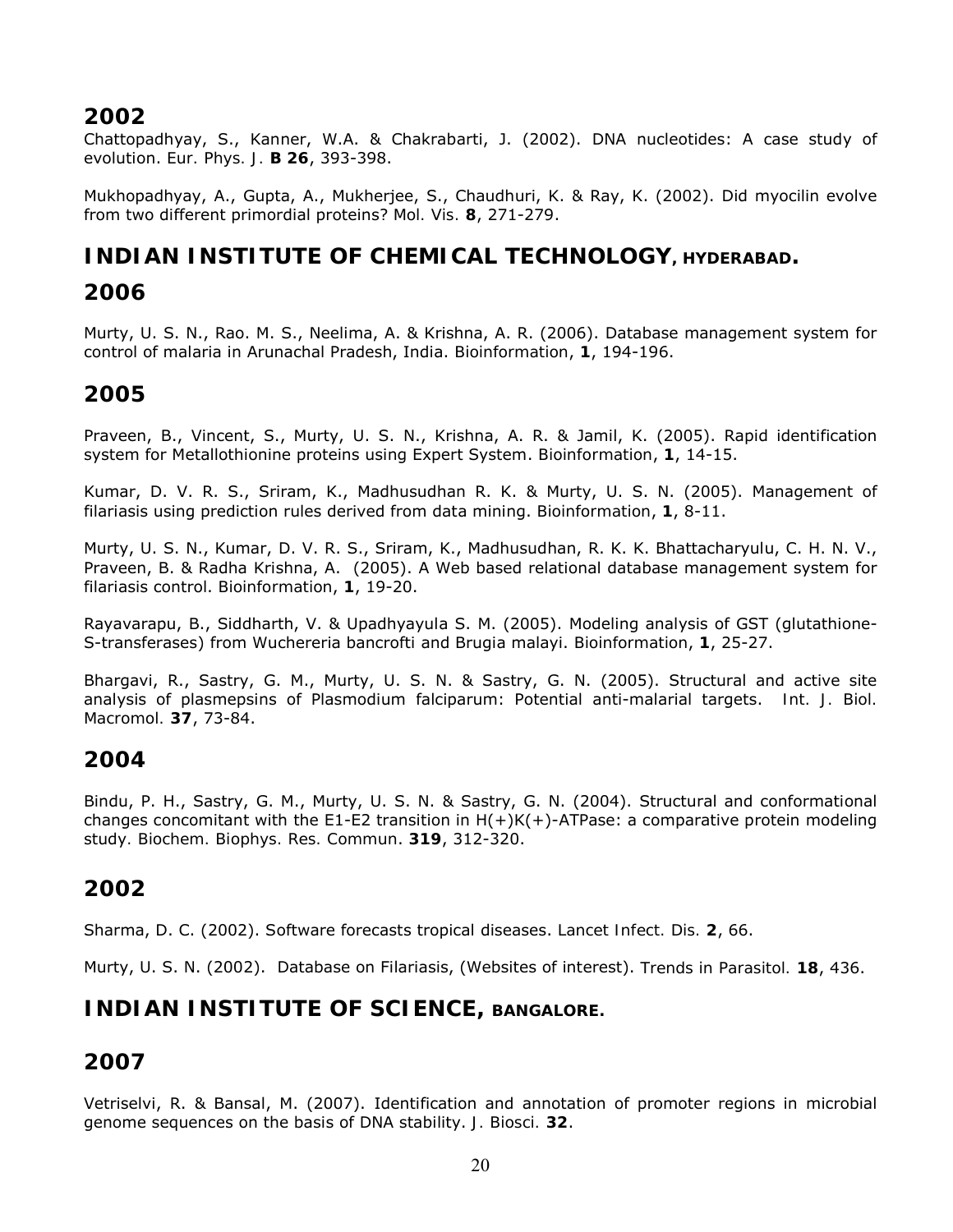Mondal, S., Mohan, B. R., Bhavna, R. & Ramakumar, S. (2007). In silico detection of binding mode of J-superfamily conotoxin pl14a with Kv1.6 channel. *In Silico Biol.* **7**, 0018.

**\*** Gowri, B. A. S., Sarani, R., Daliah, M., Mridula, P., Vasuki, C. R., Sowmiya, G., Vasundhar, B., Sudha, P., Jeyakanthan, J., Velmurugan, D. & Sekar, K. (2007). Ion-pairs in non-redundant protein structures. *J. Biosci.* **32**, 693-704.

Balamurugan, B., Roshan, M.N.A.Md., Shaahul, H. B., Sumathi, K., Senthilkumar, R., Udayakumar, A., Venkatesh, B. K. H., Kalaivani, M., Sowmiya, G., Sivasankari, P., Saravanan, S., Vasuki, R. C., Gopalakrishnan, K., Selvakumar, K. N., Jaikumar, M., Brindha, T., Daliah, M. and Sekar, K. (2007). PSAP : Protein Structure Analysis Package. *J. Appl. Cryst.* **40**, 773-777.

Srinivasan, N., Sowdhamini, R. & Bhattacharya, A. (2007). Computational Biology: More than just a set of techniques. *J. Biosci.* **32**, 1-2.

Balaji, S. & Srinivasan, N. (2007). Comparison of sequence-based and structure-based phylogenetic trees of homologous proteins: Inferences on protein evolution. *J. Biosci.* **32**, 83-96.

Vani, J., Jeyakani, J., Chandra, N. R., Nayak, R. & Shaila, M. S. (2007). Peptidomimics of antigen are present in variable region of heavy and light chains of anti-idiotypic antibody and function as surrogate antigen for perpetuation of immunological memory. *Mol. Immunol.* **44**, 3345-3354.

Prashanth, K., Prabhu, R., Chandra, N. R., Soumyendu, R. & Govindarajan, R. (2007). Parallel Implementation of Autodock. *J. Appl. Cryst.* **40**, 598-599.

Prashant, K., Samta, M., Nirmal, K., Sriram, I. M., Balakrishnan, N. & Chandra, N. R. (2007). Cytoview: Development of a Cell modeling framework. *J. Biosci.* **32**.

Konkimalla, V. B., Suhas, V. L., Chandra, N. R., Gebhart, E. & Efferth, T. (2007). Diagnosis and therapy of oral squamous cell carcinoma. *Expert Rev. Anticancer Ther*. **7**, 317-329.

**\*** Vidyasagar, Chandra N. R., Vishveshwara, S. et al., (NMITLI consortium for BioSuite). (2007). BioSuite: A comprehensive bioinformatics software package (a unique-industry- academia collaboration). *Curr. Sci.* **92**, 29-38.

Bhattacharya, S., Bhattacharya, C. & Chandra, N. R. (2007). Comparison of protein structures by growing neighborhood alignments. *BMC Bioinformatics,* **8**, 77.

Kim, S.M., Bowers, P.M., Pal, D., Strong, M., Terwilliger, T.C., Kaufmann,M. & Eisenberg, D. (2007). Functional linkages reveal protein complexes for structure determination. *Structure* (In press).

Padmashri, S. K. & Sikdar, S. K. (2007). Glutamate pretreatment affects Ca (2+) signaling in processes of astrocyte pairs.*J. Neurochem.* **100**, 105-117.

Hariharan, N., Ding, M. & Rangarajan, G. (2007). Mitigating the effects of measurement noise on Granger causality. *Phys. Rev.* **E75**, 031123:1-10.

Verkhedkar, K., Raman, K., Chandra, N**.** & Vishveshwara S. (2007). Metabolome based reaction graphs of M. tuberculosis and M. leprae: A comparative network analysis. *PLoS ONE* (In Press).

Kanade, S. R., Suhas, V. L., Chandra N. & Gowda L. R. (2007). Functional interaction of diphenols with polyphenol oxidase. *FEBS J.* **274**, 4177-87.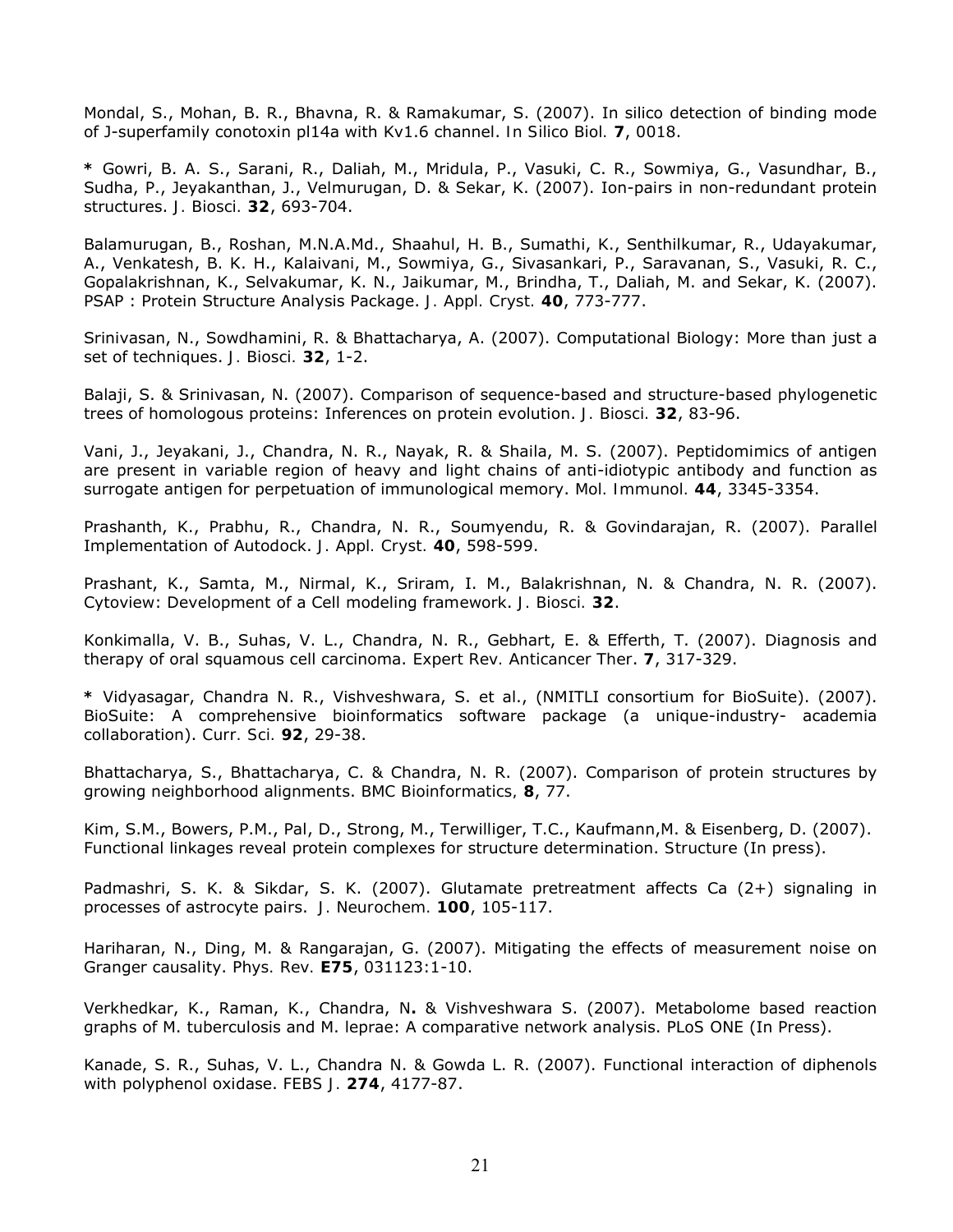Singh, D. D., Chandran, D., Jeyakani, J. & Chandra, N. (2007). Scanning the Genome of Mycobacterium Tuberculosis to Identify Potential Lectins. *Protein. Pept. Lett.* (In Press).

Sivapriya, K., Hariharaputran, S., Suhas, V. L., Chandra, N. & Chandrasekaran, S. (2007). Conformationally locked thiosugars as potent alpha-mannosidase inhibitors: Synthesis, biochemical and docking studies. *Bioorg. Med. Chem.* **15**, 5659-5665.

Dash, B. P., Mukherjee, S., Suhas, V. L. & Chandra N. (2007). Interaction Profiling of T-Cell Epitopes with MHC-Class I Molecules. *Protein Pept Lett.* **14**, 557-564.

Raman, K., Rajagopalan, P. & Chandra, N. (2007). Hallmarks of Mycolic acid Biosynthesis: A comparative genomics study. *Proteins.* (In Press).

Vani, J., Jeyakani, J., Chandra, N. R., Nayak, R. & Shaila, M. S. (2007). Peptidomimetics of antigen are present in variable region of heavy and light chains of anti-idiotypic antibody and function as surrogate antigens for perpetuation of immunological memory. *Mol. Immunol.* **44**, 3345-3354.

Sriharsha, S. N., Pai, K. S. R., Suhas, V. L., Shashikanth, S. & Chandra, N. R. (2007). Synthesis, Docking and anti-tumor activity of β-L-1,3-Thiazolidine pyrimidine nucleoside analogues. Curr. Med. *Chem.* (In Press).

Krishna, R., Prabu, J. R., Manjunath, G. P., Datta, S., Chandra, N. R., Muniyappa, K. & Vijayan, M. (2007). Snapshots of RecA protein involving movement of the C-domain and different conformations of the DNA-binding loops: crystallographic and comparative analysis of 11 structures of Mycobacterium smegmatis RecA. *J. Mol. Biol.* **367**, 1130-1144.

#### **2006**

Kundhavai, N. S., Srinivas, O., Nivedita, M., Sagarika, D., Jayaraman, N., Surolia, A. & Vijayan, M. (2006). Multivalency in lectins. A crystallographic, modelling and light scattering study involving peanut lectin and a bivalent ligand. *Curr. Sci.* **90**, 1230-1237.

Sathyapriya, R., Brinda, K. V. & Vishveshwara, S. (2006).Correlation of the Side-Chain Hubs with the Functional Residues in DNA Binding Protein Structures. *J. Chem. Inf. Model*. **46**, 123-129.

Priti, H., Vishveshwara, S. & Samir, K. P. (2006). Tryptophan-water interaction in Monellin: Hydration patterns from molecular dynamics simulation. *Chem. Phys. Lett*. **420,** 517-522.

Priti, H., Guruprasad, N. & Vishveshwara, S. (2006). *Ab initio* studies on the tri- and diphosphate fragments of adenosine triphosphate. *Biophys. Chem.* **119**, 127-136.

Brinda, K.V. & Vishveshwara, S. (2006). Characterization of the backbone geometry of protein native state structures. *Proteins Str. Fn. Bioinf.* **64**, 992-1000.

**\*** Mukherjee, S., Bansal, M & Bhattacharyya, D. (2006). Conformational Specificity of Non-Canonical Base Pairs and Higher Order Structures in Nucleic Acids: Crystal Structure Database Analysis. *J. Comp. Aided Mol. Des.* **20**, 629-645.

Mondal, S., Bhavna, R., Mohan, B. R. & Ramakumar, S. (2006). Pseudo amino acid composition and multi-class support vector machines approach for conotoxin superfamily classification. *J. Theor. Biol.* **243**, 252-260.

Mondal, S., Babu, R. M., Bhavna, R. & Ramakumar, S. (2006). I-conotoxin superfamily revisited. *J. Pept. Sci.* **12**, 679-685.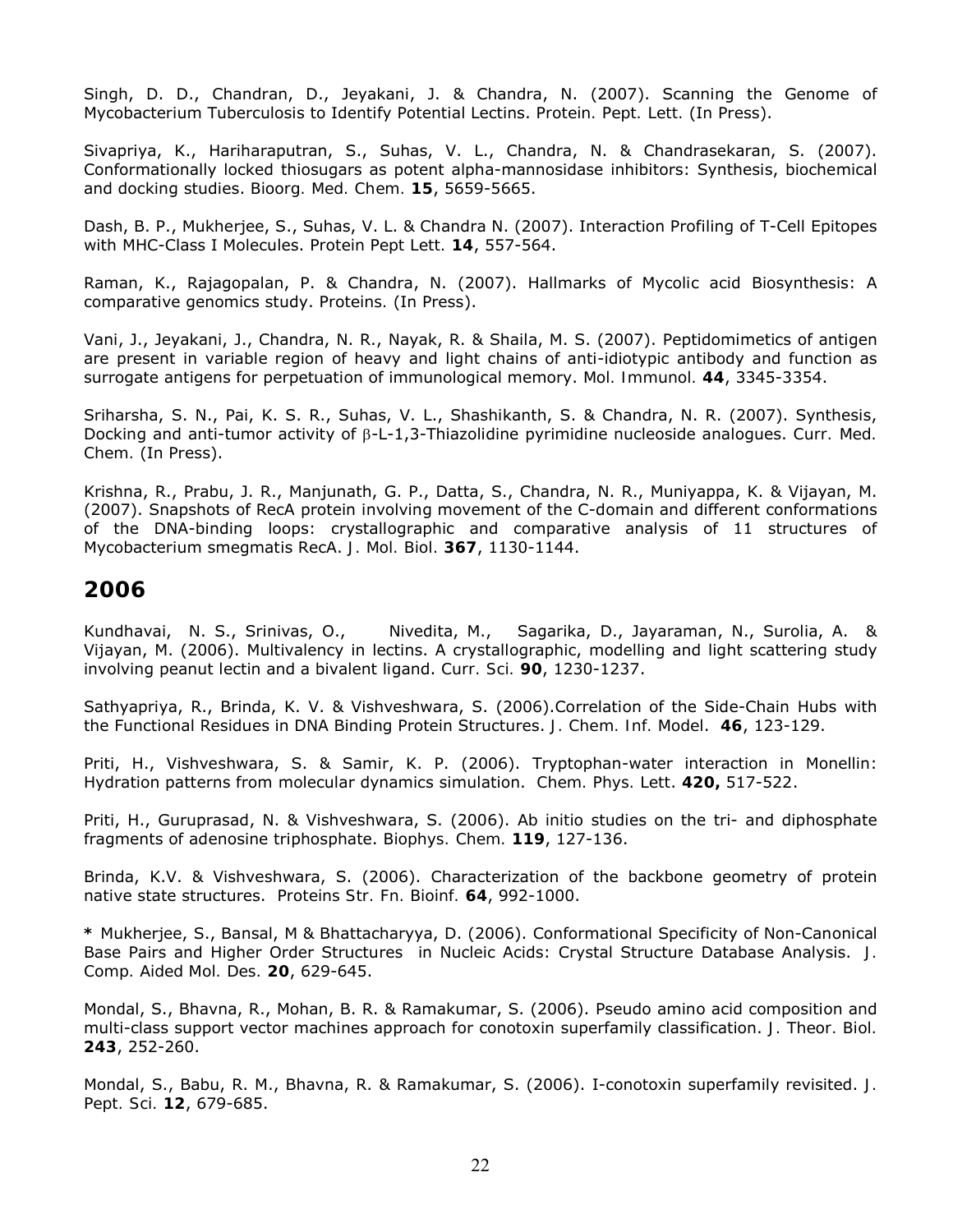Manikandan, K., Bhardwaj, A., Guptam, N., Lokanath, N. K., Ghosh, A., Reddy, V. S. & Ramakumar, S. (2006). Crystal structures of native and xylosaccharide-bound alkali thermostable xylanase from an alkalophilic Bacillus sp. NG-27: structural insights into alkalophilicity and implications for adaptation to polyextreme conditions. *Protein Sci.* **15**, 1951-1960.

Bagaria, A., Surendranath, K., Ramagopal, U. A., Ramakumar, S. & Karande, A. A. (2006). Structure-function analysis and insights into the reduced toxicity of Abrus precatorius agglutinin I in relation to abrin. *J. Biol. Chem.* **281**, 34465-34474.

Padyana, A. K. & Ramakumar, S. (2006). Lateral energy transfer model for adjacent light-harvesting antennae rods of C-phycocyanins. *Biochim. Biophys. Acta.* **757**, 161-165.

Balamurugan, B., Roshan, M. N. A. Md., Daliah, M., Ambaree, M., Divya, S., Keerthana, H., Seemanthini, M. & Sekar, K. (2006). SMS: Sequence, Motif and Structure – A database on the structural rigidity of peptide fragments in non-redundant proteins. *In Silico Biol.* **6**, 229-235.

Sumathi, K., Ananthalakshmi, P., Roshan, M. N. A. Md. & Sekar, K. (2006). 3dSS: 3-Dimensional Structural Superposition. *Nucl. Acids Res*. **34**, W128-W134.

**\*** Jeyalakshmi, J., Vaijayanthimala, S., Velmurugan, D., Mridula, P. & Sekar, K. (2006). Interaction of water molecules in non-identical protein structures. *Ind. J. Chem*. **45**, 159-162.

Thathoo, R., Virmani, A., Sai, S. L., Balakrishnan, N. & Sekar, K. (2006). TVSBS: A fast exact pattern matching algorithm for biological sequences. *Curr. Sci.* **91**, 47-53.

Guruprasad, S. & Sekar, K. (2006). Artificial life and living systems: Insight into artificial Life and its implications in life science research. *Bioinformation*, **1**, 139-140.

Mahesha, H. G., Singh, S. A., Srinivasan, N. & Rao, A. G. A. (2006). A spectroscopic study of the interactions of isoflavones with human serum albumin. *FEBS J.* **273**, 451-467.

Gowri, V. S., Krishnadev, O., Swamy, C. S. & Srinivasan, N. (2006). MulPSSM: A database of multiple position specific scoring matrices of protein domain families. *Nucl. Acids Res.* **34**, D243- 246.

Srinivasan, N. (2006). Computational Biology and Bioinformatics: A tinge of Indian spice. *Bioinformation,* **1**, 105-109.

**\*** Bhadra, R., Sandhya, S., Abhinandan, K. R., Chakrabarti, S., Sowdhamini, R. & Srinivasan, N. (2006). Cascade PSI-BLAST Web server: A remote homology search tool for relating protein domains. *Nucl. Acids Res.* **34**, W143-W146.

Tyagi, M., Sharma, P., Swamy, S., Cadet, F., Srinivasan, N., de Brevern, A. G. & Offmann, B. (2006). Protein Block Expert (PBE): A web-based protein structure analysis server using a structural alphabet. *Nucl. Acids Res.* **34**, W119-W223.

**\*** Pugalenthi, G., Shameer, K., Srinivasan, N. & Sowdhamini, R. (2006). HARMONY: a web-server for the assessment of protein structures. *Nucl. Acids Res.* **34**, W231-W234.

Krupa, A., Anamika & Srinivasan, N. (2006). Genome wide comparative analyses of domain organisation of repertoires of protein kinases of *Arabidopsis thaliana* and *Oryza sativa*. *Gene,* **318**, 1-13.

Tyagi, M., Gowri, V. S., Srinivasan, N., de Brevern, A. G. & Offmann, B. (2006). A substitution matrix for structural alphabet based on structural alignment of homologous proteins and its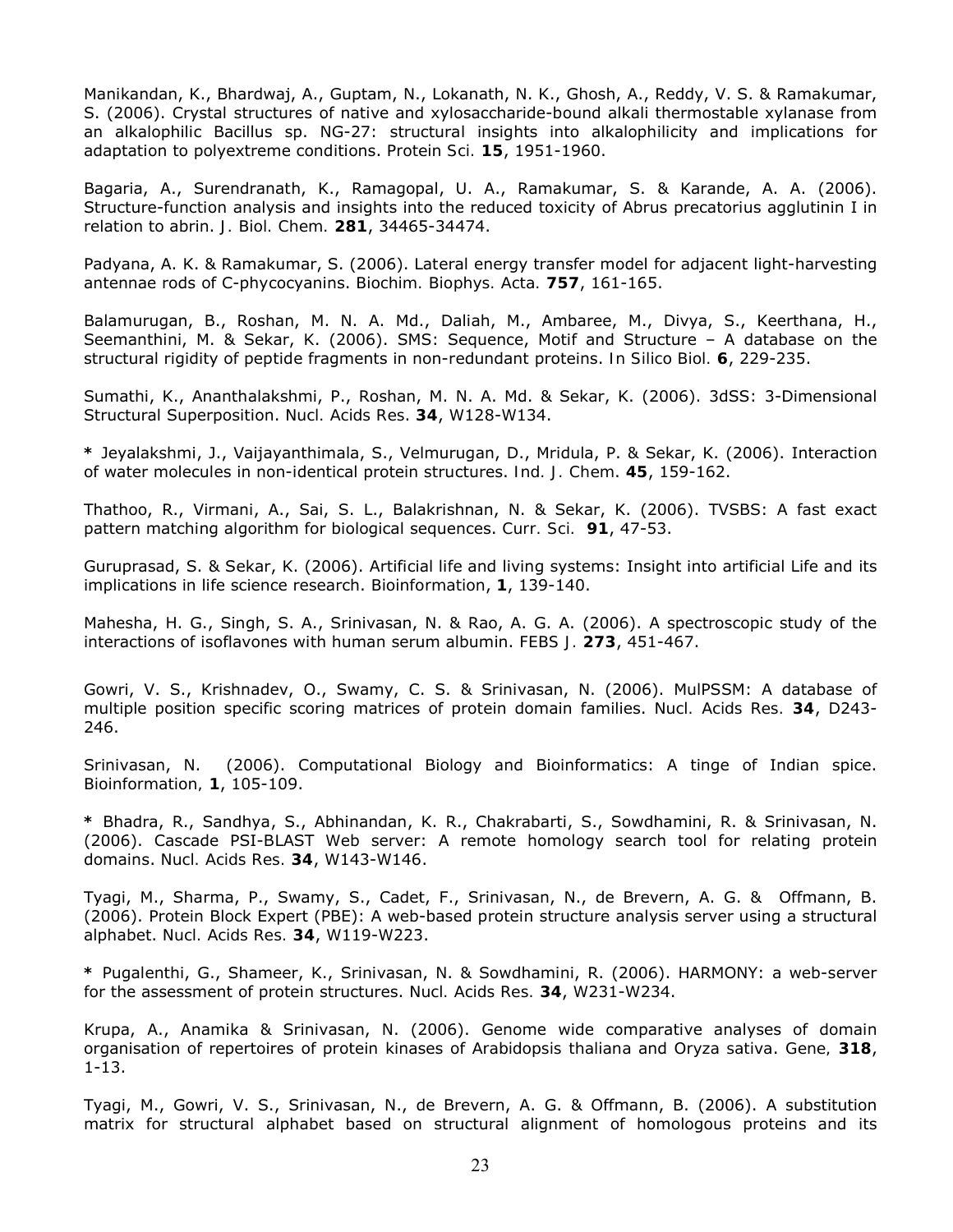applications. *Proteins Str. Fn. Bioinf.* **65**, 32-39.

Sharma, K., Gupta, M., Krupa, A., Srinivasan, N. & Singh, Y. (2006). EmbR, a regulatory protein with ATPase activity, is a substrate of multiple serine/threonine kinases and phosphatase in *Mycobacterium tuberculosis. FEBS J.* **273,** 2711-2721.

Gowri, V. S., Tina K. G., Krishnadev, O. & Srinivasan, N. (2006). Strategies for the effective identification of remotely related sequences in multiple PSSM search approach. *Proteins Str. Fn. Bioinf*. **67**, 789-794.

Thangudu, R. R., Sharma, P., Srinivasan, N. & Offmann, B. (2006). Analycys: a database for conservation and conformation of disulphide bonds in homologous proteins. *Proteins Str. Fn. Bioinf.* **67**, 255-261.

Talla, V., Narayanan, C., Srinivasan, N. & Balasubramanian, D. (2006). Mutations causing selfaggregation in human <sub>Y</sub>C crystalline leads to congenital cataract. Invest. Ophthalmol. Vis. Sci. 47, 5212-5217.

Ramesha, K. P., Gowda, S., Chandra, N. R. & Rao, M. R. S. (2006). Single nucleotide polymorphisms in α-lactalbumin gene in cattle and their effect on the mature protein. *Indian J. Anim. Sci.* **76**, 816-820.

Bhavani, S., Nagargadde, A., Thawani, A., Sridhar, V. & Chandra, N. R. (2006). Substructure-Based Support Vector Machine Classifiers for Prediction of Adverse Effects in Diverse Classes of Drugs. *J. Chem. Inf. Model*, **46**, 2478 -2486.

Ramesh, S., Bharath, M. M., Chandra, N. R., Rao, M. R. (2006). A K52Q substitution in the globular domain of histone H1t modulates its nucleosome binding properties. *FEBS Lett.* **580**, 5999-6006.

Vinod, P. K., Konkimalla, B., Chandra, N. R. (2006). In-silico pharmacodynamics: correlation of adverse effects of H2-antihistamines with histamine N-methyl transferase binding potential. *Appl Bioinformatics*, **5**, 141-150.

Chandra, N. R. (2006). Common scaffolds, diverse recognition profiles. *Structure*. **14**, 1093-1094.

Chandra, N. R., Kumar, N., Jeyakani, J., Singh, D. D., Gowda, S. B., Prathima, M. N. (2006). Lectindb: a plant lectin database. *Glycobiology*, **16**, 938-946.

Karthik, R., Preethi, R. & Chandra, N. R. (2006). Principles and Practices of Pathway modeling. *Curr. Bioinformatics*, **1**, 147-160.

Rajan, P., Vetriselvi, R. & Chandra, N. R. (2006). Carbohydrate based drug design: Recognition fingerprints and their use in lead identification. *Indian J. Chem.* **45**, 77-92.

Vani, J., Shaila, M. S., Chandra, N. R. & Nayak, R. (2006). A combined immuno-informatics and structure-based modeling approach for prediction of T cell epitopes of secretory proteins of Mycobacterium tuberculosis. *Microbes Infect.* **8**, 738-746.

Bhattacharya, S., Bhattacharya, C. & Chandra, N. R. (2006). Projections for fast protein structure retrieval. *BMC Bioinformatics,* **7**, S5.

Rao, S. P. & Sikdar, S. K. (2006). Astrocytes in 17β-estradiol treated mixed hippocampal cultures show attenuated calcium response to neuronal activity. *Glia,* **53**, 817-826.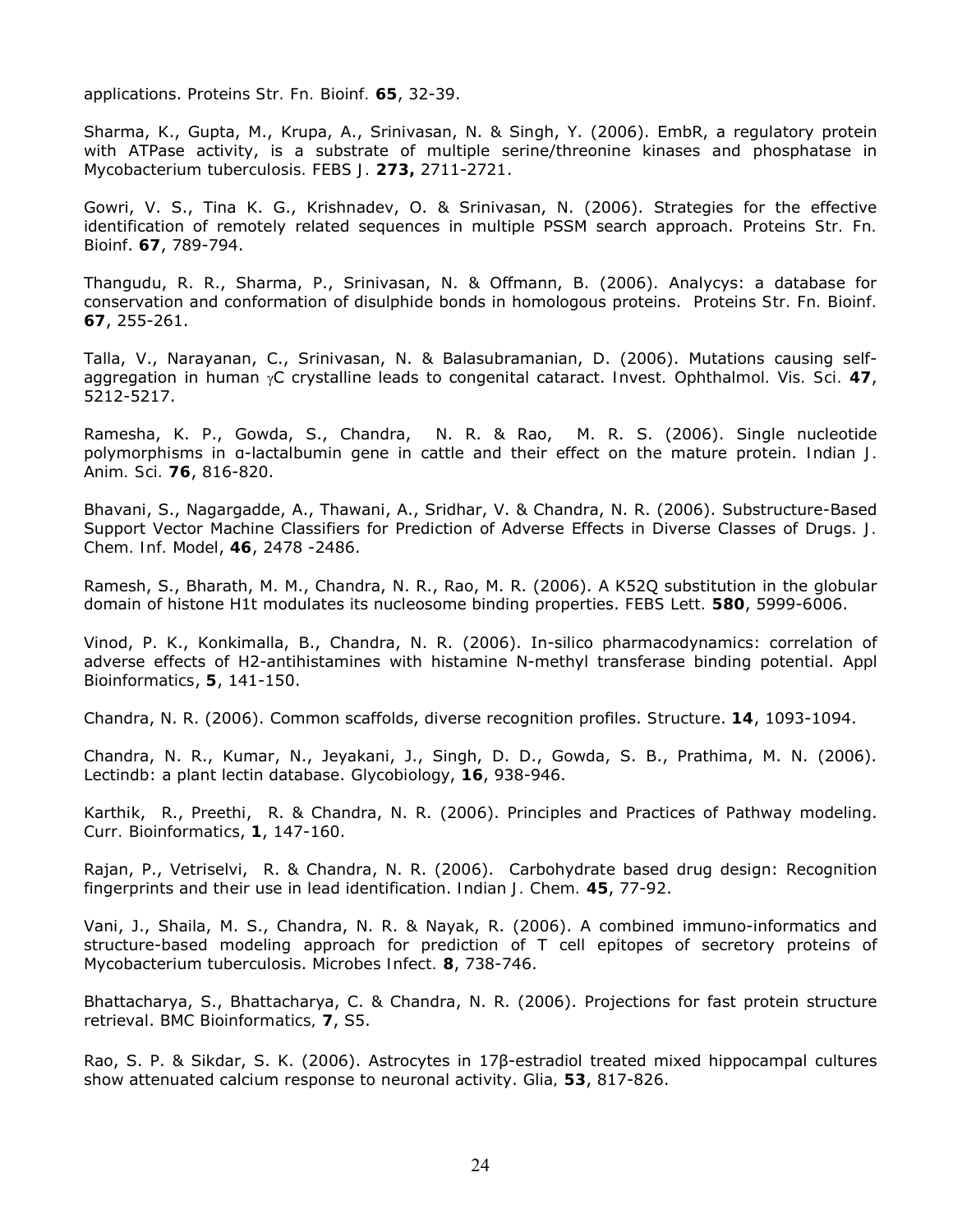Majumdar, S. & Sikdar, S. K. (2006). G-protein activation modulates pseudo-periodic oscillation of Na channel. *Biochem. Biophys. Res. Commun.* **347**, 444-451.

**\*** Amritkar, R. E. & Rangarajan, G. (2006). Spatial synchronization and extinction of species under external forcing. Phys. Rev. Lett. **96**, 258102.

#### **2005**

Sung K. K., Ananthasuresh, G. K. & Vishveshwara, S. (2005). A Deterministic Optimization Approach to Protein Sequence Design Using Continuous Models. *The Int. J. Robot. Res.* **24**, 109-130.

Sathyapriya, R. & Vishveshwara, S. (2005). Short hydrogen bonds in proteins. *FEBS J.* **272**,1819- 1832.

Brinda, K. V. & Vishveshwara, S. (2005). A Network Representation of Protein Structures: Implications for Protein Stability. *Biophy. J.* **89**, 4159-4170.

Brinda, K. V. & Vishveshwara, S. (2005). Oligomeric protein structure networks: Insights into protein-protein interactions. *BMC Bioinformatics,* **6**, 296.

Sistla, R. K., Brinda, K. V. & Vishveshwara, S. (2005). Identification of Domains and Domain Interface Residues in Multidomain Proteins from Graph Spectral Method. *Proteins Str. Fn. Bioinf*. **59**, 616-626.

Brinda, K. V., Surolia, A. & Vishveshwara, S. (2005). Insights into the quaternary association of proteins through structure graphs: A case study of lectins. *Biochem. J.* **391**, 1-15.

Krishnadev, O., Brinda, K. V. & Vishveshwara, S. (2005). A Graph Spectral Analysis of the Structural Similarity Network of Protein Chains. *Proteins Str. Fn. Bioinf*. **61**, 152-163.

Sanjeev, B. S. & Vishveshwara, S. (2005). Dynamics of the native and the ligand-bound structures of eosinophil cationic protein: Network of hydrogen bonds at the catalytic site. *J. Biomol. Struct. Dyn.* **22**, 657-671.

Kanhere, A. & Bansal, M. (2005). A novel method for prokaryotic promoter prediction based on DNA stability. *BMC Bioinformatics*, **6**, 1.

Madhumalar, A. & Bansal, M. (2005). Sequence preference for BI/BII conformations in DNA: MD and crystal structure data analysis. *J. Biomol. Struct. Dyn.* **23**, 13-27.

Kanhere, A. & Bansal, M. (2005). Structural properties of promoters: similarities and differences between prokaryotes and eukaryotes. *Nucl. Acids Res.* **33**, 3165-3175.

Bhattacharjee, A. & Bansal, M. (2005). Collagen Structure: The Madras triple helix and the current scenario. *IUBMB Life,* **57**, 161-172.

Mondal, S., Vijayan, R., Shichina, K., Babu, R. M. & Ramakumar, S. (2005). I-superfamily conotoxins: sequence and structure analysis. *In Silico Biol*. **5**, 557-571.

**\*** Gupta, K., Thomas, D., Vidya, S. V., Venkatesh, K. V. & Ramakumar, S. (2005). Detailed protein sequence alignment based on Spectral Similarity Score (SSS). *BMC Bioinformatics*, **6**, 105.

Balamurugan, B., Samaya, K. M., Ramesh, J., Roshan, M. N. A. Md., Sumathi, K. & Sekar, K. (2005). SSEP - 2.0: Secondary Structural Elements of Proteins. *Acta Cryst.* **D61**, 634-636.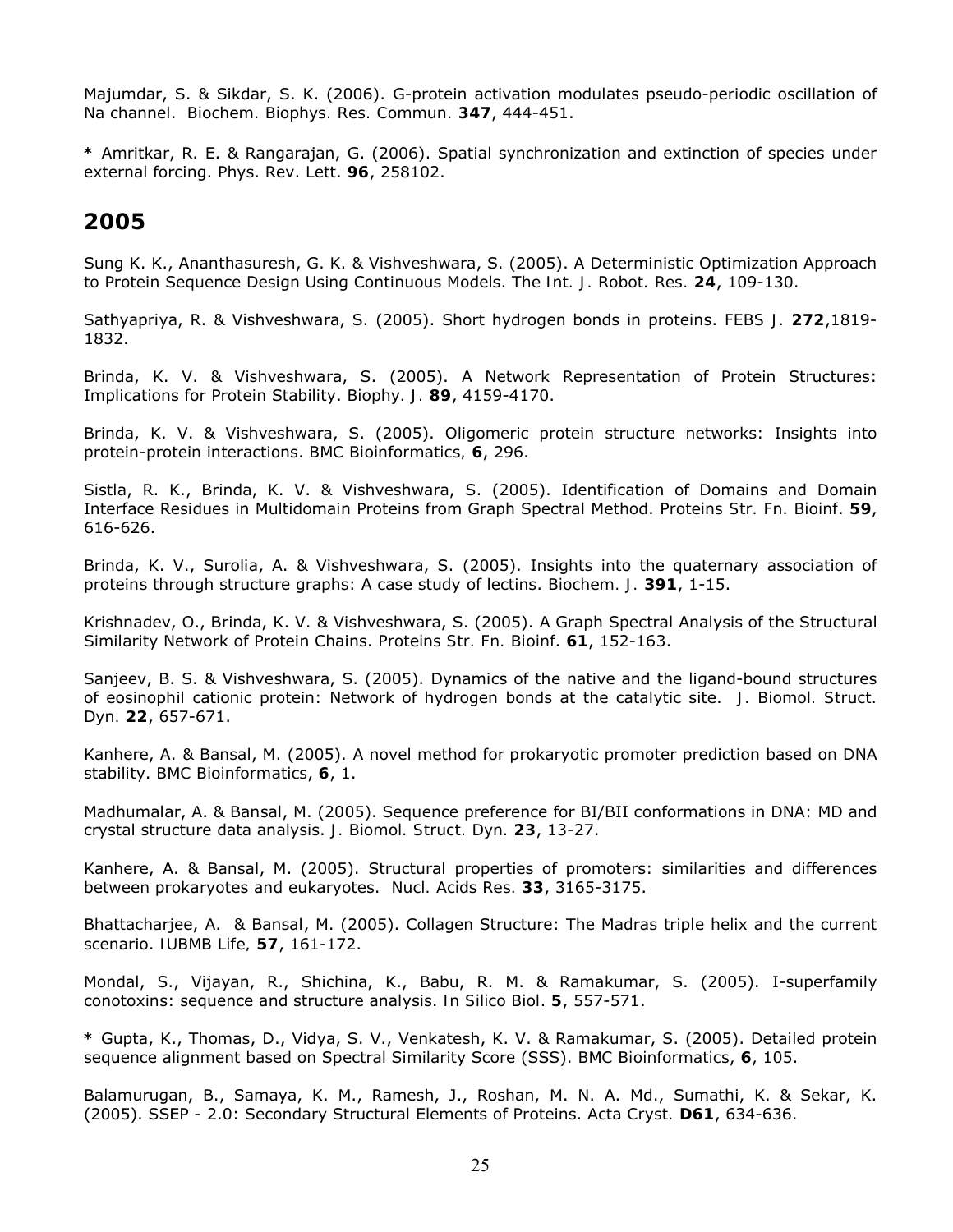Ananthalakshmi, P., Samaya, K. M., Chockalingam, C., Mayilarasi, C. & Sekar, K. (2005). PDB Sequence Search Tool (PSST 2.0). *Appl. Bioinformatics*, **4**, 141-145.

Samaya, K. M., Sheik, S. S., Ramesh, J., Balamurugan, B., Jeyasimhan, M., Mayilarasi, C. & Sekar, K. (2005). CADB - 2.0: Conformation Angles DataBase. *Acta Cryst.* **D61**, 637-639.

Ananthalakshmi, P., Kiran, Ch. K., Jeyasimhan, M., Sumathi, K. & Sekar, K. (2005). FF - Fragment Finder: A web based software to identify similar three-dimensional structural motif. *Nucl. Acids Res.* **33**, W85-W88.

Sheik, S. S., Aggarwal, S. K., Poddar, A., Sathiyabhama, B., Balakrishnan, N. & Sekar, K. (2005). Analysis of string searching algorithms on biological sequence databases. *Curr. Sci.* **89**, 368-374.

Anamika, Srinivasan, N. & Krupa, A. (2005). A genomic perspective of protein kinases in *Plasmodium falciparum*. *Proteins Str. Fn. Bioinf.* **58**, 180-189.

**\*** Rekha, N., Machado, S. M., Narayanan, C., Krupa, A. & Srinivasan, N. (2005). Interaction interfaces of protein domains are not topologically equivalent across families within superfamilies: Implications for metabolic and signalling pathways. *Proteins Str. Fn. Bioinf.* **58**, 339-353.

Gadkari, R., Roy, S., Murthy, G. S., Rekha, N., Srinivasan, N. & Dighe, R. R. (2005). Identification Of A Heterodimer-Specific Epitope Present In Human Chorionic Gonadotropin (hCG) Using A Monoclonal Antibody That Can Distinguish Between hCG and Human Luteinizing Hormone. *J. Mol. Endocrin.* **34**, 879-884.

Anand, B., Gowri, V. S. & Srinivasan, N. (2005). Use of multiple profiles corresponding to a sequence alignment enables effective detection of remote homologues. *Bioinformatics,* **21,** 2821- 2826.

Krishnadev, O., Rekha, N., Pandit, S. B., Abhiman, S. S., Mohanty, Swapna, L.S., Gore, S. & Srinivasan, N. (2005). PRODOC resource for comparison of tethered protein domain architectures with in-built information on distantly related domain families. *Nucl. Acids Res.* **33**, W126-W129.

Bhadra, R., Srinivasan, N. & Pandit, S. B. (2005). A new domain family in the superfamily of alkaline phosphatases. *In Silico Biol.* **5**, 379-387.

**\*** Sandhya, S., Chakrabarti, S., Abhinandan, K. R., Sowdhamini, R. & Srinivasan, N. (2005). Assessment of a rigorous transitive profile based search method to detect remotely similar proteins. *J. Biomol. Struct. Dyn.* **23**, 283-298.

De, S., Krishnadev, O., Srinivasan, N. & Rekha, N. (2005). Interaction preferences across proteinprotein interfaces of obligatory and non-obligatory components are different. *BMC Struct. Biol*. **5**, 15.

Krupa, A. & Srinivasan, N. (2005). Diversity in domain architectures of Ser/Thr kinases and their homologues in prokaryotes. *BMC Genomics,* **6**, 129.

Padmanabhan, P. K., Mukherjee, A., Singh, S., Chattopadhyaya, S., Gowri, V. S., Myler, P. J., Srinivasan, N. & Rentala, M. (2005). Glyoxalase I from *Leishmania donovani*: A potential target for anti-parasite drug. *Biochem. Biophys. Res. Commun.* **337**, 1237-1248.

Raman, K., Rajagopalan, P. & Chandra, N. R. (2005). Flux balance analysis of mycolic Acid pathway: targets for anti-tubercular drugs. *PLoS Comput. Biol.* **1**, e46.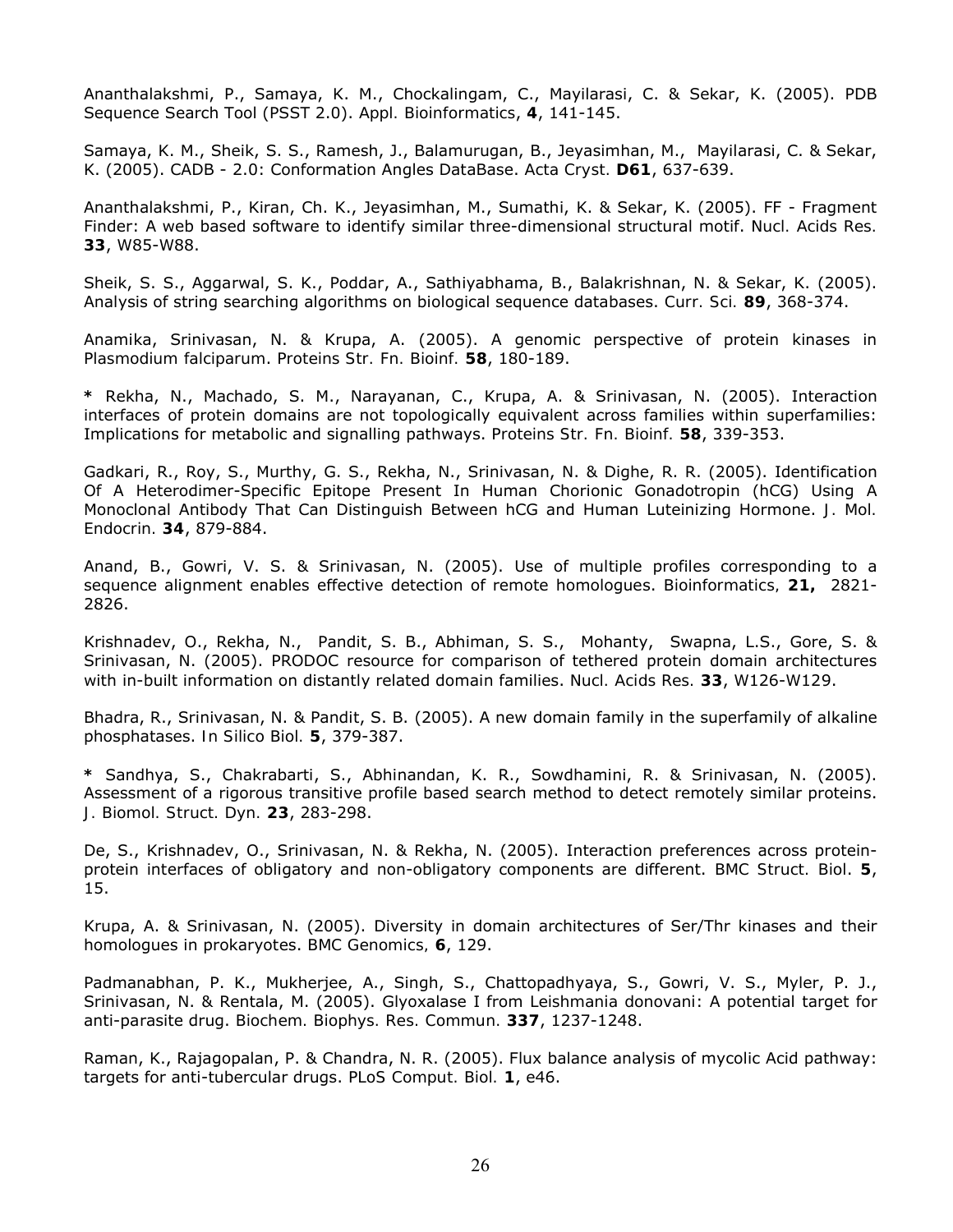Chaitra, M. G, Hariharaputran, S., Chandra, N. R., Shaila, M. S. & Nayak, R. (2005). Defining putative T cell epitopes from PE and PPE families of proteins of *Mycobacterium tuberculosis* with vaccine potential. *Vaccine,* **23**, 1265-1272.

Pal, D. & Eisenberg, D. (2005). Inference of protein function from protein structure. *Structure*, **13**, 121-30.

Bedathur, S. & Haritsa, J. (2005). Search-Optimized Suffix-tree Storage for Biological Applications. *Proc. of 12th IEEE Intl. Conf. on High Performance Computing (HiPC),* 29-39.

Majumdar, S. & Sikdar, S. K. (2005) Fast pseudo-periodic oscillations in the rat brain voltage-gated sodium channel a subunit. *J. Memb. Biol.* **208**, 1-14.

### **2004**

Sanjeev, B. S. & Vishveshwara, S. (2004). Protein-Water Interactions in Ribonuclease A and Angiogenin: A Molecular Dynamics Study. *Proteins Str. Fn. Bioinf.* **55**, 915-923.

Kalyan, S. C., Sanjeev, B. S. & Vishveshwara, S. (2004). Stability and Dynamics of the Domain Swapped Bovine-Seminal Ribonuclease. *Chem. Biodivers.* **1**, 802-818.

Sanjeev, B. S. & Vishveshwara, S. (2004). Conformational Transitions in Eosinophil Cationic Protein: A Molecular Dynamics Study in Aqueous Environment. *J. Biomol. Struct. Dyn.* **22**, 171-182.

Brinda, K.V., Nivedita, M., Surolia, A. & Vishveshwara, S. (2004). Determinants of quaternary association in legume lectins. *Protein Sci.* **13**, 1735-1749.

Sathyapriya, R. & Vishveshwara, S. (2004). Interaction of DNA with Clusters of Amino acids in Proteins. *Nucl. Acid Res.* **32**, 4109-4118.

**\*** Kanhere, A. & Bansal, M. (2004). DNA Bending and Curvature: A Turning Point in DNA Function. *Proc. Indian Natl. Sci. Acad.* **B70**, 239-254.

Mathur, P., Ramakumar, S. & Chauhan, V. S. (2004). Peptide design using alpha,beta-dehydro amino acids: from beta-turns to helical hairpins. *Biopolymers*, **76**, 150-161.

Rudresh, Ramakumar, S., Ramagopal, U. A., Inai, Y., Goel, S., Sahal, D. & Chauhan, V. S. (2004). De novo design and characterization of a helical hairpin eicosapeptide; emergence of an anion receptor in the linker region. *Structure*, **12**, 389-396.

**\*** Fernando, S. A., Selvarani, P., Das, S., Kumar, ChK., Mondal, S., Ramakumar, S. & Sekar, K. (2004). THGS: a web-based database of Transmembrane Helices in Genome Sequences. *Nucl. Acids Res.* **32**, D125-D128.

Manikandan, K. & Ramakumar, S. (2004). The occurrence of C--H...O hydrogen bonds in alphahelices and helix termini in globular proteins. *Proteins,* **56**, 768-781.

Pidugu, L. S., Kapoor, M., Surolia, N., Surolia, A. & Suguna, K. (2004). Structural basis for the variation in triclosan affinity to enoyl reductases. *J. Mol. Biol*. **343**, 147-155.

Samaya, K. M., Soma, D., Chockalingam, C., Shanthi, V. & Sekar, K. (2004). LySDB: Lysozyme Structural Database. *Acta Cryst.* **D60**, 597-600.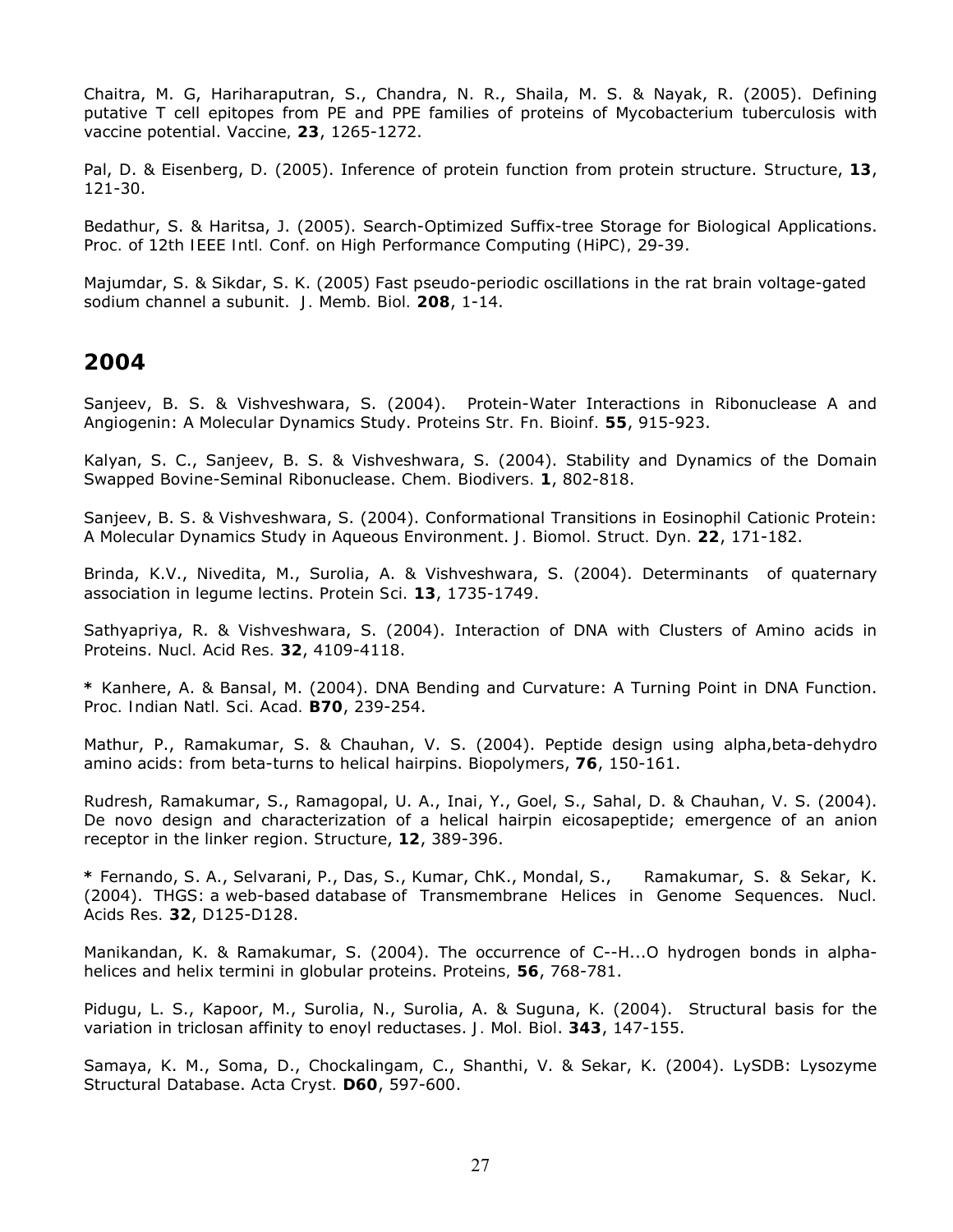Selvarani, P., Shanthi, V., Rajesh, C. K., Saravanan, S. & Sekar, K. (2004). BSDD: Biomolecules Segment Display Device - A web based interactive display tool. *Nucl. Acids Res.* **32**, W645-W648.

**\*** Fernando, S. A., Selvarani, P., Soma, D., Kiran, Ch. K., Sukanta, M., Ramakumar, S. & Sekar, K. (2004). THGS: A web based database of Transmembrane Helices in Genome Sequences. *Nucl. Acids Res.* **32**, D125-D128.

Sheik, S. S., Agarwal, S. K., Poddar, A., Balakrishnan, N. & Sekar, K. (2004). A Fast Pattern Matching Algorithm. *J. Chem. Inf. Comp. Sci.* **44**, 1251-1256.

Krupa, A., Abhinandan, K. R. & Srinivasan, N. (2004). KinG: A database of protein Kinases IN Genomes. *Nucl. Acids Res*. **32**, 153-155.

Singh, S., Rekha, N., Pillai, B., Singh, V., Naorem, A., Sampath, V., Srinivasan, N. & Sadhale, P. P. (2004). Domainal Organization Of The Lower Eukaryotic Homologs Of The Yeast RNA Polymerase II Core Subunit Rpb7 Reflects Functional Conservation. *Nucl. Acids Res.* **32**, 201-210.

Rahaman, A., Srinivasan, N., Shamala, N. & Shaila, M. S. (2004). Phosphoprotein of Rinderpest virus forms a tetramer through coiled-coil region important for biological function: A structural insight. *J. Biol. Chem.* **279**, 23606-23614.

Anand, B., Namboori, S., Sandhya, S. & Srinivasan, N. (2004). Influence of protein structural similarities in adding value to genome data. *Ind. J. Biotech.* **3**, 473-485.

Pandit, S. B., Bhadra, R., Gowri, V. S., Balaji, S., Anand, B. & Srinivasan, N. (2004). SUPFAM: A database of sequence superfamilies of protein domains. *BMC Bioinformatics*, **5**, 28.1-28.5.

Krupa, A., Preethi, G. & Srinivasan, N. (2004). Structural modes of stabilization of permissive phosphorylation sites in protein kinases: Distinct strategies in Ser/Thr and Tyr kinases. *J. Mol. Biol.* **339,** 1025-1039.

Mahajan, A., Sharma, A., Chavali, S., Kabra, M., Chowdhury, M. R., Srinivasan, N. & Bharadwaj, D. (2004). Novel missense mutation in the coagulation factor IX catalytic domain associated with severe hemophilia B factor IX<sub>Delhi</sub>. Haemophilia, 10, 550-552.

Namboori, S., Mhatre, N., Sujatha, S., Srinivasan, N. & Pandit, S. B. (2004). Enhanced functional and structural domain assignments using remote similarity detection procedures for proteins encoded in the genome of Mycobacterium tuberculosis H37Rv. *J. Biosci.* **29**, 245-259.

Namboori, S., Srinivasan, N. & Pandit, S. B. (2004). Recognition of remotely related structural homologues using sequence profiles of aligned homologous protein structures. *In Silico Biol.* **4**, 445- 460.

Pandit, S. B., Balaji, S. & Srinivasan, N. (2004). Structural and functional characterization of gene products encoded in the human genome by homology detection. *IUBMB Life*, **56**, 317-331.

Pandit, S. B. & Srinivasan, N. (2004). Identification and analysis of a new family of bacterial serine proteinases. *In Silico Biol.* **4**, 563-572.

Tejasvini, P., Tamilselvi, S., Sridhar, H., Chaitra, H. S. & Chandra, N. (2004). Extracting Hydrogen-Bond Signature Patterns From Protein Structure Data. *J. Appl. Bioinformatics,* **3**, 125-135.

Raval, S., Gowda, S. B., Singh, D. D. & Chandra, N. R. (2004). A database analysis of 'jacalin-like' lectins: sequence-structure-function relationships. *Glycobiology*, **14**, 1247-1263.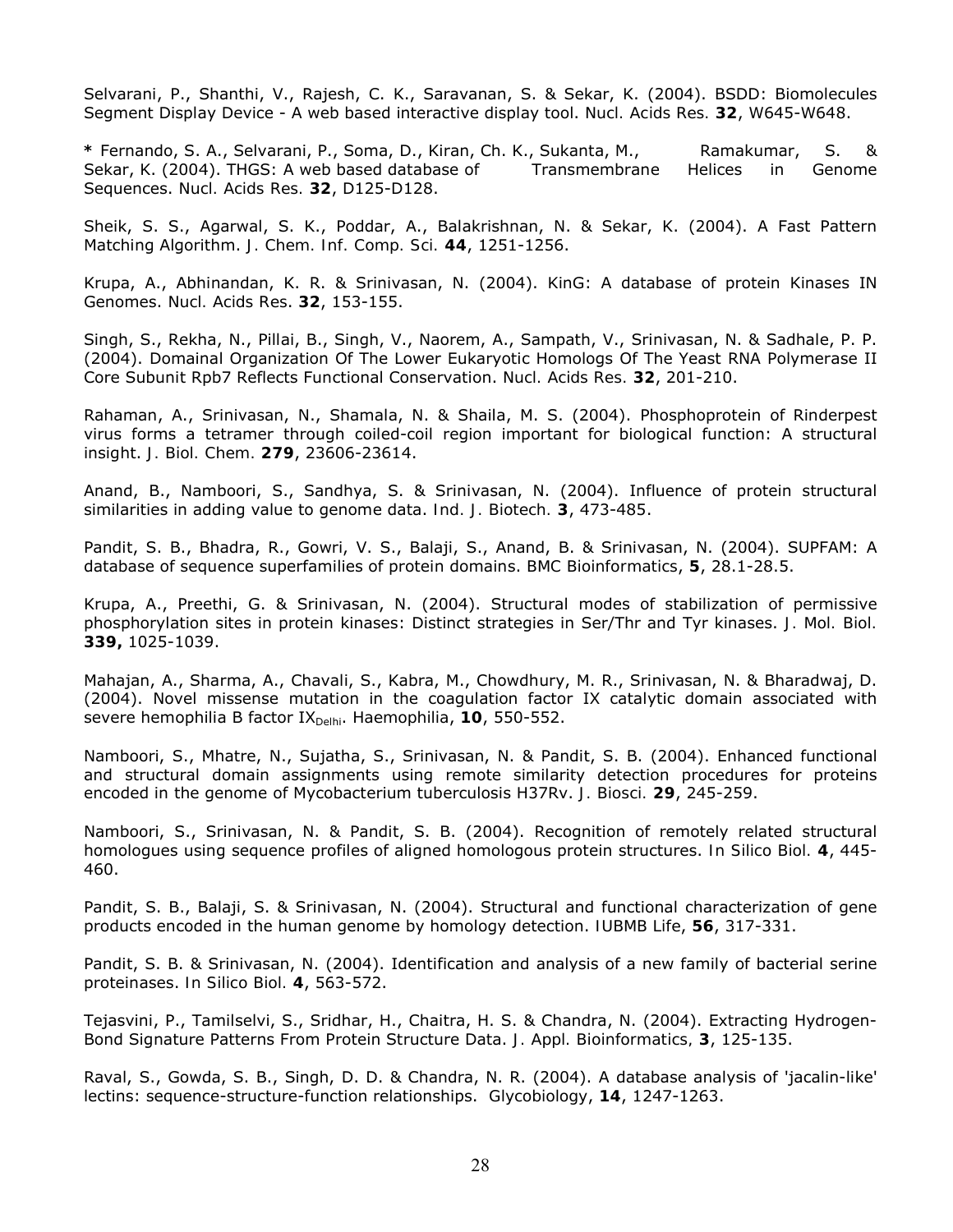Kumar, P., Rao, A. G., Hariharaputran, S., Chandra, N. & Gowda, L. R. (2004). Molecular mechanism of dimerizationof bowman-birk inhibitors: Pivotal role of ASP76 in dimerization. *J. Biol. Chem*. **279**, 30425-30432.

Shanmugham, D., Chandra, N. R., Chandrasekhar, S. B. K., Rangarajan, P. N. & Govindarajan, P. (2004). d-aminolevulinate dehydrase from plasmodium falciparum - indigenous vs imported. *J. Biol. chem.* **279**, 6934-6942.

**\*** Bhattacharyya, R., Pal, D. & Chakrabarti, P. (2004). Disulfide bonds, their stereospecific environment and conservation in protein structures. *Protein Eng. Des. Sel.* **17**, 795-808.

Bhattacharyya, C., Grate, L. R., Jordan, M. I., El Ghaoui, L. & Mian, I. S. (2004). Robust sparse hyperplane classifiers: application to uncertain molecular profiling data. *J. Comput. Biol.* **11**, 1073- 1089.

Bedathur, S. & Haritsa, J. (2004). Engineering a Fast Online Persistent Suffix Tree Construction. *Proc. of 20th IEEE Intl. Conf. on Data Engineering (ICDE)*, 720-731.

Neelapala, N., Mittal, R. & Haritsa, J. (2004). SPINE: Putting Backbone into String Indexing. *Proc. of 20th IEEE Intl. Conf. on Data Engineering (ICDE)*, 325-336.

Bedathur, S., Kadlag, A. & Haritsa, J. (2004). BODHI: A Database Habitat for Bio-diversity Information. *Proc. of ACM SIGMOD Intl. Conf. on Management of Data*, 953-954.

Majumdar, S., Foster, G. & Sikdar, S. K. (2004). Induction of pseudo-periodic oscillation in voltagegated sodium channel properties is dependent on the duration of prolonged depolarization. *Eur. J. Neurosci.* **20**, 127-143.

Albo, Z., Di Prisco, G. V., Chen, Y., Rangarajan, G., Truccolo, W., Feng, J., Vertes, R. P. & Ding, M. (2004). Is partial coherence a viable technique for identifying generators of neural oscillations? *Biol. Cybernet.* **90**, 318-326.

### **2003**

Jeyaprakash, A. A., Katiyar, S., Swaminathan, C.P., Sekar, K., Surolia, A. & Vijayan, M. (2003). Structural Basis of the Carbohydrate Specificities of Jacalin: An X-ray and Modeling Study. *J. Mol. Biol.* **332**, 217-228.

Ramachandraiah, G., Chandra, N.R., Surolia, A. & Vijayan, M.(2003). Computational analysis of multivalency of Lectins: Structures of garlic lectin-oligosachharide complexes and their aggregates.Glycobiology. **13**, 765-75.

Ghosh, A. & Bansal, M. (2003) A glossary of DNA structures from A to Z. *Acta Cryst.* **D59**, 620-626.

Bansal, M. (2003) DNA structure: Revisiting the Watson-Crick double helix. *Curr. Sci.* **85**, 1556- 1563.

**\*** Kanhere, A. & Bansal, M. (2003). An assessment of three dinucleotide parameters to predict DNA curvature by quantitative comparison to experimental data. *Nucl. Acids Res.* **31**, 2647-2658.

Paul, B.D., Kanhere, A., Chakraborty, A., Bansal, M. & Nagaraja, V. (2003). Identification of the domains for DNA binding and transactivation function of C Protein from bacteriophage Mu. *Proteins Str. Fn. Genet.* **52**, 272-282.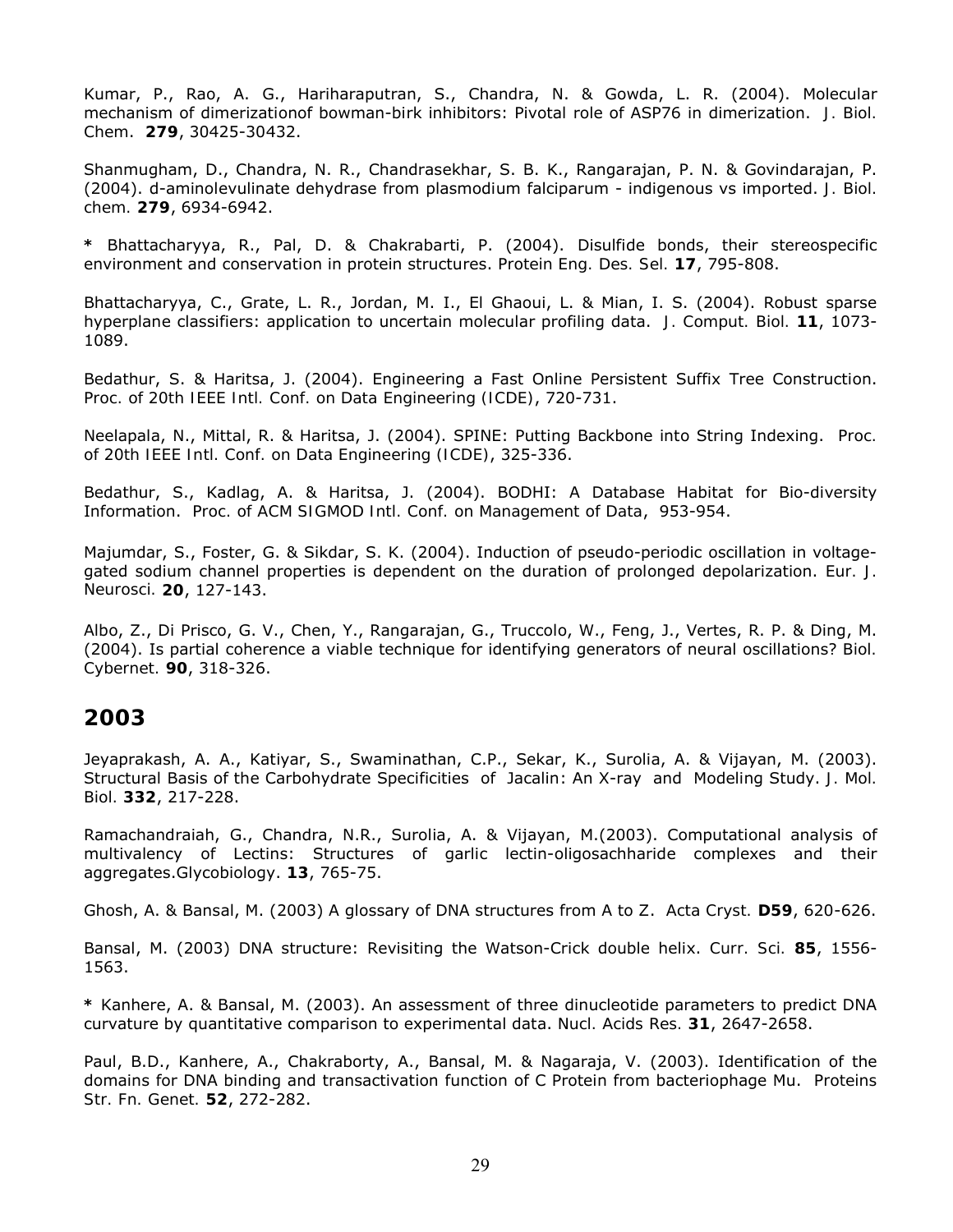**\*** Madhumalar, A. & Bansal, M. (2003). Structural insights into effect of hydration and ions on Atract DNA – A molecular Dynamics Study. *Biophys. J.* **85**, 1805-1816.

Mondal, S., Jaishankar, S. P. & Ramakumar, S. (2003). Role of context in the relationship between form and function: structural plasticity of some PROSITE patterns. *Biochem. Biophys. Res. Commun.* **305**, 1078-1084.

Natesh, R., Manikandan, K., Bhanumoorthy, P., Viswamitra, M. A. & Ramakumar, S. (2003). Thermostable xylanase from Thermoascus aurantiacus at ultrahigh resolution (0.89 A) at 100 K and atomic resolution (1.11 A) at 293 K refined anisotropically to small-molecule accuracy. *Acta Cryst.* **D59**, 105-117.

Muralidharan, J., Suguna, K., Surolia, A. & Surolia N. (2003). Exploring the interaction energies for the binding of hydroxydiphenyl ethers to enoyl-acyl carrier protein reductases. *J. Biomol. Struct. Dyn*. **20**, 589-594.

Shanthi, V., Selvarani, P., Kiran Ch. K., Mohire, C. S. & Sekar, K. (2003). SSEP: Secondary Structural Elements of Proteins. *Nucl. Acids Res.* **31**, 3404-3405.

Shanthi, V., Rajesh, C. K., Jayalakshmi, J., Vijay, V. G. & Sekar, K. (2003). WAP: water analysis package - a Web-based package to calculate geometrical parameters between water oxygen and protein atoms. *J. Appl. Cryst.* **36**, 167-168.

Hussain, A. S. Z., Kiran, Ch. K., Rajesh, C. K., Sheik, S. S. & Sekar, K. (2003). SEM: Symmetry Equivalent Molecules - A web based GUI to generate and visualize the Macromolecules. *Nucl. Acids Res.* **31**, 3356-3358.

Sheik, S. S., Sundararajan, P., Shanthi, V. & Sekar, K. (2003). CAP: Conformation Angles Package - Displaying the conformation angles of side chains in proteins. *Bioinformatics,* **19**, 1043-1044.

Sheik, S. S., Ananthalakshmi, P., Ramya, G. B. & Sekar, K. (2003). CADB: Conformational Angles DataBase of proteins. *Nucl. Acids Res.* **31**, 448-451.

Ishu, S., Vijay, V. G., Soma, D., Sekar, K. & Guru, T. N. R. (2003). C-halogen...pi Interactions in Proteins: A Database Study. *Cryst. Engg.* **6**, 69-77.

Gowri, V. S., Pandit, S. B., Karthik, P. S., Srinivasan, N. & Balaji, S. (2003). Integration of related sequences with protein three-dimensional structural families in an updated version of PALI database *Nucl. Acids Res.* **31**, 486-488.

Krupa, A., Sandhya, K., Srinivasan, N. & Jonnalagadda, S. (2003). A conserved domain in the prokaryotic bifunctional FAD synthetases can potentially catalyze nucleotide transfer. *Trends Biochem. Sci.* **28**, 10-13.

Rahaman, A., Srinivasan, N., Shamala, N. & Shaila, M. S. (2003). Fusion Core Complex of Peste des Petits Ruminants Virus is a Six-Helix Bundle Assembly. *Biochemistry*, **42**, 922-931.

Pudi, R., Abhiman, S., Srinivasan, N. & Das, S. (2003). Hepatitis C virus Internal Ribosome Entry Site-mediated translation is stimulated by specific interaction of independent regions of human La autoantigen. *J. Biol. Chem.* **278**, 12231-12240.

Pandit, S. B. & Srinivasan, N. (2003). Survey for G-proteins in the prokaryotic genomes: Prediction of functional roles based on classification. *Proteins Str. Fn. Genet*. **52**, 585-597.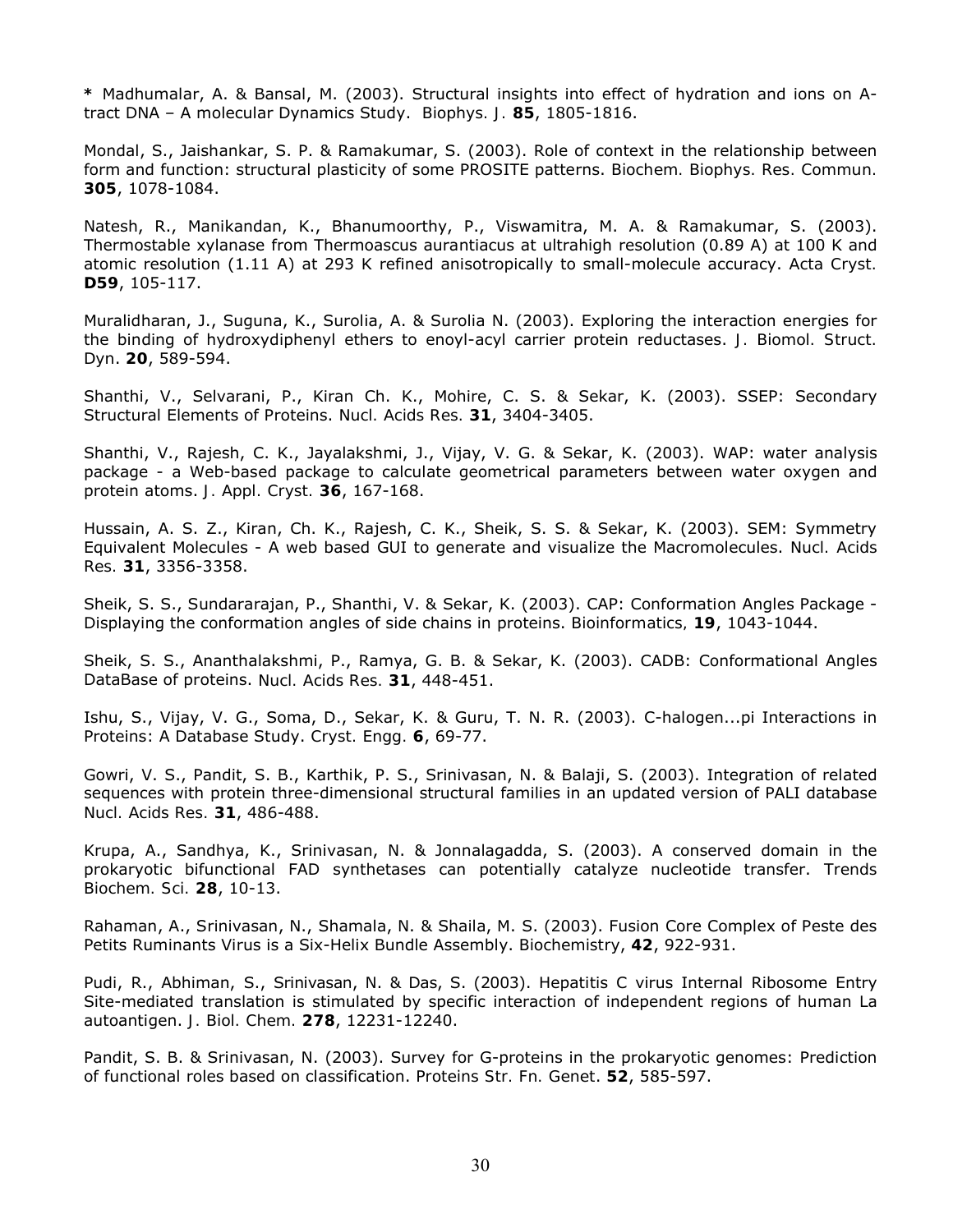Sopory, S., Balaji, S., Srinivasan, N. & Visweswariah, S. S. (2003). Modeling and mutational analysis of the GAF domain of the cGMP-binding, cGMP-specific phosphodiesterase PDE5. *FEBS Lett.*  **539**, 161-166.

Eswar, N., Ramakrishnan, C. & Srinivasan, N. (2003). Stranded in isolation: Structural role of isolated extended-strands in proteins. *Protein Eng.* **16,** 331-339.

Rekha, N. & Srinivasan, N. (2003). Structural basis of regulation and substrate specificity of protein kinase CK2 deduced from the modeling of protein-protein interactions. *BMC Struct. Biol.* **3**, 4.1-4.13

Shenoy, A. R., Srinivasan, N., Subramaniam, M. & Visweswariah, S. S. (2003). Mutational analysis of Mycobacterium tubercolosis Rv1625c adenylyl cyclase: Residues that confer nucleotide specificity contribute to dimerization. *FEBS Lett.* **545**, 253-259.

Balaji, S., Aruna, S. & Srinivasan, N. (2003). Tolerance to the substitution of buried apolar residues by charged residues in the homologous protein structures. *Proteins Str. Fn. Genet*. **53**, 783-791.

**\*** Sandhya, S., Kishore, S., Sowdhamini, R. & Srinivasan, N. (2003). Effective detection of remote homologues by searching in sequence dataset of a protein domain fold. *FEBS Lett.* **552**, 225-230.

Sampath, V., Rekha, N., Srinivasan, N. & Sadhale, P. P. (2003). The conserved and non-conserved regions of Rpb4 are involved in multiple phenotypes in Saccharomyces cerevisiae. *J. Biol. Chem.* **278**, 51566-51576.

Praseeda, M., Pradeep, K. K., Krupa, A., Sri Krishna, S., Leena, S., Rajeev Kumar, R., Cheriyan, J., Mayadevi, M., Srinivasan, N. & Omkumar, R. V. (2003). Influence of a mutation in the ATP-binding region of Calcium/Calmodulin dependent protein kinase II on its interaction with peptide substrates. *Biochem. J.* **378**, 391-397.

Shenoy, A., Sivakumar, K., Krupa, A., Srinivasan, N. & Visweswariah, S. S. (2003). A survey of nucleotide cyclases in Actinobacteria: unique domain organization and expansion of the class III cyclase family in Mycobacterium tuberculosis. *Comp. Fnl. Genomics,* **5**, 17-38.

Badireenath, K. & Chandra, N. R. (2003) Determinants of histamine recognition: Implications for the design of antihistamines. *Biochem. Biophys. Res. Commun*. **309**, 425-431.

Ramachandraiah, G., Chandra, N. R., Surolia, A. & Vijayan, M. (2003). Computational analysis of multivalency in lectins:Structures of garlic-lectin-oligosaccharide complexes and their aggregates. *Glycobiology,* **13**, 765-775.

Bharath, M. M., Chandra, N. R. & Rao, M. R. S. (2003). Molecular modeling of the chromatosome particle. *Nucl. Acids Res.* **31**, 4264-4274.

Prasad, T., Prathima, M. N. & Chandra, N. (2003). Detection of hydrogen-bond signature patterns in protein families. *Bioinformatics,* **19**, 167-168.

Shobini, J., Mishra, A. K. & Chandra, N. (2003). Conformation of gramicidin-A in CTAB micellar media. *J. Photochem. Photobiol. B.* **70**, 117-124.

Datta, S., Ganesh, N., Chandra, N. R., Muniyappa, K. & Vijayan, M. (2003). Structural studies on MtRecA-nucleotide complexes: insights into DNA and nucleotide binding and the structural signature of NTP recognition. *Proteins,* **50**, 474-485.

Bhattacharyya, C., Grate, L. R., Rizki, A., Radisky, D., Molina, F. J., Jordan, M. I., Bissell, M. J. & Mian, I. S. (2003). Simultaneous relevant feature identification and classification in high-dimensional spaces: Application to molecular profiling data. *Signal Processing*, **83**, 729-743.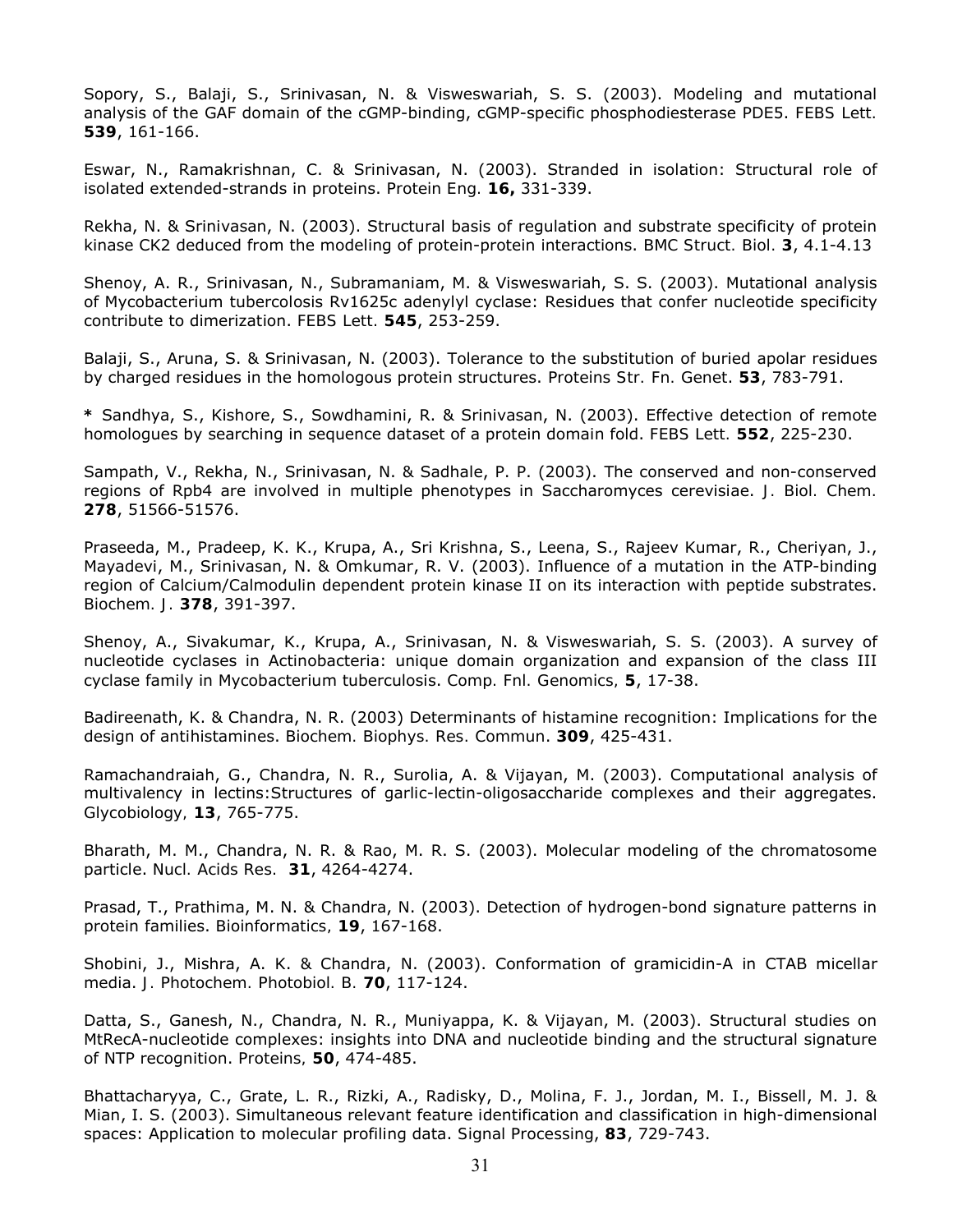Srikanta, B., Haritsa, J. & Sen, U. (2003). The Building of BODHI, a Bio-diversity Database System. *Information Systems, Elsevier Science Publishers*, **28**, 347-367.

Truccolo, W., Rangarajan, G., Chen, Y. & Ding, M. (2003). Analyzing stability of equilibrium points in neural networks: A general approach. *Neural Net.* **16**, 1453-1460.

### **2002**

Kirthi, N., Shubha, P. M., Murthy, M. R. N. & H. S. Savithri. (2002). Evidence for recombination among the tomato leaf curl virus strains/species from Bangalore, India. *Arch. Virol.* **147**, 255-272.

Madhusudhan, M. S., Sanjeev, B. S. & Vishveshwara, S. (2002). Computer modeling and molecular dynamics simulations of ligand bound complexes of bovine Angiogenin: Dinucleotide topology at the active-site of Rnase A family proteins. *Proteins Str. Fn. Genet.* **45**, 30-39.

Brinda, K.V., Kannan, N. & Vishveshwara, S. (2002). Analysis of homodimeric protein interfaces by graph spectral methods. *Protein Eng.* **15**, 265-277.

Sanjeev, B.S. & Vishveshwara, S. (2002). Essential dynamics and sidechain hydrogen bond cluster studies in eosinophil cationinc protein. *Eur. Phys. J. D,* **20**, 601-608.

Vishveshwara, S., Brinda, K.V. & Kannan, N. (2002). Protein structure: Insights from graph theory, *J. Theor. Comput. Chem.* **1**, 187-211.

Kant, S., Bagaria, A. & Ramakumar, S. (2002). Putative homeodomain proteins identified in prokaryotes based on pattern and sequence similarity. *Biochem. Biophys. Res. Commun*. **299**, 229- 232.

Rudresh, Jain, R., Dani, V., Mitra, A., Srivastava, S., Sarma, S. P., Varadarajan, R. & Ramakumar, S. (2002). Structural consequences of replacement of an alpha-helical Pro residue in Escherichia coli thioredoxin. *Protein Eng*. **15**, 627-633.

Unniraman, S., Prakash, R. & Nagaraja, V. (2002). Conserved economics of transcription terminators in eubacteria. *Nucl. Acids Res.* **30**, 675-684.

Sheik, S. S., Sundararajan, P., Hussain, A. S. Z. & Sekar, K. (2002). Ramachandran plot on the web. *Bioinformatics,* **18**, 1548-1549.

Hussain, A. S. Z., Shanthi, V., Sheik, S. S., Jeyakanthan, J., Selvarani, P. & Sekar, K. (2002). PDB Goodies - a web-based GUI to manipulate the Protein Data Bank file. *Acta Cryst.* **D58**, 1385-1386.

**\*** Pandit, S. B., Gosar, D., Abhiman, S., Sujatha, S., Dixit, S. S., Mhatre, N. S., Sowdhamini, R. & Srinivasan, N. (2002). SUPFAM - A database of potential protein superfamily relationships derived by comparing sequence-based and structure-based families: Implications for structural genomics and function annotation in genomes. *Nucl. Acids Res*. **30**, 289-293.

Krupa, A. & Srinivasan, N. (2002). Lipopolysaccharide phosphorylating enzymes encoded in the genomes of Gram-negative bacteria are related to the eukaryotic protein kinases. *Prot. Sci.* **11**, 1580-1584.

Gupta, S., Pandit, S. B., Srinivasan, N. & Chatterji, D. (2002). Proteomics analysis of carbon starved *Mycobacterium smegmatis*: Induction of Dps like protein. *Protein Eng.* **15**, 503-511.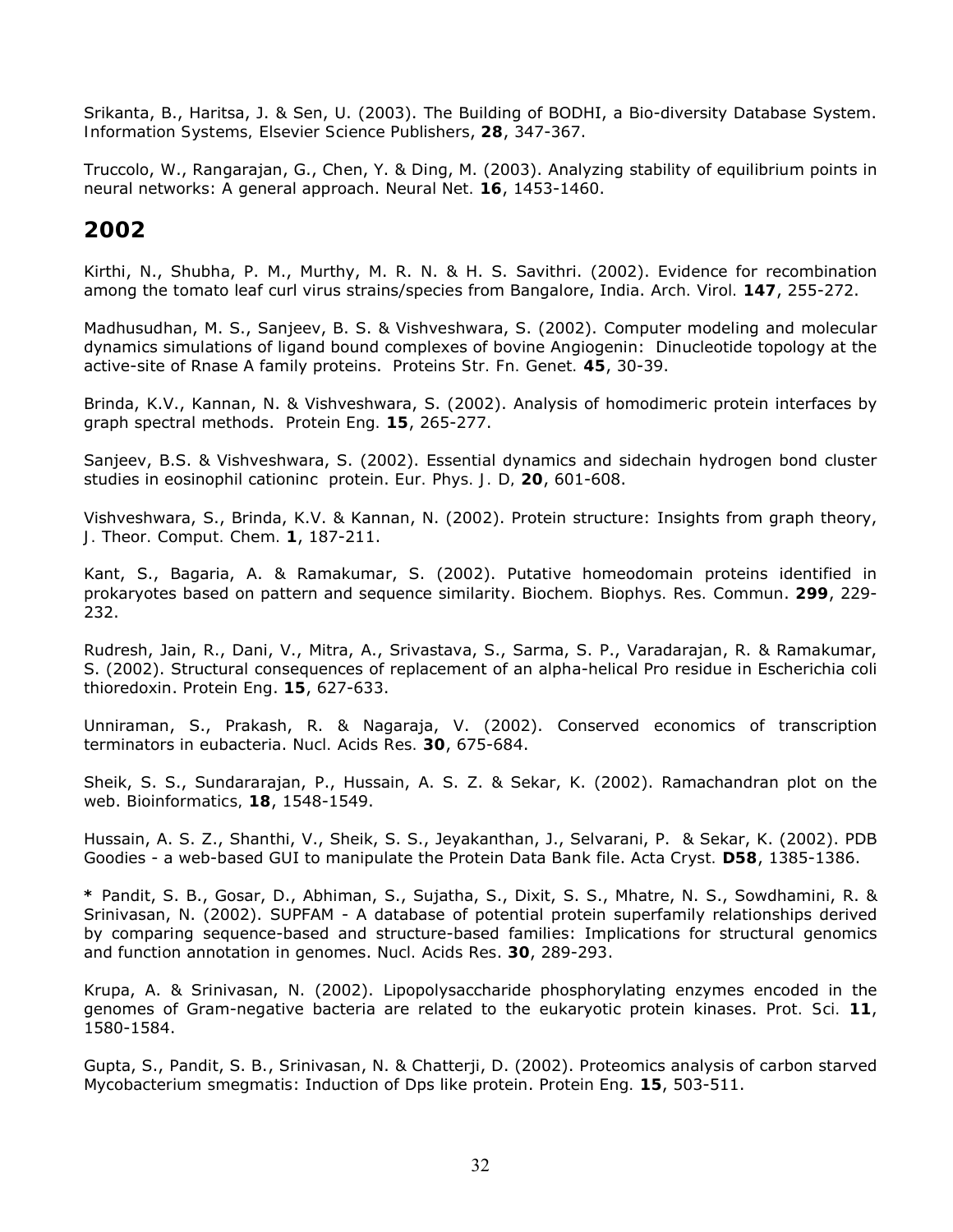Shenoy, A. R., Srinivasan, N. & Visweswariah, S. S. (2002). The ascent of nucleotide cyclases: conservation and evolution of a theme. *J. Biosci*. **27**, 85-91.

**\*** Eswar, N., Nagarajaram, H. A., Ramakrishnan, C. & Srinivasan, N. (2002). Influence of solvent molecules on the stereochemical code of glycyl residues in proteins. *Proteins Str. Fn. Genet.* **49**, 326-334.

Sehrawat, S., Srinivasan, N. & Gopinathan, K. P. (2002). Functional characterization and structural modeling of late gene expression factor 4 from *Bombyx mori* nucleopolyhedrovirus. *Biochem. J*. **368**, 159-169.

Krupa, A. & Srinivasan, N. (2002). Repertoire of protein kinases encoded in the draft version of the human genome: Atypical variations and uncommon domain combinations. *Genome Biol.* **3**, 66.1- 66.14.

Bharath, M. M., Chandra, N. R. & Rao, M. R. S. (2002). Prediction of an HMG-box fold in the Cterminal domain of histone H1: insights into its role in DNA condensation. *Proteins,* **49**, 71-81.

Bharath, M. M., Ramesh, S., Chandra, N. R. & Rao, M. R. S. (2002). Identification of a 34 amino acid stretch within the C-terminus of histone H1 as the DNA-condensing domain by site-directed mutagenesis. *Biochemistry*, **41,** 7617-7627.

Pal, D., Suhnel, J. & Weiss, M. S. (2002). New principles of protein structure: nests, eggs--and what next? *Angew. Chem. Int. Ed. Engl.* **41**, 4663-4665.

**\*** Pal, D. & Chakrabarti, P. (2002). On residues in the disallowed region of the Ramachandran map. *Biopolymers,* **63**, 195-206.

**\*** Bhattacharyya, R., Pal, D. & Chakrabarti, P. (2002). Secondary structures at polypeptide-chain termini and their features. *Acta Cryst.* **D58**, 1793-1802.

**INDIAN INSTITUTE OF TECHNOLOGY, BOMBAY.**

#### **2007**

Ahuja, R., Singhal, N. K., Ramanujam, B., Ravikumar, M. & Rao, C. P. (2007). Experimental and Computational Studies of the Recognition of Amino Acids by Galactosyl-imine and -amine Derivatives: An Attempt to Understand the Lectin-Carbohydrate Interactions. *J. Org. Chem.* **72**, 3430-3442.

Chaudhary, N., Bhartiya, S. & Venkatesh, K. V. (2007). System-level Analysis of Tryptophan Regulation in Escherichia coli – Performance under Starved and Well-fed Conditions. *IET Syst. Biol.*  (In Press).

Gayen, K., Gupta, M. & Venkatesh, K. V. (2007). Elementary mode analysis to study the preculturing effect on the metabolic state of Lactobacillus rhamnosus during growth on mixed substrates. *In Silico Biol.* **7**, 0012.

Gayen, K. & Venkatesh, K. V. (2007). A phenomenological model to represent the kinetics of growth by Corynebacterium glutamicum for lysine production. *J. Ind. Microbiol. Biotech* (In Press).

Gayen, K. & Venkatesh, K. V. (2007). Quantification of cell size distribution as applied to the growth of Corynebacterium glutamicum. *Microbiol. Res*. (In Press).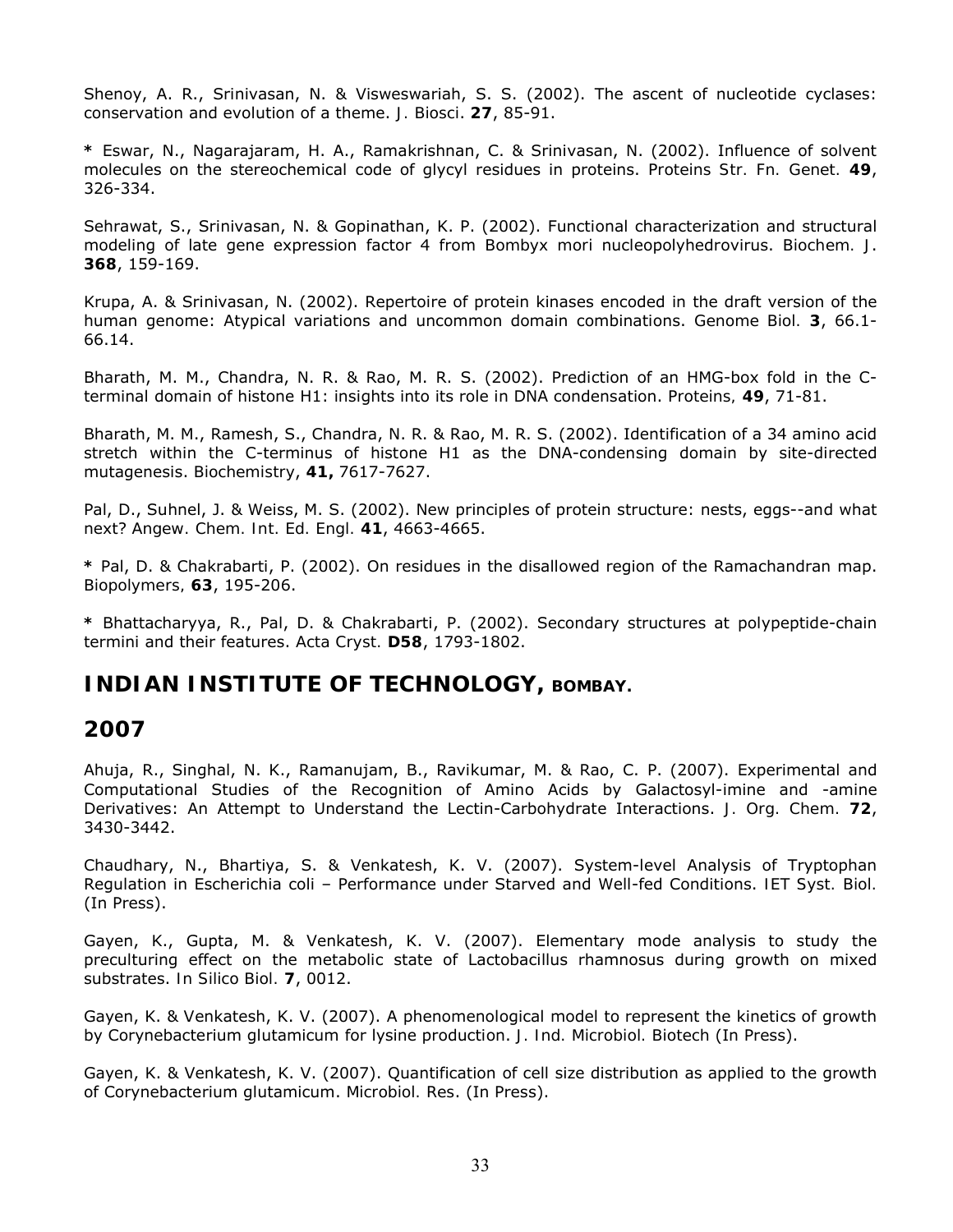Idicula-Thomas, S. & Balaji, P. V. (2007). Correlation between the structural stability and aggregation propensity of proteins. *In Silico Biol.* **7**, 0023.

Idicula-Thomas, S. & Balaji, P. V. (2007). Protein aggregation: a perspective from amyloid and inclusion body formation. *Curr. Sci.* **92**, 758-767.

Joshi, R. R. (2007). A Decade of Computing to Traverse The Labyrinth of Protein Domains. *Curr. Bioinformatics* (In Press).

Joshi, R. R. & Samant, V. V. (2007). Bayesian Data Mining of Protein Domains Gives Efficient Predictive Algorithm and New Insight. *J. Mol. Mod.* **13**, 275-282.

Mutalik, V. & Venkatesh, K. V. (2007). A theoretical steady state analysis indicates that induction of Escherichia coli glnALG operon can display all-or-none behavior. *BioSystems,* (In Press).

Patel, R. Y. & Balaji, P. V. (2007). Characterization of the conformational and orientational dynamics of ganglioside GM1 in a dipalmitoylphosphatidylcholine bilayer by molecular dynamics simulations. *Biochim. Biophys. Acta. (Biomembranes).* (In Press).

Patel, R. Y. & Balaji, P. V. (2007). Fold recognition and comparative modeling of human beta3GalT I, II, IV, V and VI and beta3GalNAcT I: prediction of residues conferring acceptor substrate specificity. *J. Mol. Graph. Model*. (In Press).

Patel, S., Balaji, P. V. & Sasidhar, Y. U. (2007). The sequence TGAAKAVALVL from glyceraldehyde-3-phosphate dehydrogenase displays structural ambivalence and interconverts between alphahelical and beta-hairpin conformations mediated by collapsed conformational states. *J. Pept. Sci.* **13**, 314-326.

Porwal, G., Jain, S., Babu, S. D., Singh, D., Nanavati, H. & Noronha, S. (2007). Protein structure prediction aided by geometrical and probabilistic constraints. *J. Comput. Chem.* (In Press).

Rana, S., Kundu, B. & Durani, S. (2007). A double catgrip mixed L and D mini-protein only 20 residues long. *Bioorg. Med. Chem.* **15**, 3874-3882.

Rawool, S. & Venkatesh, K. V. (2007). Steady state approach to model gene regulatory networks - Simulation of microarray experiments. *BioSystems* (In Press).

Sengupta, N., Vinod, P. K. & Venkatesh, K. V. (2007). Crosstalk between cAMP-PKA and MAP kinase pathways is a key regulatory design necessary to regulate FLO11 expression. *Biophys. Chem*. **125**, 59-71.

Sujatha, M. S., Sasidhar, Y. U. & Balaji, P. V. (2007). MP2/6-311++G(d,p) study on galactosearomatic residue analog complexes in different position-orientations of the saccharide relative to aromatic residues. *J. Mol. Struct. (Theochem).* (In Press).

**\*** The NMITLI-BioSuite Team. (2007). BioSuite: a comprehensive bioinformatics software package (a unique industry-academia collaboration). *Curr. Sci.* **92**, 29-38.

### **2006**

Bapat, P. M., Bhartiya, S., Venkatesh, K. V. & Wangikar, P. P. (2006). A structured kinetic model to represent the utilization of multiple substrates in complex media during rifamycin B fermentation. *Biotech. Bioeng.* **93**, 779-790.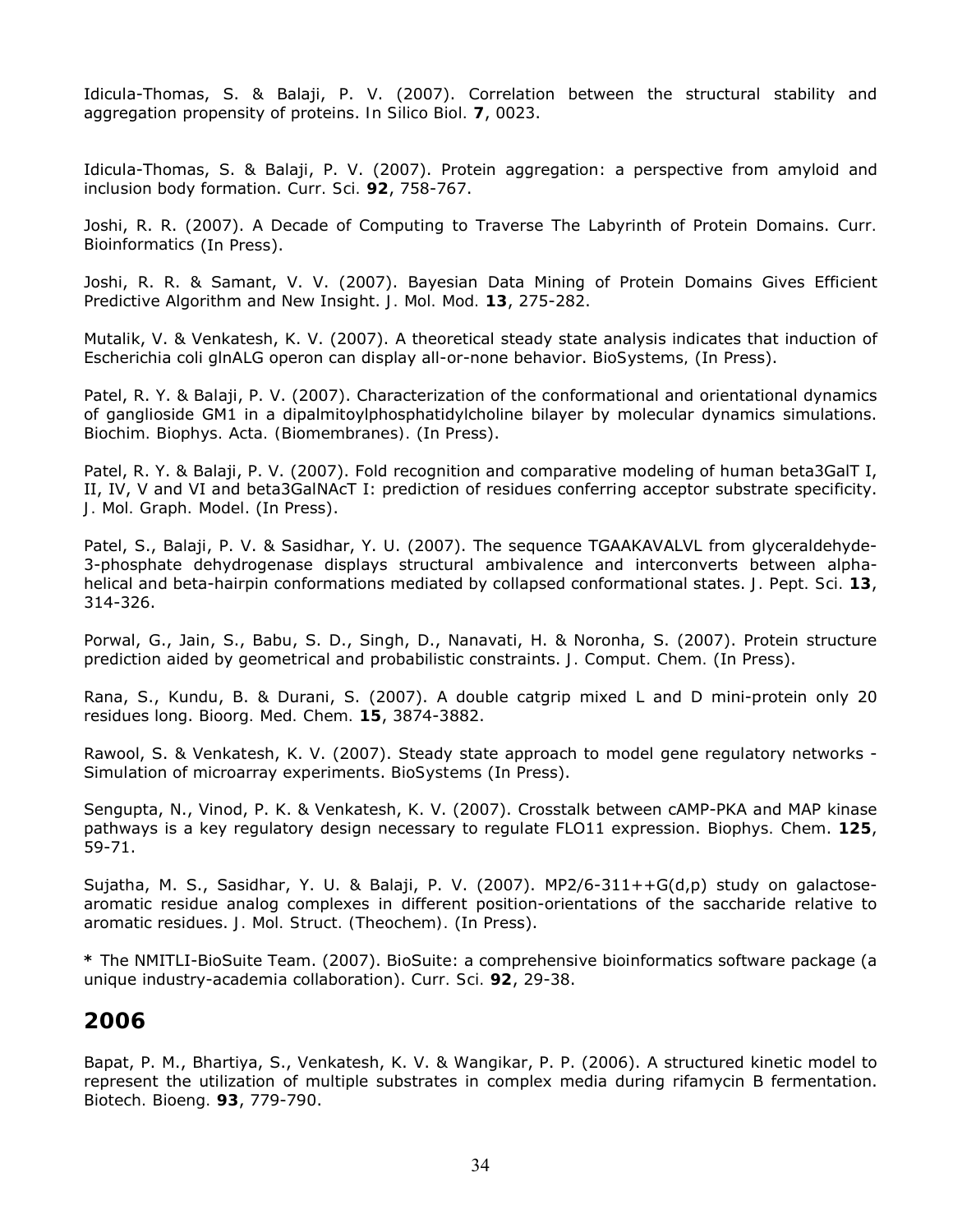Bapat, P. M., Das, D., Sohoni, S. V. & Wangikar, P. P. (2006). Hierarchical amino acid utilization and its influence on fermentation dynamics: rifamycin B fermentation in Amycolatopsis mediterranei S699, a case study. *Microb. Cell Fact.* **5**, 32.

Bapat, P. M., Padiyar, N. U., Dave, N. N., Dash, S., Bhartiya, S. & Wangikar, P. P. (2006). Model based optimization of substrate feeding recipe for rifamycin fermentation. *AIChE J.* **52**, 4248-4257.

Bapat, P. M., Sohoni, S. V., Moses, T. A. & Wangikar, P. P. (2006). A cybernetic model to predict the effect of freely available nitrogen substrate on rifamycin B production in complex media. *Appl. Microbiol. Biotechnol.* **72**, 662-670.

Beuria, T. K., Shah, J. H., Santra, M. K., Kumar, V. & Panda, D. (2006). Effects of pH and ionic strength on the assembly and bundling of FtsZ protofilaments: a possible role of electrostatic interactions in the bundling of protofilaments. *Int. J. Biol. Macromol.* **40**, 30-39.

Bhartiya, S., Chaudhary, N., Venkatesh, K. V. & Doyle, III F. J. (2006). Multiple feedback loop design in the tryptophan regulatory network of Escherichia coli suggests a paradigm for robust regulation of processes in series. *J. R. Soc. Interface*, **3**, 383-391.

Chandrasekaran, S., Bhartiya, S. & Wangikar, P. P. (2006). Substrate specificity of lipases in alkoxycarbonylation reaction: QSAR model development and experimental validation. *Biotechnol. Bioeng.* **94**, 554-564.

Gayen, K. & Venkatesh, K. V. (2006). Analysis of optimal phenotypic space using elementary modes as applied to Corynebacterium glutamicum. *BMC Bioinformatics*, **7**, 445.

**\*** Idicula-Thomas, S., Kulkarni, A. J., Kulkarni, B. D., Jayaraman, V. K.& Balaji, P. V. (2006). A support vector machine-based method for predicting the propensity of a protein to be soluble or to form inclusion body on over-expression in Escherichia coli. *Bioinformatics*, **22**, 278-284.

Joshi, R. R. & Gupta, V. K. (2006). Data Mining of VDJ Genes Reveals Interesting Clues. *Protein. Pept. Lett.* **13**, 587-593.

Joshi, R. R. & Samant, V. V. (2006). Fast Prediction of Protein Domain Boundaries using Conserved Local Patterns. *J. Mol. Mod*. **12**, 943-952.

Joshi, S., Rana, S., Wangikar, P. & Durani, S. (2006). Computational design of proteins stereochemically optimized in size, stability, and folding speed. *Biopolymers*, **83**, 122-134.

Mutalik, V. K. & Venkatesh, K. V. (2006). Effect of the MAPK cascade structure, nuclear translocation and regulation of transcription factors on gene expression. *BioSystems*, **85**, 144-157.

Patel, R. Y. & Balaji, P. V. (2006). Identification of linkage-specific sequence motifs in sialyltransferases. *Glycobiology*, **16**, 108-116.

Patel, S., Sista, P., Balaji, P. V. & Sasidhar, Y. U. (2006). Beta-hairpins with native-like and nonnative hydrogen bonding patterns could form during the refolding of staphylococcal nuclease. *J. Mol. Graph. Model*. **25**, 103-115.

Ramakrishnan, V., Ranbhor, R., Kumar, A. & Durani, S. (2006). The link between sequence and conformation in protein structures appears to be stereochemically established. *J. Phys. Chem. B*, **110**, 9314-9323.

Ranbhor, R., Ramakrishnan, V., Kumar, A. & Durani, S. (2006). The interplay of sequence and stereochemistry in defining conformation in proteins and polypeptides. *Biopolymers*, **83**, 537-545.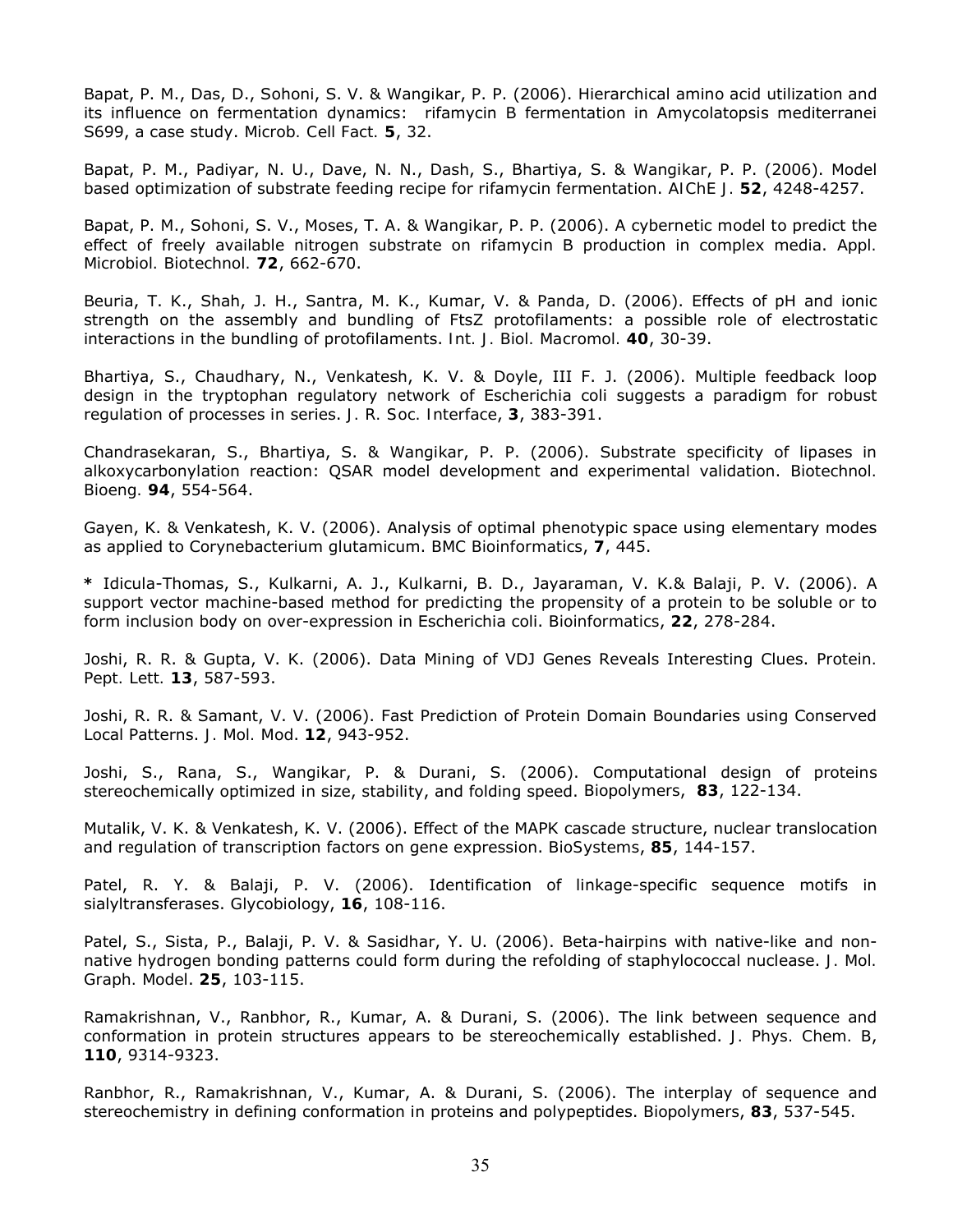Sujatha, M. S. & Balaji, P. V. (2006). Fold recognition and comparative modeling of human alpha2,3-sialyltransferases reveal their sequence and structural similarities to CstII from Campylobacter jejuni. *BMC Struct. Biol.* **6**, 9.

**2005**

Bhat, P. J & Venkatesh, K. V. (2005). Stochastic variation in the concentration of a repressor activates GAL genetic switch: Implications in evolution of regulatory network. *FEBS Lett.* **579**, 597- 603.

**\*** Gupta, K., Thomas, D., Vidya, S. V., Venkatesh, K. V. & Ramakumar, S. (2005). Detailed protein sequence alignment based on Spectral Similarity Score (SSS). *BMC Bioinformatics*, **6**, 105.

Idicula-Thomas, S. & Balaji, P. V. (2005). Understanding the relationhip between the primary structure of proteins and their amyloidogenic propensity: clues from inclusion body formation. *Prot. Eng. Des. Sel.* **18**, 175-180.

Idicula-Thomas, S. & Balaji, P. V. (2005). Understanding the relationship between the primary structure of proteins and their propensity to be soluble on overexpression in Escherichia coli. *Protein Sci*. **14**, 582-592.

Jyothi, S., Mustafi, S. M., Chary, K. V. R & Joshi, R. R. (2005). Structure Prediction of a Multidomain EF-hand Ca2+ Binding Protein by PROPAINOR. *J. Mol. Mod*. **11**, 481-488.

Mutalik, V. K. & Venkatesh, K. V. (2005). Quantification of the glycogen cascade system: the ultrasensitive responses of liver glycogen synthase and muscle phosphorylase are due to distinctive regulatory designs. *Theor. Biol. Med. Model*. **2**, 19.

Patel, R. Y. & Balaji, P. V. (2005). Effect of the choice of pressure coupling method on the spontaneous aggregation of DPPC molecules. *J. Phys. Chem. B*, **109**, 14667-14674.

Ramakrishnan, V., Ranbhor R. & Durani, S. (2005). Simulated folding in polypeptides of diversified molecular tacticity: implications for protein folding and de novo design. *Biopolymers*, **78**, 96-105.

Rana, S., Kundu, B. & Durani, S. (2005). A small peptide stereochemically customized as a globular fold with a molecular cleft. *Chem. Commun.* **2005**, 207-209.

Sujatha, M. S., Sasidhar, Y. U. & Balaji, P. V. (2005). Insights into the role of aromatic residue in galactose-binding sites: MP2/6-311G++\*\* study on galactose- and glucose-aromatic residue analog complexes. *Biochemistry*, **44**, 8554-8562.

Tendulkar, A.V., Sohoni, M. A., Ogunnaike, B. & Wangikar, P. P. (2005). A geometric invariantbased framework for the analysis of protein conformational space. *Bioinformatics*, **21**, 3622-3628.

Verma, M., Bhat, P. J. & Venkatesh, K. V. (2005). Steady state analysis of glucose repression reveals hierarchical expression of proteins under Mig1p control in Saccharomyces cerevisiae. *Biochem. J.* **388**, 843-849.

## **2004**

Giri, L., Mutalik, V. K. & Venkatesh, K. V. (2004). A steady state analysis indicates that negative feedback regulation of PTP1B by Akt elicits bistability in insulin-stimulated GLUT4 translocation. *Theor. Biol. Med. Model*. **1**, 2.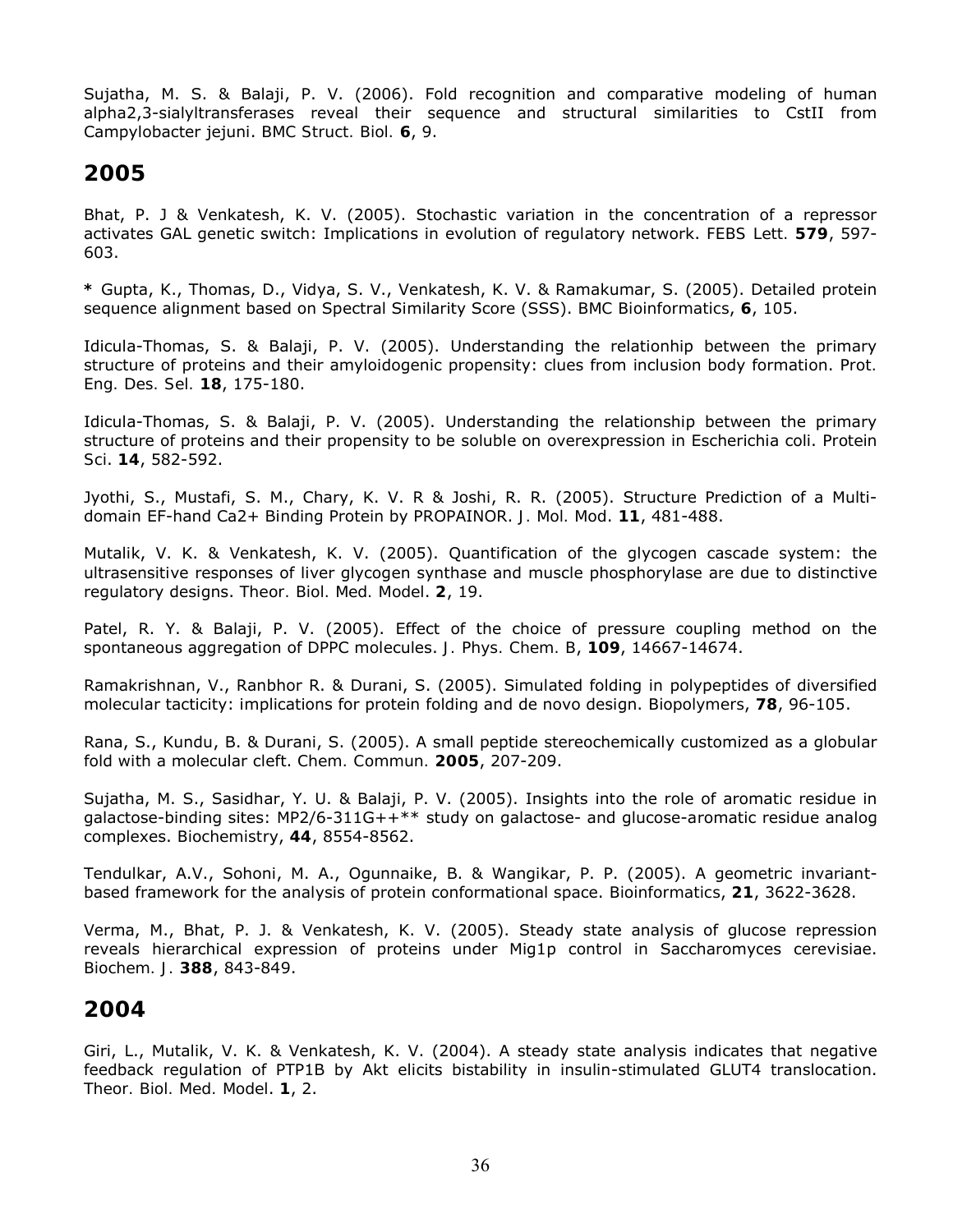Mutalik, V. K., Singh, A. P., Edwards, J. S. & Venkatesh, K. V. (2004). Equilibrium analysis of allosteric interactions shows zero order effects. *Cell Biochem. Biophy.* **41**, 179-192.

Mutalik, V. K., Singh, A. P., Edwards, J. S. & Venkatesh, K. V. (2004). Robust global sensitivity in multiple enzyme cascade system explains how the downstream cascade structure may remain unaffected by cross-talk. *FEBS Lett*. **558**, 79-84.

Mutalik, V. K. & Venkatesh, K. V. (2004). Steady State Analysis of Signaling Pathways in Living Systems: Use of Dimensionless Parameters Akin to Chemical Plants. *Ind. Chem. Eng. B*, **46**, 261- 265.

Patel, S., Venkatesh, K. V. & Edwards, J. S. (2004). An integrated mechanistic model for transcription-coupled nucleotide excision repair. *DNA Repair*, **3**, 343-348.

Poolman, M. G., Venkatesh, K. V., Pidcock, M. K. & Fell, D. A. (2004). A Method for the Determination of Flux in Elementary Modes, and its Application to Lactobacillus rhamnosus. *Biotech. Bioeng.* **88**, 601-612.

Ramakrishnan, V., Ranbhor, R. & Durani, S. (2004). Existence of specific "folds" in polyproline II ensembles of an "unfolded"alanine peptide detected by molecular dynamics. *J. Am. Chem. Soc.* **126**, 16332-16333.

Rana, S., Kundu, B. & Durani, S. (2004). Stereospecific peptide folds. A rationally designed molecular bracelet. *Chem. Commun.* **2004**, 2462-2463.

Ruhela, A., Verma, M., Edwards, J. S., Bhat, P. J., Bhartiya, S. & Venkatesh, K. V. (2004). Autoregulation of Regulatory Proteins is Key for Dynamic Operation of GAL Switch in *Saccharomyces cerevisiae*. *FEBS Lett.* **576**, 119-126.

Sujatha, M. S. & Balaji, P. V. (2004). Identification of common structural features of binding sites in galactose-specific proteins. *Proteins*, **55**, 44-65.

Sujatha, M. S., Sasidhar, Y. U. & Balaji, P. V. (2004). Energetics of galactose- and glucose-aromatic amino acid interactions: implications for binding in galactose-specific proteins. *Prot. Sci.* **13**, 2502- 2514.

Tendulkar, A. V., Joshi, A. A., Sohoni, M. A. & Wangikar, P. P. (2004). Clustering of Protein Structural Fragments Reveals Modular Building Block Approach of Nature. *J. Mol. Biol*. **338**, 611- 629.

Venkatesh, K. V., Bhartiya, S. & Ruhela, A. (2004). Multiple feedback loops are key to a robust dynamic performance of tryptophan regulation in *Escherichia coli*. *FEBS Lett*. **563**, 234-240.

Verma, M., Bhat, P. J., Bhartiya, S. & Venkatesh, K. V. (2004). A Steady State Modeling Approach to Validate in vivo Mechanism of GAL Regulatory Network in *Saccahromyces cerevisiae*. *Eur. J. Biochem.* **271**, 4064-4074.

Verma, M., Bhat, P. J. &Venkatesh, K. V. (2004). Expression of GAL genes in a mutant strain of Saccharomyces cerevisiae lacking GAL80: Quantitative Model and Experimental Verification. *Biotechnol. Appl. Biochem.* **39**, 89-97.

## **2003**

Bhartiya, S., Rawool, S. & Venkatesh, K. V. (2003). Dynamic Model of Escherichia coli Tryptophan Operon Shows an Optimal Structural Design. *Eur. J. Biochem*. **270**, 2644-2651.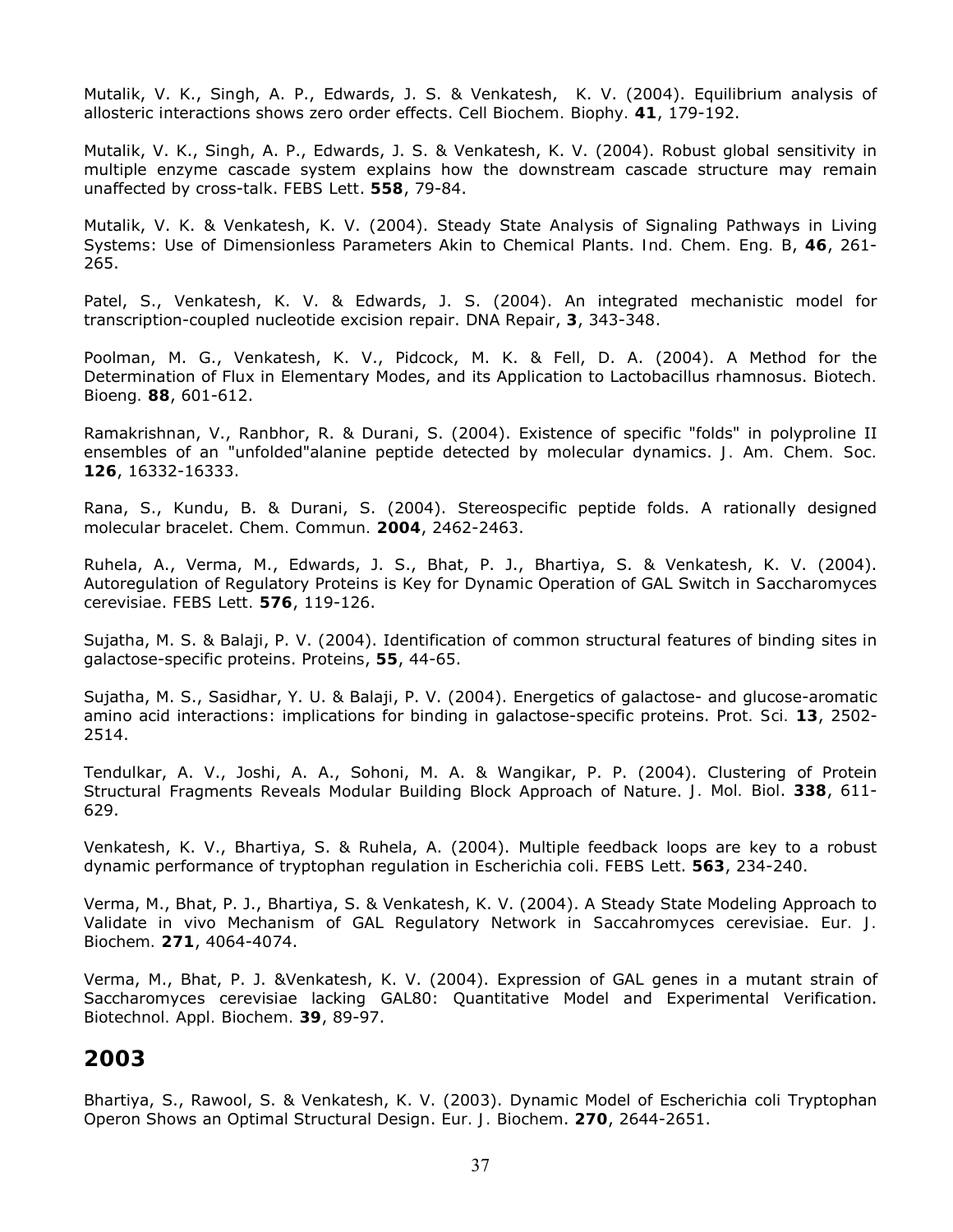Joshi, R. R. & Jyothi, S. (2003). Ab-initio Prediction and Reliability of Protein Structural Genomics by PROPAINOR. *Comput. Biol. Chem*. **27**, 241-252.

Jyothi, S. & Joshi, R. R. (2003). Ab-initio Computation of the 3d-Structure of Proteins by Nonparametric Statistical Methods – Medium and Short Range Distance Estimates. *Sankhya,* **65**, 593-611.

Jyoti, B. D., Suresh, A. K. & Venkatesh, K. V. (2003). An optimal model to represent the kinetics of growth and product formation by Lactobacillus rhamnosus on multiple substrates. *J. Biosci. Bioeng.* **96**, 481-486.

Mohanraja, K., Dhanasekaran, M., Kundu, B. & Durani, S. (2003). Mechanism-based protein design: attempted "nucleation-condensation" approach to a possible minimal helix-bundle protein. *Biopolymers*, **70**, 355-363.

Mutalik, V. K., Shah, P. & Venkatesh, K. V. (2003). Allosteric Interactions and Bifunctionality Make the Response of Glutamine Synthetase Cascade System of Escherichia coli Robust and Ultrasensitive. *J. Biol. Chem.* **278**, 26327-26332.

Santra, M. K. & Panda, D. (2003). Detection of an intermediate during unfolding of bacterial cell division protein FtsZ: loss of functional properties precedes the global unfolding of FtsZ. *J. Biol. Chem*. **278**, 21336-21343.

Sureshkumar, S. V., Phale, P. S., Durani, S. & Wangikar, P. P. (2003). Combined sequence and structure analysis of the fungal laccase family. *Biotechnol. Bioeng.* **83,** 386-394.

Tendulkar, A V., Wangikar, P. P., Sohoni, M. A., Samant, V. V. & Mone, C. Y. (2003). Parameterization and Classification of Protein Universe via Geometric Techniques. *J. Mol. Biol.* **334**, 157-172.

Verma, M., Bhat, P. V. & Venkatesh, K. V. (2003). Quantitative analysis of GAL genetic switch of Saccharomyces cerevisiae reveals that nucleocytoplasmic shuttling of Gal80p results in a highly sensitive response to galactose. *J. Biol. Chem.* **278**, 48764-48769.

Wangikar, P. P., Tendulkar, A. V., Ramya, S., Mali, D. & Sarawagi, S. (2003). Functional Sites in Protein Families uncovered via an Automated and Objective Graph Theoretic Approach. *J. Mol. Biol.* **326**, 955-978.

#### **2002**

Joshi, R. R. & Bhuvaneswaran, N. (2002). Prediction and Analysis of Vaccination Possibilities in Autoimmune Diseases – An Application of Artificial Immune System. *J. Biol. Syst.* **10**, 107-126.

Joshi, R. R. & Jyothi, S. (2002). Ab-initio Structure of Human Seminal Plasma Prostatic Inhibin Gives Significant Insight into its Biological Functions. *J. Mol. Model.* **8**, 50-57.

Vasudevan, S. V. & Balaji, P. V. (2002). Comparative analysis of ganglioside conformations by MD simulations: implications for specific recognition by proteins. *J. Mol. Struct.* (Theochem). **583**, 215- 232.

Vasudevan, S. V. & Balaji, P. V. (2002). Conformation, orientation and dynamics of dodecylphosphocholine in micellar aggregate: a 3.2 ns molecular dynamics simulation study. *Ind*. *J. Biochem. Biophys.* **39**, 87-92.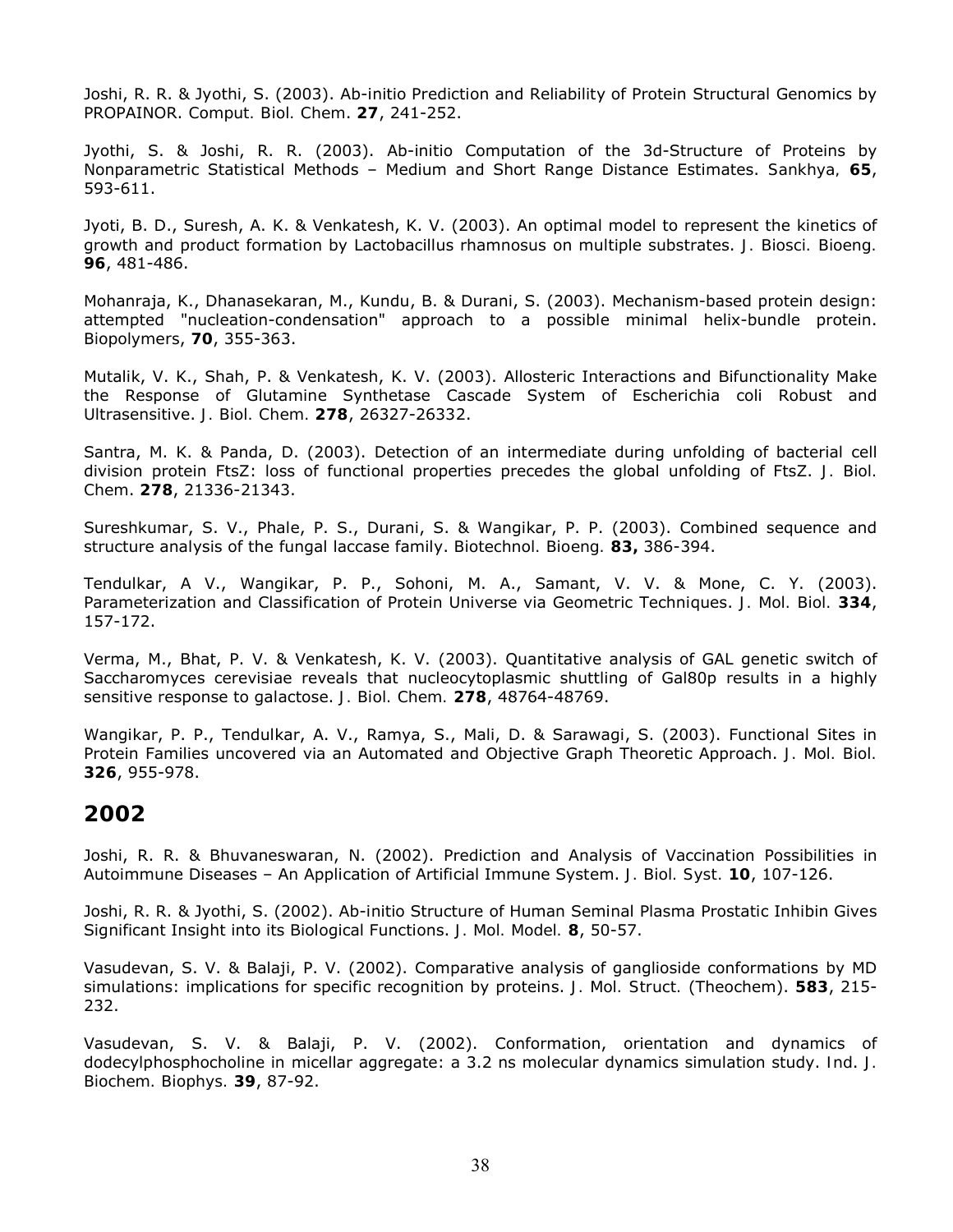Vasudevan, S. V. & Balaji, P. V. (2002). Molecular dynamics simulation of alpha2-8-linked disialoside: conformational flexibility and implications for binding to proteins. *Biopolymers*, **63**, 168- 180.

**INDIAN INSTITUTE OF TECHNOLOGY, MADRAS.**

## **2007**

Gangadhar, G., Joseph, D. & Chakravarthy, V. S. (2007). An oscillatory neuromotor model of handwriting generation, *International Journal of Document Analysis and Recognition* (in press).

**INDIAN INSTITUTE OF TECHNOLOGY, New Delhi.**

## **2007**

Jain, T. and Jayaram, B. (2007). A computational protocol for predicting the binding affinities of zinc containing metalloprotein-ligand complexes. *Proteins*, **67**, 1167-1178.

Shaikh, S. A. & Jayaram, B. (2007). A Swift All-Atom Energy Based Computational Protocol to Predict DNA ligand Binding Affinity and Tm. *J. Med. Chem.* (In Press).

Shaikh, S. A., Jain, T., Sandhu, G., Latha, N. and Jayaram, B. (2007). From Drug Target to Leads-Sketching, A Physicochemical Pathway for Lead Molecule Design In Silico. *Curr. Pharma. Desig.* (In Press).

Thukral, L., Shenoy, S. R., Bhushan, K. & Jayaram, B. (2007) *ProRegIn*:A regularity index for the selection of native-like tertiary structures of proteins. *J. Biosci.* **32**, 71-81.

Bajaj, K. & Bhaumik, B. (2007). Adaptation-induced suppression and facilitation: Effect of intra- and extracellular ionic disturbances. *Neurocomputing,* **10**, 1695-1701.

Bajaj, K & Bhaumik, B. (2007). Attentional modulation of tilt aftereffect caused by cholinergic basal forebrain projections. *Neural Inf. Proc. Lett. Rev.* (In press).

## **2006**

Jayaram, B., Bhushan, K., Shenoy, S. R., Narang, P., Bose, S., Agrawal, P., Sahu, D. & Pandey, V.S. (2006). Bhageerath : An Energy Based Web Enabled Computer Software Suite for Limiting the Search Space of Tertiary Structures of Small Globular Proteins. *Nucl. Acids Res*. **34**, 6195-6204.

Dutta, S., Singhal, P., Agrawal, P., Tomer, R., Kritee, Khurana, E. & Jayaram, B. (2006). A Physico-Chemical Model for Analyzing DNA sequences. *J. Chem. Inf. Model*. **46**, 78-85.

Narang, P., Bhushan, K., Bose, S., and Jayaram, B. (2006). Protein structure evaluation using allatom energy based empirical scoring function. *J. Biomol. Struct. Dyn*. **23**, 385-406.

Jayaram, B., Latha, N., Jain, T., Sharma, P., Gandhimathi, A & Pandey, V.S. (2006). Sanjeevini: A Comprehensive Active-Site Directed Lead Design Software. *Ind. J. Chem.* **45A**, 21-33.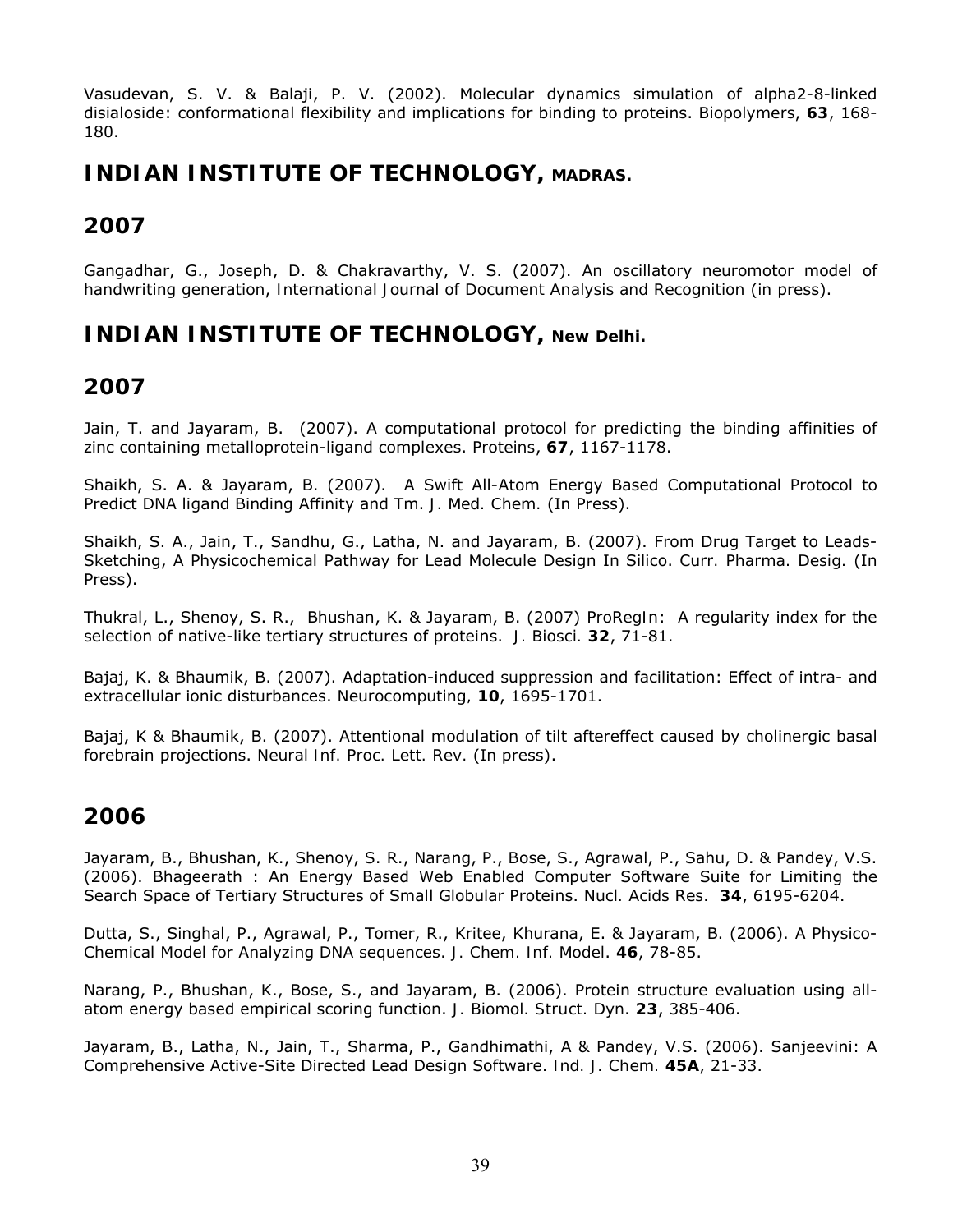**\*** Garg, A. R. & Bhaumik, B. (2006). Ratio of Average Inhibitory to Excitatory Conductance Modulates the Response of Simple Cell. *Lect. Note. Comp. Sci.* **4232**, 82-89.

#### **2005**

Jain, T & Jayaram, B. (2005). An all atom energy based computational protocol for predicting binding affinities of protein-ligand complexes. *FEBS Lett*. **579**, 6659-6666.

Narang, P., Bhushan, K., Bose, S. & Jayaram, B. (2005). A computational pathway for bracketing native-like structures for small alpha helical globular proteins. *Phys. Chem. Chem. Phys.* **7,** 2364- 2375.

Latha, N & Jayaram, B. (2005). A Binding Affinity Based Computational Pathway for Active-Site Directed Lead Molecule Design: Some Promises and Perspectives. *Drug Des. Rev. Online.* **2**, 145- 165.

**\*** Garg, A. R., Bhaumik, B. & Obermayer, K. (2005). Variable Discharge Pattern and Contrast Invariant Orientation Tuning of a Simple Cell: A Modelling Study. *Neural Inf. Proc. Lett. Rev.* **6**, 59- 68.

Mathur, M. & Bhaumik, B. (2005). Study of Sptail Frequency Selectivity and its Spatial Organization in the Visual Cortex through a Feedforward Model. *Neurocomputing*, **65**, 85-91.

Bhaumik, B., Agarwal, A. & Manohar, M. (2003). Receptive Field Properties of Near Neighbour Orientation Selective Neurons in the Visual Cortex: A Modelling Study. *Int. J. Neural Syst.* **15**, 31- 40.

**\*** Garg, A. R., Obermayer, K. & Bhaumik, B. (2005). Development of feed-forward Receptive Field Structure of a Simple Cell and its Contribution to the Orientation Selectivity: A Modelling Study. *Int. J. Neural Syst.* **15**, 55-70.

#### **2004**

Jayaram, B. & Jain, T. (2004). The role of water in protein-DNA recognition. *Annu. Rev. Biophys. Biomol. Struct.* **33,** 343-361.

Shaikh, S.A., Ahmed, S.R. & Jayaram, B. (2004). A molecular thermodynamic view of DNA-drug interaction: A case study of 25 minor groove binders. *Arch. Biochem. Biophys.* **429,** 81-99.

Latha, N., Jain, T., Sharma, P. & Jayaram, B. (2004). A free energy based computational pathway from chemical templates to lead compounds: a case study of COX-2 inhibitors. *J. Biomol. Struct. Dyn.* **21,** 791-804.

Bhaumik, B., Agarwak, A., Mathur, M. & Manohar, M. (2004). A Model That Captures Receptive Field Properties of Orientation Selective Neurons in the Visual Cortex. *Lect. Note. Comput. Sci*. **3316**, 57- 63.

Mathur, M. & Bhaumik, B. (2004). Orientation Map Emerges in Parallel with the Formation of Receptive Fields in a Feedforward Neurotrophic Model. *Lect. Note. Comput. Sci.* **3316**, 84-89.

#### **2003**

Bhaumik, B. & Mathur, M. (2003). Receptive Fields and Orientation Selectivity of Simple Cells in Visual Cortex, *IETE J. Res.* **49**, 87-96.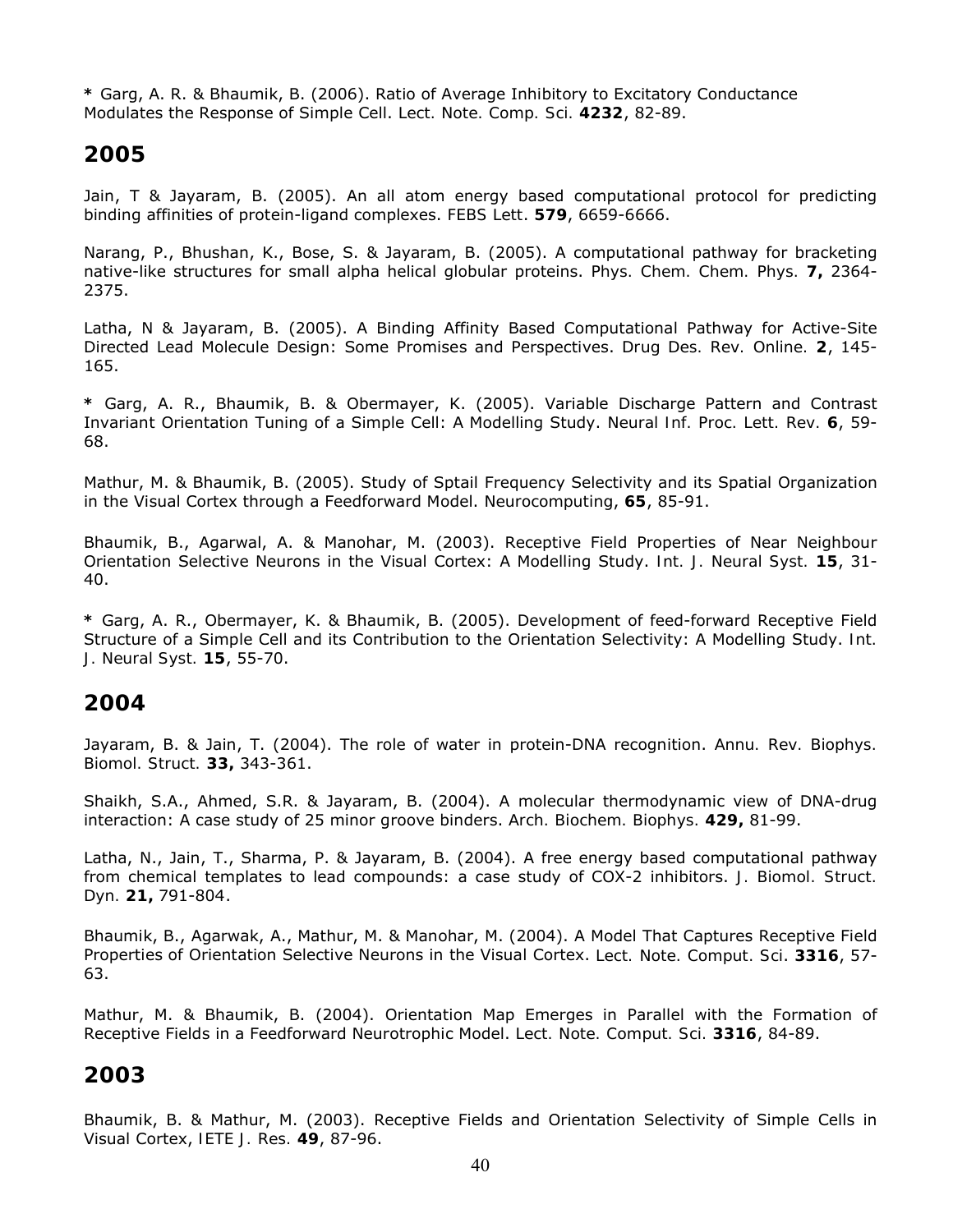Bhaumik, B. & Mathur, M. (2003). A Cooperation and Competition Based Simple Cell Receptive Field Model and Study of Feed-Forward Linear and Nonlinear Contributions to Orientation Selectivity, *J. Comp. Neurosci.* **14**, 211-227.

## **2002**

Jayaram, B., McConnell, K., Dixit, S.B., Das, A. & Beveridge, D.L. (2002). Free energy component analysis of 40 protein-DNA complexes: A consensus view on the thermodynamics of binding at the molecular level. *J. Comput. Chem.* **23,** 1-14.

**\*** Bhaumik, B. & Garg, A. R. (2002). Direction-selective simple cells in cat striate cortex: a developmental mode. *Neural Net.*1, 778 –783.

## **INDIAN INSTITUTE OF TECHNOLOGY, KANPUR.**

Baskaran, A., Sunil, K. V. & Balaji, P. (2006). Circularly Permuted GTP Binding Proteins Need Additional domains for GTP hydrolysis. *Nucl. Acids Res.* **34**, 2196-2205.

Rajeev, M., Sudheer, K. G., Shambhavi, M. & Balaji, P. (2005). Analysis of GTPases carrying hydrophobic amino acid substitutions in lieu of the catalytic glutamine: Implications for GTP hydrolysis. *Proteins: Struct. Func. Bioinfo.* **59**, 332-338.

## **INDIAN INSTITUTE OF TECHNOLOGY,KHARAGPUR.**

#### **2006**

Das, D., Badri, P. K., Kumar, N. & Bhattacharya, P. (2006). Simulation and modeling of continuous H2 production process by *Enterobacter cloacae* IIT-BT 08 using different bioreactor configuration. *Enzyme. Microb. Technol.* **31**, 867-875.

Chanda, J. & Bandyopadhyay, S. (2006). Molecular dynamics study of surfactant monolayers adsorbed at the oil/water and air/water interfaces. *J. Phys. Chem.* **110**, 23482 –23488.

Srivastava, R., Das, D. R., Wiker, H. G. & Das A. K. (2006). Functional insights from the molecular modeling of a novel two-component system. *Biochem. Biophys. Res. Commun.* **344**, 1327–1333.

Mahendran, B., Ghosh, S. K. & Kundu, S. C. (2006). Molecular phylogeny of silk producing insects (Saturniidae family, Genus, Antheraea) based on 16S ribosomal RNA and cytochrome oxidase genes. *J. Genet.* **85**, 31-38.

Saha, M. & Kundu, S. C. (2006). Molecular identification of tropical tasar silkworm (*Antheraea mylitta*) ecoraces with RAPD and SCAR markers. *Biochem. Genet.* **44**, 75-88.

Mahendran, B., Acharya, C., Dash, R., Ghosh, S. K. & Kundu, S. C. (2006). Repetitive DNA in tropical tasar silk worm *Antheraea mylitta*. *Gene,* **370**, 51-57.

Mahendran, B., Padhi, B. K., Ghosh, S. K. & Kundu, S. C. (2006). Genetic variation in ecoraces of tropical tasar silkworm, *Antheraea mylitta* using RFLP technique. *Curr. Sci.* **90**, 100-103.

Chanda, J. & Bandyopadhyay, S. (2006). Hydrogen bond lifetime dynamics at the interface of a surfactant monolayer. *J. Phys. Chem. B,* **23**, 23443-23444.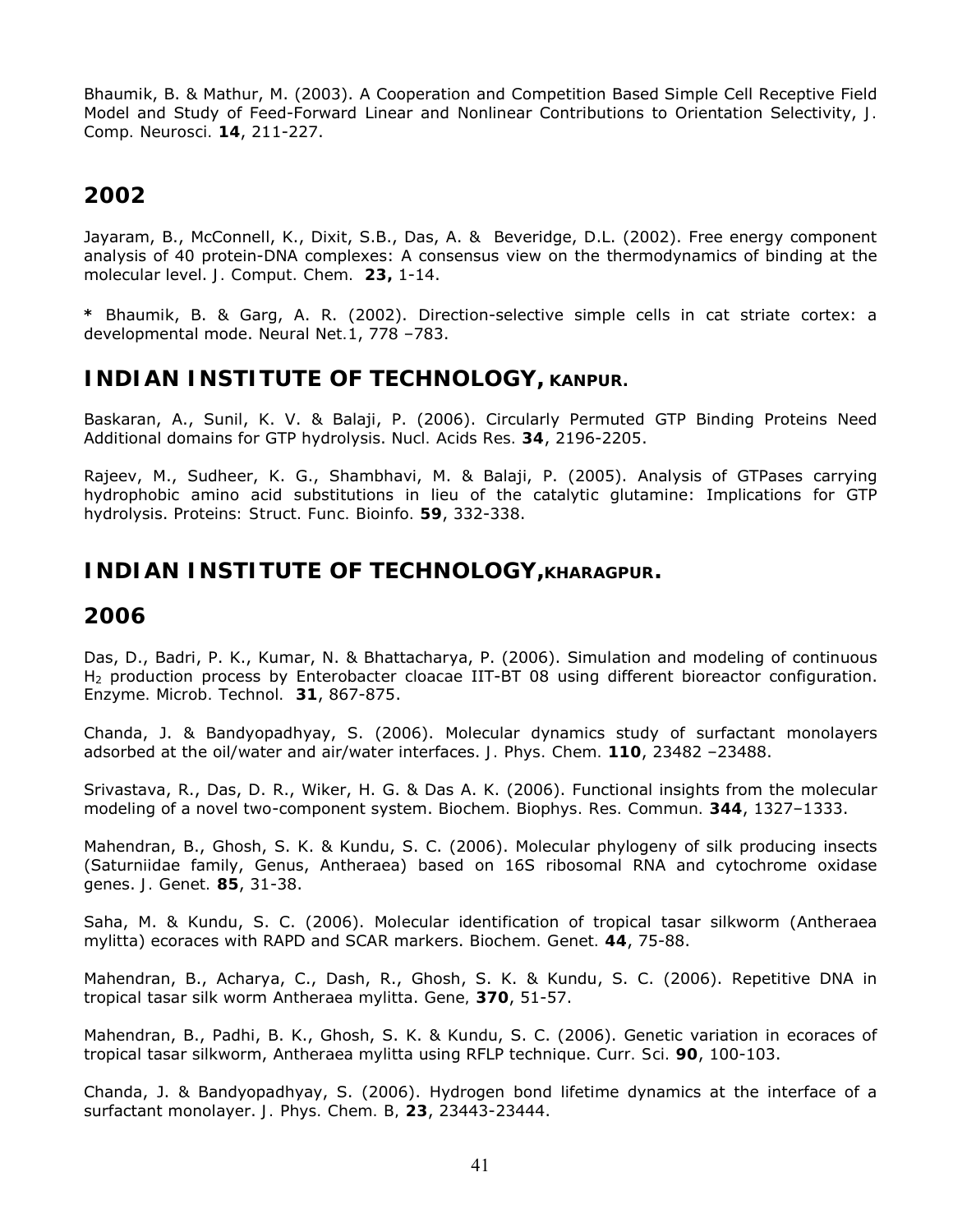Bandyopadhyay, S., Chakraborty, S. & Bagchi, B. (2006). Exploration of the secondary structure specific differential solvation dynamics between the native and molten globule states of the protein HP-36, *J. Phys. Chem. B,* **110**, 20629-20634.

Chanda, J., Chakraborty, S. & Bandyopadhyay, S. (2006). Sensitivity of hydrogen bond lifetime dynamics to the presence of ethanol at the interface of a phospholipid bilayer. *J. Phys. Chem. B,* **110**, 3791-3797.

Bandyopadhyay, S., Chakraborty, S. & Bagchi, B. (2006). Coupling between hydration layer dynamics and unfolding kinetics of HP-36. *J. Chem. Phys.* **125**, 084912.

De, S., Pal, D. & Ghosh, S. K. (2006). Entamoeba histolytica: Computational identification of putative microRNA candidates. *Exp. Parasitol.* **113**, 239-243.

## **2005**

Ghosh, A. K., Datta, A., Mahendran, B. & Kundu, S. C. (2005). Molecular characterization of a Paolike long terminal repeat retrotransposon, *Tamy* in saturniid silkworm *Antheraea mylitta. Curr. Sci.* **89**, 539-543.

Mitra, D., Saha, B., Das, D., Wiker, H. G. & Das, A. K. (2005). Correlating sequential homology of Mce1A, Mce2A, Mce3A and Mce4A with their possible functions in mammalian cell entry of *Mycobacterium tuberculosis* performing homology modeling. *Tuberculosis* (Edinb). **85**, 337-345.

Sen, R. & Babu, S. (2005). Modeling and optimization of the process conditions for biomass production and sporulation of a probiotic culture. *Process Biochem.* **40**, 2531–2538. Bandyopadhyay, S., Chakraborty, S. & Bagchi, B. (2005). Secondary structure sensitivity of hydrogen bond lifetime dynamics in the protein hydration layer. *J. Am. Chem. Soc.* **127**, 16660- 16667.

#### **2004**

Sen, R. & Swaminathan, T. (2004). Response surface modeling and optimization to elucidate the effects of inoculum age and size on Surfactin production*. Biochem. Eng. J.* **21**, 141–148.

## **2003**

Nath, K. & Das, D. (2003). Energy and economic analysis of a fermentative hydrogen production process. *Bioenergy News,* **7**, 15-19.

Mishra, S., Mazumdar, P. A., Dey, J. & Das, A. K. (2003). Molecular modeling of RecX reveals its mode of interaction with RecA. *Biochem. Biophys. Res. Commun.* **312**, 615-622.

Das, A. K., Mitra, D., Harboe, M., Nandi, B., Harkness, R. E., Das, D. & Wiker, H. G. (2003). Predicted molecular structure of the mammalian cell entry protein Mce1A of *Mycobacterium tuberculosis. Biochem. Biophys. Res . Commun.* **302**, 442-447.

Pal, M. & Dasgupta, S. (2003). The nature of the turn in omega loops of proteins, *Proteins,* **51**, 591- 606.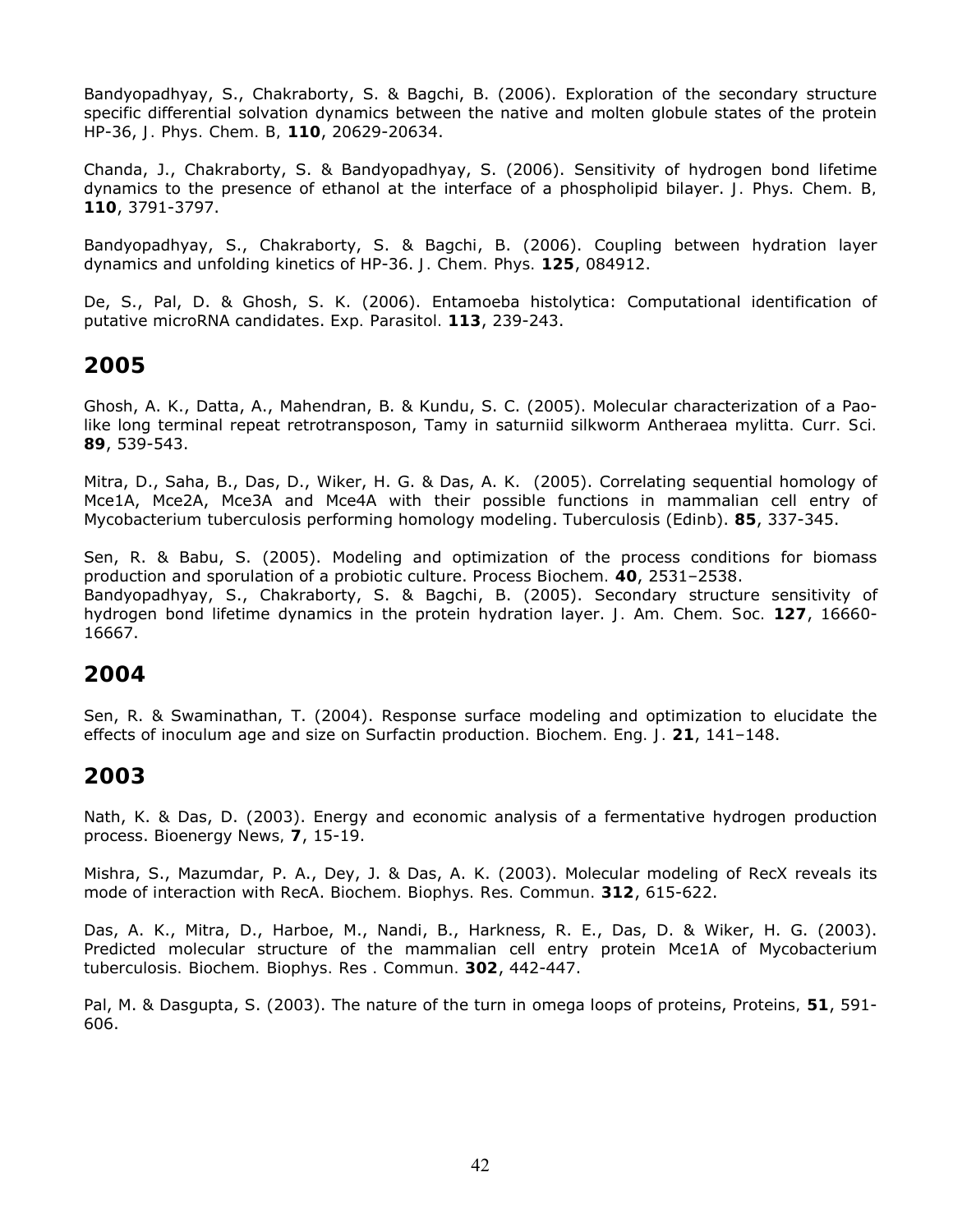Modak, J. M., Bandopadhyay, K., Das, D. & Maiti, B. R. (2002). Mathematical model for evaluation of mass transfer limitations in phenol biodegradation by immobilized *Pseudomonas putida*. *J. Biotechnol.* **87**, 211-223.

## **INDIAN STATISTICAL INSTITUTE, KOLKATA.**

### **2007**

Bandyopadhyay, S., Maulik, U. & Roy, D. (2007). Gene Identification: Classical and Computational Intelligence Approaches. *IEEE Trans. Syst. Man Cybern. Part C* (In press).

Banerjee, M., Mitra, S. & Banka, H. (2007). Evolutionary-Rough feature selection in gene expression data. *IEEE Trans. Syst. Man Cybern. Part C: Appl. Rev.* (In press).

Nayak, L. & De, R.K. (2007). An algorithm for modularization of MAPK and Calcium signaling pathways: Comparative analysis among different species. *J. Biomed. Inform.* (In press)

Ray, S. S., Bandyopadhyay, S. & Pal, S. K. (2007). Dynamic Range Based Distance Measure for Microarray Expressions and A Fast Gene Ordering Algorithm. *IEEE Trans. Syst. Man Cybern. Part B* (In press).

#### **2006**

Chaudhuri, P. & Dasgupta, A. (2006). Stationarity and mixing properties of replicating character strings. *Statist. Sinica,* **16**, 29-43.

Mitra, S. & Banka, H. (2006). Multi-objective evolutionary biclustering of gene expression data. *Patt. Recognit.* **39**, 2464-2477.

Mitra, S. & Hayashi, Y. (2006). Bioinformatics with soft computing. *IEEE Trans. Syst. Man Cyber. Part C: Appl. Rev.* **36**, 616-635.

Banka, H. & Mitra, S. (2006). Evolutionary biclustering of gene expressions. *ACM Ubiquity*, **7**, 17-26.

#### **2005**

Bandyopadhyay, S. (2005). An Efficient Technique for Superfamily Classification of Amino Acid Sequences: Feature Extraction, Fuzzy Clustering and Prototype Selection. *Fuzzy Sets Syst.* **152**, 5- 16.

Bandyopadhyay, S., Bagchi, A. & Maulik, U. (2005). Active Site Driven Ligand Design: An Evolutionary Approach. *J. Bioinform. Comput. Biol.* **3**, 1053-1070.

Basu, A., Chaudhuri, P. & Majumder Partha P. (2005). Identification of polymorphic motifs using probabilistic search algorithms. *Genome Res.* **15**, 67-77.

Mitra, S. (2005). Computational intelligence in Bioinformatics. *LNCS Trans. Rough Sets III*, **LNCS 3400**, 134-152.

Ray, S. S., Bandyopadhyay, S., Mitra, P. & Pal, S.K. (2005). Bioinformatics in Neurocomputing Framework. *Proc. IEE Circ. Dev. Syst.* **152**, 556-564.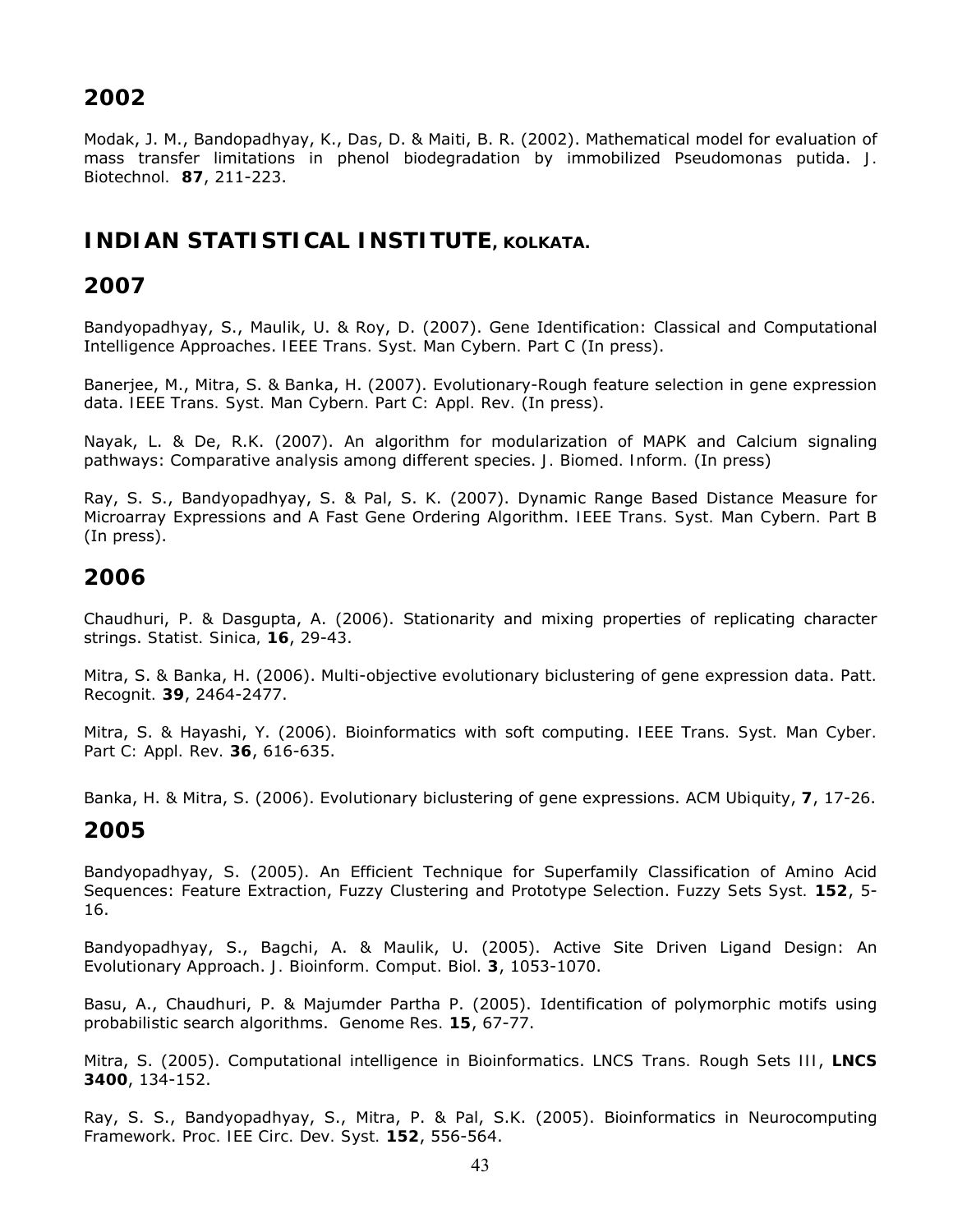Chaudhuri, P. & Dasgupta, A. (2005). On some stochastic models for replication of character strings. *Stat. Prob. Lett.* **75**, 230-236.

## **2003**

Basu, A. & Majumder, Partha P. (2003). A comparison of two popular statistical methods for estimating the time to most recent common ancestor (TMRCA) from a sample of DNA sequences. *J. Genet.* **82**, 7-12

Basu, S., Burma, D. P. & Chaudhuri, P. (2003). Words in DNA sequences: some case studies based on their frequency statistics. *J. Math. Biol*. **46**, 479-503.

## **2002**

Chaudhuri, P. & Das, S. (2002). SWORDS: a statistical tool for analysing large DNA sequences. *J Biosci.* **27**, 1-6.

## **INSTITUTE OF MICROBIAL TECHNOLOGY, CHANDIGARH.**

## **2007**

Saha, S., Zack, J., Singh, B. & Raghava, G. P. S. (2007). VGIchan: Prediction and classification of voltage-gated ion channels. *Genomics Proteomics & Bioinformatics,* **4**, 253-258.

**\*** Greenbaum et al. (2007). Towards a consensus on datasets and evaluation metrics for developing B cell epitope prediction tools. *J. Mol. Recognit.* **20**, 75-82.

#### **2006**

Kaundal, R., Kapoor, A. S. & Raghava, G. P. S. (2006). Machine learning techniques in disease forecasting: a case study on rice blast prediction. *BMC Bioinformatics,* **7,** 485.

Saha, S. & Raghava, G. P. S. (2006). Prediction of continuous B-cell epitopes in an antigen using recurrent neural network. *Protein Struct. Fn. Bioinf.* **65**, 40-48.

Raghava, G. P. S. & Barton, G. J. (2006). Quantification of the variation in percentage identity for protein sequence alignments. *BMC Bioinformatics*, **7**, 415

Saha, S. & Raghava, G. P. S. (2006). AlgPred: Prediction of allergenic proteins and mapping of IgE epitopes. *Nucl. Acids Res.* **34**, W202-W209.

Kim, J.K., Raghava, G. P. S., Bang, S. & Choi, S. (2006). Prediction of subcellular localization of proteins using pairwise sequence alignment and support vector machine. *Patt. Recognit. Lett.* **27**, 996-1001.

Bhasin, M. & Raghava, G. P. S. (2006). A hybrid approach for predicting promiscuous MHC class I restricted T cell epitopes. *J. Biosci.* **31**, 31–42.

Saha, S. & Raghava, G. P. S. (2006). VICMpred: SVM-based method for the prediction of functional proteins of gram-negative bacteria using amino acid patterns and composition. *Genomics Proteomics Bioinformatics,* **4**, 42-47.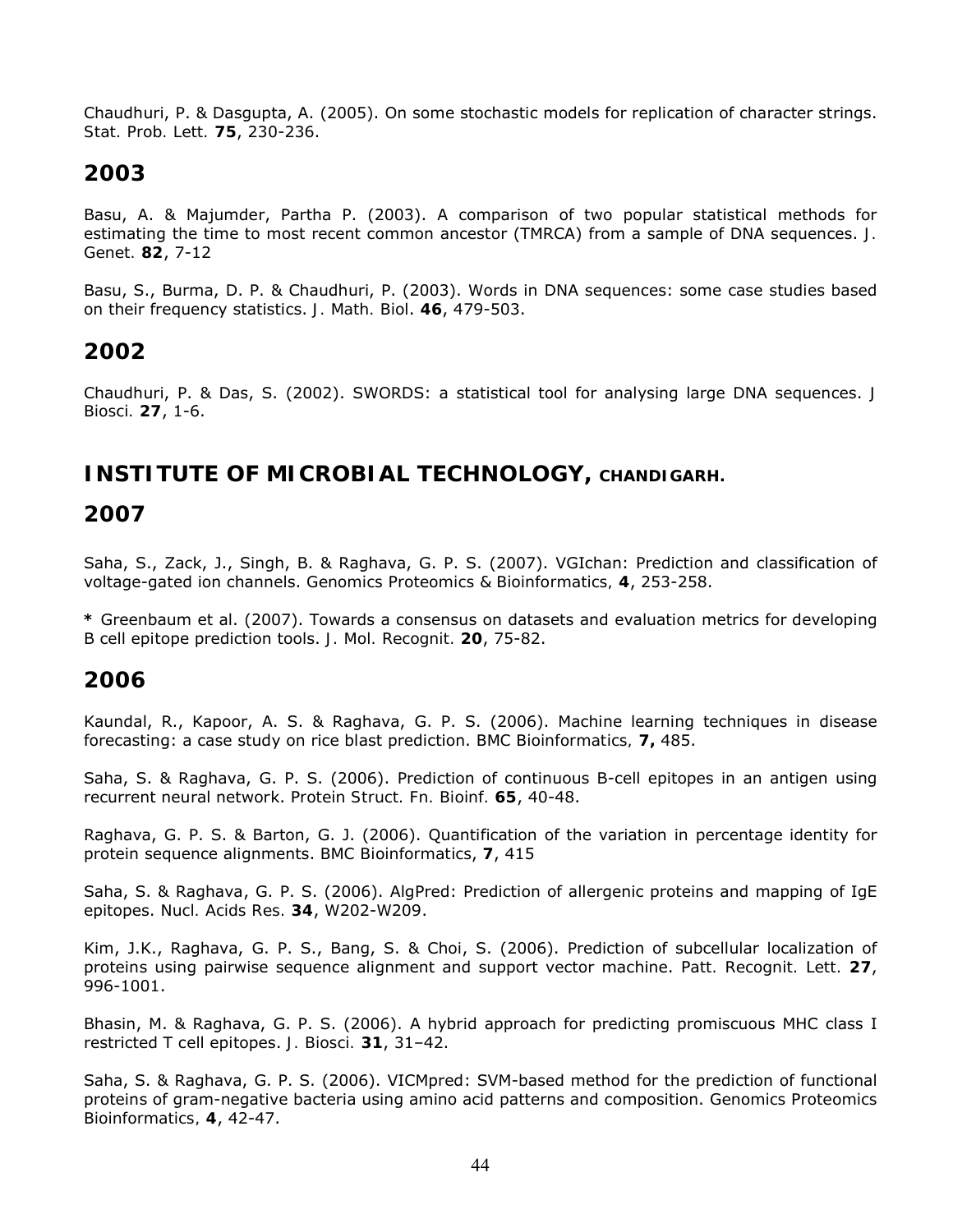Kumar, M., Verma, R. & Raghava, G. P. S. (2006). Prediction of mitochondrial proteins using support vector machine and hidden markov model. *J. Biol. Chem.* **281**, 5357 - 5363.

Kaur, H. & Raghava, G.P.S. (2006). Prediction of Cα-H...O and Cα-H...π interactions in proteins using recurrent neural network. *In Silico Biol.* **6**, 11.

Singh, M.K., Srivastava, S., Raghava, G. P. S. & Varshney, G.C. (2006). HaptenDB: A comprehensive database of haptens, carrier proteins and anti-hapten antibodies. *Bioinformatics*, **22**, 253-255.

#### **2005**

Saha, S., Bhasin, M. & Raghava, G. P. S. (2005). BCIPEP: A database of B-cell epitopes. *BMC Genomics,* **6**, 79.

Garg, A., Kaur, H. & Raghava, G. P. S. (2005). Real value prediction of Solvent accessibility in proteins using multiple sequence alignment and secondary structure. *Proteins Str. Fn. Bioinf.* **61**, 318-324.

The Indian Genome Variation Consortium. (2005). The Indian Genome Variation database (IGVdb): a project overview. *Hum. Genet.* **118**, 1-11.

Bhasin, M. & Raghava, G. P. S. (2005). Pcleavage: A SVM based Method for Prediction of Consitutive and Immuno proteasome Cleavage Sites in Antigenic Sequences . *Nucl. Acids Res.* **33**, W202-W207.

Kumar, M., Bhasin, M., Natt, N.K. & Raghava, G. P. S. (2005). BhairPred: A webserver for Prediction of Beta-hairpins in proteins from Multiple Alignment Information Using ANN and SVM Techniques. *Nucl. Acids Res.* **33**, W154-W159.

Bhasin, M., Garg, A., & Raghava, G. P. S. (2005). PSLpred: prediction of subcellular localization of bacterial proteins. *Bioinformatics*, **21**, 2522-2524.

Raghava, G. P. S. & Han, J. H. (2005) Correlation and prediction of gene expression level from amino acid and dipeptide composition of its protein. *BMC Bioinformatics,* **6**, 59.

Garg, A., Bhasin, M. & Raghava, G. P. S. (2005). SVM-based method for subcellular localization of human proteins using amino acid compositions, their order and similarity search. *J. Biol. Chem.*  **280**, 14427-14432.

Bhasin, M. & Raghava, G. P. S. (2005). MHCBN: A comprehensive database of MHC/TAP binders/non-binders and T-cell epitopes. *Nucl. Acids Res.* **19***,* 665-666.

Bhasin, M. & Raghava, G. P. S. (2005). GPCRsclass : A web tool for classification of amine type of Gprotein coupled Receptors. *Nucl. Acids Res.* **33**, W143-W147.

#### **2004**

Bhasin, M. & Raghava, G. P. S. (2004). Prediction of CTL epitopes using QM, SVM and ANN techniques. *Vaccine*, **22**, 3195-3204.

Kaur, H. & Raghava, G. P. S. (2004). A neural network method for prediction of beta-turn types in proteins using evolutionary information. *Bioinformatics,* **20**, 2751-2758.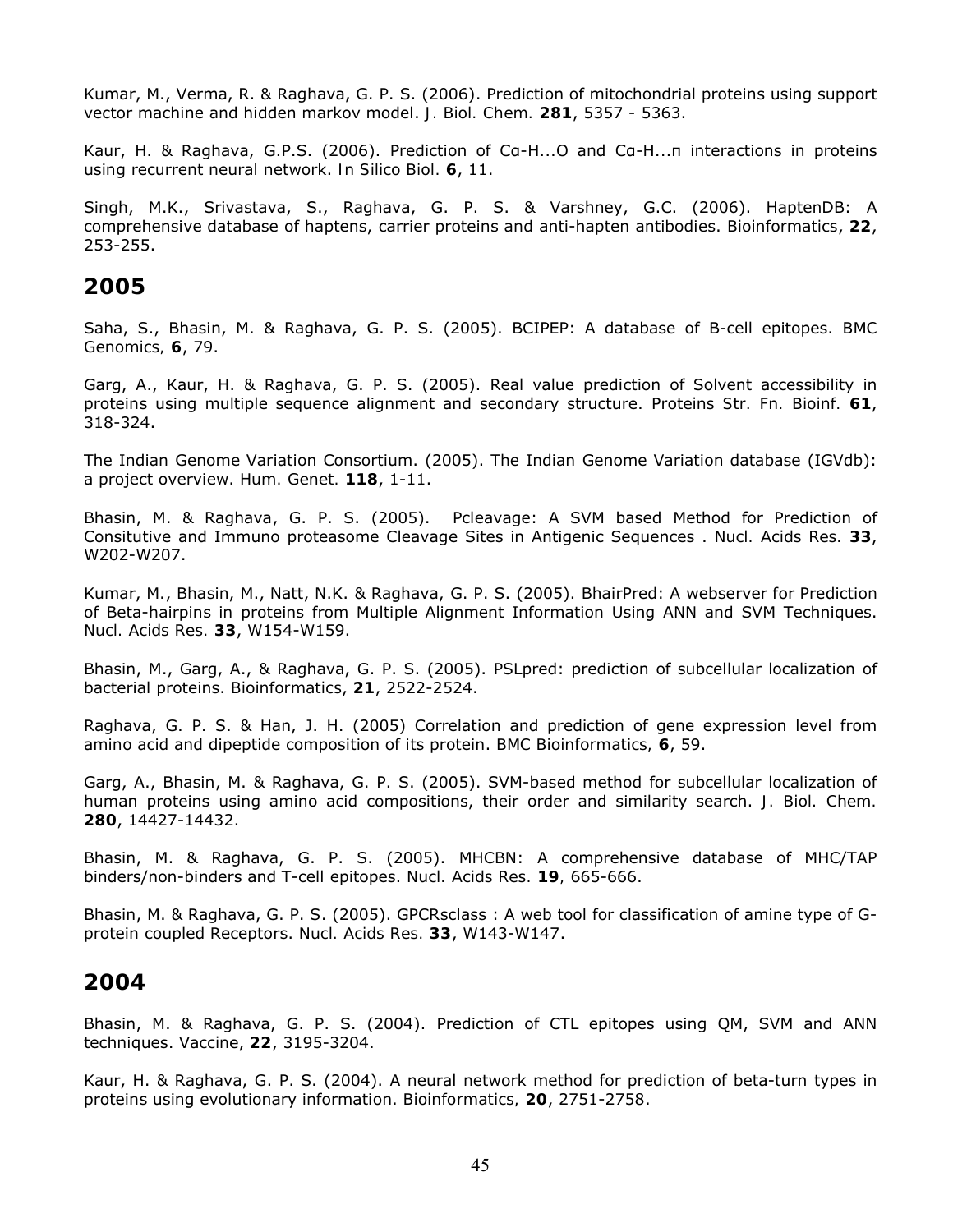Kaur, H. & Raghava, G. P. S. (2004). Prediction of Alpha-turns in proteins using PSI-BLAST profiles and secondary structure information. *Proteins Str. Fn. Genet.* **55**, 83-90.

Bhasin, M. & Raghava, G. P. S. (2004). SVM based method for predicting HLA-DRB1\*0401 binding peptides in an antigen sequence. *Bioinformatics,* **12**, 421-423.

Bhasin, M. & Raghava, G. P. S. (2004). Analysis and Prediction of affinity of TAP binding peptides using Cascade SVM. *Protein Sci.* **13**, 596-607.

**\*** Sharma, D., Issac, B., Raghava, G. P. S. & Ramaswamy, R. (2004). Spectral Repeat Finder (SRF): Identification of repetitive sequences using fourier transformation. *Bioinformatics*, **20**, 1405-1412.

Natt, N. K., Kaur, H. & Raghava, G. P. S. (2004). Prediction of Transmembrane regions of betabarrel proteins using ANN and SVM based method. *Proteins Str. Fn. Bioinf.* **56**, 11-18.

Bhasin, M. & Raghava, G. P. S. (2004). ESLpred: SVM Based Method for Subcellular Localization of Eukaryotic Proteins using Dipeptide Composition and PSI-BLAST. *Nucl. Acids Res.* **32**, W414-W419.

Kaur, H. & Raghava, G. P. S. (2004). Role of evolutionary information in prediction of aromaticbackbone NH interactions in proteins. *FEBS Lett.* **564**, 47-57.

Bhasin, M. & Raghava, G. P. S. (2004) Classification of nuclear receptors based on amino acid composition and dipeptide composition. *J. Biol. Chem.* **279**, 23262-23266.

Bhasin, M. & Raghava, G. P. S. (2004). GPCRpred: An SVM Based Method for Prediction of families and subfamilies of G-protein coupled receptors. *Nucl. Acids Res.* **32**, W383-W389.

Issac, B. & Raghava, G. P. S. (2004). EGPred: Prediction of Eukaryotic genes using ab initio methods after combining with sequence similarity approaches. *Genome Res.* **14**, 1756-1766.

Singh, B. (2004) PepBuild: A web server for building structure data of peptides / proteins. *Nucl. Acids Res.* **32**, 559-561.

Luthra-Guptasarma, M. & Singh, B. (2004). HLA-B27 lacking associated beta2-microglobulin rearranges to auto-display or cross-display residues 169-181: A novel molecular mechanism for spondyloarthropathies. *FEBS Lett.* **575**, 1-8.

#### **2003**

Kaur, H. & Raghava, G. P. S. (2003) Prediction of Beta-turns in proteins from multiple alignment using neural network. *Protein Sci*. **12**, 627-634.

Bhasin, M., Singh, H. & Raghava, G. P. S. (2003). MHCBN: A comprehensive database of MHC binding and non-binding peptides. *Bioinformatics*, **19**, 665-666.

Singh, H. & Raghava, G. P. S. (2003). ProPred1: Prediction of promiscuous MHC class-I binding sites. *Bioinformatics*, **19**, 1009-1014.

Kaur, H. & Raghava, G. P. S. (2003). A neural network based method for prediction of gama-turns in proteins from multiple sequence alignment. *Protein Sci.* **12**, 923-929.

Kaur, H. & Raghava, G. P. S. (2003). BTEVAL: A server for evaluation of beta-turn prediction methods. *J. Bioinform. Comput. Biol.* **1**, 495-504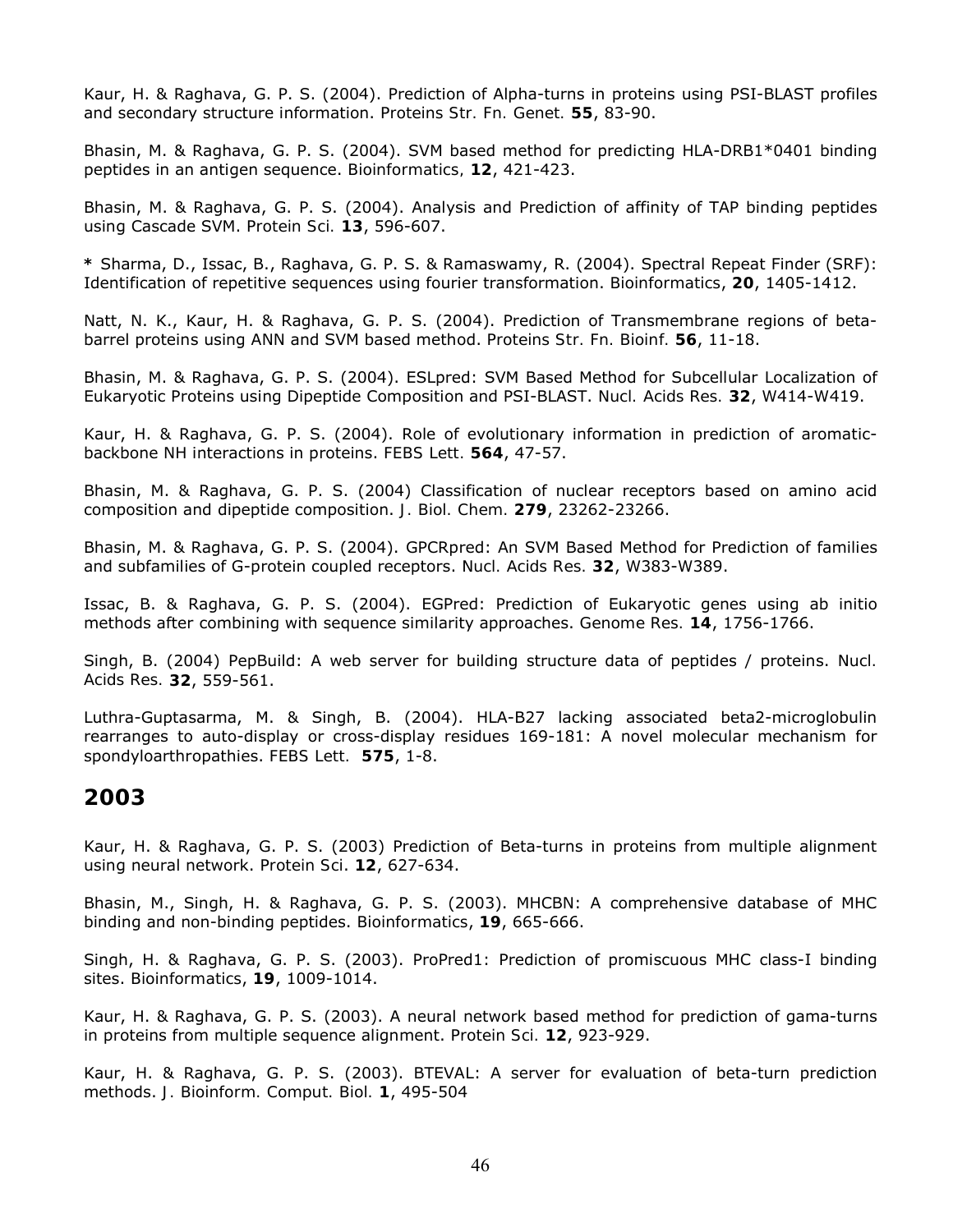Sarin,J., Raghava, G. P. S. & Chakraborti, P. K. (2003). Intrinsic contributions of polar amino acid residues towards thermal stability of an ABC-ATPase of mesophilic origin. *Protein Sci.* **12,** 2118- 2120.

Bhasin, M., & Raghava, G. P. S. (2003). Prediction of promiscuous and high affinity mutated MHC binders. *Hybrid Hybridomics*, **22**, 229-234.

Raghava, G. P. S., Searle, S.M., Audley, P.C., Barber J.D. & Barton G.J. (2003). OXBench: Evaluation of protein multiple sequence alignment. *BMC Bioinformatics*, **4**, 47.

#### **2002**

Issac, B., Singh H., Kaur, H. & Raghava, G. P. S. (2002). Locating probable genes using fourier transform. *Bioinformatics*, **18**, 196-197

Kaur, H. & Raghava, G. P. S. (2002). BetaTPred: Prediction of Beta-turns in a protein using statistical algorithms. *Bioinformatics*, **18,** 498-499.

Issac, B. & Raghava, G. P. S. (2002). GWFASTA: A server for FASTA search in Eukaryotic and Microbial genomes. *Biotechniques*, **33,** 548-556.

Kaur, H. & Raghava, G. P. S. (2002). An Evaluation of Beta-Turn Prediction Methods. *Bioinformatics*, **18**, 1508-1514.

Singh, H. & Raghava, G. P. S. (2002). Detection of Orientation of MHC Class II Binding Peptides Using Bioinformatics Tools. *Biotech Soft. Internet Rep.* **3**, 146-150.

**INSTITUTE OF BIOINFORMATICS AND APPLIED BIOTECHNOLOGY, BANGALORE.**

#### **2006**

Rathinavelan, T & Yathindra, N. (2006). Base triplet non-isomorphism strongly influences DNA triplex conformation: Effect of non-isomorphic G\*GC and A\*AT triplets and bending of DNA triplexes. *Biopolymers,* **82**, 443-461.

#### **2005**

Sandhu K.S. & Acharya, K.K. (2005). ExPrimer: To design primers from exon-exon junctions. *Bioinformatics*, **21**, 2091-2092.

**\*** Rekha, N., Machado, S. M., Narayanan, C., Krupa, A. & Srinivasan, N. (2005). Interaction interfaces of protein domains are not topologically equivalent across families within superfamilies: Implications for metabolic and signaling pathways. *Proteins,* **58**, 339-353.

Rathinavelan, T. & Yathindra, N. (2005). Molecular dynamics structures of peptide nucleic acid, DNA hybrid in the wild-type and mutated alleles of Ki-ras proto-oncogene. *FEBS J.* **272**, 4055-4070.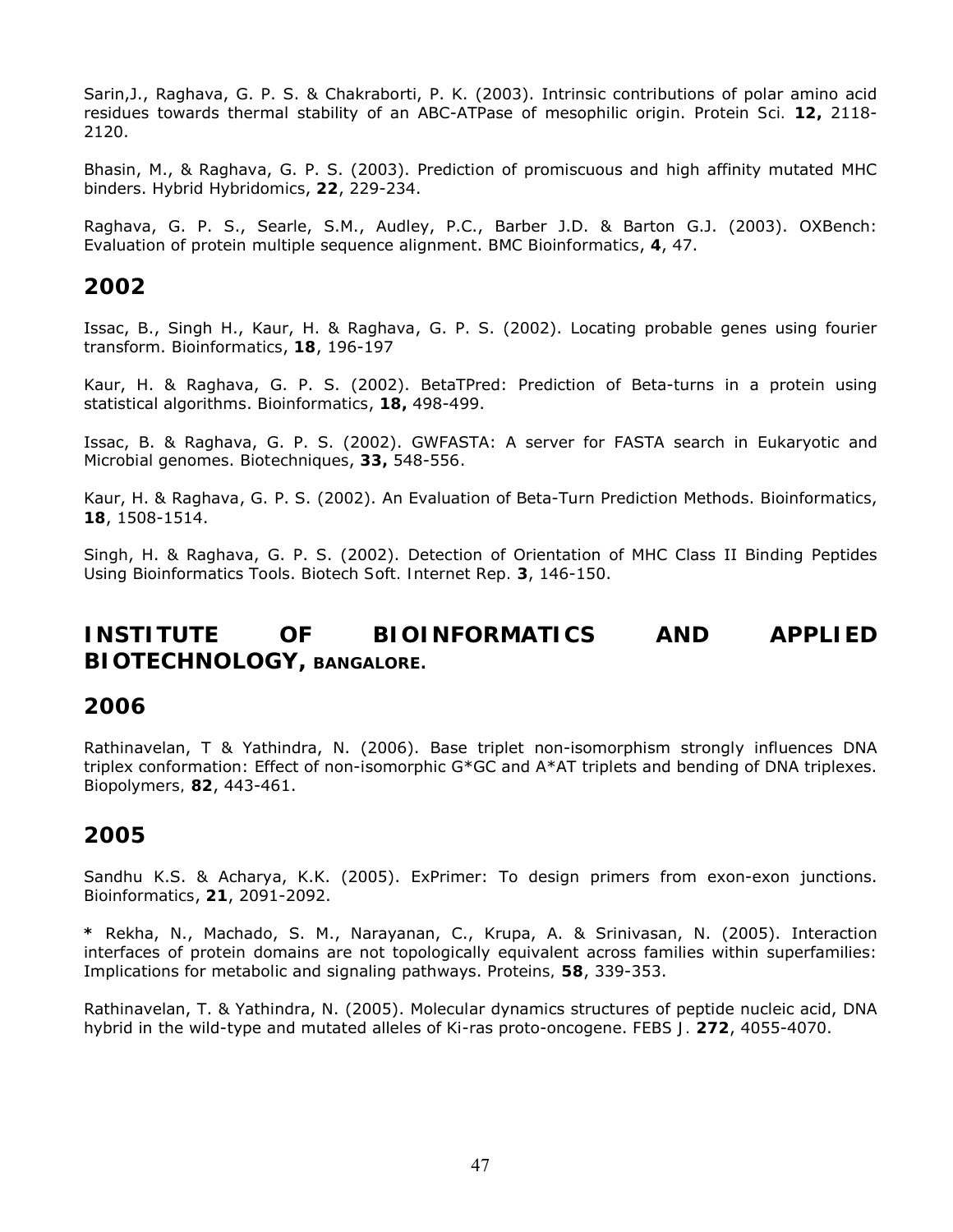**\*** Kanhere, A. & Bansal, M. (2004). DNA Bending and Curvature: A Turning Point in DNA Function, *Proc. Indian Natl. Acad. Sci.* **B70**, 239-254.

## **2003**

**\*** Madhumalar, A. & Bansal, M. (2003). Structural insights into the Effect of Hydration and Ions on A-Tract DNA: A Molecular Dynamics Study. *Biophy. J.* **85**, 1805-1816.

**\*** Kanhere, A. & Bansal, M. (2003). An assessment of three dinucleotide parameters to predict DNA curvature by quantitative comparison to experimental data. *Nucl. Acids Res.* **31**, 2647-2658.

**INSTITUTE OF GENOMICS AND INTEGRATIVE BIOLOGY, NEW DELHI.**

## **2007**

Ganapathi, M., Singh, G. P., Sandhu, K. S., Brahmachari, S. K. & Brahmachari, V. (2007). A whole genome analysis of 5' regulatory regions of human genes for putative cis-acting modulators of nucleosome positioning. *Gene,* **391**, 242-251.

Gupta, S., Bisht, S. S., Kukreti, R., Jain, S. & Brahmachari, S. K. (2007). Boolean network analysis of a neurotransmitter signaling pathway. *J. Theor. Biol.* **244**, 463-469.

## **2006**

Harish, N., Gupta, R., Agarwal, P., Scaria, V. & Pillai, B. (2006). DyNAVacS: an integrative tool for optimized DNA vaccine design. *Nucl. Acids Res.* **34**, W264-W266.

Rawal, P., Kummarasetti, V. B., Ravindran, J., Kumar, N., Halder, K., Sharma, R., Mukerji, M., Das, S. K. & Chowdhury, S. (2006). Genome-wide prediction of G4 DNA as regulatory motifs: role in Escherichia coli global regulation. *Genome Res.* **16**, 644-655.

Sandhu, K. S. & Dash, D. (2006). Conformational flexibility may explain multiple cellular roles of PEST motifs. *Proteins.* **63**, 727-732.

Scaria, V., Hariharan, M., Arora, A. & Maiti, S. (2006). Quadfinder: server for identification and analysis of quadruplex-forming motifs in nucleotide sequences. *Nucl. Acids Res.* **34**, W683-W685.

Sharma, V. K., Sharma, A., Kumar, N., Khandelwal, M., Mandapati, K. K., Horn-Saban, S., Strichman-Almashanu, L., Lancet, D., Brahmachari, S. K. & Ramachandran, S. (2006). Expoldb: expression linked polymorphism database with inbuilt tools for analysis of expression and simple repeats. *BMC Genomics,* **7**, 258.

Singh, G. P., Ganapathi, M., Sandhu, K. S. & Dash, D. (2006). Intrinsic unstructuredness and abundance of PEST motifs in eukaryotic proteomes. *Proteins,* **62**, 309-315.

## **2005**

Chavali, S., Mahajan, A., Tabassum, R., Maiti, S. & Bharadwaj, D. (2005). Oligonucleotide properties determination and primer designing: a critical examination of predictions. *Bioinformatics*, **21**, 3918- 3925.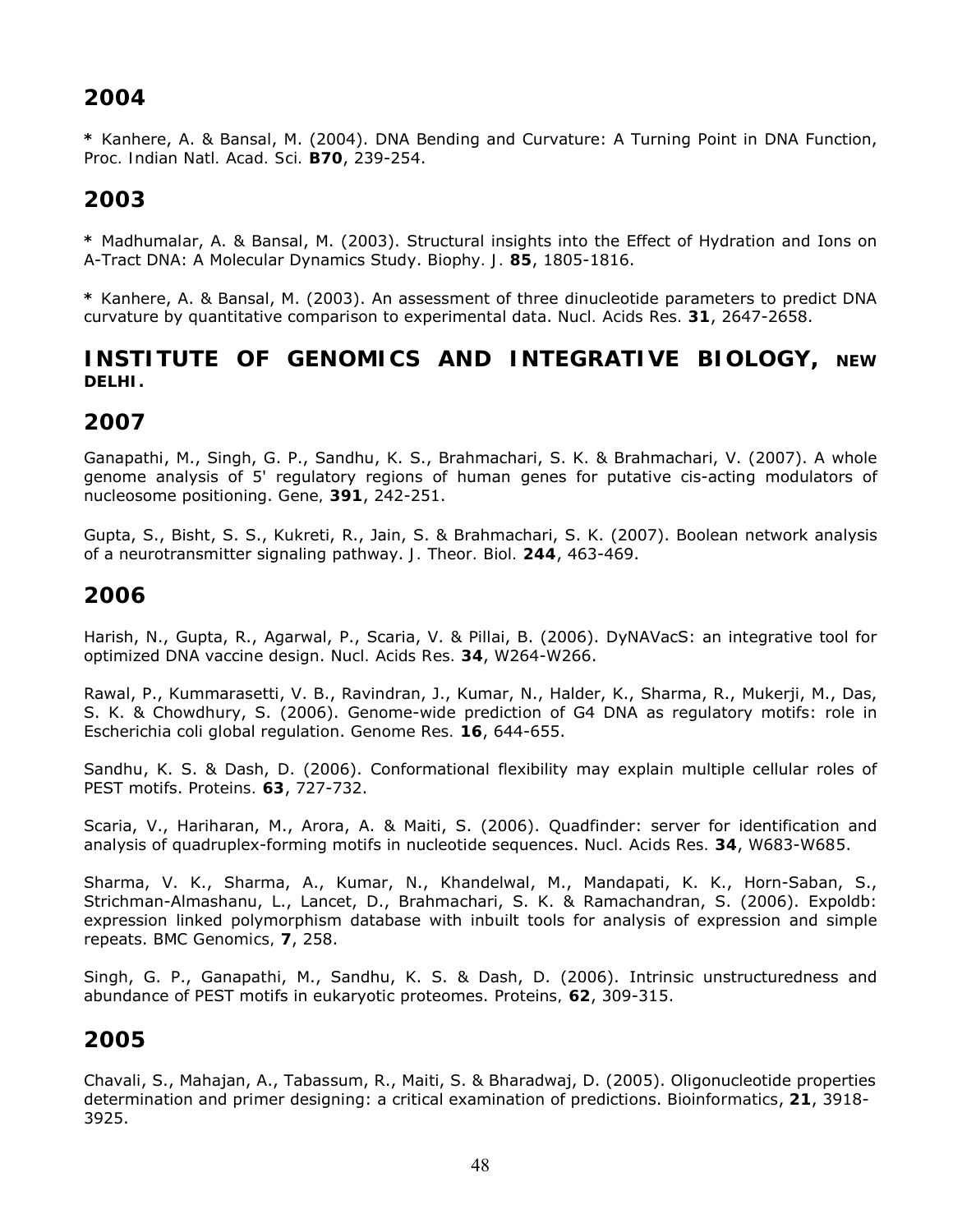Ganapathi, M., Srivastava, P., Das Sutar, S. K., Kumar, K., Dasgupta, D., Pal, S. G., Brahmachari, V. & Brahmachari, S. K. (2005). Comparative analysis of chromatin landscape in regulatory regions of human housekeeping and tissue specific genes. *BMC Bioinformatics*, **6**, 126.

Sachdeva, G., Kumar, K., Jain, P. & Ramachandran, S. (2005). SPAAN: a software program for prediction of adhesins and adhesin-like proteins using neural networks. *Bioinformatics*, **21**, 483-491.

#### **2004**

Bakshi, R., Prakash, T., Dash, D. & Brahmachari, V. (2004). In silico characterization of the INO80 subfamily of SWI2/SNF2 chromatin remodeling proteins. *Biochem. Biophys. Res. Commun.* **320**, 197-204.

Chattopadhyay, A., Chattopadhyay, A. K. & Rao, C. B. (2004). Bhattacharyya's distance measure as a precursor of genetic distance measures. *J. Biosci.* **29**, 135-138.

Nandi, T., Brahmachari, S. K., Kannan, K. & Ramachandran, S. (2004). Clusters of proteins in archaeal and bacterial proteomes using compositional analysis. *In Silico. Biol.* **4**, 573-591.

Prakash, T., Khandelwal, M., Dasgupta, D., Dash, D. & Brahmachari, S. K. (2004). CoPS: Comprehensive Peptide Signature database. *Bioinformatics,* **20**, 2886-2888.

Pandey, N., Ganapathi, M., Kumar, K., Dasgupta, D., Das Sutar, S. K. & Dash, D. (2004). Comparative analysis of protein unfoldedness in human housekeeping and non-housekeeping proteins. *Bioinformatics,* **20**, 2904-2910.

Sharma, A., Srivastava, G. P., Sharma, V. K. & Ramachandran, S. (2004). ArrayD: a general purpose software for microarray design. *BMC Bioinformatics,* **5**, **1**42.

Sharma, R., Maheshwari, J. K., Prakash, T., Dash, D. & Brahmachari, S. K. (2004). Recognition and analysis of protein-coding genes in severe acute respiratory syndrome associated coronavirus. *Bioinformatics,* **20**, 1074-1080.

#### **2003**

Kalia, V. C., Lal, S., Ghai, R., Mandal, M. & Chauhan, A. (2003). Mining genomic databases to identify novel hydrogen producers. *Trends Biotechnol.* **21**, 152-156.

Kalia, V. C., Chauhan, A., Bhattacharyya, G. & Rashmi (2003). Genomic databases yield novel bioplastic producers. *Nat. Biotechnol.* **21**, 845-846.

#### **2002**

Nandi, T., Rao, C. & Ramachandran, S. (2002). Comparative genomics using data mining tools. *J. Biosci.* **27**, 15-25.

## **INSTITUTE OF LIFE SCIENCES, BHUBANESWAR.**

## **2007**

Patra, M., Pandey, S.K., Ramamurthy, T., Singh, D.V. & Das, S.K. (2007). Characterization of cytotoxin producing *Aeromonas caviae* (strain HT10) isolated from a sulfur spring in Orissa, India. *Lett. Appl. Microbiol.* **44**, 338-341.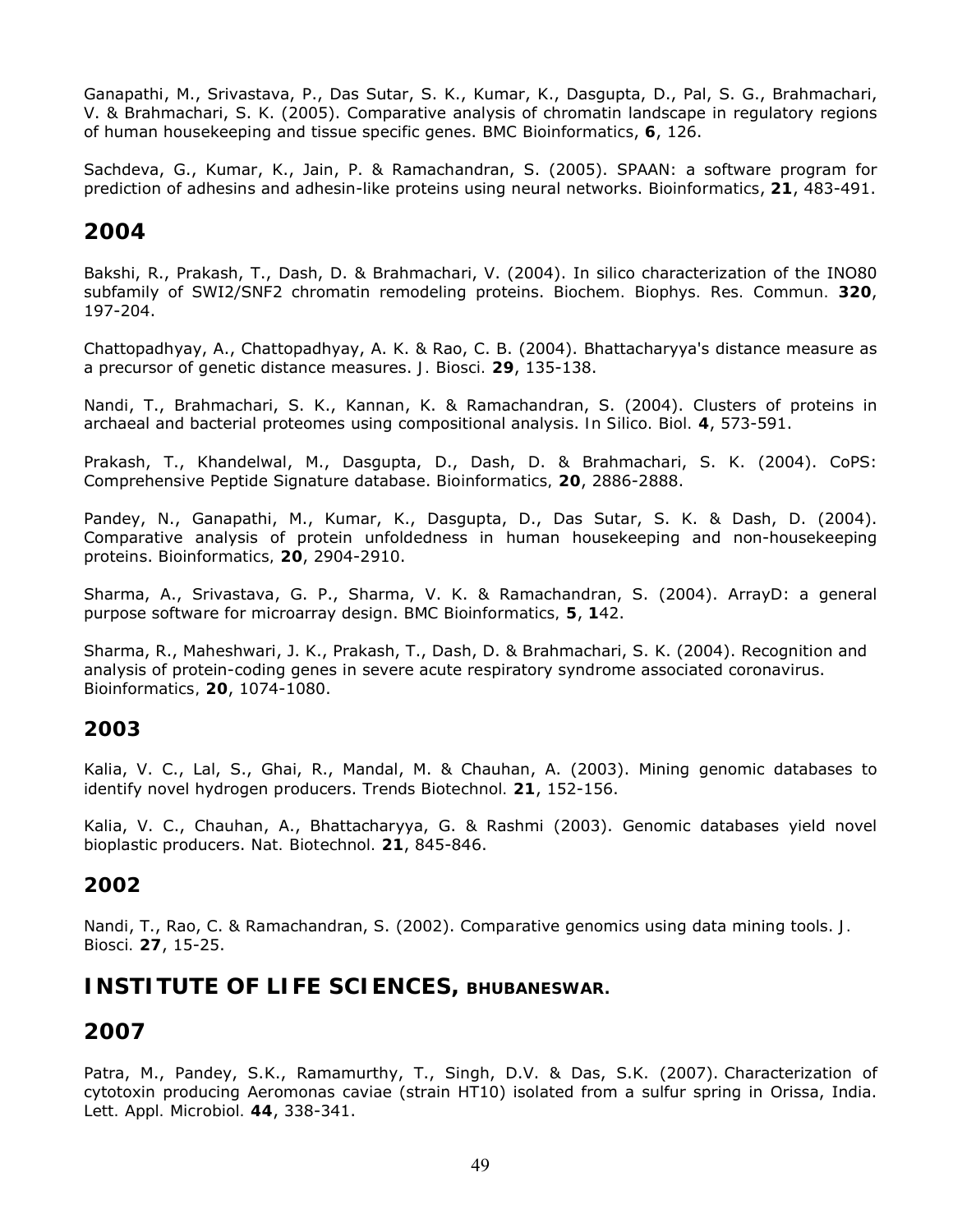Gautam, U.S., Jajoo, A., Singh, A., Chakrabartty, P.K. & Das, S.K. (2007). Characterization of a *rpoN* mutant of *Mesorhizobium ciceri*. *J. Appl. Microbiol.* (In press).

### **2006**

Nataraj, S.P., Kavi Kishor, P.B., Reddy, L.A., Mondal, P., Dash, A.K., Kar, M., Mohanty, S. & Sabat, S.C. (2006). In silico modeling and hydrogen peroxide binding study of rice catalase. *In Silico Biol.* **6**, 435-437.

Das, S. K., Gautam, U. S., Chakrabartty, P. K. & Singh, A. (2006). Characterization of a symbiotically defective serine auxotroph of *Mesorhizobium ciceri*. *FEMS Microbiol. Lett.* **263**, 244- 251.

**INTERNATIONAL CENTRE FOR GENETIC ENGINEERING AND BIOTECHNOLOGY, NEW DELHI.**

## **2007**

Ramasamy G., Gupta D., Mohmmed A. & Chauhan V.S. (2007). Characterization and localization of Plasmodium falciparum homolog of prokaryotic ClpQ/HslV protease*. Mol. Biochem. Parasitol.* **152**, 139-148.

#### **2006**

Kalita M.K., Ramasamy G., Duraisamy S., Chauhan V.S. & Gupta D. (2006). ProtRepeatsDB database of amino acid repeats in genome. *BMC Bioinformatics,* **7**, 336.

## **2005**

Gowthaman R., Duraisamy S., Kalita M.K. & Gupta D. (2005). A database for *Plasmodium falciparum* protein models. *Bioinformation*, **1**, 50-51.

#### **2004**

Ravi Chandra B., Gowthaman R., Raj Akhouri R., Gupta D. & Sharma A. (2004). Distribution of proline-rich (PxxP) motifs in distinct proteomes: functional and therapeutic implications for malaria and tuberculosis. *Protein Eng. Des. Sel.* **17**, 175-182.

Gajinder, P. S., Ravi, C. B., Arindam, B., Reetesh, R. A., Saurabh, K. S. & Amit, S. (2004). Hyperexpansion of asparagines correlates with an abundance of proteins with prion-like domains in *Plasmodium falciparum. Mol. Biochem. Parasitol.* **137**, 307-319.

## **2003**

Bahl A., Brunk B., Crabtree J., Fraunholz M., Gajria B., Grant G.R., Ginsburg H., Gupta D., Kissinger J.C., Labo P., Li L., Mailman M.D., Milgram A.J., Pearson D.S., Roos D.S., Schug J., Stoeckert Cj Jr. & Whetzel P. (2003). PlasmoDB : The Plasmodium genome resource. A database integrating experimental and computational data. *Nucl. Acids Res.* **31**, 212-215.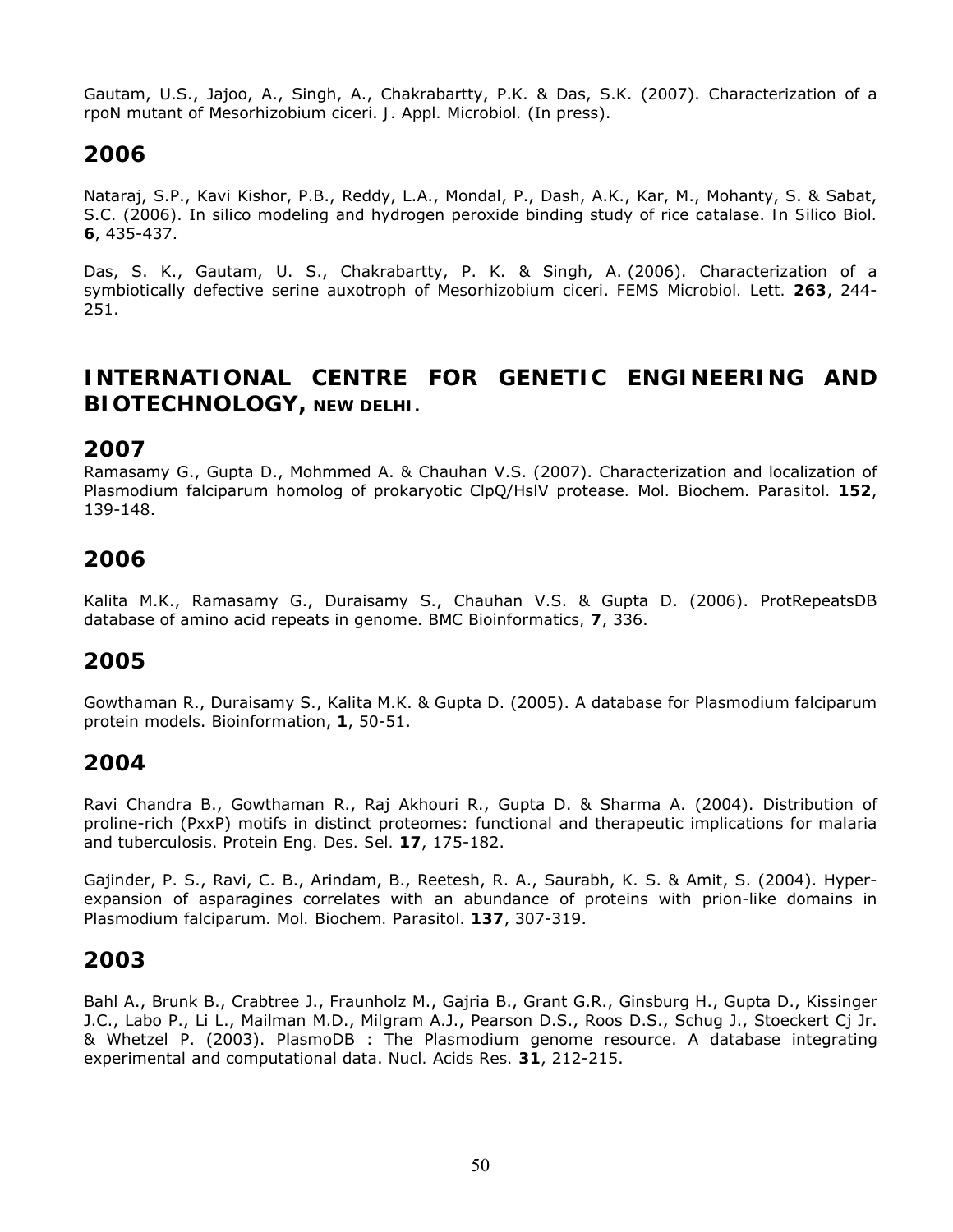Kissinger J.C., Brunk B., Crabtree J., Fraunholz M., Gajria B., Milgram A.J., Pearson D.S., Schug J., Bahl A., Diskin S.J., Ginsburg H., Grant G.R., Gupta D., Labo P., Li L., Mailman M.D., McWeeney S.K., Whetzel P., Stoeckert Cj Jr. & Roos D.S. (2002). The Plasmodium genome database. Designing and mining a eukaryotic genomic resource. *Nature*, **3**, 490-492.

Bahl A., Brunk B., Coppel R.L., Crabtree J., Diskin S.J., Fraunholz M.J., Grant G.R., Gupta D., Huestis R.L., Kissinger J.C., Labo P., Li L., McWeeney S.K., Milgram A.J., Roos D.S., Schug J. & Stoeckert CJ Jr. (2002). PlasmoDB: the Plasmodium genome resource. An integrated database providing tools for accessing, analyzing and mapping expression and sequence data (both finished and unfinished). *Nucl. Acids Res.* **30,** 87-90.

## **JAI NARAIN VYAS UNIVERSITY, JODHPUR.**

## **2006**

**\*** Garg, A. R. & Bhaumik, B. (2006). Ratio of Average Inhibitory to Excitatory Conductance Modulates the Response of Simple Cell. *Lect. Note. Comp. Sci.* **4232**, 82-89.

## **2005**

**\*** Garg, A. R., Obermayer, K. & Bhaumik, B. (2005). Development of feed-forward Receptive Field Structure of a Simple Cell and its Contribution to the Orientation Selectivity: A Modelling Study. *Int. J. Neural Syst.* **15**, 55-70.

**\*** Garg, A. R., Bhaumik, B. & Obermayer, K. (2005). Variable Discharge Pattern and Contrast Invariant Orientation Tuning of a Simple Cell: A Modelling Study. *Neural Inf. Proc. Lett. Rev.*, **6**, 59- 68.

## **2002**

**\*** Bhaumik, B. & Garg, A. R. (2002). Direction-selective simple cells in cat striate cortex: a developmental mode. *Neural Net.* 1, 778 –783.

## **JAWAHARLAL NEHRU UNIVERSITY, NEW DELHI.**

## **2007**

Thakur, V., Azad, R. K. & Ramaswamy, R. (2007). Markov models of Genome segmentation. *Phys. Rev. E,* **75**, 011915.

Srivastava, P. K., Desai, D. K., Nandi, S. & Lynn, A. M. (2007). HMM-ModE - Improved classification using profile hidden Markov models by optimising the discrimination threshold and modifying emission probabilities with negative training sequences. *BMC Bioinformatics,* **8**, 104.

Vishnoi, A., Roy, R. & Bhattacharya, A. (2007). Comparative analysis of Bacterial genomes: Identification of divergent regions in Mycobacterial strains using an anchor-based approach. *Nucl. Acid Res.* (In press).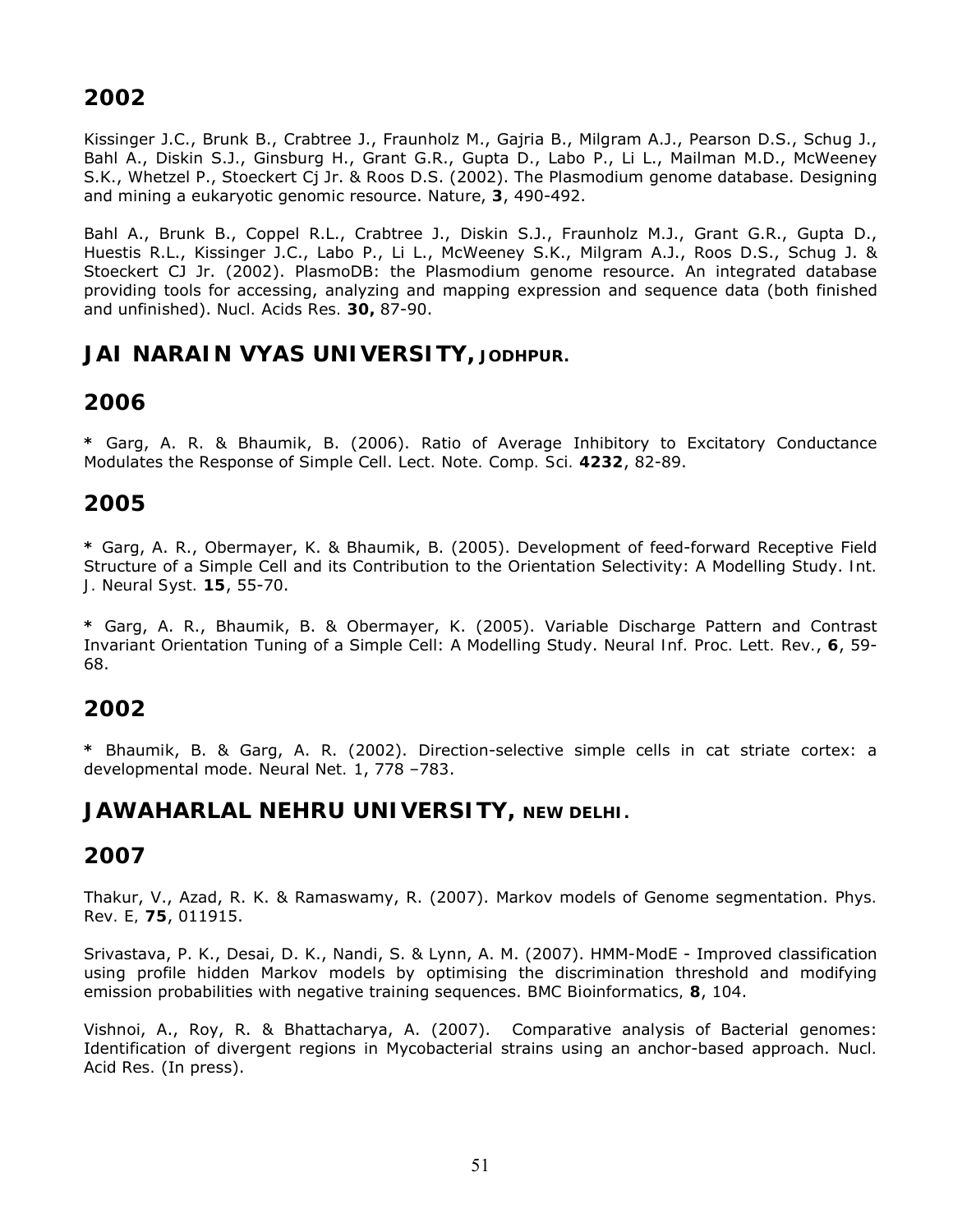Mandal, P.K., Rawal, K., Ramaswamy, R., Bhattacharya, A. & Bhattacharya, S. (2006). Identification of insertion hot spots for non-LTR retrotransposons: computational and biochemical application to Entamoeba histolytica. *Nucl. Acids Res.* **34**, 5752-5763.

Haimovich, A. D., Byrne B., Ramaswamy R. & Welsh, W. J. (2006). Wavelet Analysis of DNA Walks. *J. Comput. Biol.* **13**, 1289-1298.

Mehra, A., Fredrick, J., Petri, W. A. Jr, Bhattacharya, S. & Bhattacharya, A. (2006). Expression and function of a family of transmembrane kinases from the protozoan parasite Entamoeba histolytica. *Infect. Immun.* **74**, 5341-5351.

Bhattacharya, A., Padhan, N., Jain, R. & Bhattacharya, S. (2006). Calcium-binding proteins of Entamoeba histolytica. *Arch. Med. Res.* **37**, 221-225.

Pandey, S. P. & Krishnamachari A. (2006). Computational analysis of plant RNA Pol-II promoters. *BioSystems*, **83**, 38-50.

Pareek, A., Singh, A., Kumar, M., Kushwaha, H. R., Lynn, A. M. & Singla-Pareek, S. L. (2006). Whole-genome analysis of Oryza sativa reveals similar architecture of two-component signaling machinery with Arabidopsis. *Plant Physiol.* **142**, 380-397.

## **2005**

Gourinath, S., Padhan, N., Alam N. & Bhattacharya, A. (2005). Crystallization and preliminary crystallographic analysis of calcium-binding protein-2 from Entamoeba histolytica and its complexes with strontium and the IQ1 motif of myosin V. *Acta Cryst.* **F61**, 417-420.

Loftus, B., Anderson, I., Davies, R., Alsmark, U. C., Samuelson, J., Amedeo, P., Roncaglia, P., Berriman, M., Hirt, R. P., Mann, B. J., Nozaki, T., Suh, B., Pop, M., Duchene, M., Ackers, J., Tannich, E., Leippe, M., Hofer, M., Bruchhaus, I., Willhoeft, U., Bhattacharya, A., Chillingworth, T., Churcher, C., Hance, Z., Harris, B., Harris, D., Jagels, K., Moule, S., Mungall, K., Ormond, D., Squares, R., Whitehead, S., Quail, M. A., Rabbinowitsch, E., Norbertczak, H., Price, C., Wang, Z., Guillen, N., Gilchrist, C., Stroup, S. E., Bhattacharya, S., Lohia, A., Foster, P. G., Sicheritz-Ponten, T., Weber, C., Singh, U., Mukherjee, C., El-Sayed, N. M., Petri, W. A. Jr., Clark, C. G., Embley, T. M., Barrell, B., Fraser, C. M., Hall, N. (2005). The genome of the protist parasite Entamoeba histolytica. *Nature,* **433**, 865-868.

Nandi, S., Mehra, N., Lynn, A. M., Bhattacharya, A. (2005). Comparison of theoretical proteomes: Identification of COGs with conserved and variable pI within the multimodal pI distribution. *BMC Genomics,* **6**, 116.

Vats, D., Vishwakarma, R. A., Bhattacharya, S., Bhattacharya, A. (2005) Reduction of cell surface glycosylphosphatidylinositol conjugates in Entamoeba histolytica by antisense blocking of E. histolytica GlcNAc-phosphatidylinositol deacetylase expression: effect on cell proliferation, endocytosis, and adhesion to target cells. *Infect. Immun.* **73**, 8381-8392.

Bakre, A. A., Rawal, K., Ramaswamy, R., Bhattacharya, A. & Bhattacharya, S. (2005). The LINEs and SINEs of Entamoeba histolytica: comparative analysis and genomic distribution. *Exp Parasitol.* **110**, 207-213.

Bansal-Mutalik, R., Mustafi, S. M., Bhattacharya, A. & Chary, K. V. (2005). Sequence specific 1HN, 13C and 15N resonance assignments of a novel calcium-binding protein from Entamoeba histolytica. *J. Biomol. NMR.* **31**, 379-380.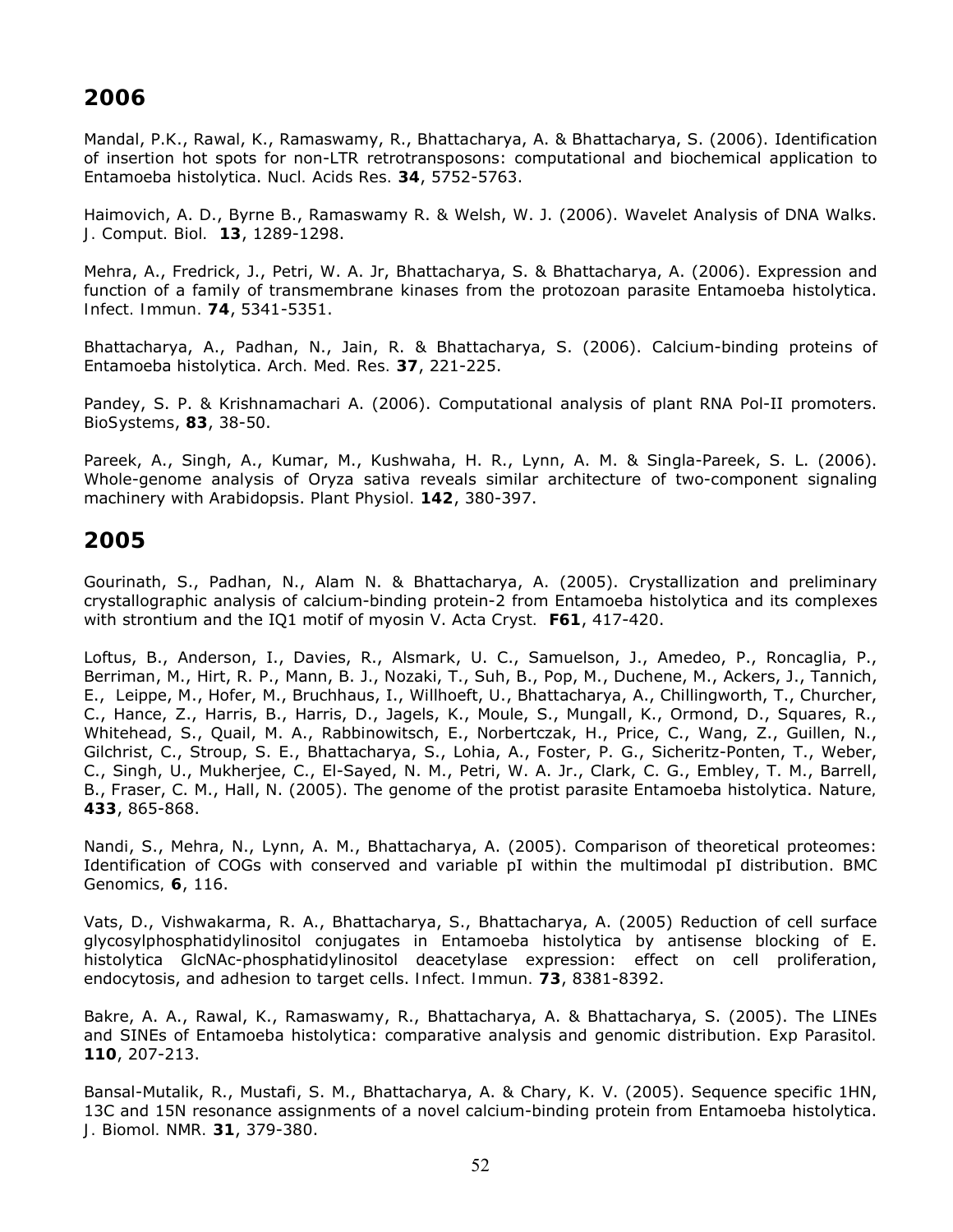Deswal, R., Singh, R., Lynn, A. M. & Frank, R. (2005). Identification of immunodominant regions of Brassica juncea glyoxalase I as potential antitumor immunomodulation targets. *Peptides,* **26**, 395- 404.

Sharma, P., Sahni, N. S., Tibshirani, R., Skaane, P., Urdal, P., Berghagen, H., Jensen, M., Kristiansen, L., Moen, C., Sharma, P., Zaka, A., Arnes, J., Sauer, T., Akslen, L. A., Schlichting, E., Borresen-Dale, A. L. & Lonneborg. A. (2005). Early detection of breast cancer based on geneexpression patterns in peripheral blood cells. *Breast Cancer Res.* **7**, R634-R644.

Sahni, N. S., Isaksson, T. & Naes, T. (2005). Comparison of methods for transfer of calibration models in near-infared spectroscopy: a case study based on correcting path length differences using fiber-optic transmittance probes in in-line near-infrared spectroscopy. *Appl. Spectrosc.* **59**, 487-495.

Agarwal, S. M. (2005). Evolutionary rate variation in eukaryotic lineage specific human intronless proteins. *Biochem. Biophys. Res. Commun.* **337**, 1192-1197.

Agarwal, S. M. & Gupta, J. (2005). Comparative analysis of human intronless proteins. *Biochem. Biophys. Res. Commun.* **331**, 512-519.

#### **2004**

Mandal, P. K., Bagchi, A., Bhattacharya, A. & Bhattacharya, S. (2004). An Entamoeba histolytica LINE/SINE pair inserts at common target sites cleaved by the restriction enzyme-like LINE-encoded endonuclease. *Eukaryot. Cell,* **3**, 170-179.

Chakrabarty, P., Sethi, D. K., Padhan, N., Kaur, K. J., Salunke, D. M., Bhattacharya, S. & Bhattacharya, A. (2004). Identification and characterization of EhCaBP2. A second member of the calcium-binding protein family of the protozoan parasite Entamoeba histolytica. *J. Biol. Chem.* **279**, 12898-12908.

Krishnamachari, A., Moy Mandal, V. & Karmeshu. (2004). Study of DNA binding sites using the Renyi parametric entropy measure. *J. Theor. Biol*. **227**, 429-436.

**\*** Sharma, D., Issac, B., Raghava, G. P. & Ramaswamy, R. (2004). Spectral Repeat Finder (SRF): identification of repetitive sequences using Fourier transformation. *Bioinformatics,* **20**, 1405-1412.

**\*** Singh, B.K., Subba Rao, J., Ramaswamy, R. & Sinha, S. (2004). The role of heterogeneity on the spatiotemporal dynamics of host-parasite metapopulation. *Ecolo. Model.* **180**, 435-443.

## **2003**

Satish, S., Bakre, A. A., Bhattacharya, S. & Bhattacharya, A. (2003). Stress-dependent expression of a polymorphic, charged antigen in the protozoan parasite Entamoeba histolytica. *Infect. Immun.* **71**, 4472-4486.

Bhattacharya, A., Bhattacharya, S. & Ackers, J. P. (2003). Nontranslated polyadenylated RNAs from Entamoeba histolytica. *Trends Parasitol.* **19**, 286-289.

Ghosh, S,, Satish, S., Tyagi, S., Bhattacharya, A. & Bhattacharya, S. (2003). Differential use of multiple replication origins in the ribosomal DNA episome of the protozoan parasite Entamoeba histolytica. *Nucl. Acids Res.* **31**, 2035-2044.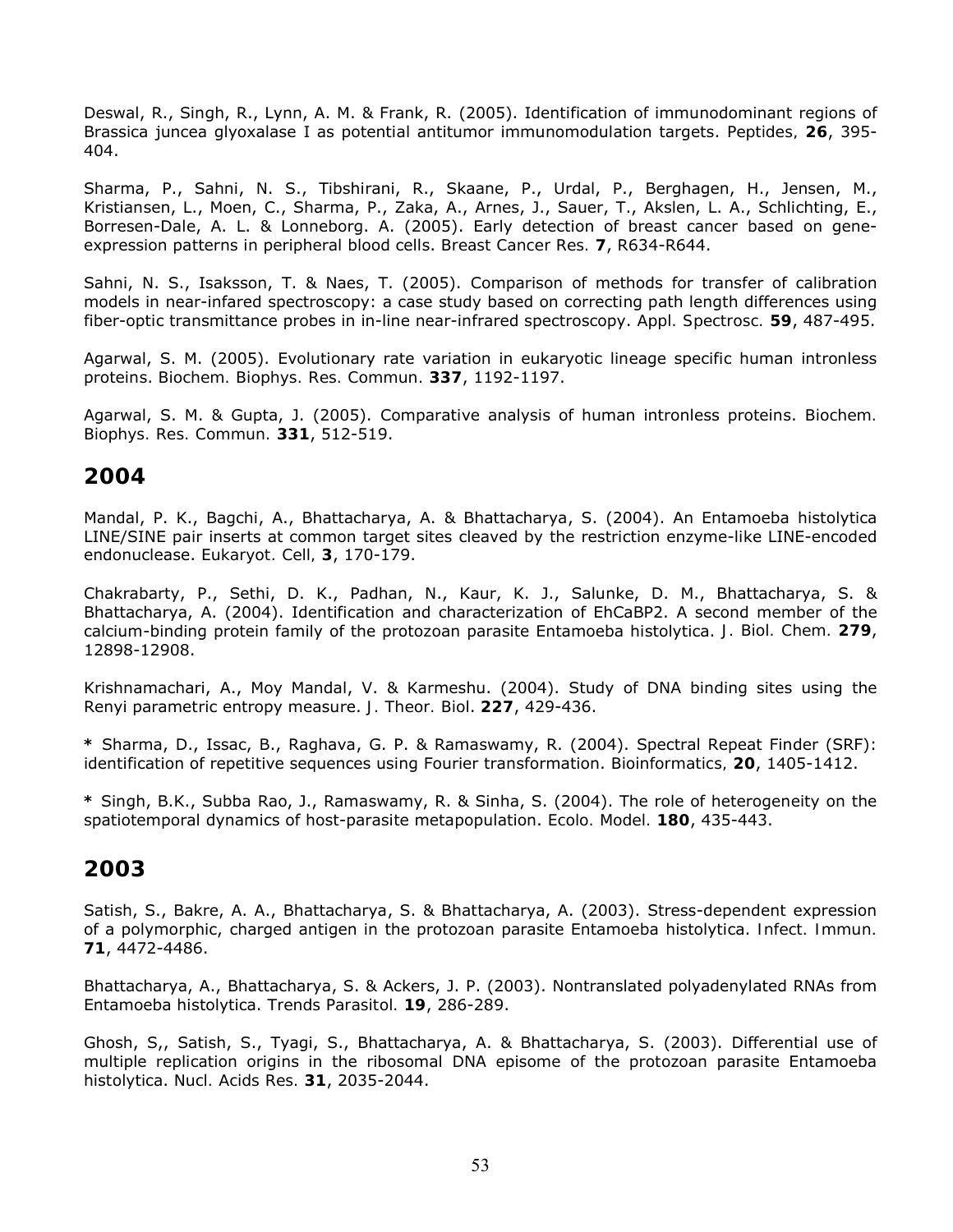Jha, S., Karnani, N., Lynn, A. M. & Prasad, R. (2003) Covalent modification of cysteine 193 impairs ATPase function of nucleotide-binding domain of a Candida drug efflux pump. *Biochem. Biophys. Res. Commun.* **310**, 869-875.

## **2002**

Bhattacharya, S., Bakre, A. & Bhattacharya, A. (2002). Mobile genetic elements in protozoan parasites. *J. Genet.* **81**, 73-86.

Azad, R.K., Subba Rao, J., Li, W. & Ramaswamy, R. (2002). Simplifying the mosaic description of DNA sequence. *Phys. Rev.* **E66**, 031913.

Azad, R.K., Pernola-Galvan, P., Ramaswamy, R. & Subba Rao, J. (2002). Segmentation of Genomic DNA through entropic divergenceL Power laws and Scaling. *Phys. Rev*. **E65**, 051909.

## **KARNATAKA VETERINARY, ANIMAL AND FISHERIES SCIENCES UNIVERSITY, COLLEGE OF FISHERIES, MANGALORE**

## **2007**

**\*** Malathi, S., Karunasagar, I. & Karunasagar, I. (2007). Abundance, composition and distribution of simple sequence repeats and dinucleotide compositional bias within WSSV genomes. *Ind. J. Genet.* (In press).

**\*** Rekha, K., Malathi, S., Indrani, K. & Karunasagar, I. (2007). A bioinformatic based study of OmpTS protein of Aeromonas hydrophila : a potential vaccine candidate for aquaculture. *Aquaculture* (In press).

## **2006**

**\*** Godhe, A., McQuoid, M.R., Karunasagar, I., Karunasagar, I. & Rehnstam, H. A. S. (2006). Comparison of three common molecular tools for distinguishing among geographically separated clones of the diatom Skeletonema marinoi sarno et zingone (Bacillariophyceae). *J. Phycol.* **42**, 280- 291.

Parvathi, A., Sanath, K. H., Karunasagar, I. & Karunasagar, I. (2005). Study of occurrence of V. vulnificus by RAPD and gyrB sequence analysis. *Environ. Microbiol.* **7**, 995-1002.

**\*** Malathi, S., Karunasagar, I. & Karunasagar, I. (2005). A computer based identification of variable number of tandem repeats in White Spot Syndrome Virus (WSSV) genomes. *Curr. Sci.* **89**, 882-887.

Manjanaik, B., Umesha, K.R., Karunasagar, I. & Karunasagar, I. (2005). Detection of hepatopancreatic parvovirus (HPV) in wild shrimps in India by nested polymerase chain reaction (PCR). *DAO.* **63**, 255-259.

#### **2004**

Manivannan, S., Bob, K.M.D., Karunasagar, I. & Karunasagar, I. (2004). Prevalence of monodon baculovirus (MBV) in wild Metapenaeus species along the south west coast of India. *Aquaculture*, **232**, 63-67.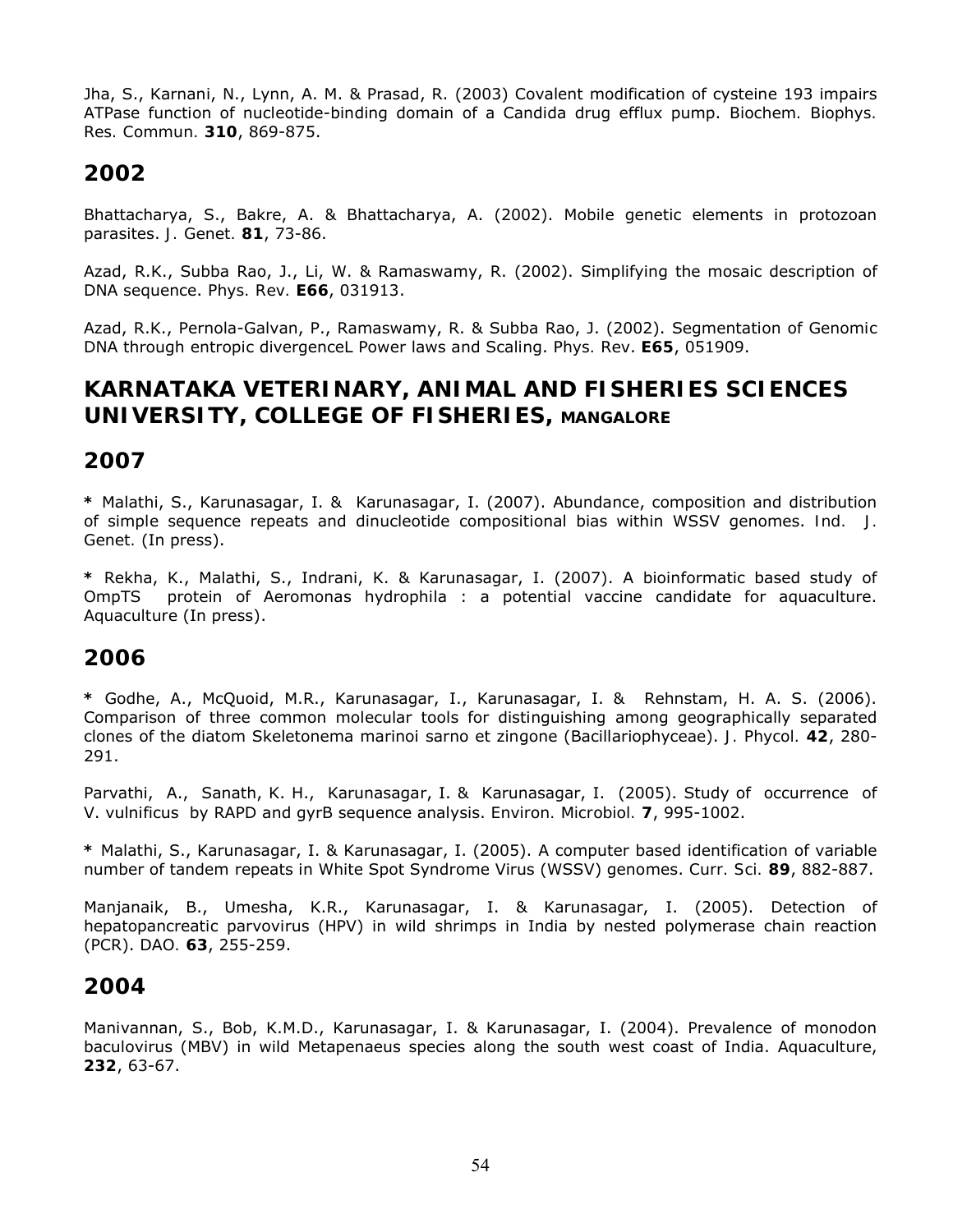**\*** Dhanashree, B., Otta, S.K., Karunasagar, I., Goebel, W. & Karunasagar, I. (2003). Incidence of Listeria spp. in clinical and food samples in Mangalore, India. *Food Microbiol*. **20**, 447-453.

**\*** Dhanashree, B., Otta, S.K., Karunasagar, I. & Karunasagar, I. (2003). Protein profile analysis of Listeria monocytogenes strains from tropics. *Curr. Sci.* **84**, 628-630.

Karunasagar, I., Rivera, B., Joseph, B., Kennedy, V.R., Shetty, A., Huq, I., Karunasagar, I. & Colwell R.R. (2003). OmpU genes in nontoxigenic Vibrio cholerae associated with aquaculture. *J. Appl. Microbiol.* **95**, 338-343.

## **2002**

**\*** Chakraborty, A., Otta, S.K., Joseph, B., Sanath, K.H., Shahadat, H. Md.., Karunasagar I., Venugopal, M.N. & Karunasagar I. (2002). Prevalence of white spot syndrome virus (WSSV) in wild crustaceans along the coast of India. *Curr. Sci.* **82**, 1392-1397.

**\*** Manivannan, S., Otta, S.K., Karunasagar, I. & Karunasagar, I. (2002). Multiple viral infection in Penaeus monodon shrimp postlarvae in an Indian hatchery. *DAO*. **48**, 233-236.

**MADRAS UNIVERSITY, CHENNAI.**

## **2007**

**\*** Gowri, S. B. A., Sarani, R., Daliah, M., Mridula, P., Vasuki, R. C., Sowmiya, G., Vasundhar, G., Sudha, P., Jayakanthan, J., Velmurugan, D. & Sekar, K. (2007). Ion pairs in non-redundant protein structures. *J. Biosci.* **32**, 693-704.

Kanagasabai, V., Arunachalam, J., Arun, P. P. & Gautham, N (2007). Exploring the conformational space of protein loops using a mean field technique with MOLS sampling. *Proteins: Struct. Funct. Bioinformatics* (In Press).

Malathy, S. S. M. & Ponnuswamy, M. N. (2007). Molecular basis behind the substrate specificity of Polygalacturonase through computational study. *Polymer*, **48**, 910-916.

Sreekanth, R. & Rajan, S. S. (2007). The study of helical distortions due to environmental changes: Choice of parameters. *Biophys. Chem.* **125**, 191-200.

## **2006**

Arunachalam, J., Kanagasabai, V. & Gautham, N. (2006). Protein Structure Prediction Using Mutually Orthogonal Latin Squares and a Genetic Algorithm. *Biophys. Biochem. Res. Commun.* **342**, 424- 433.

Bharanidharan, D. N. & Gautham, N. (2006). Principal Component Analysis (PCA) of DNA Oligonucleotide Structural Data. *Biophys. Biochem. Res. Commun.* **340**, 1229-1237.

**\*** Jayalakshmi, J., Mridula, P., Sekar, K., Vaijayanthimala, S. & Velmurugan, D. (2006). Interaction of water molecules in non-identical protein structures. *Ind. J. Chem.* **45A**, 159-162.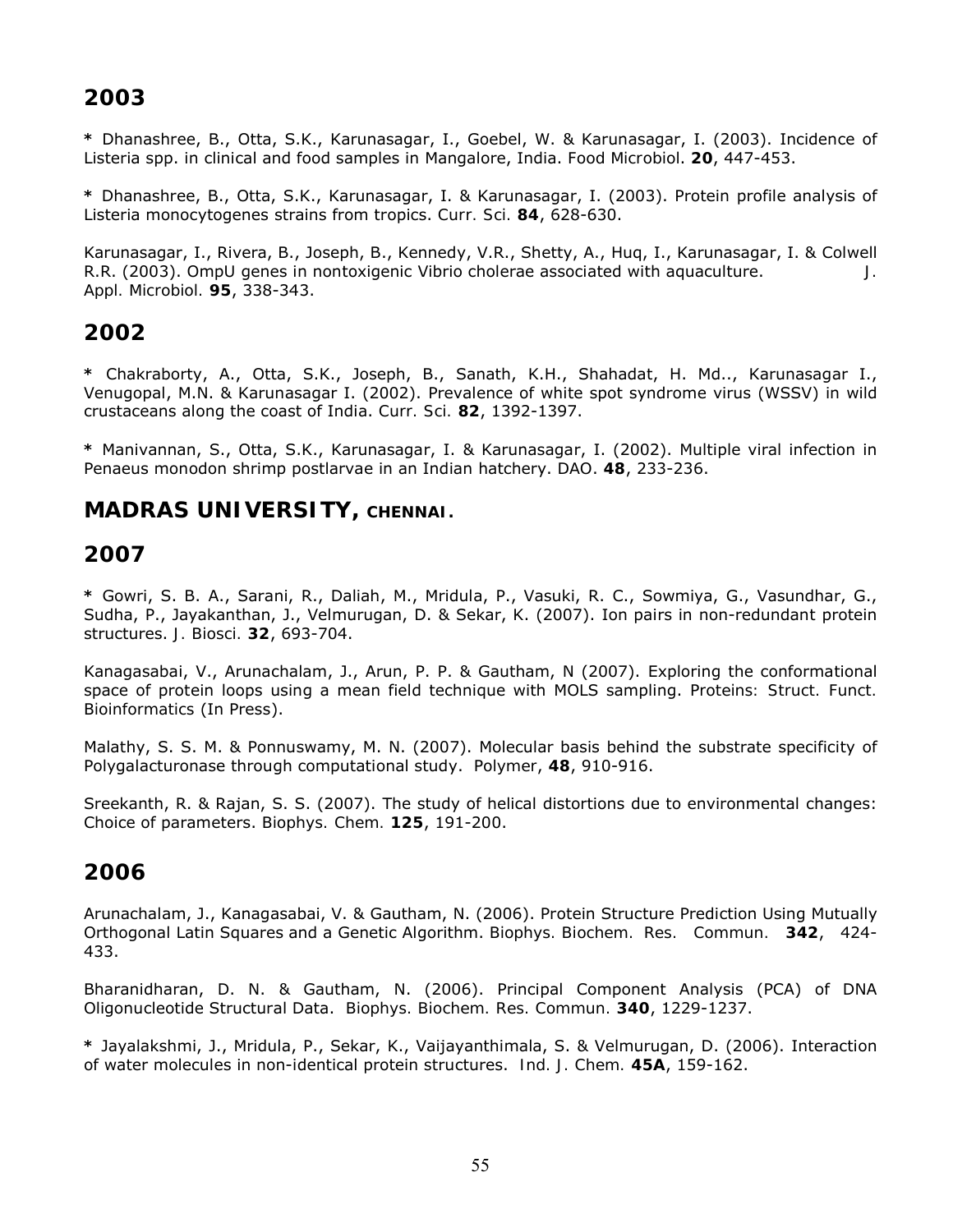Malathy, S. S. M., Saraboji, K., Sukumar, N. & Ponnuswamy, M. N. (2006). Role of amino acid properties to determine backbone τ(N-Cα-C') stretching angle in peptides and proteins. *Biophys. Chem.* **120**, 24-31.

Malathy, S. S. M. & Ponnuswamy, M. N. (2006). Nature of ∏-Interactions in nitrogen-containing heterocyclic systems: A structural database analysis. *Cryst. Growth Des.* (In Press).

OmPraba, G. & Velmurugan, D. (2006). Quantitative structure-activity relationship (QSAR) analysis of a series of indole analogues as inhibitor for human group V secretory phospholipase A2. *Ind. J. Biochem. Biophys.* **43.** (In Press).

Saraboji, K., Gromiha, M. M. & Ponnuswamy, M. N. (2006). Average assignment method for predicting the stability of protein mutants. *Biopolymers* (In Press).

Thiyagarajan, S., Rajan, S. S. & Gautham, N. (2006). Effect of DNA structural flexibility on promoter strength – Molecular dynamics studies of *E. coli* promoter sequences. *Biophys. Biochem. Res. Commun.* **341**, 557-566.

#### **2005**

Arun, P. P., Vengadesan, K. & Gautham, N. (2005). MOLS - A program to explore the potential energy surface of a peptide and locate its low energy conformations. *In Silico Biol*. **5**, 401-405.

Bharanidharan, D. & Gautham, N. (2005). Amino acid variation in cellular processes in 108 bacterial proteomes. *Arch. Microbiol.* **184**, 168-174.

Saraboji, K., Gromiha, M. M. & Ponnuswamy, M. N. (2005). Relative importance of secondary structure and solvent accessibility to the stability of protein mutants: A case study with amino acid properties and energetics on T4 and human lysozymes. *Comp. Biol. Chem.* **29**, 25-35.

Saraboji, K., Gromiha, M. M. & Ponnuswamy, M. N. (2005). Importance of main-chain hydrophobic free energy to the stability of thermophilic proteins. *Int. J. Biol. Macromol.* **35**, 211-220.

Vengadesan, K. & Gautham, N. (2005). A new conformational search technique and its applications. *Curr. Sci.* **88**, 1759-1770.

Thenmalarchelvi, R. & Yathindra, N. (2005). New insights into DNA triplexes: Residual twist and radial difference as measures of base triplet non-isomorphism and their implication to sequencedependent non-uniform DNA triplex. *Nucl. Acids Res*. **33**, 43-55.

#### **2004**

Bharanidharan, D., Bhargavi, G. R., Uthanumallian, K. & Gautham, N. (2004). Correlations between nucleotide frequencies and amino acid composition in 115 bacterial species. *Biochem. Biophys. Res. Commun.* **315**, 1097-1103.

Nallini, A., Saraboji, K. & Ponnuswamy, M. N. (2004). A study of aromatic hydrogen bonds for peptides with aromatic amino acid side-chains. *Ind. J. Biochem. Biophys.* **41**, 184-187.

Vengadesan, K. & Gautham, N. (2004). Conformational studies on enkephalins using the MOLS technique. *Biopolymers*, **74**, 476-494.

Vengadesan, K., Anbupalam, T. & Gautham, N. (2004). An application of experimental design using mutually orthogonal Latin squares in conformational studies of peptides. *Biochem. Biophys. Res. Commun.* **316**, 731-737.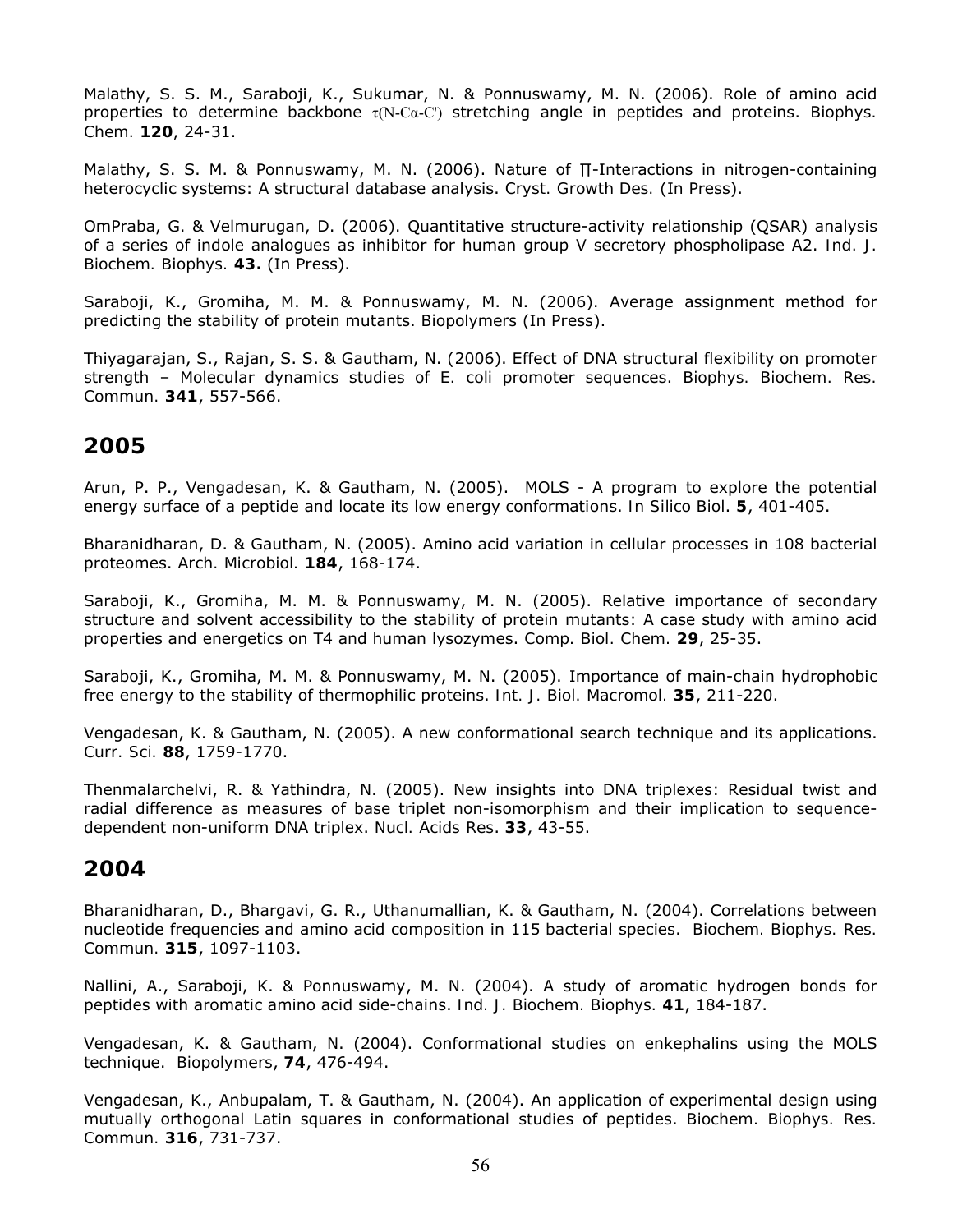Vengadesan, K. & Gautham, N. (2004). Energy landscape of met-enkephalin and leu-enkephalin drawn using mutually orthogonal Latin square sampling. *J. Phy. Chem.* **B108**, 11196-11205.

## **2003**

Ramya, B. G., Sheik S. S., Velmurugan, D. & Sekar, K. (2003). Side-chain conformation angles of amino acids: effect of temperature factor cut-off. *J. Struct. Biol.* **143**, 181-184.

Thenmalarchelvi, R. & Yathindra, N. (2003). Residual hoogsteen twist as a measure of nonisomorphism in DNA. Base triplets Implication to sequence dependent DNA triplexes. *Rec. Trends Bio. Res.* 17-24.

Vengadesan, K. & Gautham, N. (2003). Enhanced sampling of the molecular potential energy surface using mutually orthogonal Latin squares: application to peptide structures. *Biophys J.* **84**, 2897-2906.

## **2002**

Premraj, B. J., Raja, S. & Yathindra, N. (2002). Structural basis for the unusual properties of 2', 5' nucleic acids and their complexes with RNA and DNA. *Bio.Phy.Chem.* **95**, 253-272.

**MADURAI KAMARAJ UNIVERSITY, MADURAI.**

#### **2007**

Singh, S. K., Dessalew, N., & Bharatam, P. V. (2007). 3D-QSAR CoMFA Study on Oxindole Derivatives as Cyclin Dependent Kinase 1 (CDK1) and Cyclin Dependent Kinase 2 (CDK2) Inhibitors. *Med. Chem.* **3**, 75-84.

Dessalew, N., Singh, S. K. & Bharatam, P. V. (2007). 3D-QSAR CoMFA Study on Aminothiazole Derivatives as Cyclin Dependent Kinase 2 Inhibitors. *QSAR Comb. Sci.* **26**, 85-91.

Singh, S. K. & Sundar Ram, N. (2007). Theoretical Studies on Cyclin Dependent Kinase (CDK4) Inhibitors and drug receptor interaction analysis. *Med. Chem. Res.* **15**, 367-369.

Gopal, P., Pravin Kumar, P., Sinilal, B, Jose, J ., Kasin Y. & Usha, R. (2007). Differential roles of C4 and βC1 in mediating suppression of posttranscriptional gene silencing: Evidence for transactivation by the C2 of *Bhendi yellow vein mosaic virus*, a monopartite begomovirus. *Virus Res.* **123**, 9-18.

Vadivukarasi,T., Girish, K.R. & Usha, R. (2007) Sequence and recombination analysis of the replication initiator protein. *J. Biosciences,* **32**, 17-29.

Srividhya, K.V. & Krishnaswamy, S. (2007) Sub classification and targeted characterization of prophage encoded two-component cell lysis cassette. *J. Biosciences,* **32**. (In press)

Palanivelu, P. (2007). Multiple sequence analysis of polygalacturonases and invertases and phase shift in conserved motifs. *Indian J. Biotechnol.* **6**, 24-30.

Avi, Z., Pravin, P. K., Usha, R., Yael, L., Abraham, L., Tzahi, A., Moshe, L. & Yedidya, G. (2007). Production of siRNA targeted against TYLCV coat protein transcripts leads to silencing of its expression and resistance to the virus. *Trans. Res*. **16**, 385-398.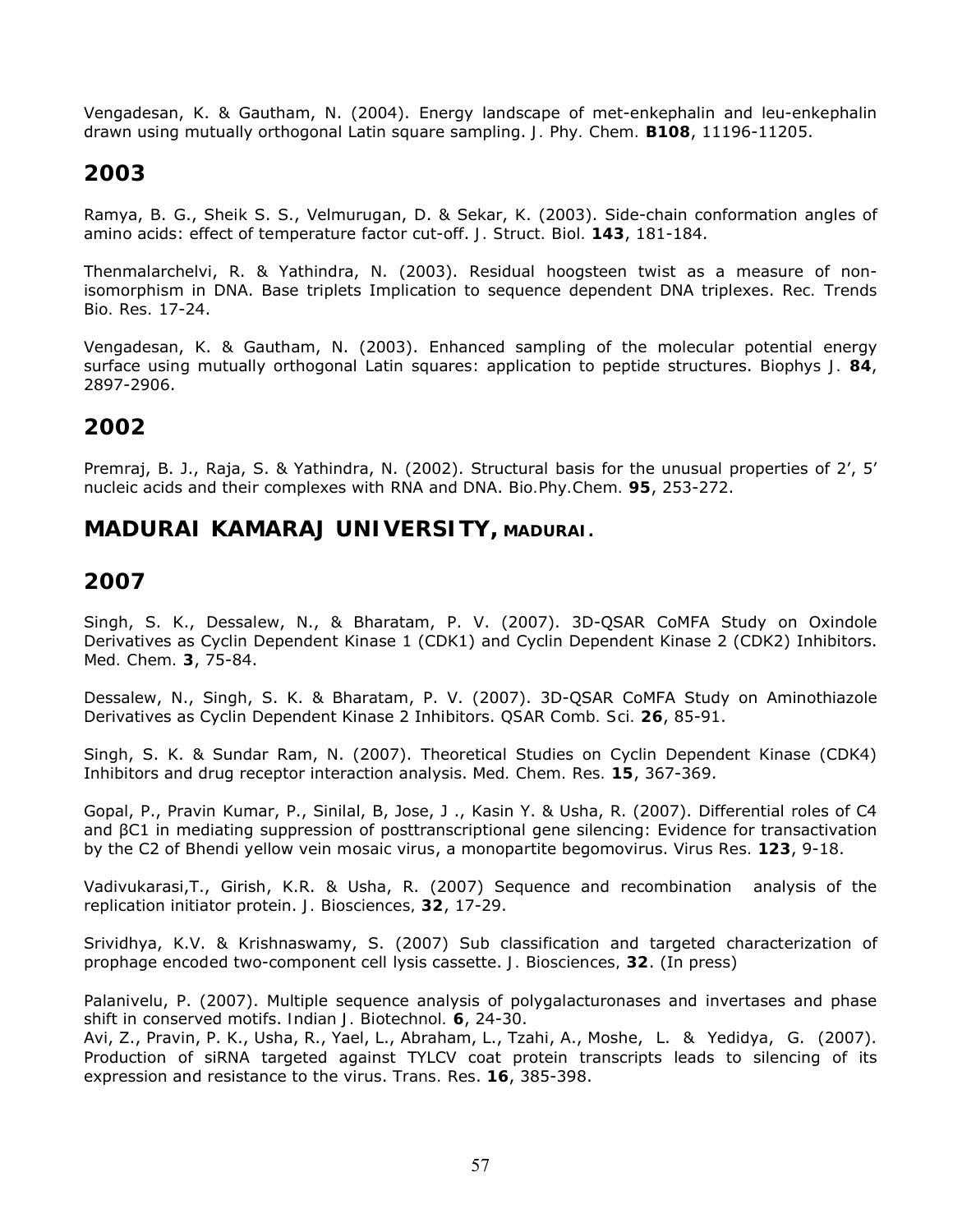Sridhar, J. and Rafi, Z.A. (2006). Small RNA identification in *Enterobacteriaceae* using synteny and genomic backbone retention. *OMICS: A Journal of Integrative Biology*, **11** , 74-95.

Singh, S. K., Dessalew, N. & Bharatam, P. V. (2006). 3D-QSAR CoMFA studies on Indenopyrazole as CDK2 Inhibitors. *Eur. J. Med. Chem.* **41**, 1310-1319.

Srividhya, K. V., Geeta, V. R., Raghavenderan, L., Preeti, M., Jaime, P., Sankarnarayanan, M., Joel, L. S. & Krishnaswamy, S. (2006). Database and Comparative Identification of Prophages. *In ICIC 2006, LNCIS D.-S. Huang, K. Li, and G.W. Irwin (Eds.), Springer-Verlag*, **344**, 863 – 868.

Jeyakumar, N., Daniel, B., Werner, D., Catherine, H., Yonghong, Z., Catherine, D., James, R. V. B. & Eric, G. B. (2006). Text mining of full-text journal articles combined with gene expression analysis reveals a relationship between sphingosine-1-phosphate and invasiveness of a glioblastoma cell. *BMC Bioinformatics*, **7**, 373.

Sundara, B. N., Mathew, M. K. & Krishnaswamy, S. (2006). Functional assay of S.typhi OmpC using reconstituted large unilamellar vesicles: A general method for characterization of outer membrane proteins. *Biochimie.* **88**, 1419-1424.

Girish, K. R., Palanivelu, S., Kumar, P. D. & Usha, R. (2006). Refolding, purification and characterization of replication-initiator protein from soybean-infecting geminivirus. *J. Virol. Meth.* **136**, 154-159.

Pravin Kumar, P., Usha, R., Zrachya, A., Levy, Y., Spanov, H. & Gafni, Y. (2006). Protein–protein interactions and nuclear trafficking of coat protein and  $BC1$  protein associated with Bhendi yellow vein mosaic disease. *Virus Res.* **122**, 127-136.

Shivaprasad, P.V., Thillaichidambaram, P., Balaji, V. & Veluthambi, K. (2006). Expression of fulllength and truncated Rep genes from Mungbean yellow mosaic virus-Vigna inhibits viral replication in transgenic tobacco. *Virus Genes,* **33**, 365-374.

Palanivelu, P. (2006). Polygalacturonases: Active site analyses and Mechanism of action. *Indian J. Biotechnol.* **5**, 148-162.

## **2005**

Uma, M., Anton, M., Johannes, G., Krishnasamy, S., Rajyashri, Villoo, M. P., K. R. & Chris, B. (2005). The Diatom EST Database. *Nucl Acids Res.* **33**, D344-D347.

**\*** Rajeshwari, M. & Palanivelu, P. (2005). UlTRaSCAN - an algorithm for prediction of pattern (s) in untranslated regions of eukaryotic mRNAs. *Indian J. Biotechnol.* **4**, 21-38.

Kumar, P. D. & Krishnaswamy, S. (2005). Overexpression, refolding, and puri.cation of the major immunodominant outer membrane porin OmpC from Salmonella typhi: characterization of refolded OmpC. *Protein Expr. Purif.* **40**, 126-133.

Yadav, A. & Singh, S. K. (2005). Common binding mode for structurally and chemically diverse nonnucleosidic HIV-1RT inhibitors. *J. Mol. Struct.(Theochem).* **723**, 205-209.

Shabaana, A. K., Kulangar, K., Semac, I., Parel, Y.,Ilangumaran, S., Dharmalingam, K., Chizzolini, C. & Hoessli, D. C. (2005). Mycobacterial liporaabinomannans modulate cytokine production in human T helper cells by interfering with raft/microdomain signaling. *Cell. Mol. Life Sci.* **62**, 001-009.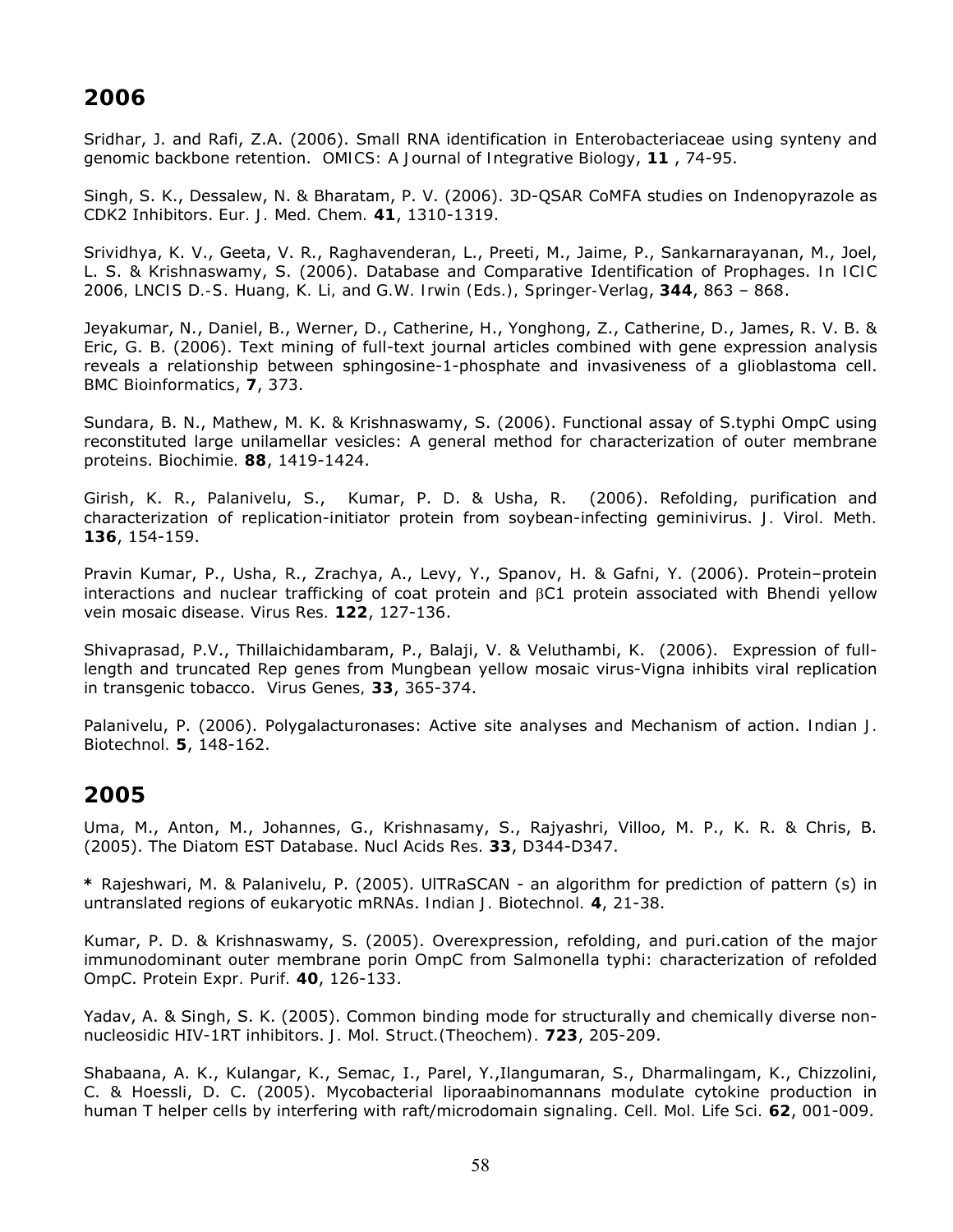Girish, K. R. & Usha, R. (2005). Molecular characterization of two soybean infecting begomoviruses from India and evidence for recombination among legume infecting begomoviruses from South-East Asia. *Virus Res.* **108**, 167-176.

Shivaprasad, P. V., Akbergenov, R., Trinks, D., Rajeswaran, R., Veluthambi, K., Hohn, T. & Pooggin, M. M. (2005). Promoters, transcripts and regulatory proteins of mungbean yellow mosaic geminivirus. *J. Virol.* **79**, 8149-8160.

Natarajan J, Berrar D, Hack C.J, Dubitzky W. (2005). Knowledge Discovery in Biology and Biotechnology Texts: A Review of Techniques, Evaluation Strategies, and Applications. *Crit. Rev. Biotechnol.* **25**, 31-52.

Ramachandran, S. S., Shunmugiah, K. P., Nirmala Lini, Abdul Khader Shabaana, Nagavardhini, A. & Dharmalingam, K. (2005). Cloning of *mce*1 locus of *Mycobacterium leprae* in *Mycobacterium smegmatis* mc2 155 SMR5 and evaluation of expression of *mce*1 genes in *M. smegmatis* and *M. leprae. FEMS Immunol. Med. Microbiol.* **45**, 291-302.

**\*** Rajeshwari, M. & Palanivelu, P. (2005) UlTRaSCAN - an algorithm for prediction of pattern (s) in untranslated regions of eukaryotic mRNAs. *Indian J. Biotechnol.* **4**, 21-38.

Guerra-Peraza, O., Kirk, D., Seltzer, V., Veluthambi, K., Schmidt, A. C. Hohn, T. & Herzog, E. (2005). Coat proteins of Rice tungro bacilliform virus and *Mungbean yellow mosaic virus* contain multiple nuclear-lacalization signals and interact with importin  $\alpha$ . J. Gen. Virol. 86, 1815-1826.

Sundara, B. N., Ravi, A. K., Singh, T. P. & Krishnaswamy, S. (2005). High-resolution diffraction from crystals of a membrane protein complex: bacterial Outer Membrane Protein, OmpC with antibacterial eukaryotic protein, Lactoferrin. *Acta Cryst.* **F61**, 773-775.

Preeti, M., Krishnamohan, K. & Krishnaswamy, S. (2004). HNH family sub-classification leads to identification of commonality in the His-Me endonuclease superfamily. *Protein Sci.* **13**, 295-300.

Preeti, M., Casjens, S. & Krishnaswamy, S. (2004). Analysis of the lambdoid prophage element *e14* in the *E.coli* K-12 genome. *BMC Microbiol*. **4**, 4.

Arockiasamy, A., Murthy, G. S., Rukmini, M. R., Sundara Baalaji, N., Umesh, C. K. & Krishnaswamy, S. (2004). Conformational epitope mapping of OmpC, a major cell surface antigen from Salmonella typhi. *J. Struct. Biol.* **148**, 22-33.

Arockiasamy, A., Kumar, P. D., Sundara Baalaji, N., Rukmini, M. R. & Krishnaswamy, S. (2004). Folding and structural stability of OmpC from *Salmonella typhi*: Role of LPS and environment. *Curr. Sci.* **87**, 197-202.

Mohan Katta, A. V. S. K., Rajeshwari, M., Rajiv V. B. & Krishnaswamy, S. (2004). Consensus based validation of membrane porins. *In silico biol.* **4**, 549-561.

Srividhya, K. V. & Krishnaswamy, S. (2004). A simulation model of Escherichia coliosmoregulatory switch using E-CELL system. *BMC Microbiol.* **4**, 44.

Yadav, A. & Singh, S. K. (2004). Threshold interaction energy of NRTI's (2'-deoxy 3'-substituted nucleosidic analogs of Reverse transcriptase) to undergo competitive inhibition. *Bioorg. Med. Chem. lett.* **14**, 2677-2680.

Banerjee, G., Damodaran, A., Devi, N., Dharmalingam, K. & Raman, G. (2004). Role of Keratinocytes in Antigen Presentation and Polarization of Human T Lymphocytes. *Scand. J. Immunol.* **59**, 385-394.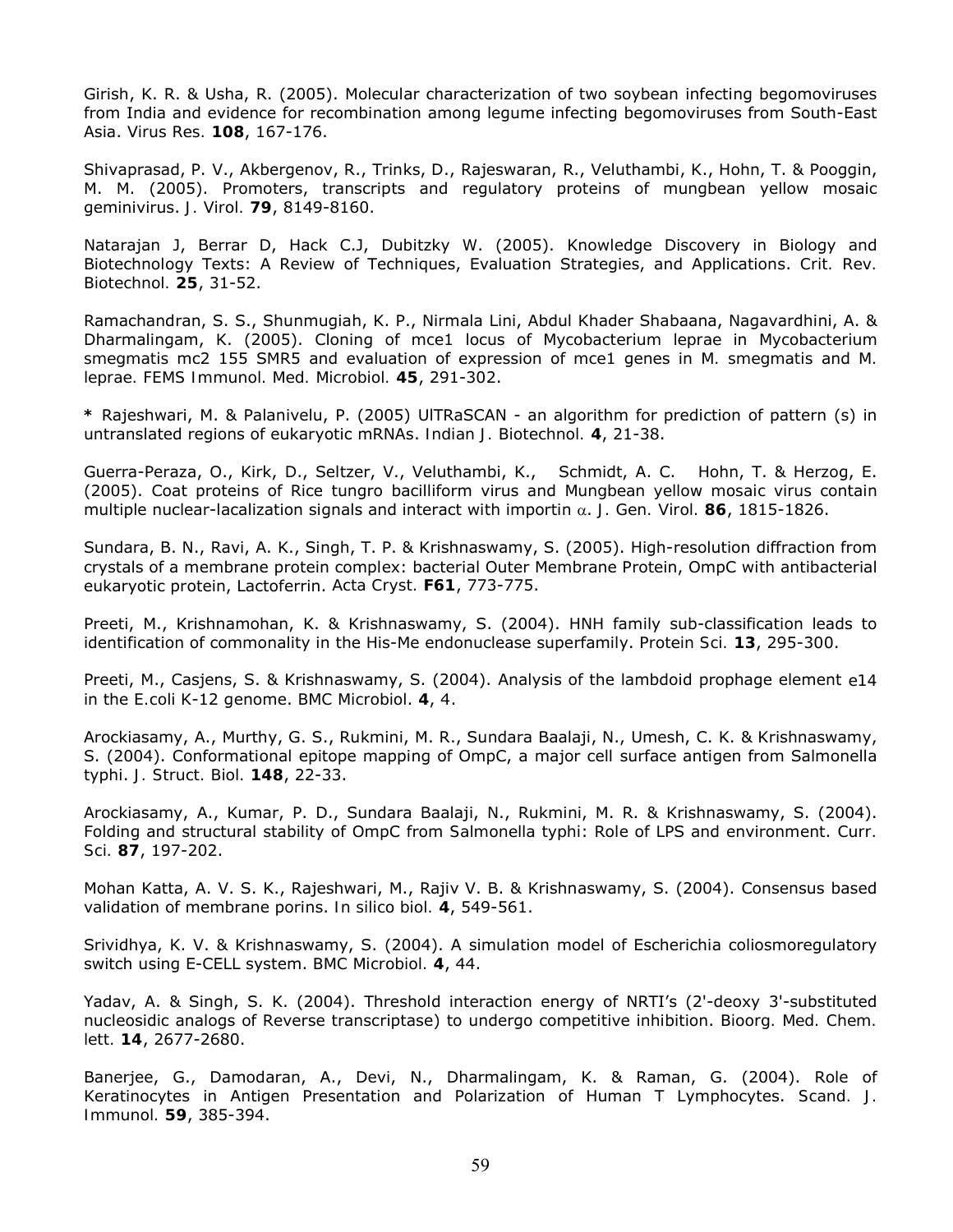Karthikeyan, A. S., Vanitharani, R., Balaji, V., Anuradha, S., Thillaichidambaram, P., Shivaprasad, P. V., Parameswari, C., Balamani, V., Saminathan, M. & Veluthambi, K. (2004). Analysis of an isolate of *Mungbean yellow mosaic virus* (MYMV) with a highly variable DNA B component. *Arch. Virol.* **149**, 1643-1652.

Kanagavalli, J., Eswari, P., Subbaiah, R. K., Krishnaswamy, S. & Sundaresan, P. (2004). A Review of Genetic and Structural Understanding of the Role of Myocilin in Primary Open Angle Glaucoma. *Indian J. Ophthalmol.* **52**, 271-280.

#### **2003**

Vasanthi, G., & Krishnaswamy, S. (2003). Dipole moment in TIM alpha/beta fold proteins. *Ind. J. Biochem. Biophys.* **40**, 194-202.

Kanagavalli, J., Subbaiah, R. K., Eswari, P., Krishnaswamy, S. & Periasamy, S. (2003). Evaluation and understanding of myocilin mutations in Indian primary open angle glaucoma patients. *Mol. Vis.* **9**, 606-614.

Paranthaman, S., & Dharmalingam, K. (2003). Intergeneric Conjugation in *Streptomyces peucetius*  and *Streptomyces sp. strain C5:* Chromosomal integration and expression of recombinant plasmids carrying *chi*C gene. *Appl. Environ. Microbiol.* **69**, 84-91.

Shabaana, A. K., Shanker Narayan, N. P. and Dharmalingam, K. (2003) *M. leprae* 18-kDa Heat shock protein gene is polymorphic. *Curr. Sci.* **84**, 64-70.

Daisy Vanitha, J., Venkatasubramani, R., Dharmalingam, K. & Paramasivan, C. N. (2003). Large – Restriction – Fragment Polymorphism analysis of *Mycobacterium chelonae* and *Mycobacterium terrae* isolates. *Appl. Environ. Microbiol.* **69**, 4337-4341.

Jacob, T., Jebasingh, T., Venugopal, M. N. & Usha, R. (2003). High genetic diversity in the coat protein and the 3'untranslated regions among the geographical Isolates of *Cardamom mosaic virus* from south India. *J. Biosci.* **28**, 589-595.

Ranjan Prasad, Sasikala, V., Vetrivel, K. S. and Dharmalingam, K. (2003). A novel extracellular protein of S*treptomyces peucetius* binds to daunorubicin but does not inhibit the bioactivity of the antibiotic*. Biochem. Biophys. Res. Commun.* **311**, 460-464.

Jose, J. & Usha, R. (2003). Bhendi Yellow Vein Mosaic Disease in India Is Caused by Association of a DNA Beta Satellite with a Begomovirus. *Virology,* **305**, 310-317.

## **2002**

Vasanthi, G. & Krishnaswamy, S. (2002). Dipole moment analysis of membrane proteins suggests role in orientation in the membrane. *Ind. J. Biochem. Biophys.* **39**, 93-100.

Jacob, T. & Usha, R. (2002). Expression of *Cardamom mosaic virus* coat protein in *Escherichia coli* and its assembly into filamentous aggregates. *Virus Res.* **86**, 133-141.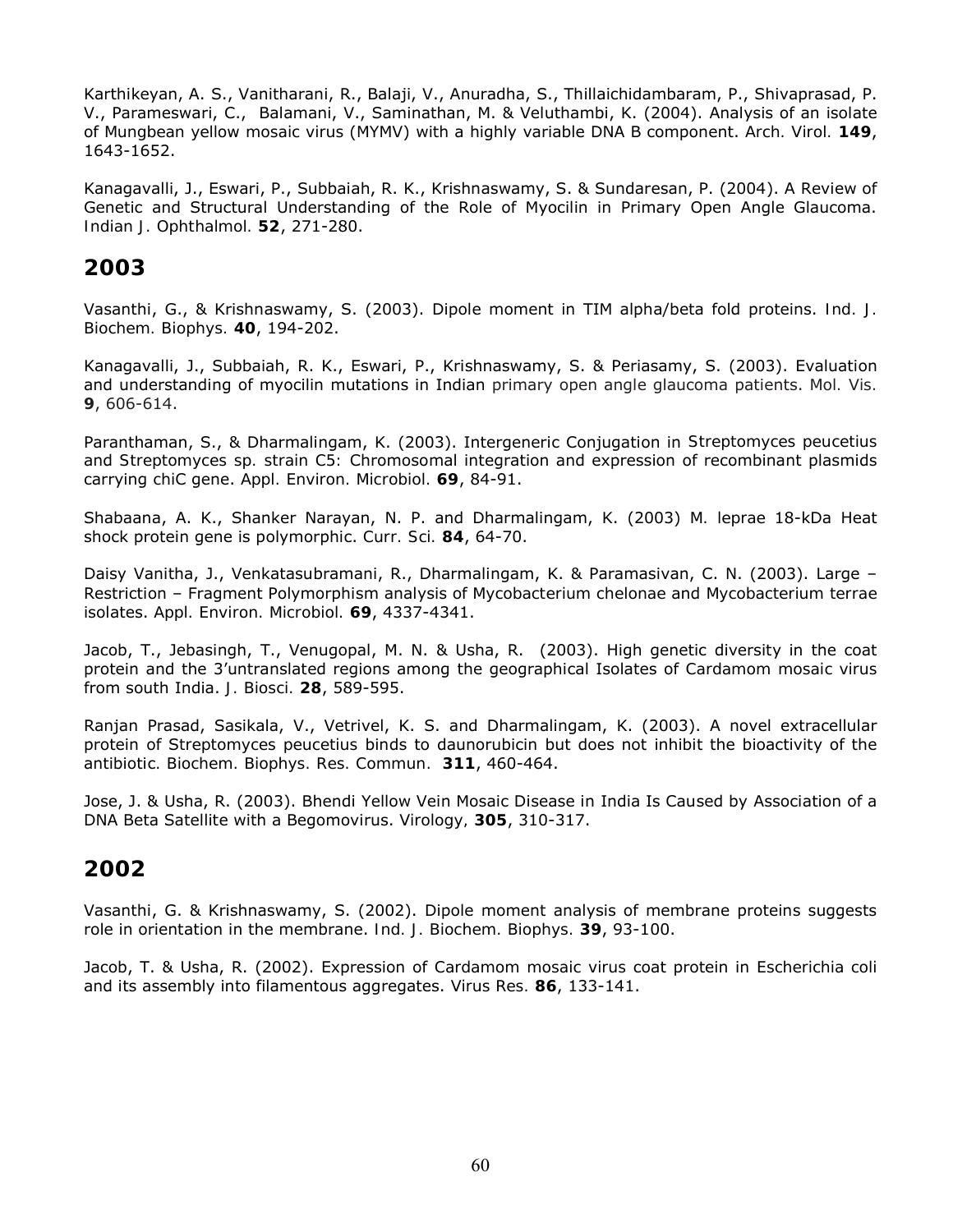## **NATIONAL BRAIN RESEARCH CENTRE.**

## **2007**

Joti, P., Kulashekhar, S., Behari, M. & Murthy, A. (2007). Impaired inhibitory oculomotor control in patients with Parkinson's disease. *Exp. Brain Res*. **177**, 447-457.

Singh, L. & Singh, N.C. (2007) The development of articulatory signatures in children, *Developmental Science* (in press).

Tanusree, D., Latika, S. & Nandini, C. S. (2007). Rhythmic structure of English and Hindi – new insights from a computational analysis. *Prog. Brain Res.* (in press).

Murthy, A., Ray, S., Stephanie, M. S., Elizabeth, G. P., Schall, J.D. & Thompson, K. G. (2007). Frontal eye field contributions to rapid corrective saccades*. J. Neurophysiol.* **97**, 1457-1469.

Singh, L., Shantisudha, P. & Singh, N. C. (2007). Developmental patterns of speech in children. *J. Appl. Acoustics* **68**, 260-268.

#### **2004**

Ray, S., Schall, J. D. & Murthy, A. (2004). Programming of double step saccade sequences: Modulation by cognitive control. *Vision Research,* **44**, 2271-2707.

Roy, P. (2004). Stochastic Resonance Imaging and Stochastic Resonance Therapy: preliminary studies considering the brain as stochastic processor. *Lect. Note. Comp. Sci.* **3316**, 96-103.

Roy, P. (2004). Stochastic Resonance as an Emerging Technique for Neuromodulation: Using Nonlinear Dynamics to Analyze EEG and Drug-induced Language Transition. *J. Quant. Ling.* **11**, 47- 77.

## **2003**

Roy, P. (2003). Cognitive Processing: An Analysis using Stochastic Activation. *J. Inst. Elect. Telecom. Eng.* **49**, 183-195.

Murthy, A. (2003). Neural control of eye movements. *J. Inst. Elect. Telecom. Eng.* **49**, 135-144

#### **2002**

Roy, P. K., Kozman, R. & Majumder, D. D. (2002). Neurocomputation model and algorithm for phase transition and instability*. IEEE Trans. Evol. Comput.* **5**, 1-14.

Joti, P., Kulashekhar, S., Behari, M. & Murthy, A. Impaired inhibitory oculomotor control in patients with Parkinson's disease. *Exp. Brain Res.* **177**, 447-57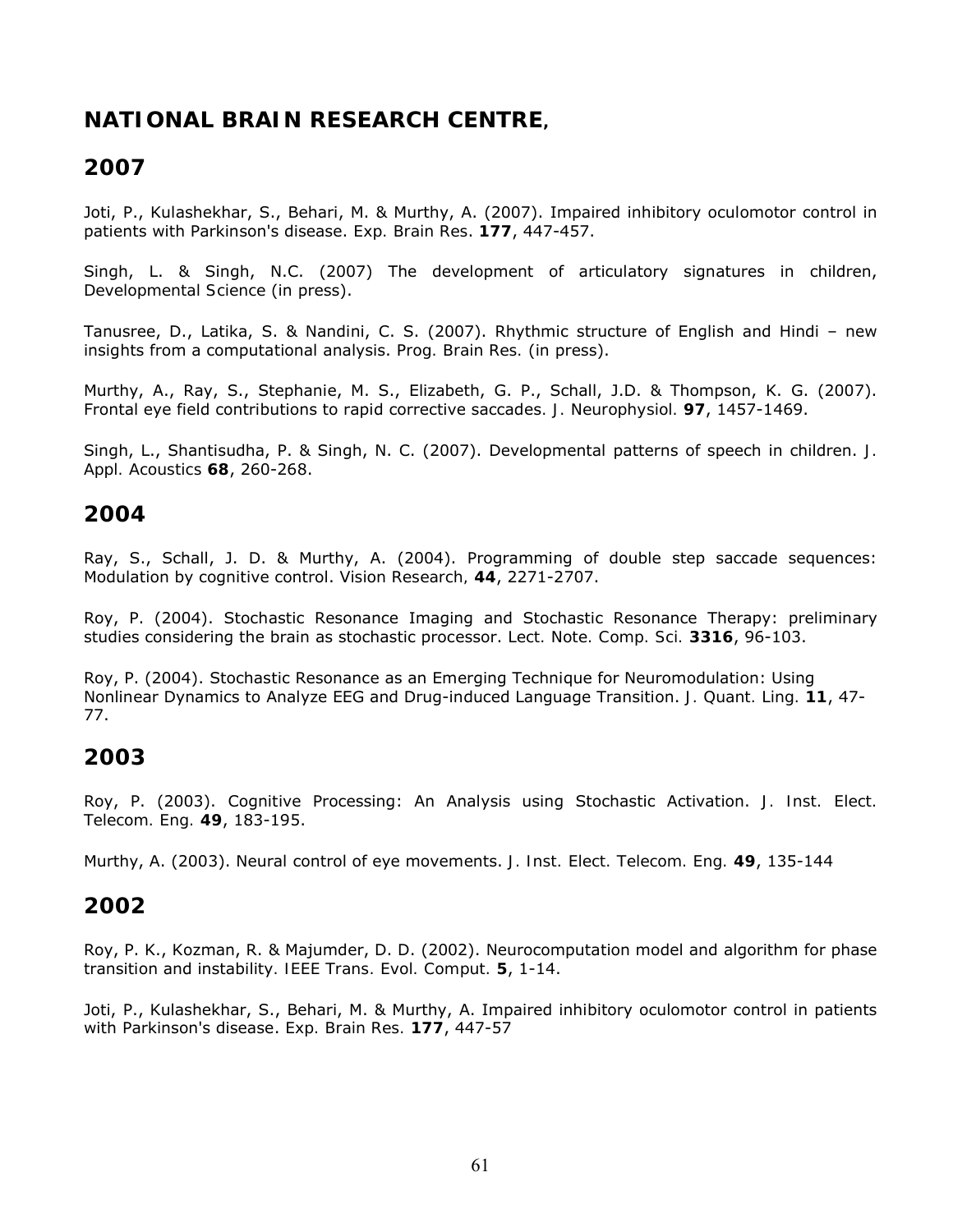## **NATIONAL INSTITUTE OF PHARMACEUTICAL EDUCATION AND RESEARCH, PUNJAB.**

### **2007**

Garg, P., Verma, J. & Roy, N. (2007). In Silico Modeling for Blood Brain Barrier Permeability Predictions in Preclinical Biopharmaceutics - in situ, in vitro, and in silico tools for drug absorption studies ed Carsten Ehrhardt and Kwang-Jin (In press).

Kadam, R. U., Shivange, A. V. & Roy, N. (2007). E. coli vs P. aeruginosa deacetylase LpxC inhibitors Selectivity: Surface and Cavity depth based analysis. *J. Chem. Info. Mod.* (In press).

Kadam, R. U., Garg, D., Chavan, A. & Roy, N. (2007). Evaluation of Pseudomonas aeruginosa deacetylase LpxC inhibitory activity of dual PDE4-TNF ? inhibitors: A multi-screening approach. *J. Chem. Info. Mod.* (In press).

Kadam, R. U., Chavan, A. & Roy, N. (2007). Pharmacophoric features of Pseudomonas aeruginosa deacetylase LpxC inhibitors: An electronic and structural analysis. Bioorg. Med. Chem. Lett. **17**, 861-868.

Deswal, S. & Roy, N. (2007). A novel range based QSAR study of human neuropeptide Y (NPY ) Y5 receptor inhibitors. *Eur. J. Med. Chem.* **42**, 463-470.

#### **2006**

Kadam, R. U., Kiran, V. M. & Roy, N. (2006). Comparative protein modeling and surface analysis of Leishmania sirtuin: A potential target for antileishmanial drug discovery. *Bioorg. Med. Chem. Lett.* **16**, 6013-6018.

Kadam, R. U. & Roy, N. (2006). Cluster analysis and 2-Dimensional Quantitative Structure Activity Relationship (2D-QSAR) of Pseudomonas aeruginosa Deacetylase LpxC inhibitors. *Bioorg. Med. Chem. Lett.* **16**, 5136-5143

Deswal, S. & Roy, N. (2006). Quantitative structure activity relationship studies of aryl heterocyclebased thrombin inhibitors. *Eur. J. Med. Chem.* **41**, 1339-1346.

Deswal, S. & Roy, N. (2006). Quantitative Structure Activity Relationship of Benzoxazinone Derivatives as Neuropeptide Y Y5 Receptor Antagonists. *Eur. J. Med. Chem*. **41**, 552-557

**MAHATMA GANDHI INSTITUTE OF MEDICAL SCIENCE, SEVAGRAM.**

## **2005**

Deshmukh, P., Jumde, J., Kumar, S., Reddy, M. V. R. & Harinath, B. C. FilaDB - Database software for information storage and retrieval on detection and management of filaria patients. *Bioinformatics India*. **3**, 36-46.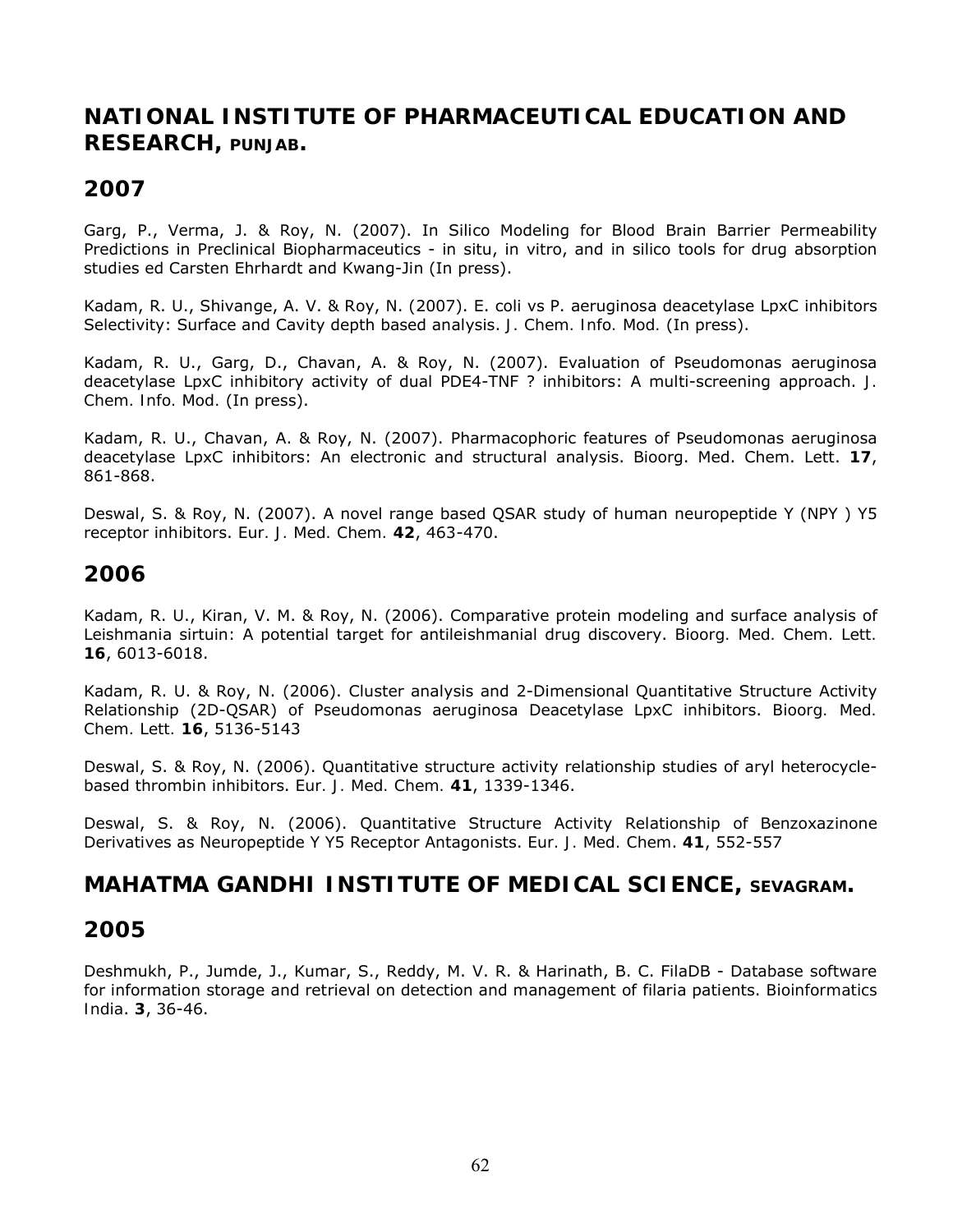## **MANONMANIAM SUNDARANAR UNIVERSITY, TIRUNELVELI.**

## **2006**

Jeya, S. S. D. & Veluraja, K. (2006). Conformations of higher gangliosides and their binding with cholera toxin – Investigation by molecular modelling, molecular mechanics and molecular dynamics. *J. Biomol. Struct. Dyn.* **23**, 641-656.

## **2005**

Veluraja, K. & Margulis, C. J. (2005). Conformational dynamics of sialyl Lewisx in aqueous solution and its interaction with SelectinE – A study by Molecular Dynamics. *J. Biomol. Struct. Dyn.* **23**, 101- 111.

#### **2004**

Jeya, S. S. D. & Veluraja, K. (2004). Monosialogangliosides and their interaction with cholera toxin – Investigation by molecular modelling and molecular mechanics. *J. Biomol. Struct. Dyn.* **21**, 591- 613.

Jeya, S. S. D. & Veluraja, K. (2004). Disialogangliosides and their interaction with cholera toxin – Investigation by molecular modelling, molecular mechanics and molecular dynamics. *J. Biomol. Struct. Dyn.* **22**, 299-313.

## **2003**

Xavier, S. M. & Veluraja, K. (2003). Conformations of terminal sialyloligosaccharide fragments - A molecular dynamics study. *J. Theor. Biol.* **222**, 389-402.

## **2002**

Swaminathan, G. J., Holloway, D. E., Veluraja, K. & Acharya, K. R. (2002). Atomic Resolution (0.98A) Structure of Eosinophil Derived Neurotoxin. *Biochemistry*, **41**, 3341-3352.

## **NATIONAL CENTRE FOR BIOLOGICAL SCIENCES, BANGALORE.**

#### **2007**

Pugalenthi, G., Suganthan, P. N., Sowdhamini, R. & Chakrabarti, S. (2007). SMotif: A server for structural motifs in proteins. *Bioinformatics* (In press).

Ajay, S.M. & Bhalla, U.S. (2007). A propagating ERKII switch forms zones of elevated dendritic activation correlated with plasticity. *HFSP J*. (In press).

Cannon, R. C., Gewaltig, M. O., Bhalla, U. S., Cornelis, H., Gleeson, P., Hines, M. L., Howell, F. W., Muller, E., Stiles, J. R. Wils, S. & De Schutter, E. (2007). Interoperability of neuroscience modeling software: current status and future directions. *Neuroinformatics*, **5**. (In press).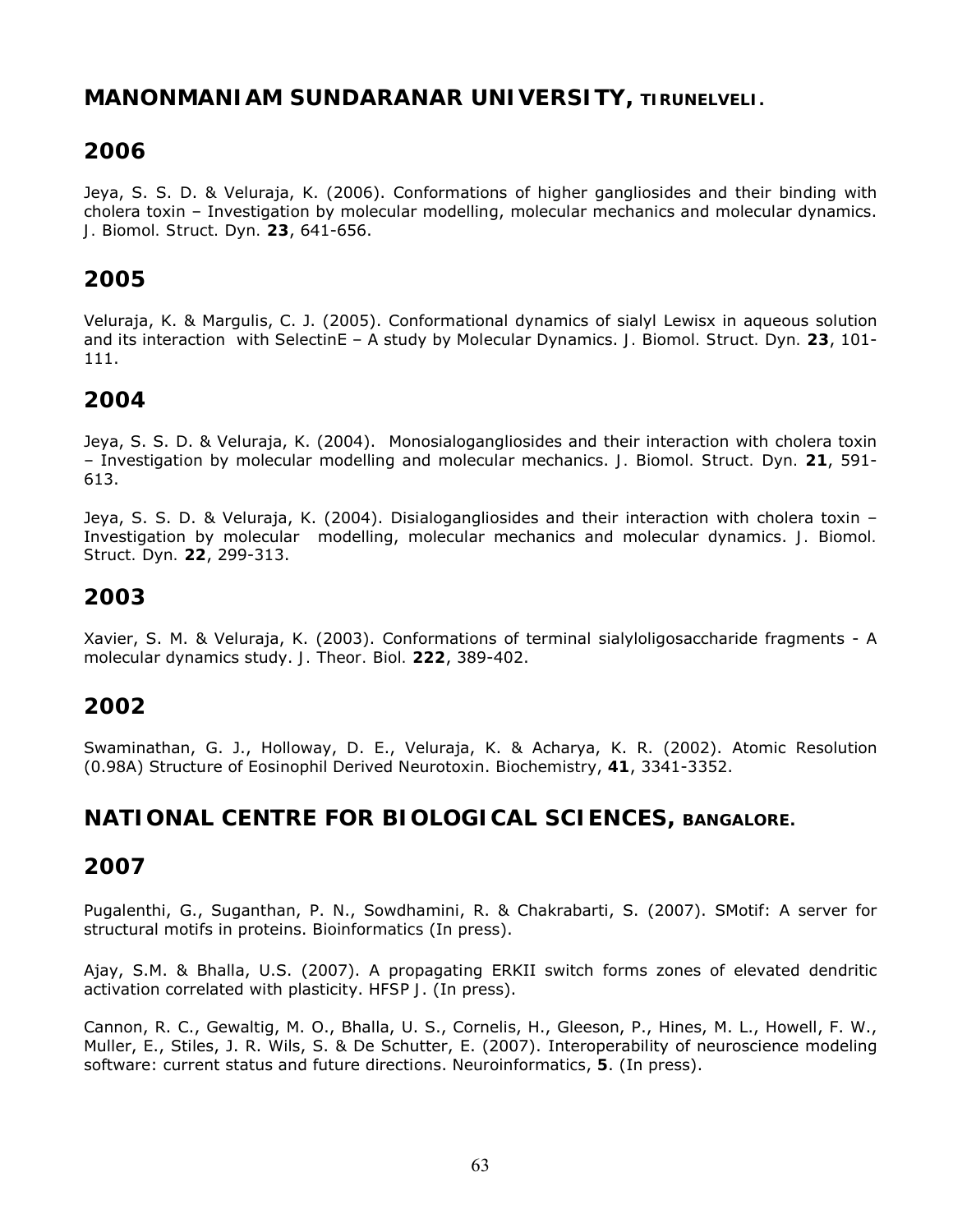Khajamohiddin, S., Babu, P. S., Chakka, D., Merrick, M., Bhaduri, A., Sowdhamini, R. & Siddavattam, D. (2006). A novel meta-cleavage product hydrolase from Flavobacterium sp. ATCC27551. *Biochem. Biophys. Res. Commun*. **351**, 675-681.

Gadkari, R.A., Sandhya, S., Sowdhamini, R. & Dighe, R.R. (2006). The antigen binding sites of various hCG monoclonal antibodies show homology to different domains of LH receptor. *Mol. Cell. Endocrinol*. **351**, 675-81.

Tripathi, L.P. & Sowdhamini, R. (2006). Cross-genome comparisons of serine proteases in Arabidopsis & rice. *BMC Genomics,* **7**, 200.

Chakrabarti, S., Manohari, G., Pugalenthi, G. & Sowdhamini, R. (2006). SSToSS: Sequence Structural Templates of Single-member superfamilies. *In Silico Biol*. **6**, 311-319.

Chandrashekar, C., Manonmani, A., Babu, M. & Sowdhamini, R. (2006). Enhanced structure prediction of gene products containing adenylyl cyclase. *In Silico Biol.* **6**, 351-362.

**\*** Rhana, B., Sandhya, S., Abhinandan, K.R., Chakrabarti S, Sowdhamini, R. & Srinivasan, N. (2006). Cascade PSI-BLAST Web server: A remote homology search tool for relating protein domains. *Nucl. Acids Res.* **34**, W143-W146.

**\*** Pugalenthi, G., Shameer, K. Srinivasan, N. & Sowdhamini, R. (2006). HARMONY: a web-server for the assessment of protein structures *Nucl. Acids Res.* **34**, W143-W146.

Pugalenthi, G. & Sowdhamini, R. (2006). iMOTdb - a comprehensive collection of spatially interacting motifs in proteins. *Nucl. Acids Res*. **34**, D285-D286.

Ajay, S.M. & Bhalla, U.S. (2006). Synaptic plasticity in vitro and in silico: insights into an intracellular signaling maze. *Physiology (Bethesda),* **21**, 289-296.

Bhaduri, A. & Sowdhamini, R. (2006). Domain architectural census of eukaryotic gene products containing O-protein phosphatases. *Gene,* **366**, 246-255.

#### **2005**

Blaise, M., Sowdhamini,R. & Pradhan, N. (2005). Comparative analysis of different competitive antagonists interaction with NR2A and NR2B subunits of N-methyl-D-aspartate (NMDA) ionotropic glutamate receptor. *J. Mol. Model.* **11**, 489-502.

Gaurav, K., Gupta, N. & Sowdhamini, R. (2005). FASSM: Enhanced Function Association in whole genome analysis using Sequence and Structural Motifs. *In Silico Biol.* **5**, 425-438.

Le Novere, N., Finney, A., Hucka, M., Bhalla, U.S., Campagne, F., Collado-Vides, J., Crampin, E., Halstead, M., Klipp, E., Mendes, P., Nielsen, P., Sauro, H., Shapiro, B., Snoep, J. L., Spence, H. G. & Wanner, B.L. (2005). Minimal Information Requested In the Annotation of biochemical Models (MIRIAM). *Nature Biotech.* **23**, 1509-1515.

Hayer, A. & Bhalla, U. S. (2005). Molecular Switches at the Synapse Emerge from Receptor and Kinase Traffic. *PLoS Comput. Biol.* **1**, e20.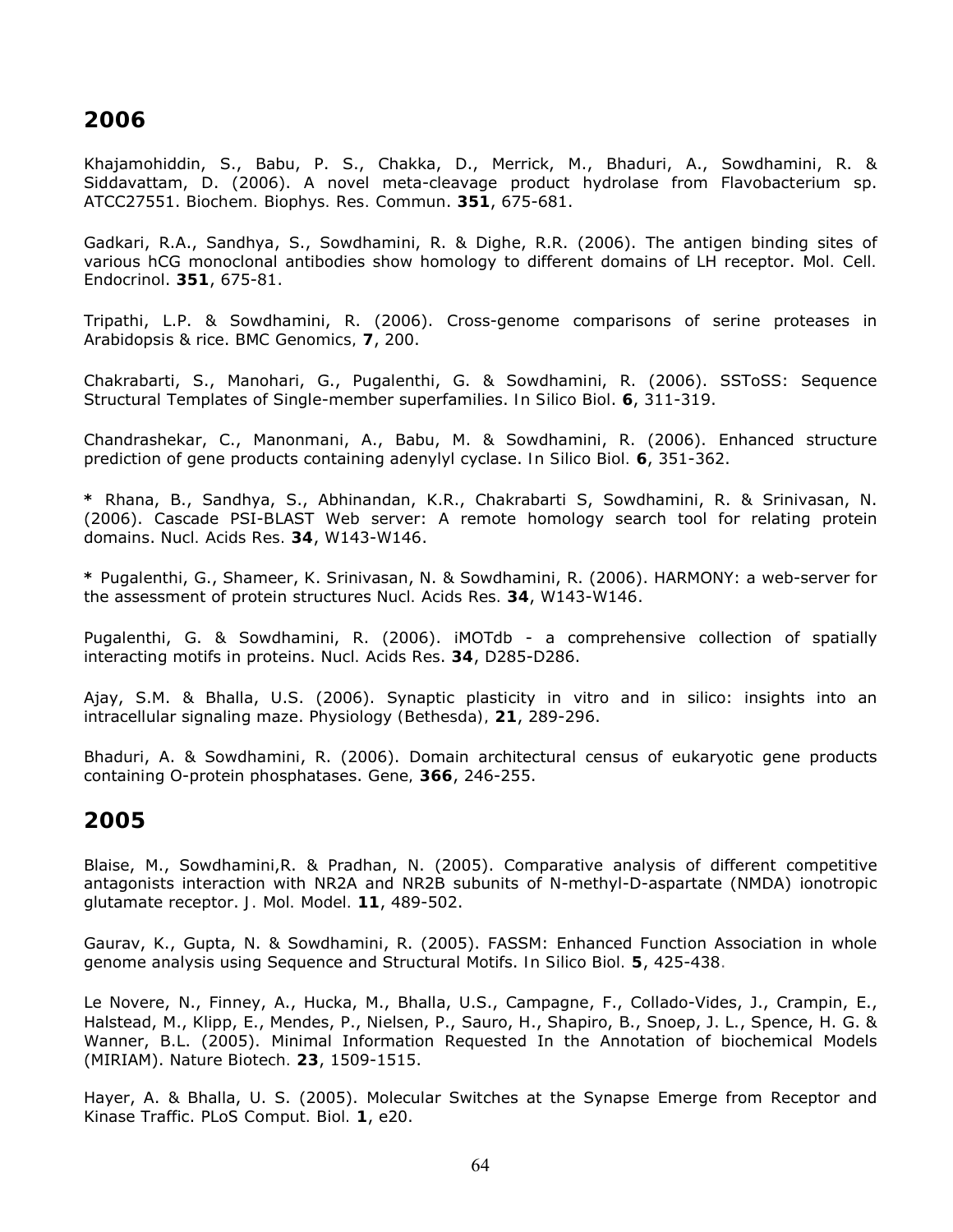**\*** Sandhya, S., Chakrabarti, S., Abhinandan, K.R., Sowdhamini, R. & Srinivasan, N. (2005). Assessment of a Rigorous Transitive Profile Based Search Method to Detect Remotely Similar Proteins. *J. Biomol. Strc. Dyn*. **23**, 283-298.

Metpally, R.R. & Sowdhamini, R. (2005). Cross genome phylogenetic analysis of Human and Drosophila G-protein-coupled receptors: Application to functional annotation of orphan receptors. *BMC Genomics,* **6**, 106.

Bhaduri, A. & Sowdhamini, R. (2005). Genome-wide survey of prokaryotic O-protein phosphatases. *J. Mol. Biol.* **352**, 736-752.

Metpally, R.R. & Sowdhamini, R. (2005). Genome wide survey of G protein-coupled receptors in *Tetraodon nigroviridis*. *BMC Evol. Biol.* **5**, 41.

Chakrabarti, S., Anand, A.P., Bhardwaj, N., Pugalenthi, G. & Sowdhamini, R. (2005). SCANMOT: searching for similar sequences using a simultaneous scan of multiple sequence motifs. *Nucl. Acids Res.* **33**, W274-W276.

Pugalenthi, G., Archunan, G. & Sowdhamini, R. (2005). DIAL: a web-based server for the automatic identification of structural domains in proteins. *Nucl. Acids Res.* **33**, W130-W132.

Pugalenthi, G., Bhaduri, A. & Sowdhamini, R. (2005). GenDiS: Genomic Distribution of Protein Structural Superfamilies. *Nucl. Acids Res.* **33**, D252-D255.

Rajasethupathy, P., Vayttaden, S. J. & Bhalla, U. S. (2005). Systems modeling: a pathway to drug discovery. *Curr. Opin. Chem. Biol*. **9**, 400-406.

HarshaRani, G. V., Vayttaden, S. J. & Bhalla, U. S. (2005). Electronic data sources for kinetic models of cell signaling. *J. Biochem.* **137**, 653-657.

Thangudu, R.R., Vinayagam, A., Pugalenthi, G., Manonmani, A., Offmann, B. & Sowdhamini, R. (2005). Native and modelled disulphide bonds in proteins: Knowledge-based approaches towards structure prediction of disulphide-rich polypeptides *Proteins Str. Fn. Bioinf.* **58**, 866-879.

Blaise, M.-C., Bhattacharyya, D., Sowdhamini, R. & Pradhan, N. (2005). Structural Consequences of D481N/K483Q Mutation at Glycine Binding Site of NMDA Ionotropic Glutamate Receptors: A Molecular Dynamics Study. *J. Biomol. Struct. Dyn.* **22**, 399-410.

**2004**

Chakrabarti, S., Bhardwaj, N., Anand, P. & Sowdhamini, R. (2004). Improvement of alignment accuracy utilizing sequentially conserved motifs. *BMC Bioinformatics,* **5**, 167.

Blaise M.C., Sowdhamini R., Metpally, R. P. R. & Pradhan N. (2004). Evolutionary Trace Analysis of Ionotropic Glutamate Receptors and Modeling the Interactions of Agonists with Different NMDA Receptor Subunits. *J. Mol. Model.* **10**, 305-316.

Ajay, S. M. & Bhalla, U. S. (2004). A role for ERKII in synaptic pattern selectivity on the time-scale of minutes. *Eur. J. Neurosci.* **20**, 2671-2680.

Sinha, D, Bhalla U. S. & Shivashankar, G. V. (2004). Kinetic measurement of ribosome motor stalling force. *App. Phys. Lett.* **85**, 4789-4791.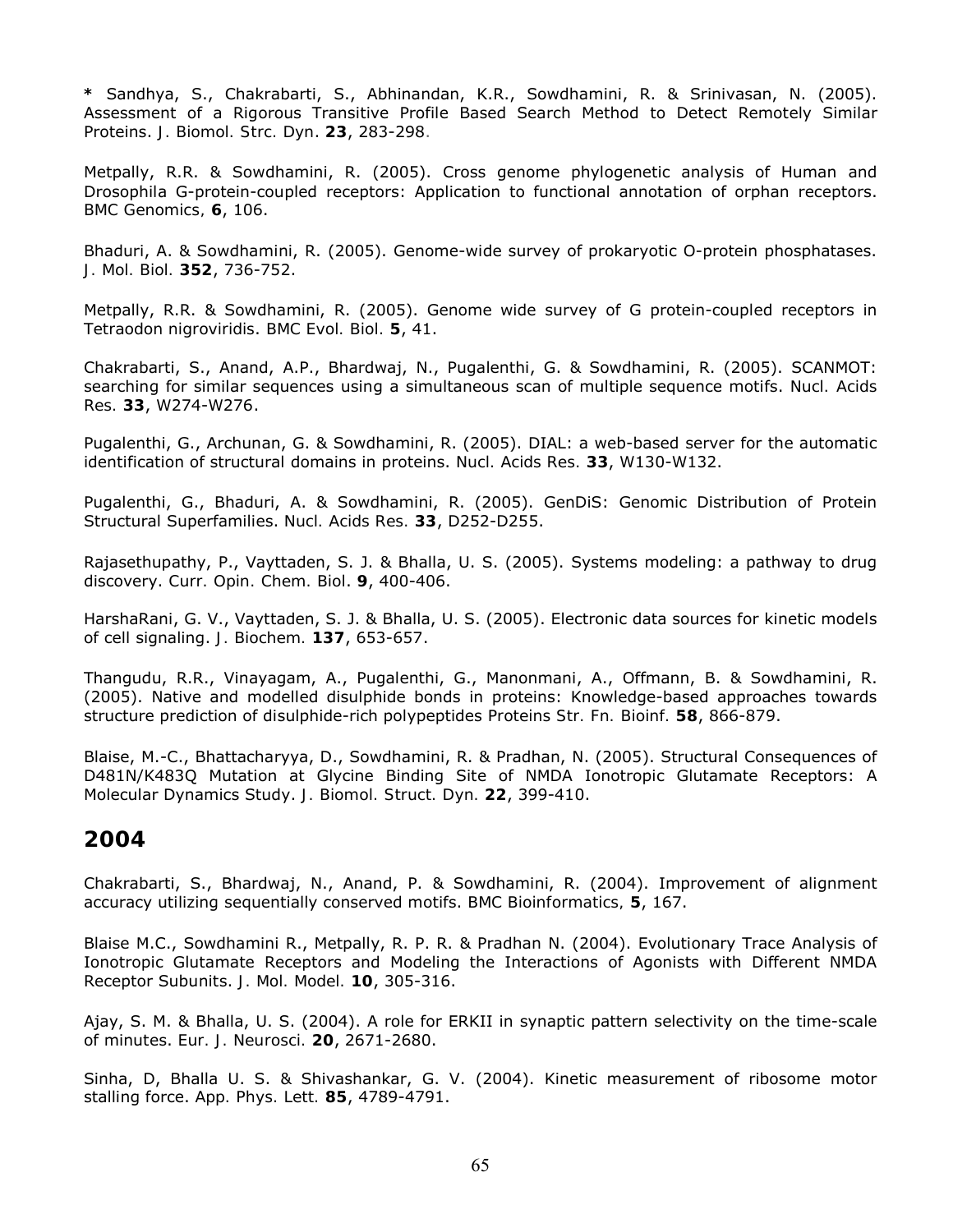Bhalla, U. S. (2004). Signaling in small subcellular volumes. I. Stochastic and diffusion effects on individual pathways. *Biophys. J*. **87**, 733-744.

Bhalla, U. S. (2004). Signaling in small subcellular volumes. II. Stochastic and diffusion effects on synaptic network properties. *Biophys. J*. **87**, 745-753.

Vasudeva, K, & Bhalla, U. S. (2004). Adaptive stochastic-deterministic chemical kinetic simulations. *Bioinformatics,* **20**, 78-84.

Chakrabarti, S. & Sowdhamini, R. (2004). Regions of minimal structural variation among members of protein domain superfamilies: Application to remote homology detection and modelling using distant relationships. *FEBS Lett.* **569**, 31-36.

 Bhaduri, A., Pugalenthi, G. & Sowdhamini, R. (2004). PASS2: an automated database of protein alignments organised as structural superfamilies. *BMC Bioinformatics,* **5**, 35.

Bhaduri, A., Pugalenthi, G., Gupta, N. & Sowdhamini, R. (2004). iMOT: an interactive package for the selection of spatially interacting motifs. *Nucl. Acids Res.* **32**, W602-W605.

Innis, C.A., Anand, P.A. & Sowdhamini, R. (2004). Prediction of Functional Sites in Proteins using Conserved Functional Group Analysis. *J. Mol. Biol.* **337**, 1053-1068.

Vinayagam, A., Pugalenthi, G., Rajesh, T. & Sowdhamini, R. (2004). DSDBASE: A consortium of native and modelled disulphide bonds in proteins. *Nucl. Acids Res.* **32**, D200-D202.

Chakrabarti, S., John, J. & Sowdhamini, R. (2004). Improvement of comparative modeling by the application of conserved motifs amongst distantly related proteins as additional restraints. *J. Mol. Model.* **10**, 69-75.

Bhaduri, A., Ravishankar, R. & Sowdhamini, R. (2004). Conserved spatially interacting motifs of protein superfamilies: Application to fold recognition and function annotation of genome data. *Proteins,* **54**, 657-670.

Vayttaden, S. J., Ajay, S. M. & Bhalla, U. S. (2004). A spectrum of models of signaling pathways. *ChemBioChem.* **5**, 1365-1374.

Bhalla, U. S. (2004). Models of cell signaling pathways. *Curr. Opin. Genet. Dev.* **14**, 375-381.

Vayttaden, S. J. & Bhalla, U. S. (2004). Developing Complex Signaling Models using GENESIS/Kinetikit. *Sci STKE*. **219**, 14.

**2003**

Bhalla, U. S. (2003). Temporal computation by synaptic signaling pathways. *J. Chem. Neuroanat.* **26**, 81-86.

Bhalla, U. S. (2003). Managing models of signaling networks. *Neurocomputing,* **52-54**, 215-220.

Sivakumaran, S., Hariharaputran, S., Mishra, J. & Bhalla, U. S. (2003). The Database of Quantitative Cellular Signaling: Repository and analysis tools for chemical kinetic models of signaling networks. *Bioinformatics,* **19**, 408-415.

Bhalla, U. S. (2003). Understanding complex signaling networks through models and metaphors. *Prog. Biophys. Mol. Biol.* **81**, 45-65.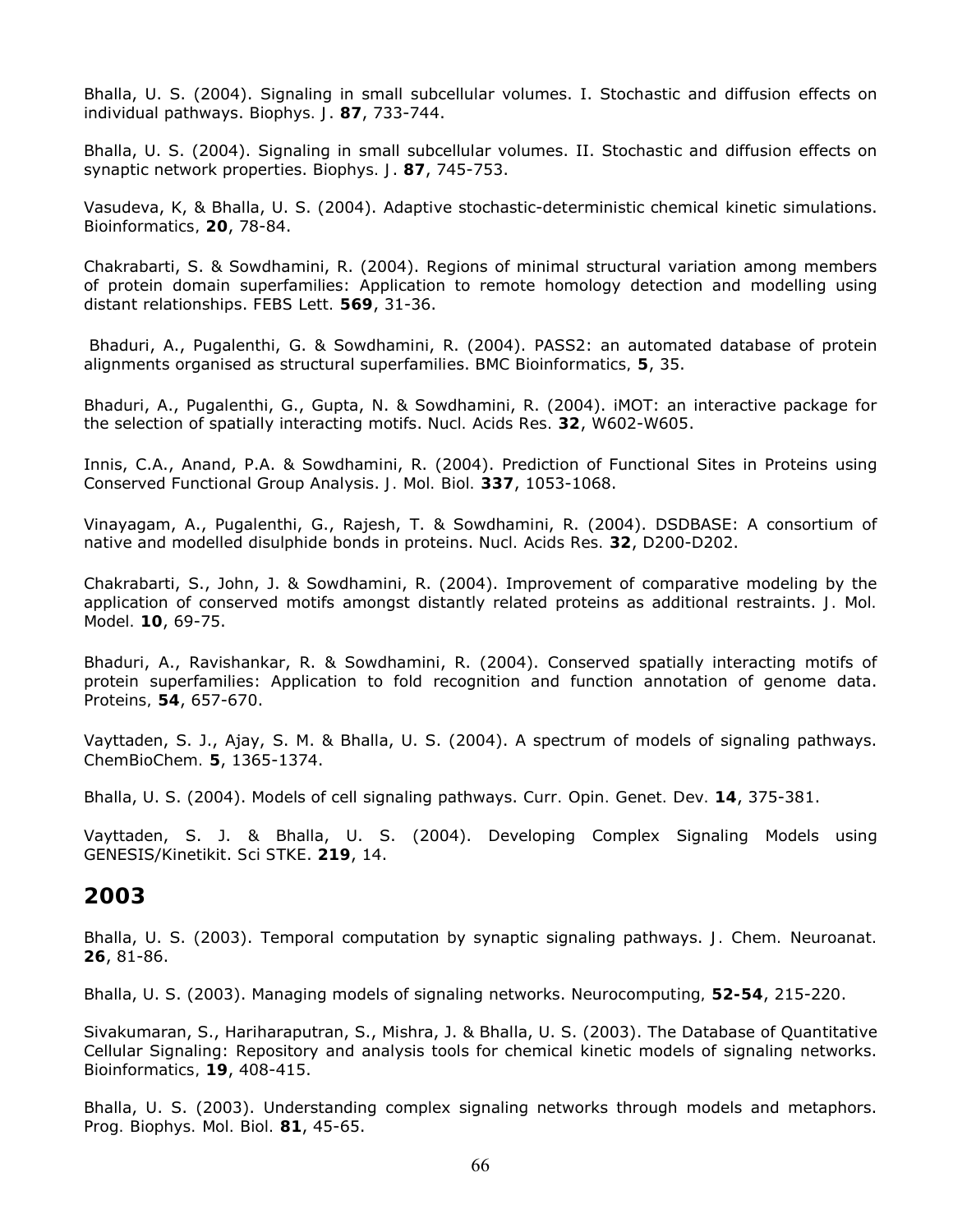Bhaduri, A. & Sowdhamini, R. (2003). A Genome-wide Survey of Human Tyrosine Phosphatases. *Protein Eng.* **16**, 881-888.

**\*** Sandhya, S., Kishore, S., Sowdhamini, R. & Srinivasan. N. (2003). Effective detection of remote homologues by searching in sequence dataset of a protein domain fold. *FEBS Lett.* **552**, 225-230.

Vinayagam, A., Shi, J., Pugalenthi, G., Meenakshi, B., Blundell, T.L. & Sowdhamini, R. (2003). DDBASE2.0: Updated Domain Database with Improved Methods for the Identification of Structural Domains. *Bioinformatics,* **19**, 1760-1764.

Chakrabarti,S., Venkataramanan, K. & Sowdhamini, R. (2003). SMoS: A database of Structural Motifs of Superfamilies. *Protein Eng.* **16**, 791-793.

Chakrabarti, S. & Sowdhamini, R. (2003). Functional sites and evolutionary connections of Acyl Homoserine Lactone synthases. *Protein Eng.* **16**, 271-278.

Bhaduri, A., Krishnaswamy, L., Ullal, G.R., Panicker, M.M. & Sowdhamini, R. (2003) Fold prediction and comparative modeling of Bdm1: a probable a/b hydrolase associated with hot water epilepsy. *J. Mol. Model*. **9**, 3-8.

#### **2002**

Mishra, J. & Bhalla, U. S. (2002). Simulations of inositol phosphate metabolism and its interaction with InsP3 mediated calcium release. *Biophys. J*. **83**, 1298-1316.

Bhalla, U. S., Ram, P. & Iyengar, R. (2002). MAP kinase phosphatase as a locus of flexibility in a mitogen-activated protein kinase signaling network. *Science,* **297**, 1018-1023.

Bhalla, U. S. (2002). Mechanisms for temporal tuning and filtering by postsynaptic signaling pathways. *Biophys. J*. **83**, 740-752.

Bhalla, U. S. (2002). Temporal pattern decoding by synaptic signaling pathways. *J. Comput. Neurosci*. **13**, 49-62.

Bhalla, U. S. (2002). The chemical organization of signaling interactions. *Bioinformatics,* **18,** 855- 863.

Bhalla, U. S. (2002). Use of Kinetikit and GENESIS for modeling signaling pathways. *Methods Enzymol.* **345**, 3-23.

Bhaduri, A., Mallika, V. & Sowdhamini, R. (2002). Genome Analysis of PASS2 a Semi Automated Database of Protein Alignments Organised as Structural Superfamilies. *Sci. World J.,* **2**, 9-10.

Mallika, V., Bhaduri, A. & Sowdhamini, R. (2002). PASS2: A semi-automated database of protein alignments organised as structural superfamilies. *Nucl. Acids Res.* **30**, 284-280.

**\*** Pandit, S.B., Gosar, D., Abhiman, S., Sujatha, S., Dixit, S.B., Mhatre, N.S., Sowdhamini, R. & Srinivasan, N. (2002). SUPFAM -Database of potential protein superfamily relationships derived by comparing sequence-based and structure-based families: Implications for structural genomics and function annotation in genomes. *Nucl. Acids Res.* **30**, 289-293.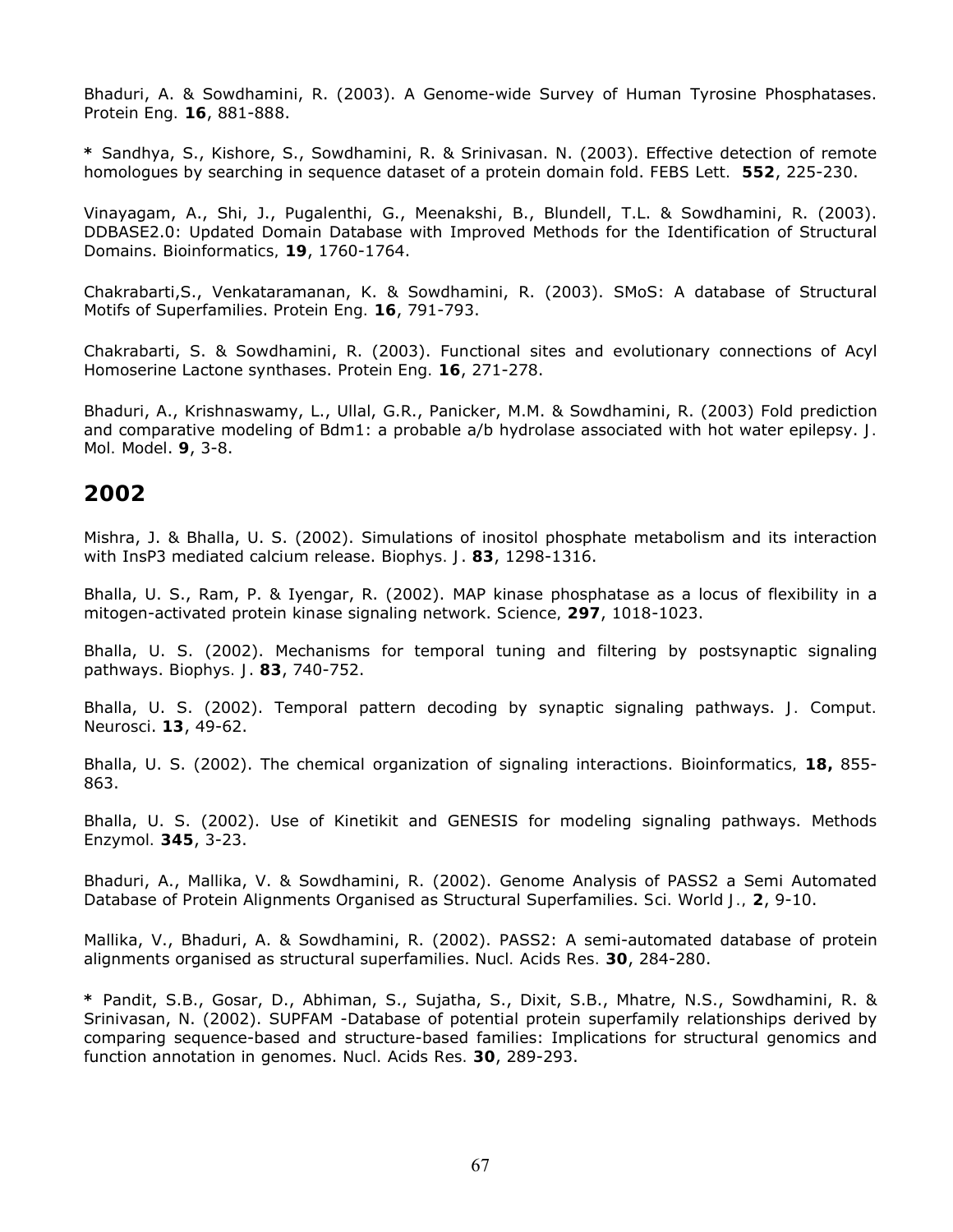## **NATIONAL CHEMICAL LABORATORY, PUNE.**

## **2006**

Jitendra, G. & Vishwas, C. (2006). Open access and biodiversity conservation: Changes and potentials for the developing world. *Data Science Journal*, **5**, 1-17.

Chavan, V. & Aniruddha, K. (2006). Open Access geospatial data repository. *Curr. Sci.* **90**, 617-618.

#### **2005**

Vishwas, C., Achuthankutty, C.T., Edward, V. B. & Mohideen, W. (2005). Indobis an Ocean Biogeographic Information System for assessment and conservation of Indian Ocean biodiversity. *Indian Journal of Marine Sciences*, **34**, 120-127.

Vishwas, C., Nilesh, R., Aparna, W. & Michael, R. (2005). Resolving Taxonomic Discrepancies : Role of Electronic Catalogues of Known Organisms. *Journal Biodiversity Informatics*, **2**, 70-78.

Chavan, V., Rane, N. S., Ghate, H. V. & Krishnan, S. (2005). IndCollections: biological specimens in Indian collections. *Curr. Sci.* **89**, 1454-1455.

#### **2004**

Chavan, V., Watve, A. V., Londhe, M. S., Rane, N. S., Pandit, A. T. & Krishnan, S. (2004). Cataloguing Indian biota: the electronic catalogue of known Indian fauna. *Curr. Sci*, **87,** 749-763.

Watve, A. V., Gaikwad, J. & Vishwas, C. (2004). Accessing biological collections data of Indian origin. *Curr. Sci.* **86**, 8.

#### **2003**

Chavan, V., Watve, A. V. & Krishnan, S. (2003). Electronic catalogue of known Indian fauna. *Curr. Sci.* **85**, 1515.

Chavan, V. & Krishnan, S. (2003). Natural history collections: a call for national information infrastructure. *Curr. Sci*. **84**, 34-42.

**NATIONAL DAIRY RESEARCH INSTITUTE, Karnal. 2007**

Yadav, A., Yadav, B. R. & Mandhan, R. P. (2007). Genetic diversity among six breeds of Indian goat using RAPD markers. *Biotechnol*. **6**, 57–60.

## **2006**

De, S. & Singh, R. K. (2006). Identification of new MHC-DRB3 alleles from Indian (*Bos indicus*) cattle. *Anim. Genet.* **37**, 605.

Mukherjee, S. & Yadav, B. R. (2006). Differential banding patterns in sex chromosomes of crossbred goats. *Indian J. Dairy Sci.* **59**, 252–256.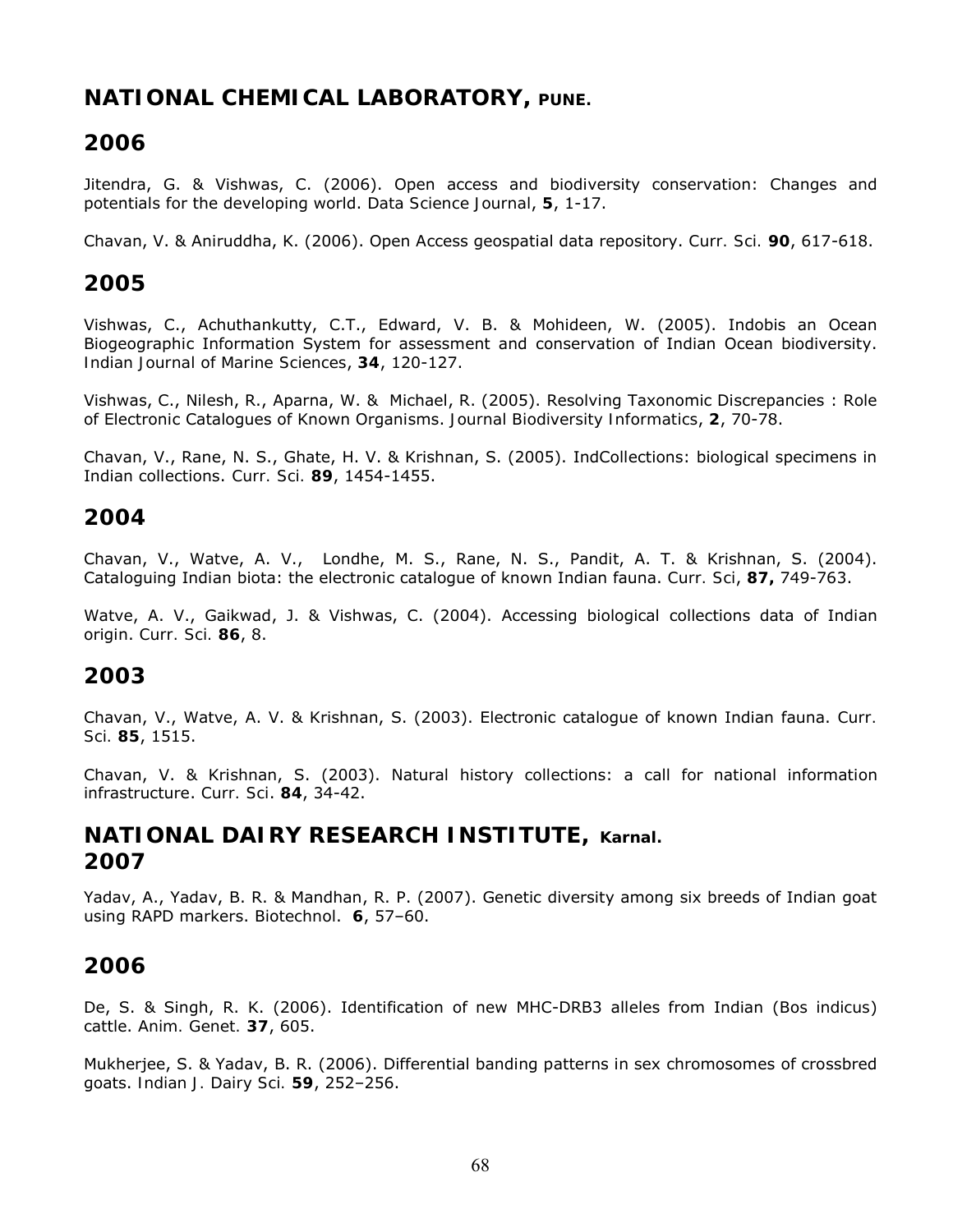Sharma, A. K., Sharma, R. K. & Kasana, H. S. (2006). Empirical comparisons of feed-forward connectionist and conventional regression models for prediction of first lactation 305-day milk yield in Karan Fries dairy cows. *Neural Comput. Appl.* **15**, 359–365.

Sharma, A. K., Sharma, R. K. & Kasana, H. S. (2006). Prediction of first lactation 305-day milk yield in Karan Fries dairy cattle using ANN modeling. *Appl. Soft Comput.* **7**, 1112-1120.

Yadav, A., Yadav, B. R. & Mandhan, R. P. (2006). Sex chromosome polymorphisms in three breeds of goats. *J. Cytol. Genet.* **7**, 39–42.

#### **2005**

Jain, D. K., Sharma, A. K. & Ruhil, A. P. (2005). Role of information technology in dairy science: a review. *Indian J. Anim. Sci.* **75**, 985–991.

Jiang, Z., De, S., Gracia, M. D., Griffin, K. B., Wu, X. L., Xiao, Q., Michal, J. J., Sharma, B. S. & Jansen, G. B. (2005). An independent confirmation of a quantitative trait locus for milk yield and composition traits on bovine chromosome 26. *J. Anim. Breed. Genet.* **122**, 281–284.

Wu, X.L., MacNeil, M. D., De, S., Xiao, Q. J., Michal, J. J., Gaskins, C. T., Reeves, J. J., Busboom, J. R., Wright Jr., R. W. & Jiang, Z. (2005). Evaluation of candidate gene effects for beef back fat via Bayesian model selection. *Genetica,* **125**, 103–113.

#### **2004**

Ganguly, I., Sarma, A., De, S. & Mitra, A. (2004). Genetic polymorphism of BoLA-DRB3.2 locus in crossbred cattle as revealed by PCR-RFLP analysis. *Indian J. Anim. Sci.* **74**, 195–199.

Parmar, S. N. S., Yadav, B. R. & Srivastava, P. N. (2004). Genetic diversity between Malvi and Nimari breeds of Zebu cattle using RAPD markers. *Indian J. Anim. Sci.* **74**, 281–284.

Shende, P. K. & Yadav, B. R. (2004). Genetic diversity analysis in Nagpuri *vis-à-vis* Murrah buffalo using randomly amplified polymorphic DNA markers. *Buffalo J.* **20**, 161–172.

## **2002**

De, S., Singh, R. K. & Buchaiah, G. (2002). MHC-DRB exon 2 allele polymorphism in Indian River buffalo (*Bubalus bubalis*). *Anim. Genet.* **33**, 215–219.

**NATIONAL INSTITUTE OF IMMUNOLOGY, NEW DELHI.**

#### **2007**

Kumar, N. & Mohanty, D. (2007). MODPROPEP: A program for knowledge based modeling of protein-peptide complexes. *Nucl. Acids Res.* (In press).

Goyal, K., Mohanty, D. & Mande, S. C. (2007). PAR-3D: A server to predict protein active site residues. *Nucl. Acids Res.* (In press).

Hansia, P., Dev, S., Surolia, A. & Vishveshwara, S. (2007). Insight into the early stages of thermal unfolding of peanut agglutinin by molecular dynamics simulations. *Proteins Str. Fn. Bioinf.* (In press).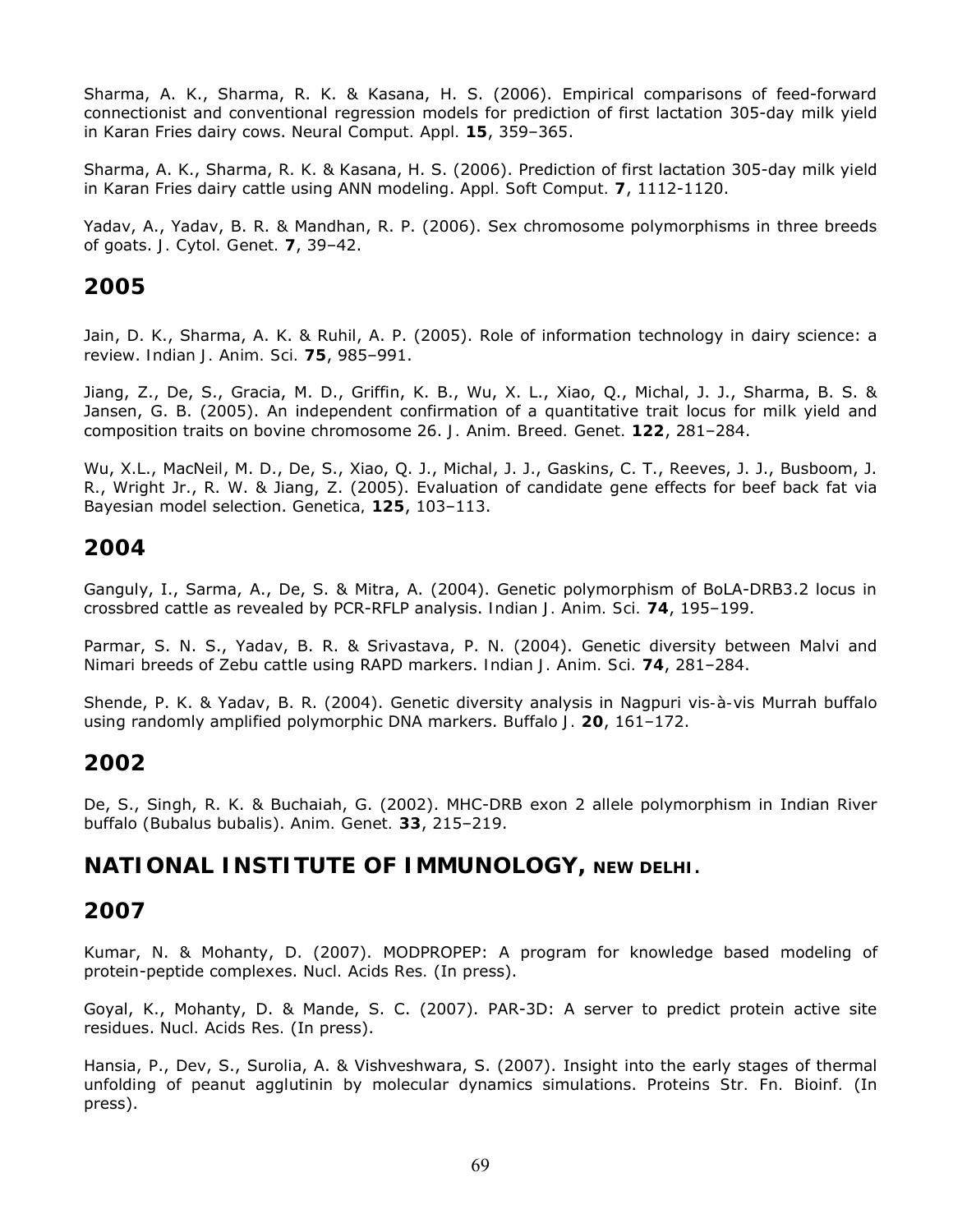Krithika, R., Marathe, U., Saxena, P., Ansari, M. Z., Mohanty, D. & Gokhale, R. S. (2006). A genetic locus required for iron acquisition in Mycobacterium tuberculosis. *Proc. Natl. Acad. Sci. USA*, **103,** 2069-2074.

Sethi, D. K., Agarwal, A., Manivel V, Rao K. V. S. & Salunke D. M. (2006). Differential epitope positioning within the germline antibody paratope enhances promiscuity in the primary immune response. *Immunity.* **24**, 429-438.

#### **2005**

Trivedi, O. A., Arora, P., Vats, A., Ansari, M. Z., Tickoo, R., Sridharan, V., Mohanty, D. & Gokhale, R. S. (2005). Dissecting the mechanism and assembly of a complex virulence mycobacterial lipid. *Mol. Cell*, **17**, 631-643.

Kamra, P., Gokhale, R. S. & Mohanty, D. (2005). SEARCHGTr: a program for analysis of glycosyltransferases involved in glycosylation of secondary metabolites. *Nucl. Acids Res.* **33**, W220- W225.

#### **2004**

Ansari, M. Z., Yadav, G., Gokhale, R. S. & Mohanty, D. (2004). NRPS-PKS: a knowledge-based resource for analysis of NRPS/PKS megasynthases. *Nucl. Acids Res.* **32**, W405-W413.

Trivedi, O. A., Arora, P., Sridharan, V., Tickoo, R., Mohanty, D. & Gokhale, R. S. (2004). Enzymic activation and transfer of fatty acids as acyl-adenylates in mycobacteria. *Nature*, **428**, 441-445.

Sudha, R., Anantharaman, L., Sivaram, M.V., Mirsamadi, N., Choudhury, D., Lohiya, N. K., Gupta, R. B. & Roy, R. P. (2004). Linkage of interactions in sickle hemoglobin fiber assembly: inhibitory effect emanating from mutations in the AB region of the alpha-chain is annulled by a mutation at its EF corner. *J. Biol. Chem.* **279**, 20018-20027.

## **2003**

Yadav, G., Gokhale, R. S. & Mohanty, D. (2003). Computational approach for prediction of domain organization and substrate specificity of modular polyketide synthases. *J. Mol. Biol.* **328**, 335-363.

Yadav, G., Gokhale, R. S. & Mohanty, D. (2003). SEARCHPKS: A program for detection and analysis of polyketide synthase domains. *Nucl. Acids Res*. **31**, 3654-3658.

Saxena, P., Yadav, G., Mohanty, D., Gokhale, R.S. (2003). A new family of type III polyketide synthases in Mycobacterium tuberculosis. *J. Biol. Chem.* **278**, 44780-44790.

Nair, D. T., Kaur, K. J., Singh, K., Mukherjee, P., Rajagopal, D., George, A., Bal, V., Rath, S., Rao, K. V. S. & Salunke, D. M. (2003). Mimicry of native peptide antigens by the corresponding retroinverso analogs is dependent on their intrinsic structure and interaction propensities. *J. Immunol.* **170**, 1362-1373.

## **2002**

Nagpal, S., Kaur, K. J., Jain, D. & Salunke, D. M. (2002). Plasticity in structure and interactions is critical for the action of indolicidin, an antibacterial peptide of innate immune origin. *Protein Sci.* **11**, 2158-2167.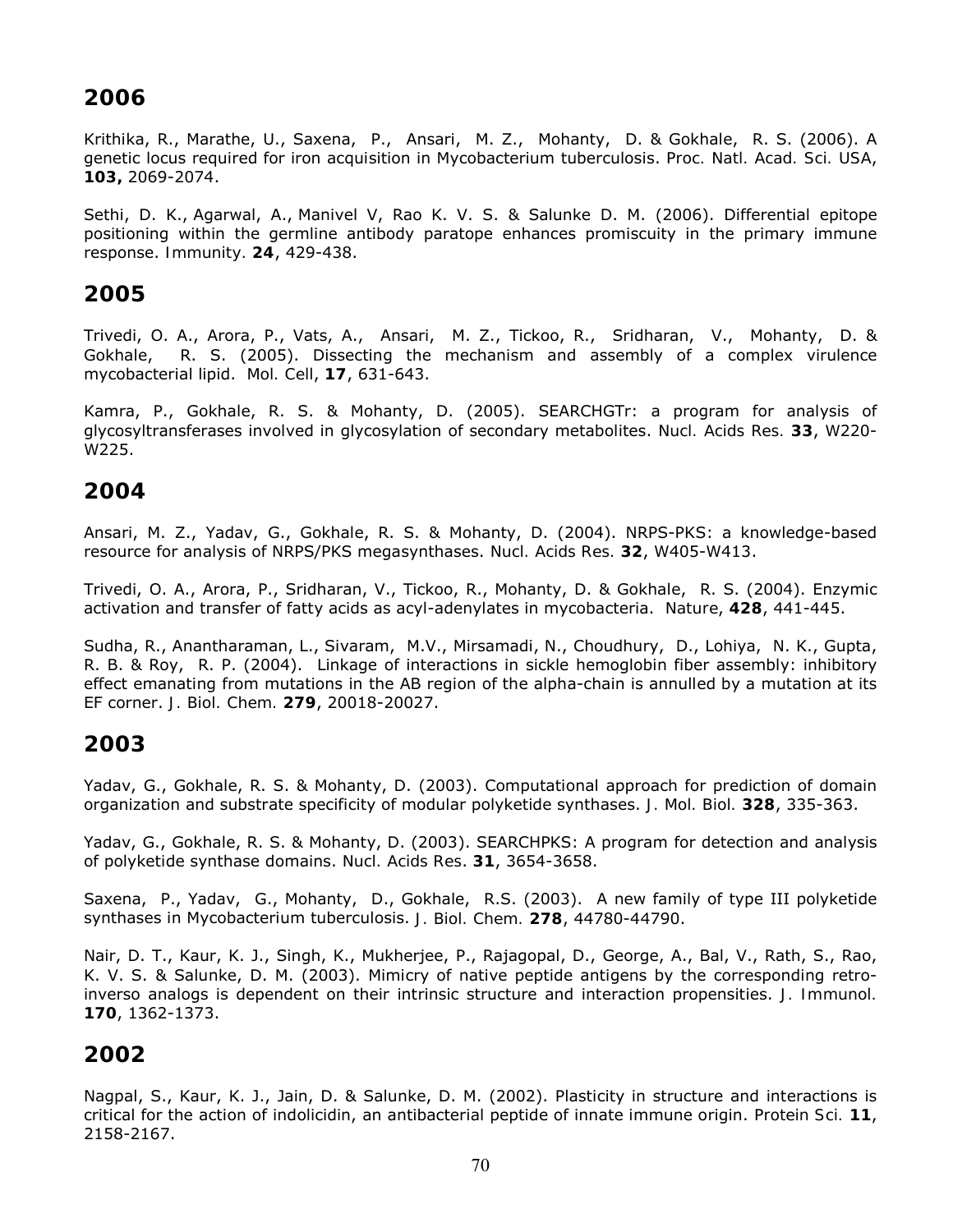Nair, D. T., Singh, K., Siddiqui, Z., Nayak, B. P., Rao, K. V. S. & Salunke, D. M. (2002). Epitope Recognition by diverse antibodies suggests conformational convergence n an antibody response. *J Immunol.* **168**, 2371-2382.

### **PANJAB UNIVERSITY, CHANDIGARH.**

### **2007**

Nandel, F. S. & Saini, A. (2007). Conformational Study of Short Peptoid Models for Future Applications as Potent Antimicrobial Compounds. *Macromolecular Theory and Simulations,* **16**, 295- 303.

Nandel, F. S. & Saini, A. (2007). Construction and design of single stranded collagen-like structure. *Indian Journal of Biochemistry & Biophysics*, **44**, 106-113.

#### **2005**

Nandel, F. S. & Khare, B. (2005). Conformation of peptides Constructed from Achiral Amino Acid Residues Aib and DZPhe: Computational study of the Effect of L/D- Leu at terminal positions. *Biopolymers*, **77**, 63-73.

## **2003**

Nandel, F. S. & Harpreet, K. (2003). Effect of terminal achiral and chiral residues on the conformational behaviour of poly Dz Phe and analysis of various interactions. *Indian J. Biochem & Biophysics*, **40**, 265-273.

## **PONDICHERRY UNIVERSITY, PONDICHERRY.**

#### **2006**

Shanthi, N. & Parthiban, M. (2006). Binding site prediction of galanin peptide using evolutionary trace method. *Bioinformation*, **1**, 180-183.

Tresha, R. A. T. & Shanthi, N. (2006). DrugMetZ DB: an anthology of human drug metabolizing enzymes. *Bioinformation,* **1**, 248–250.

#### **2005**

Sundar, D., K. Kandavelou, M. Mani, Wu, J., Porteus, M.H. & Chandrasegaran, S. (2005). Zinc finger nucleases: custom-designed molecular scissors for genome engineering of plant and mammalian cells. *Nucl. Acids Res.* **33**, 5978-5990.

#### **2004**

Swarnalatha, M., Jutur, P.P., Amouda, V., Mathur, P.P. & Reddy, A.R. (2004). Prediction of Transcriptional Regulation by Dlx and Msx homeodomain proteins. *Online J. Bioinformatics*, **5**, 132- 145.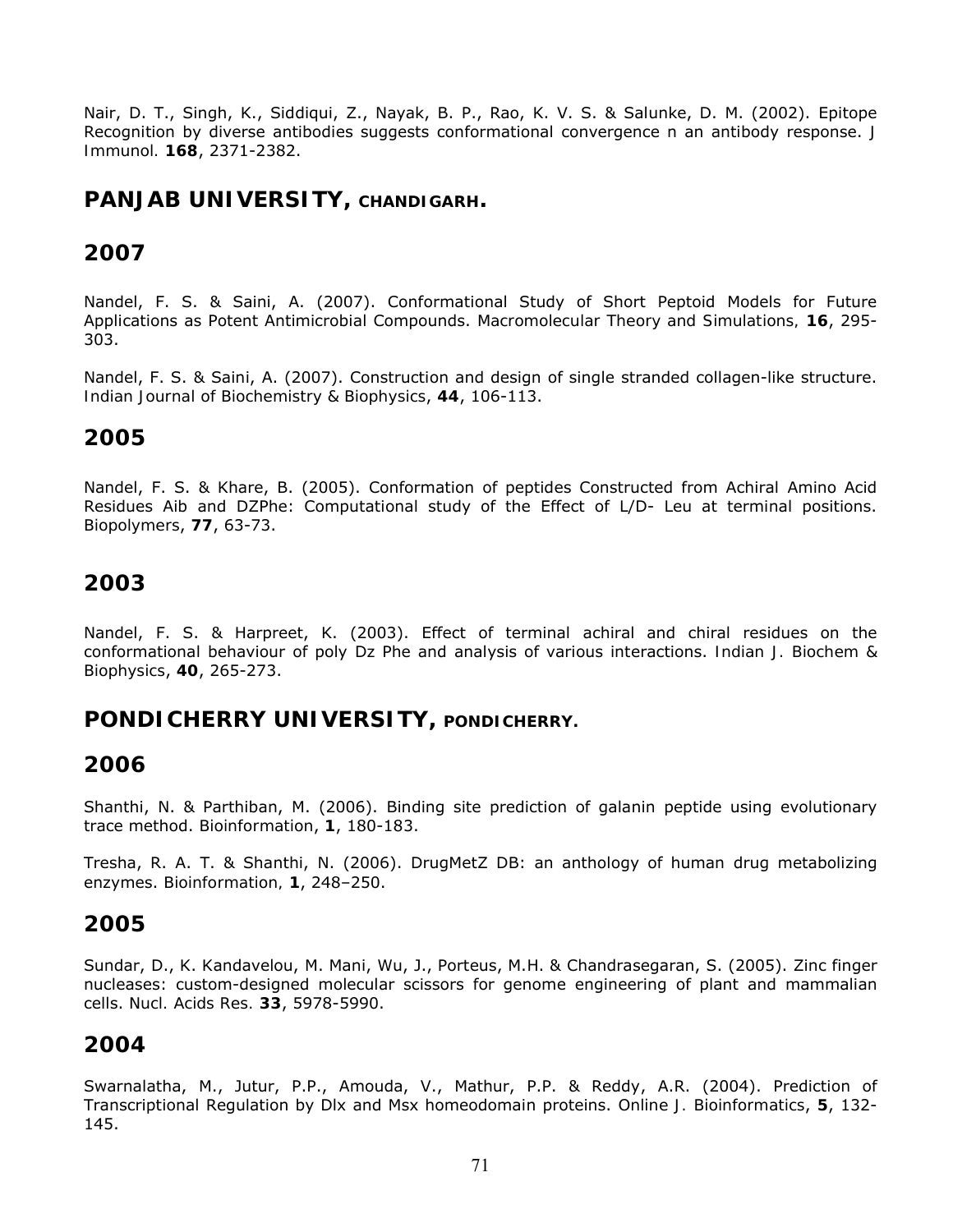Mathur, P.P. (2004). Bioinformatics: From Pre-Genomic to Post-Genomic Era. *Adv. Biotech.* **3**, 27- 31.

# **RAJIV GANDHI CENTRE FOR BIOTECHNOLOGY,**

**THIRUVANANTHAPURAM.**

## **2007**

Hariharan, R. & Pillai, M. R. (2007). Structure-function relationship of Inhibitory Smads: Structural flexibility contributes to functional divergence. *BMC Struct. Biol.* (In press).

#### **2006**

Hariharan, R. & Pillai, M. R. (2006). Homology modeling of the DNA-binding domain of human Smad5: A molecular model for inhibitor design. *J. Mol. Graph. Mod.* **24**, 271-277.

Joy, S., Nair, P. S., Hariharan, R. & Pillai, M. R (2006). Detailed comparison of the protein-ligand docking efficiencies of gold, a commercial package and Arguslab, a licensable freeware. *In Silico Biol.* **6**, 601-605.

## **SAHA INSTITUTE OF NUCLEAR PHYSICS, KOLKATA.**

## **2007**

**\*** The NMITLI-BioSuite Team (2007) BioSuite: A comprehensive bioinformatics software package (A unique industry academia collaboration). *Curr. Sci.* **92**, 29-38.

Varadwaj, P. R. (2007). Quantum chemical investigation of linear hydrogen bonding in ONCCN center dot center dot center dot HX (X = F, Cl, Br) dimers, *Int. J. Quant. Chem.* **107**, 1194-1204.

#### **2006**

**\*** Mukherjee, S., Bansal, M. & Bhattacharyya, D. (2006). Conformational specificity of non-canonical base pairs 4 and higher order structures in nucleic acids: crystal 5 structure database analysis. *J. Comp. Aided Mol. Des.* **20**, 629-645.

Das, J., Mukherjee, S., Mitra, A. & Bhattacharyya, D. (2006). Non-Canonical Base Pairs and Higher Order Structures in Nucleic Acids: Crystal Structure Database Analysis. *J. Biomol. Struct. Dyn.* **24**, 149-161.

Bandyopadhyay, D. & Bhattacharyya, D. (2006). Estimation of Strength in different Extra Watson-Crick Hydrogen Bonds in DNA Double Helices through Quantum Chemical studies. *Biopolymers,* **83**, 313-325.

Sen, K., Basu, S. & Bhattacharyya, D. (2006). Ab Initio Studies on Excited State Intramolecular Electron Transfer in 4-Amino-N-Methylphthalimide and 3- Amino-N-Methylphthalimide. *Int. J. Quant. Chem.* **106**, 913-927.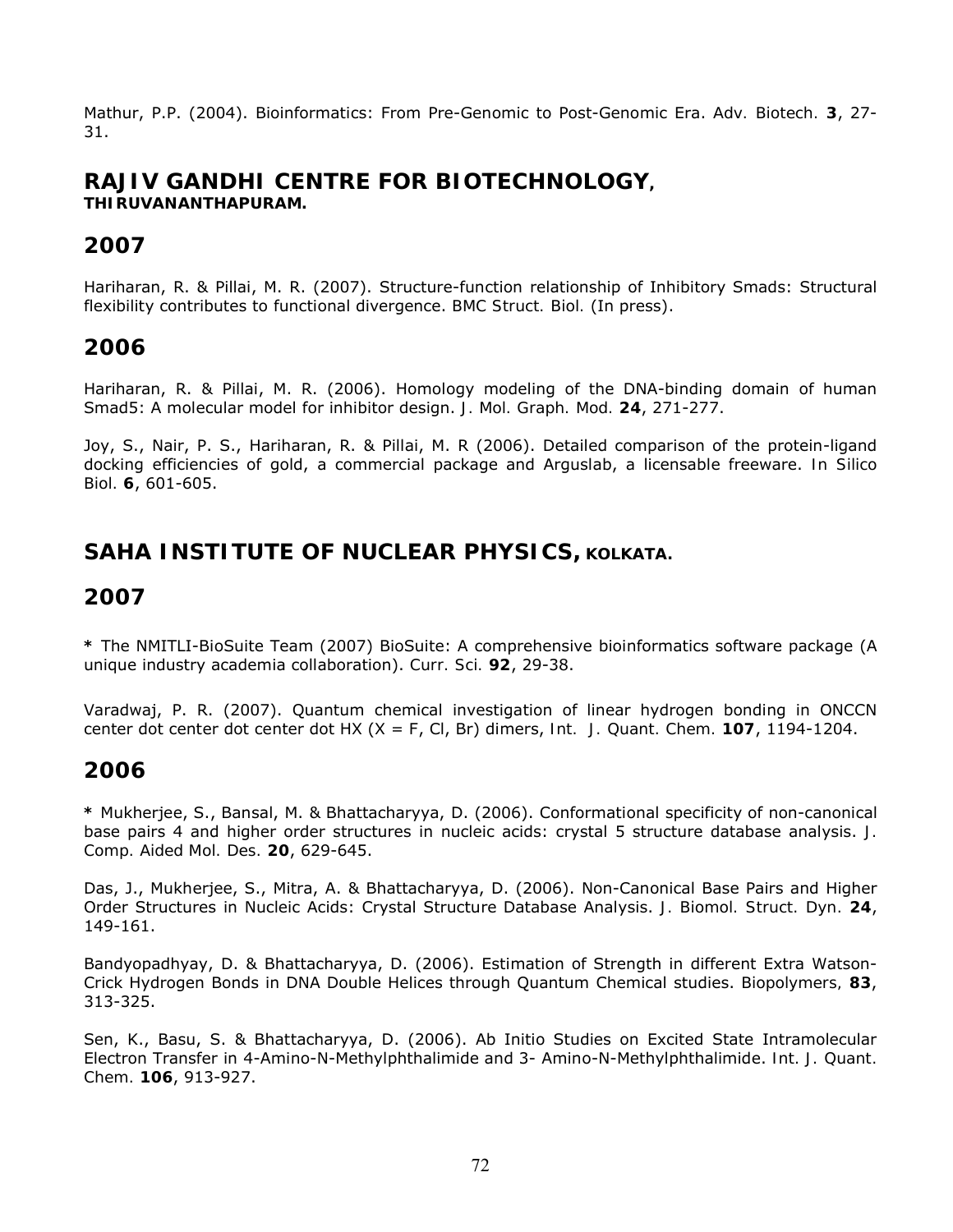Banerjee, A. & Sengupta, P. K. (2006). Encapsulation of 3-hydroxyflavone and fisetin in betacyclodextrins: Excited state proton transfer fluorescence and molecular mechanics studies, *Chem. Phys. Lett.* **424**, 379-386.

Banerjee, A., Sengupta, B., Chaudhuri, S., Basu, K. & Sengupta, P. K. (2006). Encapsulation of Prodan in beta-cyclodextrin environments: A critical study via electronic spectroscopy and molecular mechanics. *J. Mol. Struct.* **794**, 181-189.

Varadwaj, P. R. & Jaman, A. I. (2006). Centrifugal distortion analysis of the millimeter-wave spectrum of 2- fluorobenzonitrile and ab initio DFT calculations. *J. Mol. Spectrosc*. **236**, 70-74.

Varadwaj, P. R. & Jaman, A. I. (2006). Millimeter-wave spectrum of 2, 3-difluorobenzonitrile and ab initio DFT calculations. *J. Mol. Spectrosc.* **239**, 216-220.

Bhattacharyya, M., Mukhopadhyay, C. & Chakrabarti, A. (2006). Specificity of prodan for the selfassociating domain of spectrin: A Molecular docking study *J. Biomol. Struct. Dyn.* **24**, 269-276.

#### **2005**

Blaise, M. C., Bhattacharyya, D., Sowdhamini, R. & Pradan, N. (2005). Structural consequences of D481N/K483Q mutation at glycine binding site of NMDA ionotropic glutamate receptors: a molecular dynamics study. *J. Biomol. Struct. Dyn.* **22**, 399-410.

Bhattacharyya, D., Sen, K. & Mukherjee, S. (2005). Non-planar Amino Groups: Protein Structure Database Analysis and Ab Initio Quantum Chemical Studies on Model Systems, *Ind. J. Chem. A (Special Issue on Chemoinformatics and Computer Aided Drug Design)* **45A**, 58-67.

Mukherjee, S., Majumdar, S. & Bhattacharyya, D. (2005). Role of Hydrogen Bonds in Protein-DNA Recognition: Effect of Non-planar Amino Groups. *J. Phys. Chem.* B, **109**, 10484-10492.

**\*** Basu, S., Majumdar, R., Das, G.K. & Bhattacharyya, D. (2005). Energy Barriers and Rates of Tautomeric Transitions in DNA Bases: Ab initio Quantum Chemical Study, *Ind. J. Biochem. Biophys.* **42**, 378-385.

Bakshi, K. & Bhattacharya, N. P. (2005). Substitution of polymorphic amino acids in proteins: Predicting functional alterations using amino acid properties. *Online J. Bioinf.* **6**, 42-50.

#### **2004**

Mukherjee, S. & Bhattacharyya, D. (2004). Effect of Phosphorothioate Chirality on the Grooves of DNA Double Helices: A Molecular Dynamics Study. *Biopolymers,* **73**, 269-282.

**\*** Dasgupta, A. K., Majumdar, R. & Bhattacharyya, D. (2004). Characterization of non-planar peptide groups in protein crystal structures. *Ind. J. Biochem. Biophys.* **42**, 49-55.

Sen, K., Basu, S. & Bhattacharyya, D. (2004). QM/MM study of excited state electron transfer between pyrene and 4,4-Bis (dimethylamino) diphenylmethane with different solvent systems: role of hydrogen bonding within solvent molecules. *Inter. J. Quant. Chem.* **102**, 368-378.

Sengupta, B., Banerjee, A. & Sengupta, P. K. (2004). Investigations on the binding and antioxidant properties of the plant flavonoid fisetin in model biomembranes. *FEBS Lett.* **77**, 77-81.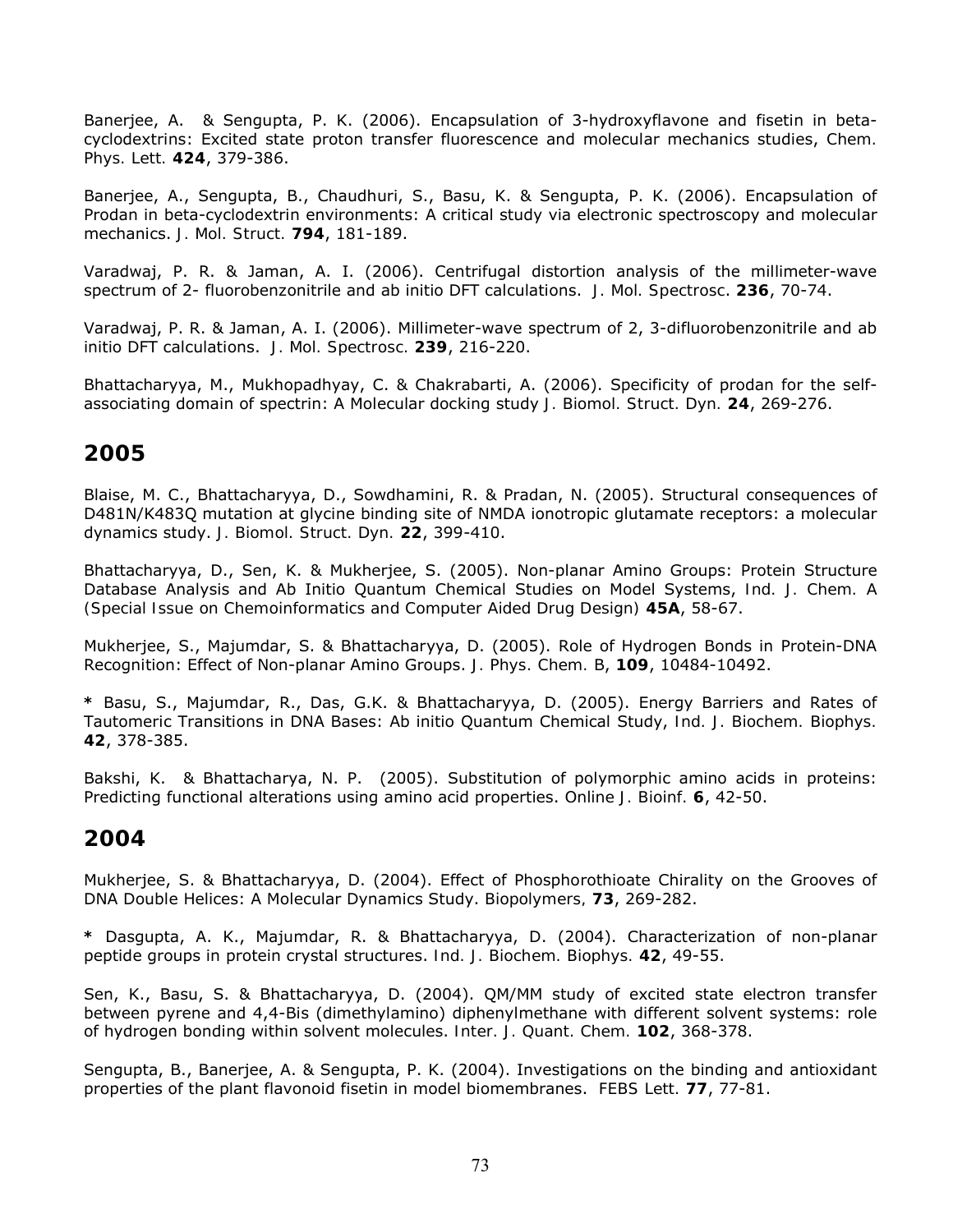Sampa, B. (2004). Functional properties of Soybean Nodulin26 from a comparative three dimensional model. *FEBS Lett.* **558**, 39-44.

Sen, U., Dasgupta, J., Choudhury, D., Datta, P., Chakrabarti, A., Chakrabarty, S. B., Chakrabarty, A. & Dattagupta, J. K. (2004). Crystal structures of HbA2 and HbE and modeling of Hemoglobin d4: interpretations of the thermal stability and the antisickling effect of HbA2. *Biochemistry,* **43**, 12477- 12488.

### **2003**

Maji, S. K., Haldar, D., Bhattacharyya, D. & Banerjee, A. (2003). Conformational heterogeneity of a turn mimetic pseudo-peptide: comparison of crystal state, solution and theoretically derived structures, *J. Mol. Struct*. **646**, 111-123.

Bandyopadhyay, D. & Bhattacharyya, D. (2003). Different Modes of Interaction between hydrated magnesium ion and DNA functional groups: Database analysis and ab initio studies. *J. Biomol. Struct. Dyn.* **21**, 447-458.

Banerjee, R., Sen, M., Bhattacharya, D. & Saha, P. (2003). The Jigsaw Puzzle Model: Search for Conformational Specificity in Protein Interiors. *J. Mol. Biol.* **333**, 211-226.

Dasgupta, J., Sen, U. & Dattagupta, J. K. (2003). In silico mutations and molecular dynamics studies on a winged bean chymotrypsin inhibitor protein. *Protein Eng.* **16**, 489-496.

### **2002**

Bandyopadhyay, D. & Bhattacharyya, D. (2002). Effect of flanking residues on CA and AA dinucleotides: Some rationale. *J. Biomol. Struct. Dyn.* **19**, 659-667.

#### **TEZPUR UNIVERSITY, ASSAM.**

#### **2006**

Das, D., Satapathy, S. S., Buragohain, A. K. & Ray, S. K. (2006). Occurrence of all nucleotide combinations at the third and the first positions of two adjacent codons in open reading frames of bacteria. *Curr. Sci.* **90**, 22-24.

#### **2005**

Verma, S. K., Das, D., Satapathy, S. S., Buragohain, A. K. & Ray, S.K. (2005). Compositional Symmetry of DNA Duplex in Bacterial Genomes. *Curr. Sci.* **89**, 374-384.

Das, D., Verma, S. K. & Ray, S. K. (2005). An Altered G + C% Region Within Potential Hemagglutinin ORFs of Ralstonia solanacearum. *Curr. Sci.* **88**, 786-792.

## **UNIVERSITY INSTITUTE OF CHEMICAL TECHNOLOGY, MUMBAI.**

## **2007**

Vepuri, S. B., Tawari, N. & Degani, M. S. (2007). Quantitative Structure Activity Relationship Study of Some Aspartic Acid Analogues to Correlate and Predict their Sweetness Potency. *QSAR & Combinatorial Science,* **26**, 204-214.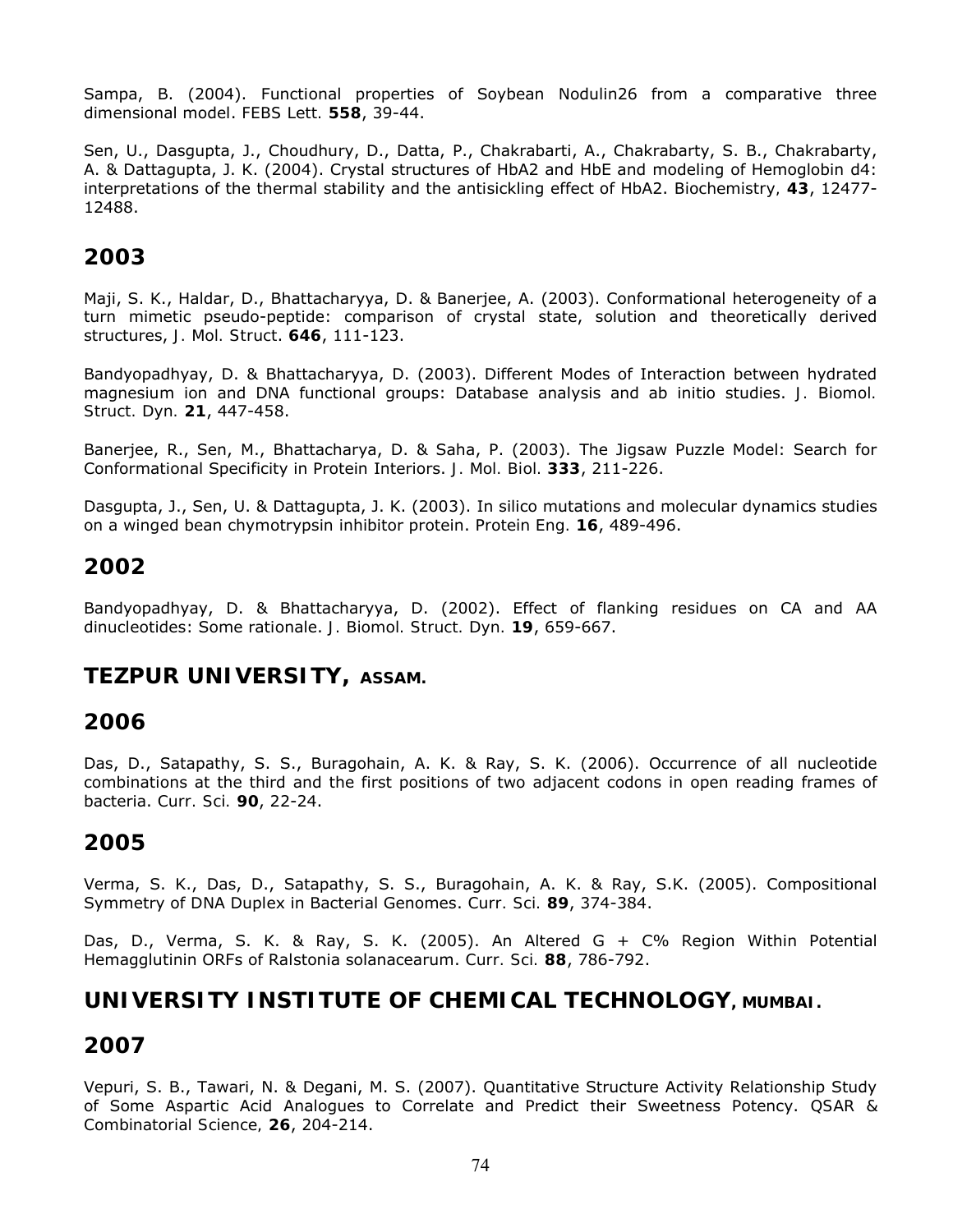Subbihya, R., Bag, S., Tawari, N. & Degani, M. S. (2007). 3D-QSAR Analysis of 2-(oxalylamino) benzoic acid class of Protein Tyrosine Phosphatase 1B Inhibitors by CoMFA and Cerius2.GA. *QSAR & Combinatorial Science*, **26**, 608-617.

#### **2004**

Kelkar, M. A., Pednekar D. V., Pimple, S. R. & Akamanchi, K. G. (2004). 3D QSAR Studies of Inhibitors of Cholesterol Ester Transfer Protein (CETP) by CoMFA, CoMSIA and GFA Methodologies. *Med. Chem. Res.* **8**, 590-604.

Pednekar, D. V., Kelkar, M. A., Pimple, S. R. & Akamanchi, K. G. (2004). 3D QSAR Studies of Inhibitors of Epidermal Growth Factor Receptor [EGFR] Using CoMFA and GFA Methodologies. *Med. Chem. Res.* **8**, 604-618.

Pimple, S. R., Kelkar, M. A., Pednekar D. V. & Akamanchi, K. G. (2004). Studies On Novel Non-Imidazole Human H4 Receptor Antagonists Using GFA And Free-Wilson Analysis. *Med. Chem. Res*. **8**, 619-630.

## **UNIVERSITY OF AGRICULTURE, MANGALORE.**

### **2007**

**\*** Malathi, S., Karunasagar, I. & Karunasagar, I. (2007). Abundance, composition and distribution of simple sequence repeats and dinucleotide compositional bias within WSSV genomes. *Ind. J. Genet.* (In press).

**\*** Rekha, K., Malathi, S., Indrani, K. & Karunasagar, I. (2007). A bioinformatic based study of OmpTS protein of *Aeromonas hydrophila* : a potential vaccine candidate for aquaculture. *Aquaculture* (In press).

#### **2006**

**\*** Godhe, A., McQuoid, M.R., Karunasagar, I., Karunasagar, I. & Rehnstam Holm Ann S. (2006). Comparison of three common molecular tools for distinguishing among geographically separated clones of the diatom Skeletonema marinoi sarno et zingone (Bacillariophyceae). *J. Phycol*. **42**, 280- 291.

Parvathi, A., Sanath, K. H., Karunasagar, I. & Karunasagar, I. (2005). Study of occurrence of *V.vulnificus* by RAPD and *gyr*B sequence analysis. *Environ. Microbiol.* **7,** 995-1002.

**\*** Malathi, S., Karunasagar, I. & Karunasagar, I. (2005). A computer based identification of variable number of tandem repeats in White Spot Syndrome Virus (WSSV) genomes. *Curr. Sci*. **89**, 882- 887.

Manjanaik, B., Umesha, K.R., Karunasagar, I. & Karunasagar, I. (2005). Detection of hepatopancreatic parvovirus (HPV) in wild shrimps in India by nested polymerase chain reaction (PCR). *DAO*. **63**, 255-259.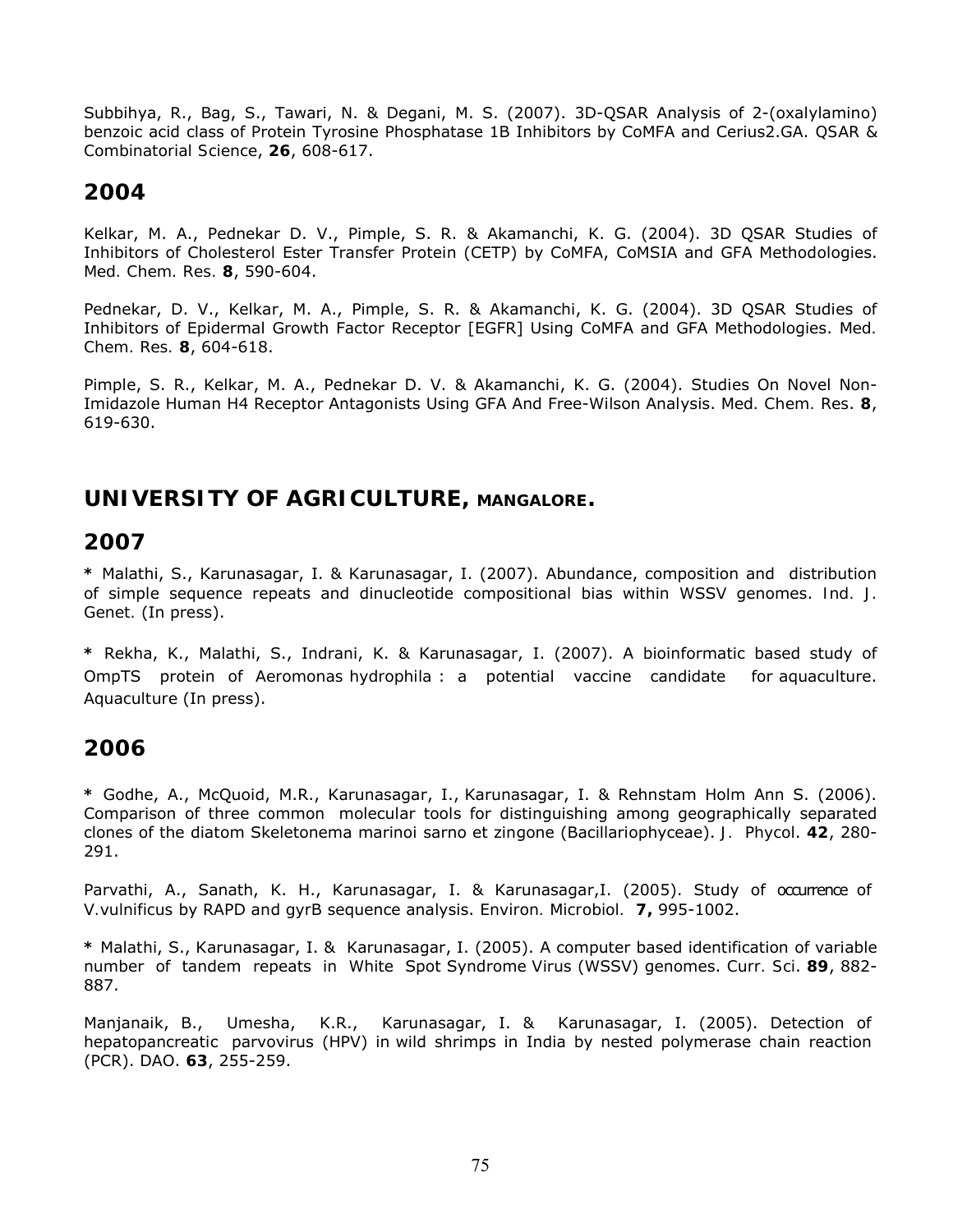Shahadat, H. Md., Otta, S. K., Chakraborty, A., Sanath, K.H., Karunasagar, I. & Karunasagar, I. (2004). Detection of WSSV in cultured shrimps, captured brooders, shrimp postlarvae and water samples in Bangladesh by PCR using different primers. *Aquaculture*, **237**, 59-71.

Manivannan, S., Bob, K.M.D., Karunasagar, I. & Karunasagar, I. (2004). Prevalence of monodon baculovirus (MBV) in wild Metapenaeus species along the south west coast of India. *Aquaculture*, **232,** 63-67.

## **2003**

**\*** Dhanashree, B., Otta, S.K., Karunasagar, I., Goebel, W. & Karunasagar, I. (2003). Incidence of *Listeria* spp. in clinical and food samples in Mangalore, India. *Food Microbiol*. **20**, 447-453.

**\*** Dhanashree, B., Otta, S.K., Karunasagar, I. & Karunasagar, I. (2003). Protein profile analysis of *Listeria monocytogenes* strains from tropics. *Curr. Sci*. **84**, 628-630.

Karunasagar, I., Rivera, B., Joseph, B., Kennedy, V.R., Shetty, A., Huq, I., Karunasagar, I. & Colwell R.R. (2003). *Omp*U genes in nontoxigenic *V.cholerae* associated with aquaculture. *J. Appl. Microbiol*. **95,** 338-343.

## **2002**

**\*** Chakraborty, A., Otta, S.K., Joseph, B., Sanath, K.H., Shahadat, H. Md.., Karunasagar I., Venugopal, M.N. & Karunasagar I. (2002). Prevalence of white spot syndrome virus (WSSV) in wild crustaceans along the coast of India. *Curr. Sci.* **82**, 1392-1397.

**\*** Manivannan, S., Otta, S.K., Karunasagar, I. & Karunasagar, I. (2002). Multiple viral infection in Penaeus monodon shrimp postlarvae in an Indian hatchery. DAO. **48**, 233-236.

## **UNIVERSITY OF ALLAHABAD, ALLAHABAD.**

## **2007**

Srinivasan, N. (2007). Cognitive Neuroscience of Creativity: EEG based Approaches. *Methods,* **42**, 109-116

Dietrich, A., & Srinivasan, N. (2007). The optimal age to start a revolution. *J. Creative Behavior* (In press).

## **2006**

Srinivasan, N. & Brown, J. M. (2006). Effects of endogenous visual attention on the detection and discrimination of spatial frequencies. *Perception*, **35**, 193-200.

Rimzhim, Sunny, M. M. & Srinivasan, N. (2006). Cerebral Hemispheric Asymmetry in Semantic Categorization: Does the Nature of Stimulus matter? *Annals. Neurosci. (Suppl.)*, **13**, 45.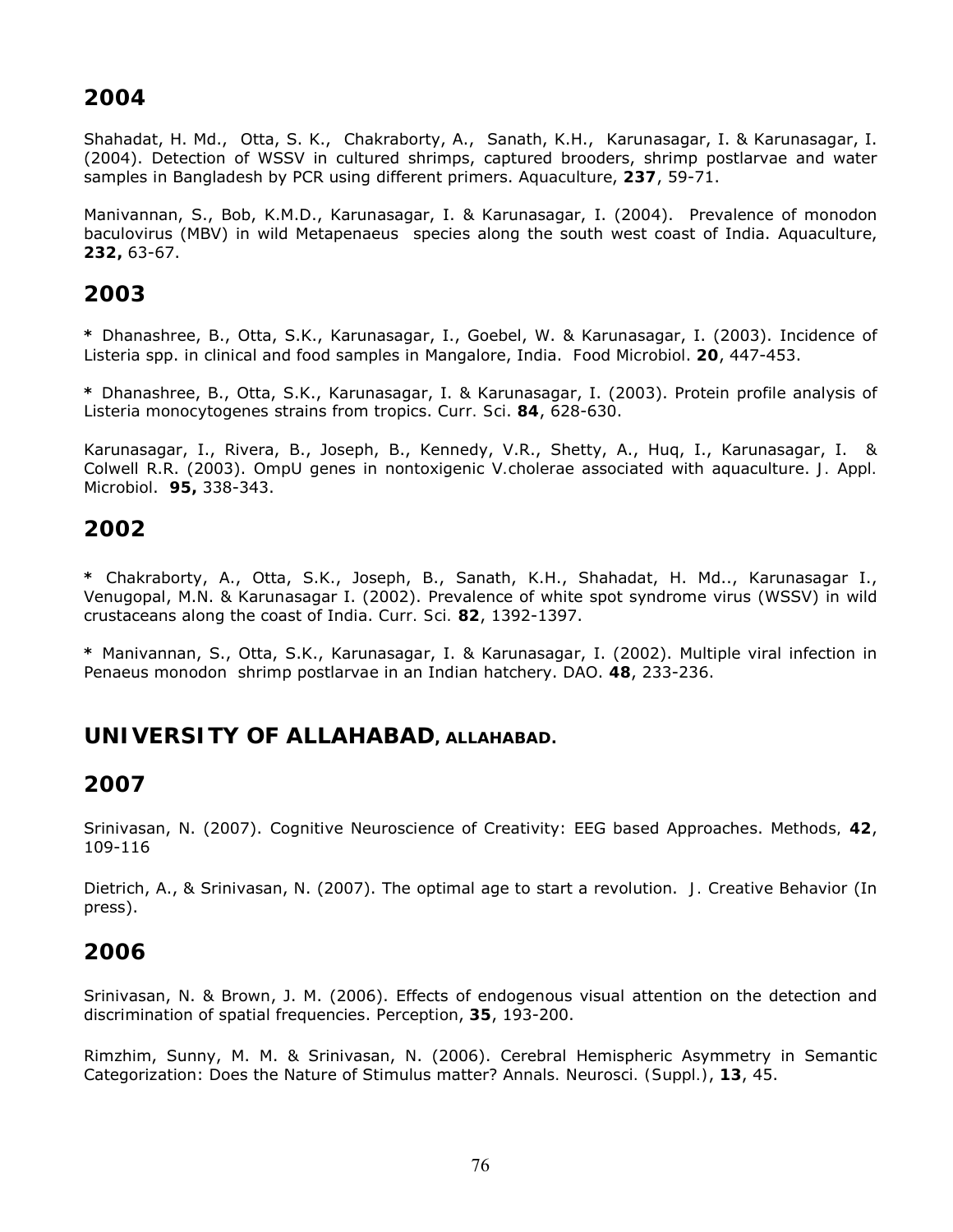Essock, E. A., Sinai, M. J., DeFord, J. K., Hansen, B. & Srinivasan, N. (2004). Human perceptual performance with nighttime imagery: Region recognition and texture-based segmentation. *J. Exp. Psychol. Appl.* **10**, 97-110.

## **2003**

Dutt, D. N., Krishnan, S. M. & Srinivasan, N. (2003). A dynamic nonlinear time domain model for reconstruction and compression of cardiovascular signals with application to telemedicine. *Comput. Biol. Med.* **33**, 45-63.

Ravichandran, V. & Srinivasan, N. (2003). Stable states and sufficient conditions for correct retrieval in the bidirectional associative memory. *IETE J. Res*. **49**, 55-58.

# **UNIVERSITY OF CALCUTTA, KOLKATA.**

## **2005**

**\*** Basu, S., Majumdar, R., Das, G. K. & Bhattacharyya, D. (2005). Energy barriers and rates of tautomeric transitions in DNA bases: ab initio quantum chemical study. *Indian J. Biochem. Biophys*. **42**, 378-385.

### **2004**

**\*** Dasgupta, A. K., Majumdar, R. & Bhattacharyya, D. (2004). Characterization of non-planar peptide groups in protein crystal structures. *Indian J. Biochem. Biophys*. **41**, 233-240.

**UNIVERSITY OF DELHI, NEW DELHI.**

## **2007**

Jain, M., Nijhawan, A., Arora, R., Agarwal, P., Ray, S., Sharma, P., Kapoor, S., Tyagi, A. K. & Khurana, J. P. (2007). F-box proteins in rice, Genome-wide analysis, classification, temporal and spatial gene expression during panicle and seed development, and regulation by light and abiotic stress. *Plant Physiol*. **143**, 1467-1483.

The Rice Annotation Project. (2007). Curated genome annotation of *Oryza sativa* ssp. *japonica* and comparative genome analysis with *Arabidopsis thaliana*. *Genome Res*. **17**, 175-183

Ravi, V., Khurana, J. P., Tyagi, A. K. & Khurana, P. (2007). Rosales sister to Fabales: towards resolving the rosid puzzle. *Mol. Phylogenet. Evol*. **44**, 488-493.

**\*** Singh, S., Samal, A., Giri, V., Krishna, S., Raghuram, N. & Jain, S. (2007). A Universal power law and proportionate change process characterizes the evolution of metabolic networks. *Euro. Phys. J. B*, **57**,75-80.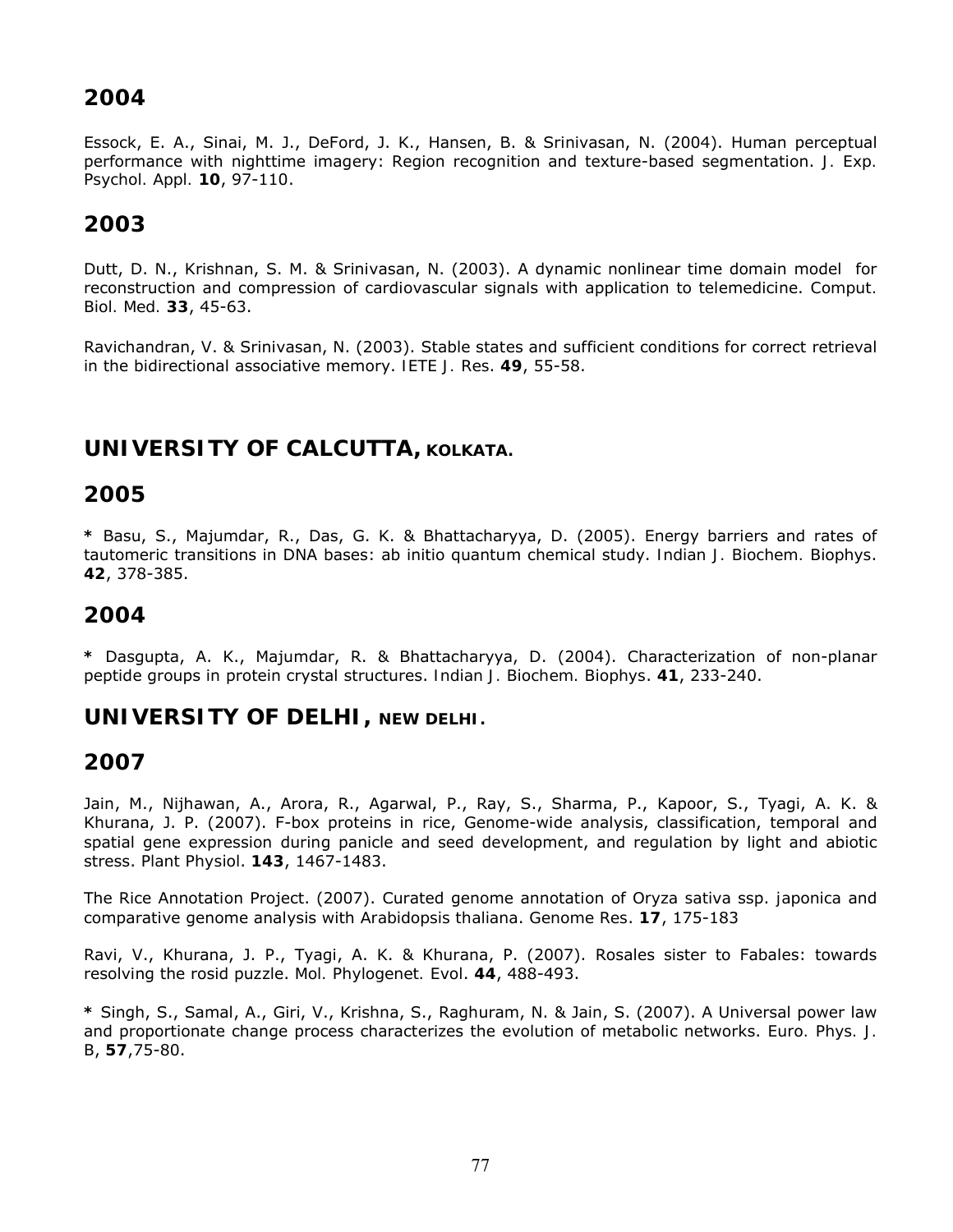Jain, M., Kaur, N., Garg, R., Thakur, J. K., Tyagi, A. K. & Khurana, J. P. (2006). Structure and expression analysis of early auxin-responsive *Aux/IAA* gene family in rice (*Oryza sativa*). *Funct. Integr. Genomics*, **6**, 47-59.

Jain, M., Kaur, N., Tyagi, A. K. & Khurana, J. P. (2006). Comprehensive analysis of auxin responsive *GH3* gene family in rice (*Oryza sativa*). *Funct. Integr. Genomics*, **6**, 36-46.

Jain, M., Tyagi, A. K. & Khurana, J. P. (2006). Molecular characterization and differential expression of cytokinin-responsive type-A response regulators in rice (*Oryza sativa*). *BMC Plant Biol.* **6**, 1.

Jain, M., Tyagi, A. K. & Khurana, J. P. (2006). Overexpression of putative topoisomerase 6 genes from rice confers stress tolerance in transgenic *Arabidopsis* plants. *FEBS J.* **273**, 5245-5260.

Jain, M., Tyagi, A. K. & Khurana, J. P. (2006). Genome-wide analysis, evolutionary expansion, and expression of early auxin-responsive *SAUR* gene family of rice (*Oryza sativa*). *Genomics*, **88**, 360- 371.

Kumar, M., Kulwal, P. L., Gaur, A., Tyagi, A. K., Khurana, J. P., Khurana, P., Balyan, H. S. & Gupta, P. K. (2006). QTL analysis for grain weight in common wheat. *Euphytica*, **151**, 135-144.

Ravi, V., Khurana, J. P., Tyagi, A. K. & Khurana, P. (2006). The chloroplast genome of mulberry: complete nucleotide sequence, gene organization and comparative analysis. *Tree Genet. Genomes*, **3**, 49-59.

Varshney, R. K., Hoisington, D. A. & Tyagi, A. K. (2006). Advances in cereal genomics and applications in crop breeding. *Trends Biotechnol.* **24**, 490-497.

Vij, S., Gupta, V., Kumar, D., Vydianathan, R., Raghuvanshi, S., Khurana, P., Khurana, J. P. & Tyagi, A. K. (2006). Decoding the rice genome. *Bioessays*, **28**, 421-432.

Vij, S. & Tyagi, A. K. (2006). Genome-wide analysis of the stress associated protein (SAP) gene family containing A20/AN1 zinc-finger(s) in rice and their phylogenetic relationship with *Arabidopsis*. *Mol. Genet. Genomics*, **276**, 565-575.

**\*** Samal, A., Singh, S., Giri, V., Krishna, S., Raghuram, N. & Jain, S.(2006). Low Degree metabolites explain essential reactions and enhance modularity in biological networks. *BMC Bioinformatics*, **7**, 118.

## **2005**

International Rice Genome Sequencing Project. (2005). The map-based sequence of the rice genome. *Nature*, **436**, 793-800.

Kulshreshtha, R., Kumar, N., Balyan, H. S., Gupta, P. K., Khurana, P., Tyagi, A. K. & Khurana, J. P. (2005). Structural characterization, expression analysis and evolution of the red/far-red sensing photoreceptor gene, *PHYTOCHROME C* (*PHYC*) localized on the 'B' genome of hexaploid wheat (*Triticum aestivum* L.). *Planta*, **221**, 675-689.

Kulwal, P., Kumar, N., Gaur, A., Khurana, P., Khurana, J. P., Tyagi, A. K., Balyan, H. S. & Gupta, P. K. (2005). Mapping of a major QTL for pre-harvest sprouting tolerance on chromosome 3A in bread wheat. *Theor. Appl. Genet.* **111**, 1052-1059.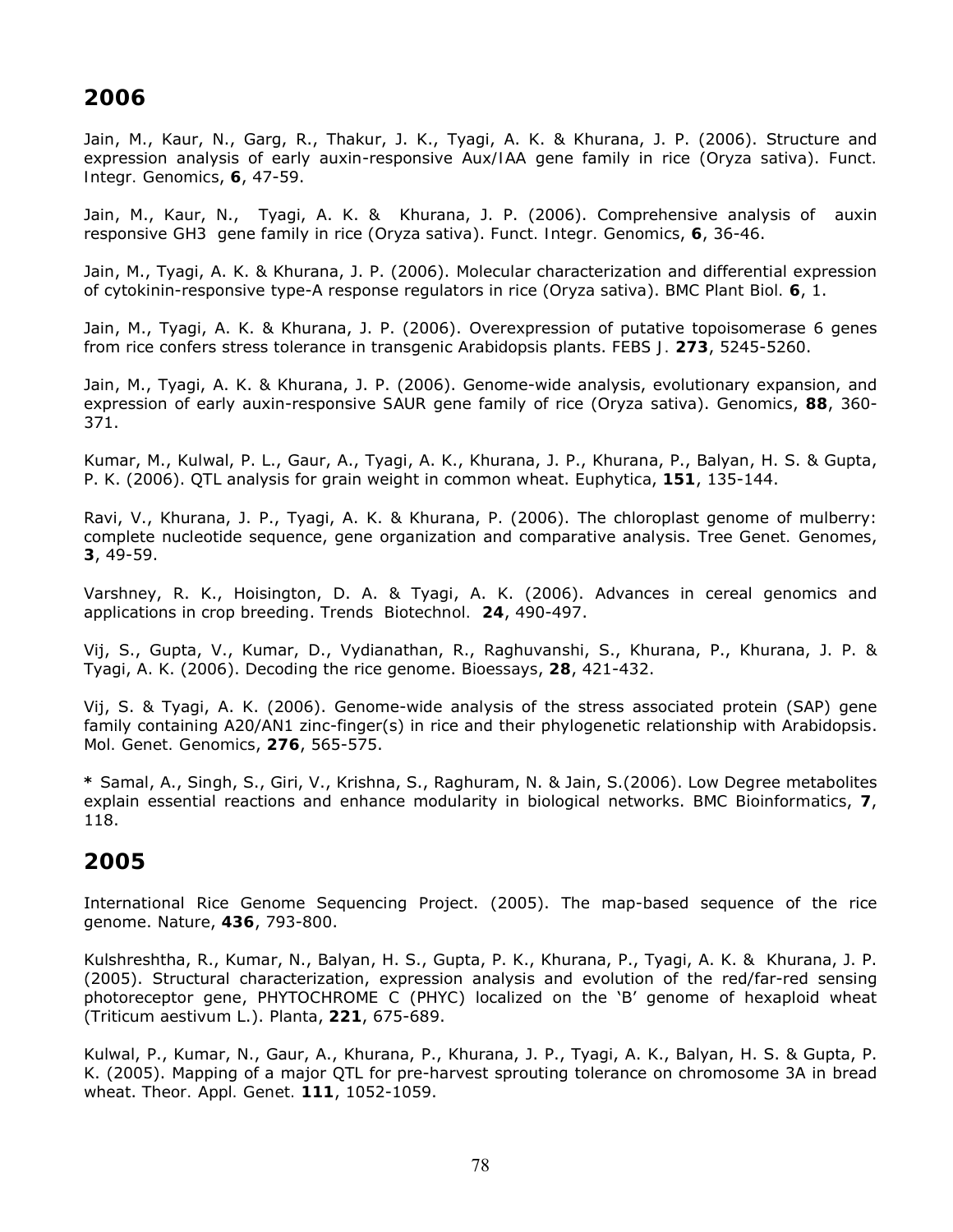Mueller, L. A., Tanksley, S. D., Giovannoni, J. J., van, Eck, J., Stack, S., Choi, D., Kim, B. D., Chen, M., Cheng, Z., Li, C., Ling, H., Xue, Y., Seymour, G., Bishop, G., Bryan, G., Sharma, R., Khurana, J., Tyagi, A. K., Chattopadhyay, D., Singh, N., Stiekema, W., Lindhout, P., Jesse, T., Lankhorst, R. K., Bouzayen, M., Shibata, D., Tabata, S., Granell, A., Botella, M. A., Giuliano, G., Frusciante, L., Causse, M. & Zamir, D. (2005). The tomato sequencing project, the first cornerstone of the international Solanaceae project (SOL). *Comp. Funct. Genom.* **6**, 153-158.

The Rice Chromosomes 11 and 12 Sequencing Consortia. (2005). The sequence of rice chromosomes 11 and 12, rich in disease resistance genes and recent gene duplication. *BMC Biol.* **3**, 20.

### **2004**

Singh, N. K., Raguvanshi, S., Srivastava, S. K., Gaur, A., Pal, A. K., Dalai, V., Singh, A., Ghazi, I. A., Yadav, M., Dixit, A., Batra, K., Gaikwad, K., Sharma, T. R., Mohapatra, T., Mohanty, A., Bharti, A. K., Kapur, A., Gupta, V., Kumar, D., Vij, S., Ravi, V., Khurana, P., Sharma, S., McCombie, D., Messing, J., Wing, R., Sasaki, T., Khurana, P., Khurana, J. P. & Tyagi, A. K. (2004). Sequence analysis of the long arm of rice chromosome 11 for rice-wheat synteny. *Funct. Integr. Genomics*, **4**, 102-117.

## **2003**

Thakur, J. K., Malik, M. R., Bhatt, V., Reddy, M. K., Sopory, S. K., Tyagi, A. K. & Khurana, J. P. (2003). A polycomb group gene of rice (*Oryza sativa* L. subsp. *Indica*), *OsiEZ1*, codes for a nuclearlocalized protein expressed preferentially in young seedlings and during reproductive development. *Gene*, **314**, 1-13.

## **2002**

Chen, C., Presting, G., Barbazuk, W. B., Goicoehea, J. L., Blackmon, B., Fang, G., Kim, H., Frisch, D., Yu. Y., Higingbottom, S., Phimphilai, J., Phimphilai, D., Thurmond, S., Gaudette, B., Li., P., Lin, J., Hartfield, J., Main, D., Sun, S., Farrar, K., Henderson, C., Barnett, L., Costa, R., Williams, B., Walser, S., Atkins, M., Hall, C., Bancroft, I., Salse, J., Regad, F., Mohpatra, T., Singh, N. K., Tyagi, A. K., Soderlund, C., Dean, R. A. & Wing, R. A. (2002). An integrated physical and genetic map of the rice genome. *Plant Cell*, **14**, 537-545.

## **UNIVERSITY OF HYDERABAD, HYDERABAD.**

## **2007**

Hemalatha, G. R., Rao, D. S. & Guruprasad, L. (2007). Identification and Analysis of Novel Amino-Acid Sequence Repeats in *Bacillus anthracis* str. Ames Proteome Using Computational Tools. *Comp. Funct. Genomics.* (In Press)

Annamala, M. K., Inampudi, K. K. & Guruprasad, L. (2007). Docking of phosphonate and trehalose analog inhibitors into *M. tuberculosis* mycolyltransferase Ag85C: Comparison of the two scoring fitness functions GoldScore and ChemScore, in the GOLD software. *Bioinformation*, **1**, 339-350.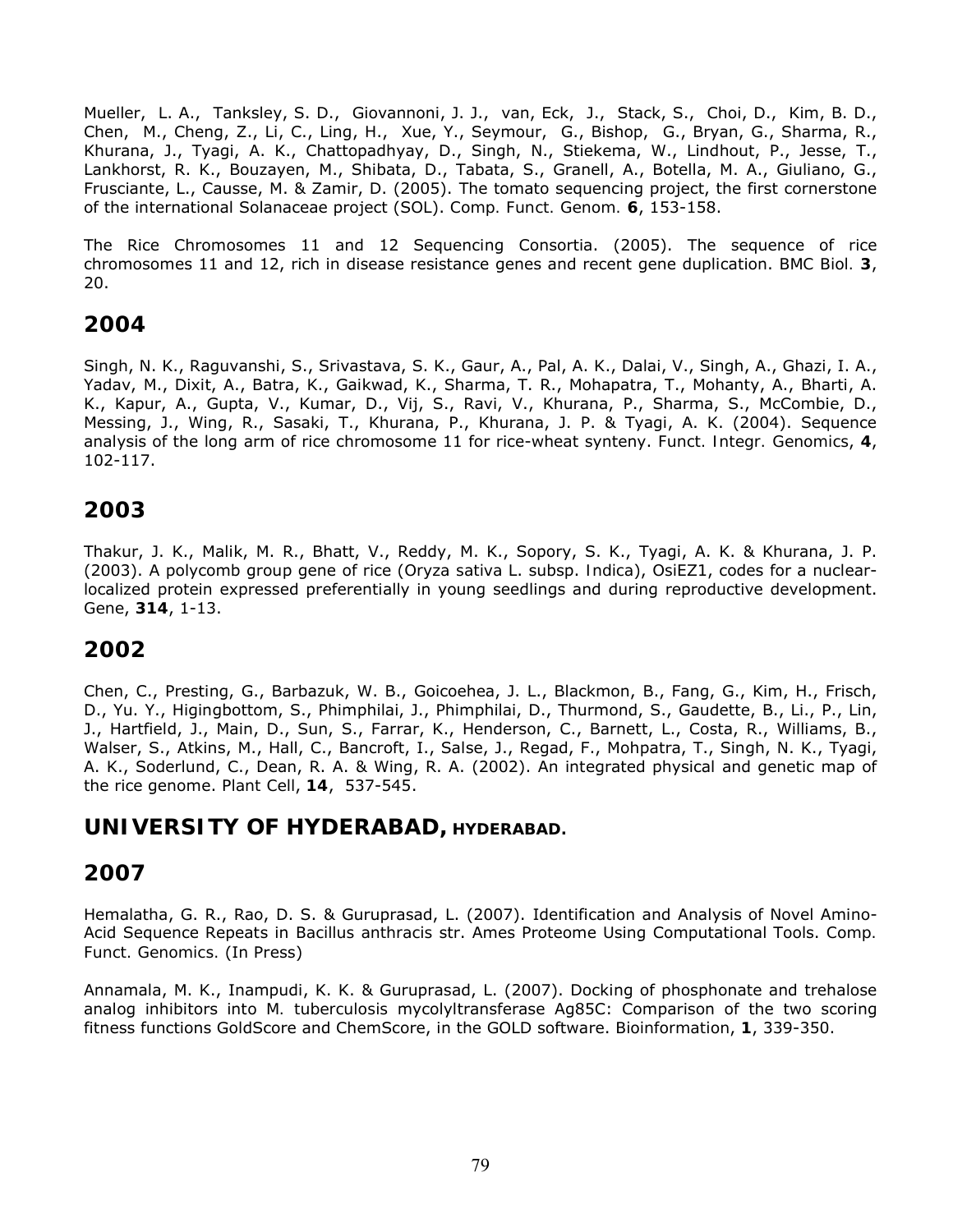Hemalatha, G. R., Swathi, A. & Guruprasad, L. (2006). Analysis and modeling of mycolyltransferases in the CMN group. *Bioinformation*, **1**, 161-169.

Hemalatha, G. R., Swathi, A. & Guruprasad, L. (2006). The Rv3799.Rv3807 gene cluster in Mycobacterium tuberculosis genome corresponds to the ancient conserved region in CMN mycolyltransferases. *Evol. Bioinfo. Online*, **2**, 117-125.

Guruprasad, K., Kartik, V. J., Lavanya, T. & Guruprasad, L. (2006). Juxtaposed half-cystines as disulphide bridged partners in protein tertiary structure. *Prot. Pept. Lett.* **13**, 577-579.

Nagini, M., Reddy, G. V., Hemalatha, G. R., Guruprasad, L. & Reddanna, P. (2006). Functional correlation of cyclooxygenases- 1, 2 and 3 from amino acid sequences and three dimensional model structures. *Ind. J. Chem.* **45A**, 182-187.

### **2004**

**\*** Anindla, S., Inampudi, K.K., Guruprasad, K. & Guruprasad. L. (2004). Identification and analysis of novel tandem repeats in the cell surface proteins of Archaealand Bacterial genomes using computational tools. *Comp. Funct. Genomics*, **5,** 2-16.

**\*** Adindla, S., Guruprasad, K. & Guruprasad, L. (2004). Three-dimensional models and structure analysis of corynemycolyltransferases in *Corynebacterium glutamicum* and *Corynebacterium efficiens*. *Int J Biol Macromol.* **34**, 181-189.

## **2003**

**\*** Guruprasad, K., Rao, M. J., Adindla, S. & Guruprasad. L. (2003). Combinations of turns in proteins. *J. Pept. Res.* **62**, 167-174.

Adindla, S. & Guruprasad, L. (2003). Sequence analysis corresponding to the PPE and PE proteins in *Mycobacterium tuberculosis* and other genomes. *J. Biosci.* **28**, 169-179.

**\*** Guruprasad, K., Shukla, S., Adindla, S. & Guruprasad, L. (2003). Prediction of gamma-turns from amino acid sequences. *J. Pept. Res.* **61**, 243-251.

## **UNIVERSITY OF KALYANI, WEST BENGAL.**

#### **2006**

**\*** Bagchi, A. & Ghosh, T. C. (2006). Structural study of two proteins SigE and ORF1 to predict their roles in the biochemical oxidation of sulfur anions via the global sulfur oxidation operon (sox). *Comput. Biol. Chem.* **30**, 227-332.

#### **2005**

**\*** Bagchi, A. & Ghosh, T. C. (2005). A structural study towards the understanding of the interactions of SoxY, SoxZ, and SoxB, leading to the oxidation of sulfur anions via the novel global sulfur oxidizing (sox) operon. *Biochem. Biophys. Res. Commun.* **335**, 609-615.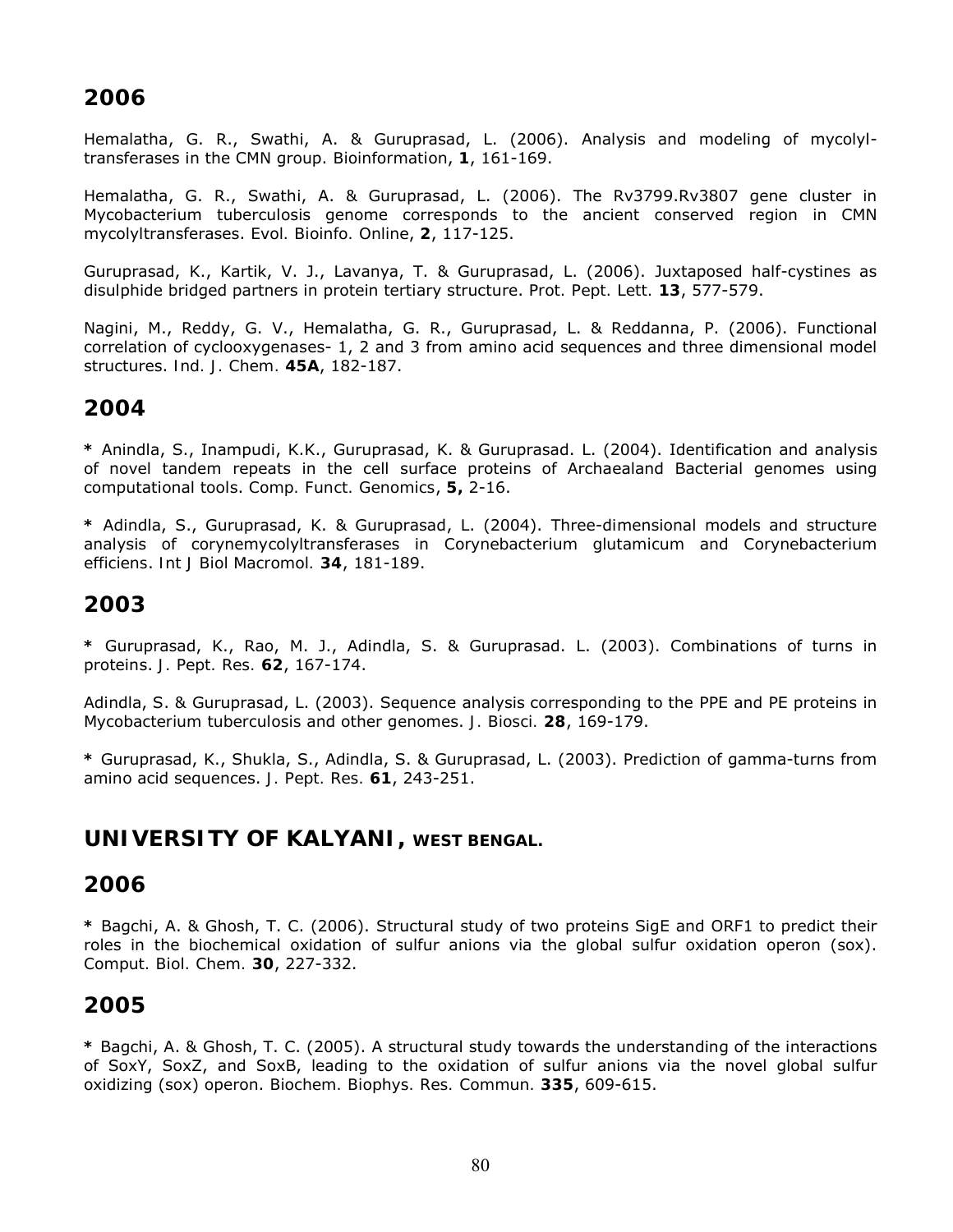**\*** Bagchi, A. Roy, D. & Roy, P. (2005). Homology modeling of a transcriptional regulator soxr of the lithotrophic sulfur oxidation (sox) operon IN α- PROTEOBACTERIA. *J. Biomol. Struct. Dyn.* **22**, 571- 578.

Bandyopadhyay, S., Bagchi, A. & Maulik, U. (2005) Active site driven ligand design: an evolutionary approach. *J. Bioinfo. Comput. Biol.* **3**, 1053-1070.

**UNIVERSITY OF PUNE, PUNE.**

#### **2007**

**\*** Greenbaum, J. A., Andersen, P. H., Blythe, M., Bui, H. H., Cachau, R. E., Crowe, J., Davies, M., Kolaskar, A. S., Lund, O., Morrison, S., Mumey, B., Ofran, Y., Pellequer, J. L., Pinilla, C., Ponomarenko, J. V., Raghava, G. P., Van Regenmortel, M. H., Roggen, E. L. , Sette, A., Schlessinger, A., Sollner, J., Zand, M., Peters, B.(2007). Towards a consensus on datasets and evaluation metrics for developing B-cell epitope prediction tools. *J. Mol. Recognit.* **20**(2), 75-82.

Kumar P., Gupta, A., Rajshekhar, Jayaraman, V. K. & Kulkarni, B.D. Aligning time series with genetically tuned dynamic time warping algorithm. Natural *Computing Series of SPRINGER* (edited by Z. Michalewicz and P. Siarry) (In Press).

Mundra, P. A., Madhan Kumar, Krishna Kumar, Jayaraman, V. K. & Kulkarni, B. D. Using Pseudo Amino Acid Composition to Predict Protein Subnuclear Localization: Approached with PSSM. *Patt. Recognit. Lett.* (In Press).

Kulkarni-Kale, U., Ojha, J., Manjari, S., Deobagkar, D. D., Mallya, A.D., Dhere, R. M. & Kapre, S. V. (2007). Mapping antigenic diversity & strain-specificity of mumps virus: a bioinformatics approach. *Virology*, **359**, 436-446.

Gazal S., Krishnmurthy, S., Shah, V. & Kanhere, D. G. (2007). Density functional investigation of the interaction of acetone with small gold clusters. *J. Chem. Phys.* **126**, 014704 .

#### **2006**

Kulkarni-Kale, U., Bhosle, S., Manjari, S., Joshi, M., Bansode, S. & Kolaskar, A. S. (2006). Curation of viral genomes: Challenges, applications and the way forward. *BMC Bioinformatics,* **7**, S12.

Pandey, O. P. & Ghosh, I. (2006). Developing an antituberculosis compounds database and data mining in the search of a motif responsible for the activity of a diverse class of antituberculosis agents. *J. Chem. Inf. Model*. **46**, 17-23.

Singh, V. K. & Ghosh, I. (2006). Kinetic modeling of tricarboxylic acid cycle and glyoxylate bypass in Mycobacterium tuberculosis, and its application to assessment of drug targets. *Theor. Biol. Med. Model.* **3**, 27.

Ghosh, I. (2006). Target based High Throughput Screening and lead designing in pharmaceutical drug industry. *Indian J. Chem.* **45**, 63-73.

**\*** Idicula-Thomas, S., Kulkarni, A. J., Kulkarni, B. D., Jayaraman, V. K. & Balaji, P.V. (2006). A support vector machine-based method for predicting the propensity of a protein to be soluble or to form inclusion body on over expression in Escherichia coli. *Bioinformatics*, **22**, 278 - 284.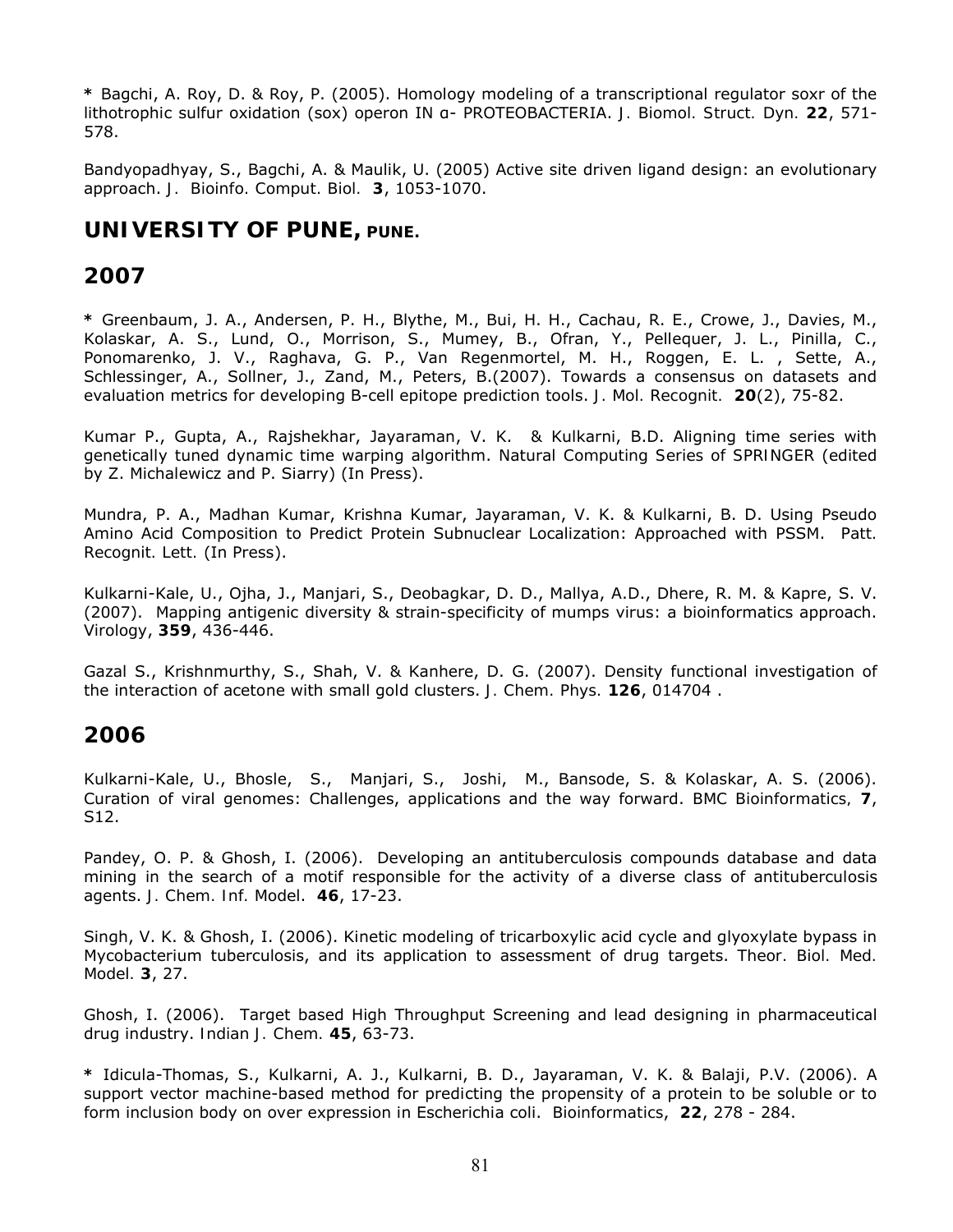Deshmukh, M. M., Gadre, S. R. & Bartolotti, L. J. (2006). Estimation of Intramolecular Hydrogen Bond Energy via Molecular Tailoring Approach. *J. Phys. Chem. A.* **110,** 12519-12523.

Rangrez, A.Y., Dayananda, K.M., Atanur, S., Joshi, R., Patole, M.S. & Shouche, Y.S. (2006). Detection of Conjugation Related Type Four Secretion Machinery in Aeromonas culicicola, *PLoS ONE,*  **1***,* e115.

Ghosh, S., Barve, A. C., Kumbhar, A. A., Kumbhar, A. S., Puranik, V.G., Datar, P. A., Sonawane, U. B. & Joshi, R.R. (2006). Synthesis, characterization, X-ray structure and DNA photocleavage by cisdichloro bis(diimine) Co(III) complexes, *J. Inorg. Biochem.* **100**, 331-343.

#### **2005**

Nagarajaram, H. A., Iengar, P. & Ghosh, I. (2005). In silico approach to antimalarial drug discovery: Design of selective inhibitor to *Plasmodium falciparum* aspartic proteases. *Frontiers in Biophysics*, **2005**, 168-181.

Kulkarni-Kale, U., Bhosle, S. & Kolaskar, A. S. (2005). CEP: a conformational epitope prediction server. *Nucl. Acids Res.* **33**, W168-W171.

Rajshekhar, Kulkarni, A., Jayaraman, V. K. & Kulkarni, B. D. (2005). Modeling Structure Property Relationships with Kernel Recursive Least Squares. *Inter. Elect. J. Mol. Des.* **4**, 381-392.

Kumar R, Jayaraman, V. K. & Kulkarni, B. D. (2005). An SVM classifier incorporating simultaneous noise reduction and feature selection: Illustrative case examples. *Patt. Recognit.* **38**, 41-49.

Kulkarni, O. C., Vigneshwar, R., Jayaraman, V. K. & Kulkarni, B. D. (2005). Identification of coding and non-coding sequences using local Hölder exponent formalism. *Bioinformatics*, **21**, 3818-3823.

Jayaraman, V. K., Joshi, A., Chandran, S. & Kulkarni, B. D. (2005). Arrhythmia classification using local holder exponents and Support Vector Machines. *Lect. Note. Comp. Sci.* **3776**, 242-247.

#### **2004**

Sarkar, D., Ghosh, I. & Datta, S. (2004). Biochemical characterization of Plasmodium falciparum HGXPRTase:role of histidine in substrate selectivity. *Mol. Biochem. Parasitol.* **137**, 267-276.

Raychaudhury, C. & Ghosh, I. (2004). An Information-Theoretical Measure of Similarity and a Topological Shape and Size Descriptor for Molecular Similarity Analysis. *Int. Elect. J. Mol. Des*. **3**, 350-360.

Kulkarni-Kale, U., Bhosle, S., Manjari, S., & Kolaskar, A. S. (2004). VirGen: A comprehensive viral genome resource. *Nucl. Acids Res.* **32,** 289-292.

Kalate, R. N., Tambe, S. S. & Kulkarni, B. D. (2004). Designing optimum transcription efficiency experiments in eukaryotic systems using artificial intelligence. *Bioinformatics India,* **2**, 22-33.

Shelokar, P. S., Jayaraman, V. K. & Kulkarni, B.D. (2004). An ant colony approach for clustering. *Analyt. Chimica. Acta*. **509**, 187-195.

Shelokar, P. S., Jayaraman, V. K. & Kulkarni, B. D. (2004). An ant colony optimization–based classifier system for bacterial growth. *Int. Elect. J. Mol. Des.* **3**, 572–585.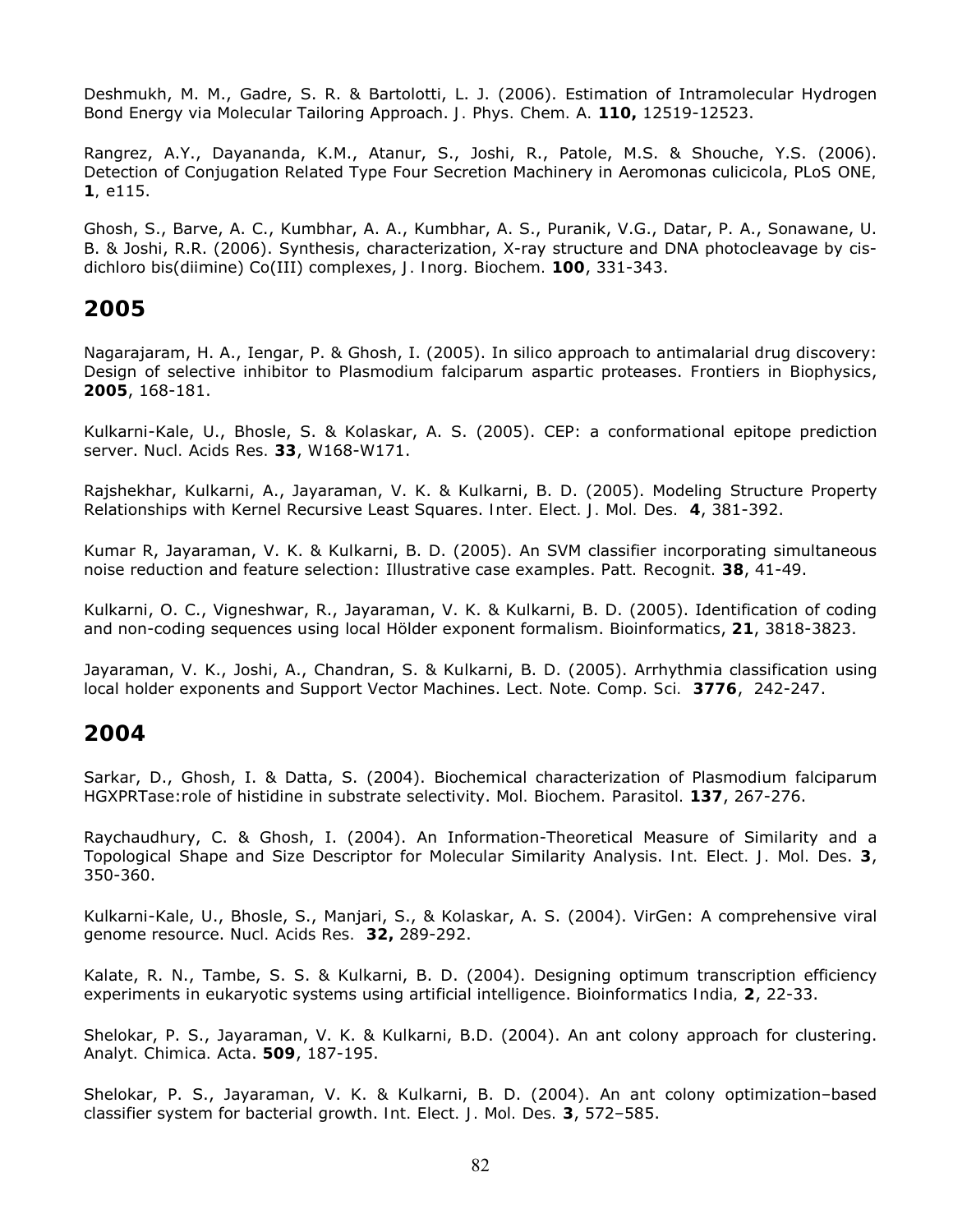Kumar R., Kulkarni, A., Jayaraman, V. K. & Kulkarni, B. D. (2004). Symbolization assisted SVM classifier for noisy data. *Patt. Recognit. Lett.* **25**, 495-504.

Kumar, R., Kulkarni, A., Jayaraman, V. K. & Kulkarni, B. D. (2004). Structure-activity relationships using locally linear embedding assisted by support vector and lazy learning regressors. *Int. Elect. J. Mol. Des.* **3**, 118–133.

Kulkarni, D. Babu, K., & Gadre, S. R. (2004). Exploring hydration patterns of aldehydes and amides : *Ab initio* investigations. *A. J. Phys. Chem. A.* **108**, 2492-2498.

Deshmukh, M., Sastry, N. V. & Gadre, S. R. (2004). Molecular Interpretation of Water Structuring and Destructuring effects: Hydration of Alkanediols. *J. Chem. Phys.* **121**, 12402-12410.

Janaki, C. & Joshi, R. R. (2004) Motif detection in Arabidopsis: correlation with gene expression data. *In Silico Biol*. **4**, 149-161.

#### **2003**

Awasthi, A., Mathur, R., Khan, A., Joshi, B. N., Jain, N., Sawant, S. Ramanamurthy, B., Mitr, D., & Saha, B. (2003). CD40 Signaling Is Impaired in L. major-infected Macrophages and Is Rescued by a p38MAPK Activator Establishing a Host-protective Memory T Cell Response. *J. Exp. Med.* **197**, 1037- 1043.

Kalate, R. N., Tambe, S. S. & Kulkarni, B. D. (2003). Optimizing transcription efficiency in eukaryotic systems using a hybrid approach involving an Artificial Neural Network and Genetic Algorithm: a case study of beta globin gene. *WWW. J. Biol.* **8**, 82-98.

Kalate, R. N., Tambe, S. S. & Kulkarni, B. D. (2003). Artificial neural networks for prediction of mycobacterial promoter sequences. *Comput. Biol. Chem.* **27**, 555-564.

Janaki, C. & Joshi, R. R. (2003). Accelerating comparative genomics using parallel computing. *In Silico Biol.* **3**, 429-440.

#### **2002**

Sakharkar, M. K., Kangueane, P., Petrov, D. A., Kolaskar, A. S. & Subbiah, S. (2002). SEGE: A database on 'intron less/single exonic' genes from eukaryotes. *Bioinformatics,* **18**, 1266-1267.

Saha, D. K., Padhye, S. B, Sinn, E. & Newton, C. (2002). Metal Complexes As Antitumor Agents **4**: Synthesis, Structure, Spectroscopy and *In Vitro* Antitumor Activity of Hydroxynaphthoquinone Thiosemicarbazone Metal Complexes Against MCF-7 Human Breast Cancer Cell Lines. *Ind. J. Chem.* 41A.

Kalate, R. N., Kulkarni, B. D. & Nagaraja, V. (2002). Analysis of DNA curvature distribution in mycobacterial promoters using theoretical models. *Biophys. Chem.* **99**, 77-97.

Cheema, J. J., Sankpal, N. V., Tambe, S. S. & Kulkarni, B. D. (2002). Genetic programming assisted stochastic optimization strategies for optimization of glucose to gluconic acid fermentation. *Biotechnol. Prog.* **18**, 1356-1365.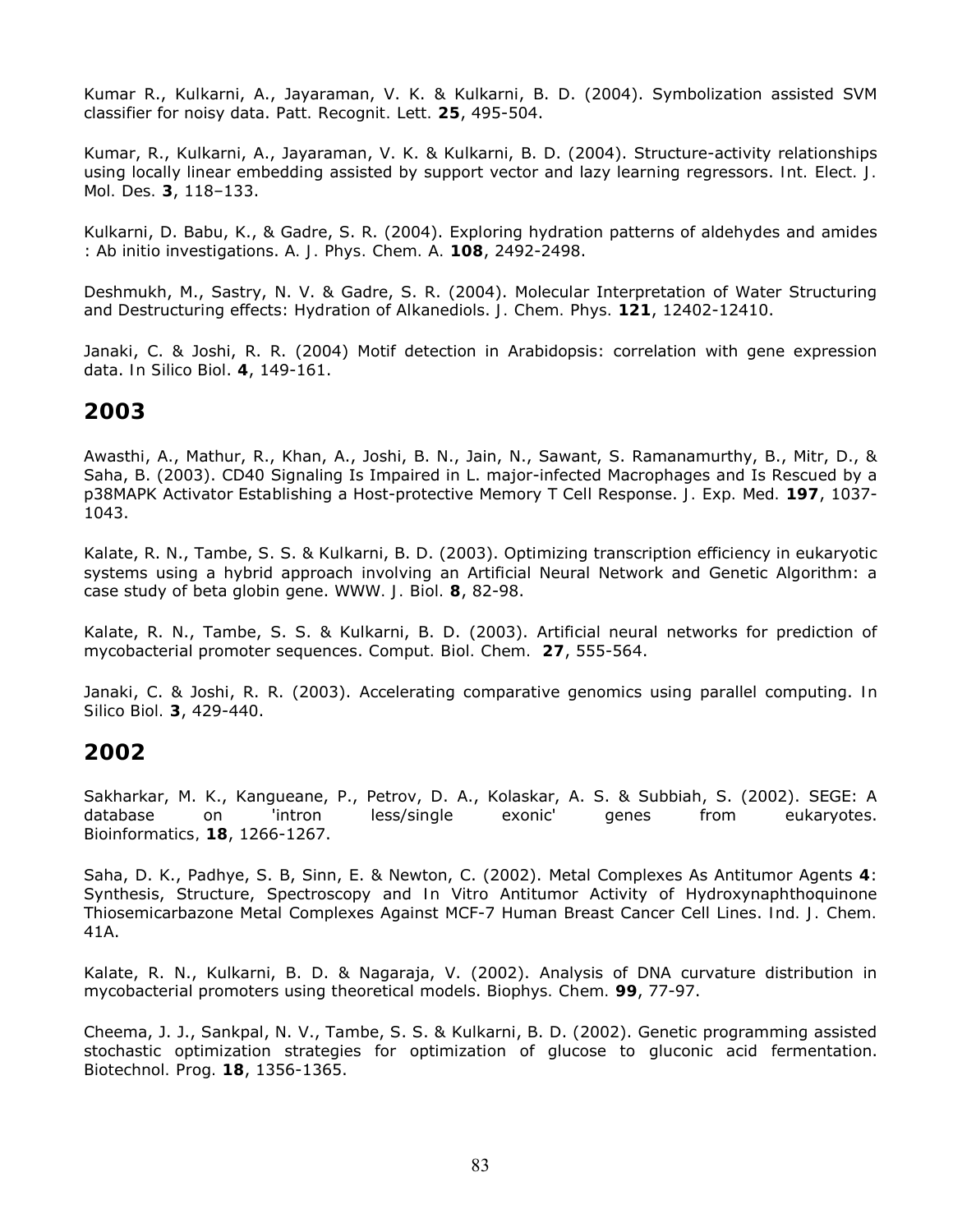# **WEST BENGAL UNIVERSITY OF TECHNOLOGY, KOLKATA**

## **2007**

Ghosh, K., Sarkar, S. & Bhaumik, K. (2007). Understanding image structure from a new multi-scale representation of higher order derivative filters. *Image Vis. Comput.* **25**,1228-1238.

Ghosh, K., Sarkar, S. & Bhaumik, K. (2007). A theory of 'fuzzy' edge detection in the light of human visual system. *J. Intell. Sys.* (In press)

Aftabuddin, Md. & Kundu. S. (2007). Hydrophobic, hydrophilic and charged amino acids' networks within protein. *Biophys. J.* **93**, 225-231.

#### **2006**

Ghosh, K., Sarkar, S. & Bhaumik, K. (2006). Proposing new methods in low-level vision from Mach band illusion in retrospect. *Patt. Recog.* **39**, 726-730.

Ghosh, K., Sarkar, S. & Bhaumik, K. (2006). New vision tools from the comparative study of an old psychophysical model and a modern computation model. *Biologically inspired approaches to advanced information technology: Springer Lect. Notes in Comput. Sci.* **3853**, 236-251.

Ghosh, K., Sarkar, S. & Bhaumik, K. (2006). Image enhancement by high order Gausian derivative filters simulating nonclassical receptive fields in human visual system. *Pattern Recognition and Machine Intelligence: Springer Lect. Notes in Comput. Sci.* **3776**,453-448.

Ghosh, K., Sarkar, S. & Bhaumik, K. (2006). Early vision and image processing : evidences favouring dynamic receptive field model. *Neural Information Processing: Springer Lect. Notes in Comput. Sci.* **4338**, 216-227.

Biswas, D., Roy, S. & Sen, S. (2006). A simple approach for indexing the oral druglikeness of a compound: Discriminating druglike compounds from nondruglike ones. *J. Chem. Inf. Mod*. **46**, 1394 -1401.

Roy, S. & Sen, S. (2006). Exploring the potential of complex formation between a mutant DNA and the wild type protein counterpart: A MM and MD simulation approach. *J. Mol. Graph. Mod.* **25**, 158- 168.

Aftabuddin, Md. & Kundu, S. (2006). Weighted and unweighted network of amino acids within protein. *Physica A: Stat. Theor. Phys.* **369**, 895-904.

#### **2005**

Soumalee, B., Majumdar, R. & Bhattacharyya, D. (2005). Energy barriers and rates of tautomeric transitions in DNA bases: *abinitio* quantum chemical studies. *Ind. J. Biochem. Biophys.* **42**, 378-385.

Roy, S. & Sen, S. (2005). Homology Modeling based solution structure of Hoxc8-DNA complex; role of context bases outside TAAT stretch. *J. Biomol. Struct. Dyn.* **22**, 707-718.